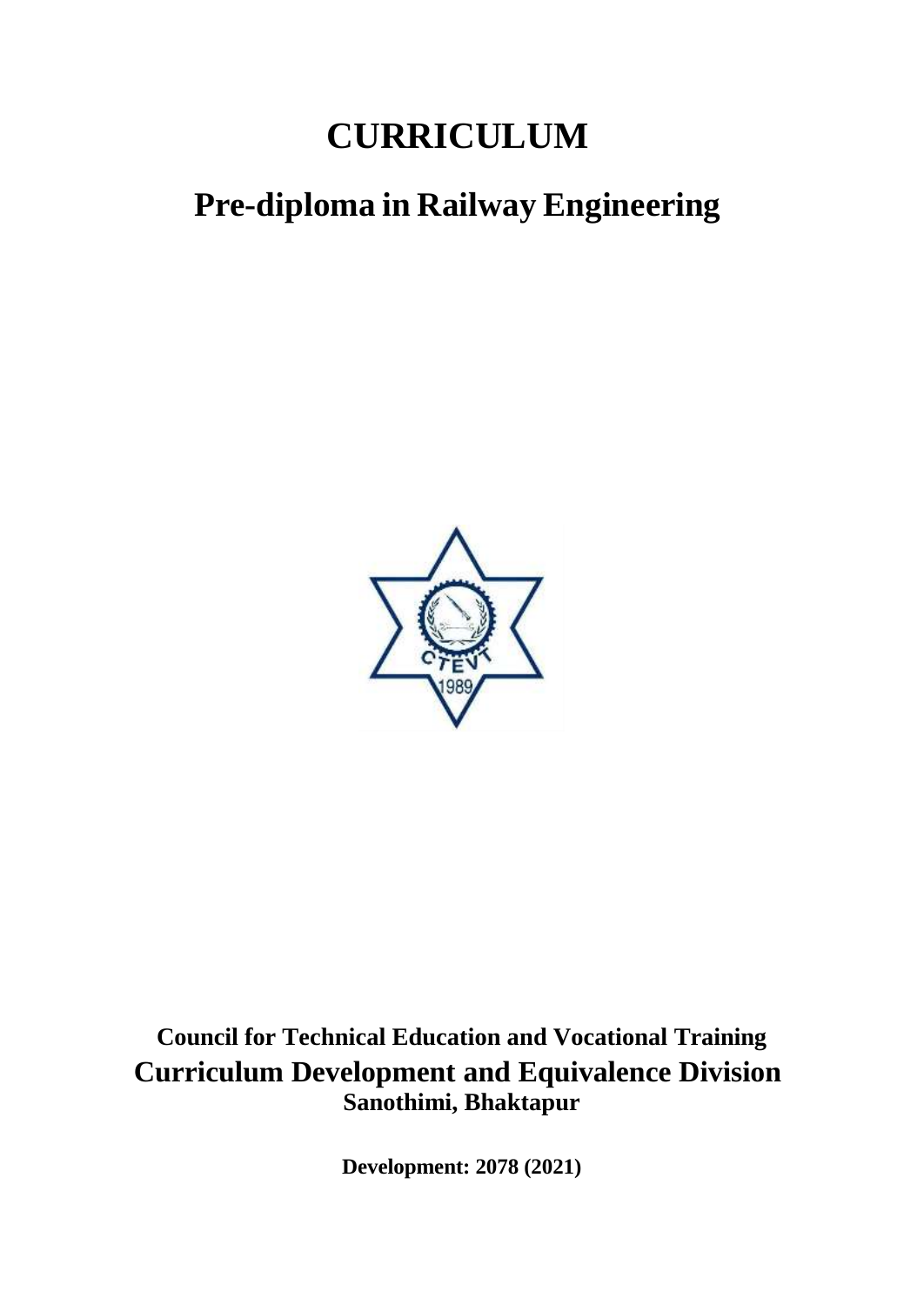## **Table of Contents**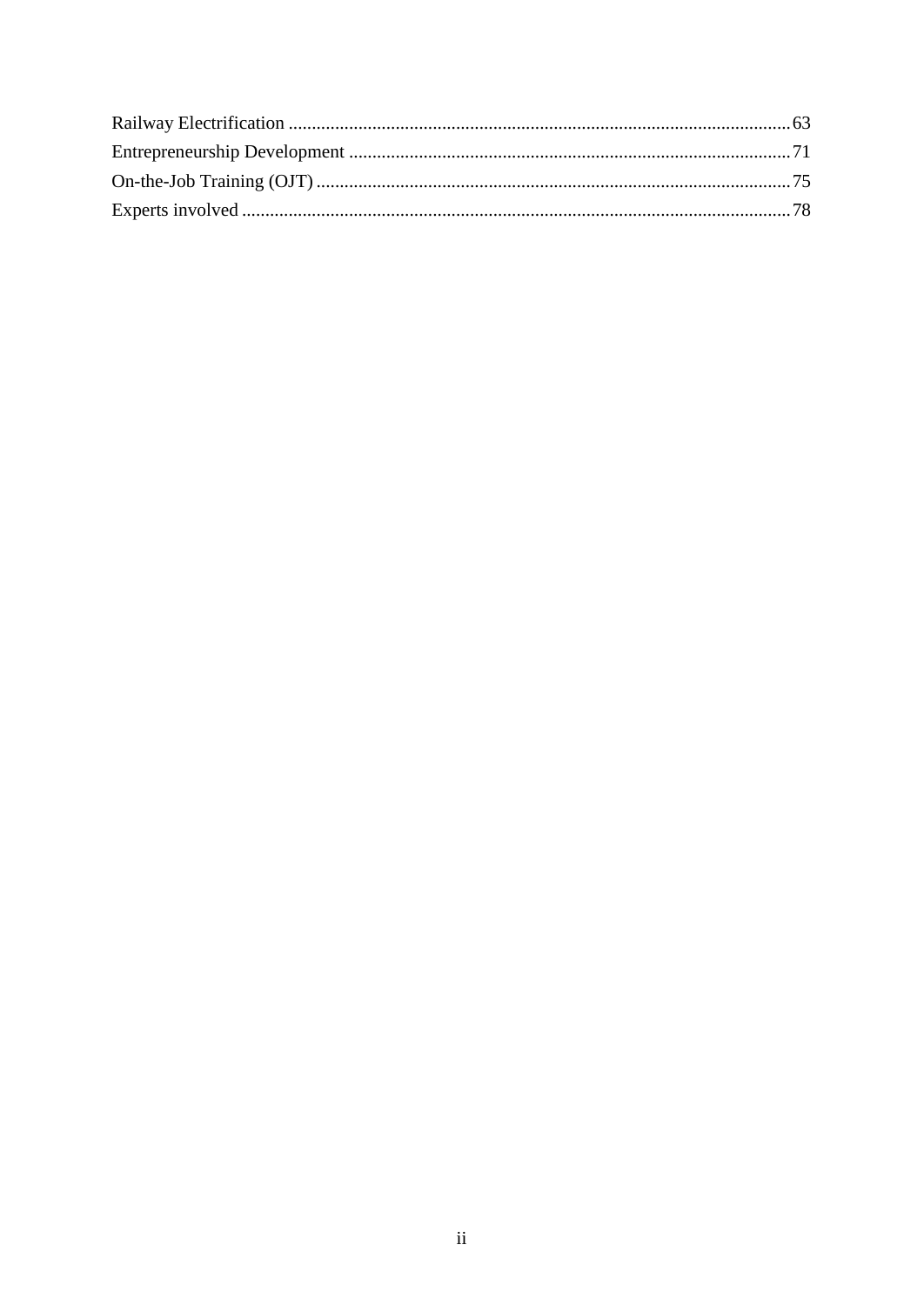### <span id="page-3-0"></span>**Introduction**

The rail transport is an important means of transport all over the world. Railway engineering is a multi-faceted engineering discipline amalgamating with the design, construction and operation of all types of rail transport systems. It encompasses a wide range of engineering disciplines, including civil engineering, computer engineering, electrical engineering, mechanical engineering, industrial engineering, production engineering and a great many other engineering sub-disciplines are also called upon. Railway systems entail much more than a train and a track. They are based on advanced technical and operational solutions, dealing with continuously changing demands for more efficient transport for both passengers and freight every day. Each system consists of many components that must be properly integrated: from trains, tracks, stations, signaling and control systems, through proper implementation of repair and maintenance practices and its monitoring and the impact on cities, landscape and people. Railway is widely viewed as a vital component of the integrated transportation system for sustainable societies now as well as in the future.

Nepal Government has been planning to develop railway network in Nepal and connect with neighboring countries with railway network since 2010 AD. Few Indo-Nepal Cross-Border railway lines like Jayanagar – Janakpur-Bardibas, Jogbani - Biratnagar have been developed with technical and financial assistance from the Government of India and Mechi - Mahakali Railway line is under Design and construction phase. To run the train service on the railway line developed so far and on the railway lines to be developed in near future, field level technical workforce is required. The pre-diploma curriculum of Railway Engineering is designed to produce competent workforce equipped with knowledge, skills and attitudes related to the field of Railway engineering. The knowledge and skills incorporated in this curriculum will be helpful to deliver the national needs in the field of Railway Engineering.

### <span id="page-3-1"></span>**Curriculum title**

The title of this curricular program is **Pre-diploma in Railway Engineering (PRE).**

#### <span id="page-3-2"></span>**Program aim**

The aim of the program is to prepare middle level competent human resource Railway Engineering Technicians as **Assistant Sub-engineers** in equipped with knowledge and skills in railway engineering and allied subjects.

#### <span id="page-3-3"></span>**Programobjectives**

This curriculum has following objectives to:

- 1. Provide services as a middle level technician in the field of design and development including field survey, drawing and construction supervision of various components of the railroad system and infrastructures through public and private organizations;
- 2. Perform operation, control, troubleshooting and repair, and maintenance of elements of the railway system;
- 3. Deserve technical know-how competencies about railway system and its complexities;
- 4. Assume an increasing level of roles and responsibilities within their respective organizations;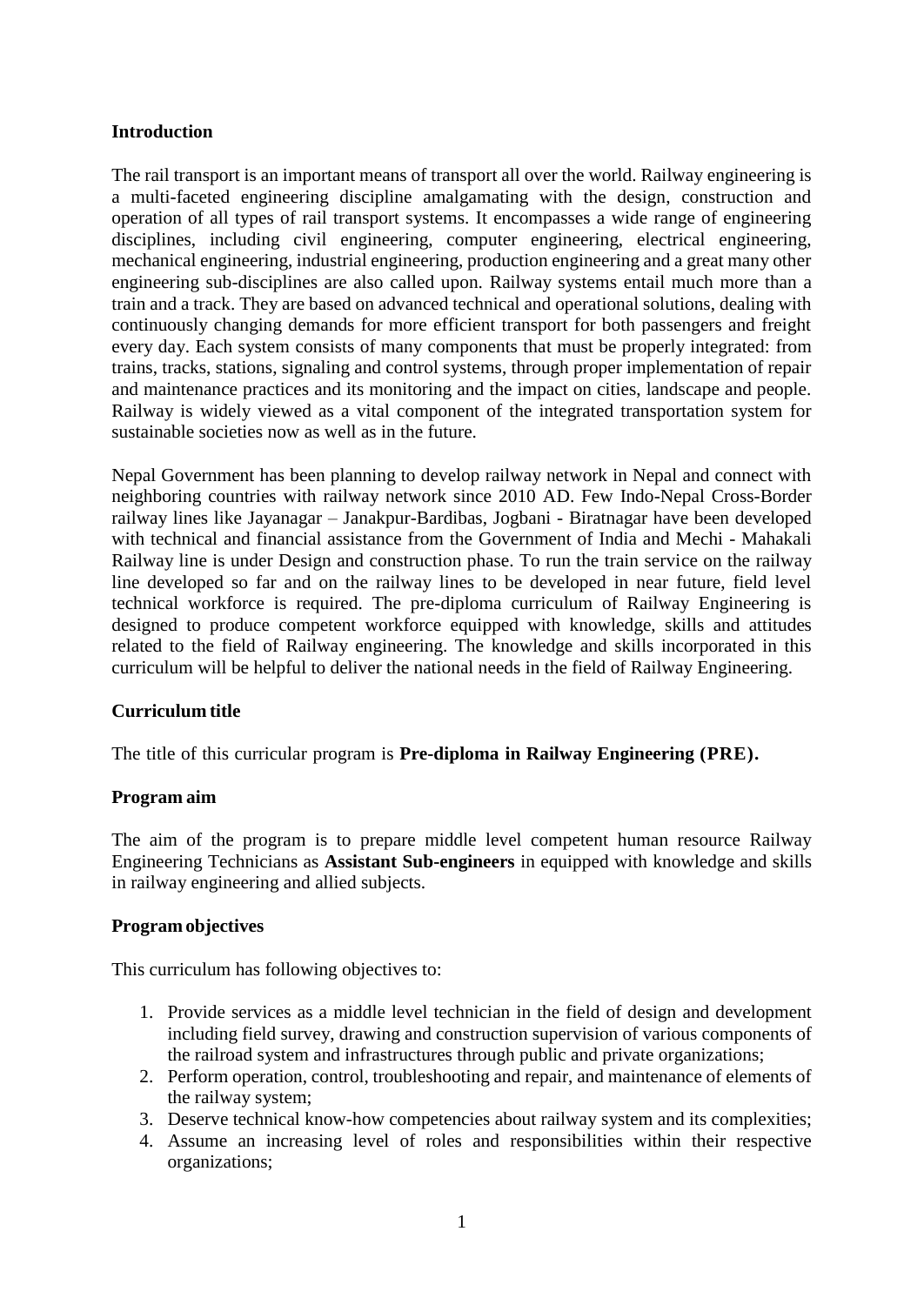- 5. Communicate effectively and work collaboratively in multidisciplinary and multicultural work environments through recognizing and understanding global, environmental, social, and ethical contexts of their works.
- 6. Help in meeting the demand of required railway engineering technicians for railway network of Nepal; and
- 7. Enable to prepare business plan for establishing small scale production and service related construction industries and firms.

### <span id="page-4-0"></span>**ProgramDescription**

This curricular program is based on the job require to be performed by the middle level railways technician as **Assistant Sub-Engineers** at different levels of public and private organizations through involving in designing, construction and operation of all types of rail transport systems. This program includes various courses of railway engineering discipline including core courses of railway engineering such as Basic Railway Technology, Railway Track Technology, Railway EST (Electronics, Signaling and Telecommunication), Locomotive and Rolling Stocks, Railway Electrification, Estimation, Costing and Supervision, Engineering Drawing and Engineering Surveying.

Additionally, Computer Application and CAD, Entrepreneurship Development and Workshop Practice subjects are also offered here. The expected students will learn skills and knowledge in institutes and experience the world of work from work place learning through On-the-job training in related railway construction/operation companies.

### <span id="page-4-1"></span>**Program Duration**

This course will be completed within 1.5 year/18 months (15 months in-house plus 3-month OJT). First 3 month consists of 9 Academic weeks/ 360 hours and one year consists of 35 academic weeks/1400 hours. Hence, the duration of in-house part is 44 academic weeks/1760 hours. In addition, 3 months/ 12 weeks/480 hours on-the-job assignment should also be completed for issuing successful completion of the course. The total duration of 2240 hours is allotted for this curricular program after the enrolment in a formal setting

#### <span id="page-4-2"></span>**Focus of Curriculum**

This is a competency-based curriculum. This curriculum emphasizes on competencies performance. Here 80% curricular time weightage is allotted for performance and remaining 20% time is allotted for related technical knowledge. Therefore, the focus will be on performance of the specified competencies in this curriculum.

#### <span id="page-4-3"></span>**Target Location**

The target location will be all over Nepal.

### <span id="page-4-4"></span>**Group Size**

The group size of this program will be a maximum of 40 (forty) in a batch.

### <span id="page-4-5"></span>**Target Group**

The target group for this program will be all interested individuals who have passed School Education Examinations (SEE) or equivalent to SEE pass.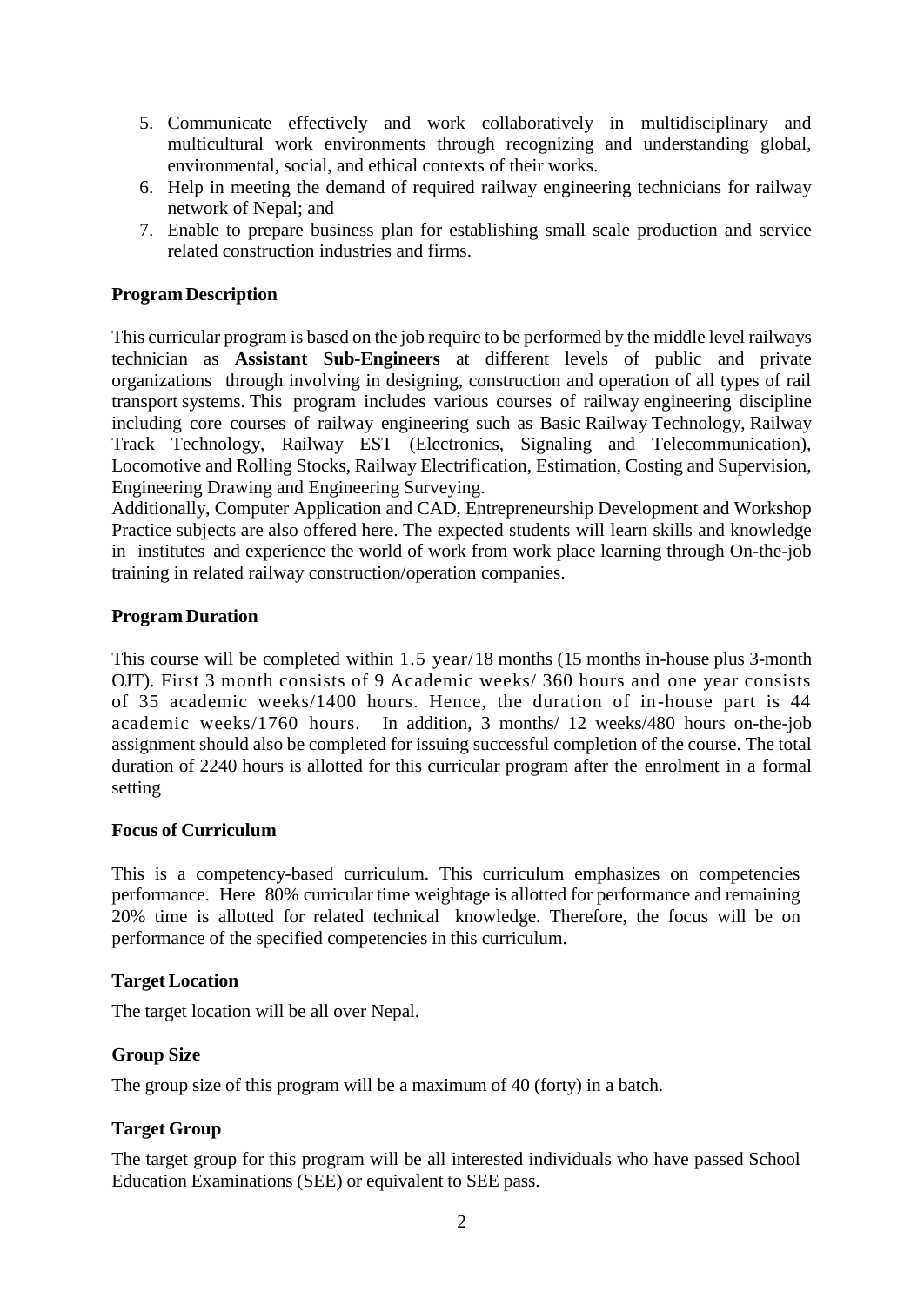### <span id="page-5-0"></span>**Entry Qualification**

- SEE pass in any grade and any GPA obtained or equivalent or as per provisions mentioned in the admission guidelines of Office of the Controller of Examinations, CTEVT.
- Should pass entrance examination as administered by CTEVT

### <span id="page-5-1"></span>**Medium of Instruction**

The medium of instruction will be in English and/or Nepali language.

### <span id="page-5-2"></span>**Pattern of Attendance**

Minimum of 90% attendance in each subject is required to appear in the respective final examination.

### <span id="page-5-3"></span>**Teacher and Students Ratio**

- Overall ratio of teacher and student must be 1:10 (at the institution level)
- Teacher and student's ratio for theory class should be 1:40.
- Teacher and student's ratio for practical should be 1:10.

### <span id="page-5-4"></span>**Qualification of Instructional Staff**

- Instructors should be Bachelor Degree holder in Railway Engineering or equivalent
- Assistant Instructors should be Diploma in Railway and Civil Engineering or equivalent
- Teaching Aide should be Pre-diploma holder in Railway Engineering or equivalent
- Good communication and instructional skills
- Experience in the related field

### <span id="page-5-5"></span>**Instructional Media and Materials**

The following instructional media and materials are suggested for the effective instruction, demonstration and practical.

- **Printed Media Materials** (Assignment sheets, Handouts, Information sheets, Individual training packets, Procedure sheets, Performance Check lists, Textbooks etc.).
- **Non-projected Media Materials** (Display, Photographs, Flip chart, Poster, Writing board etc.).
- **Projected Media Materials** (Multimedia, Overhead transparencies, Slides etc.).
- **Audio-Visual Materials** (Audiotapes, Films, Slide-tape programs, Videodiscs, Videotapes etc.).
- **Computer-Based Instructional Materials** (Computer-based training, Interactive video etc.)
- **Web-Based Instructional Materials** (Online learning)
- **Radio/Television/Telephone**
- **Education-focused social media platforms**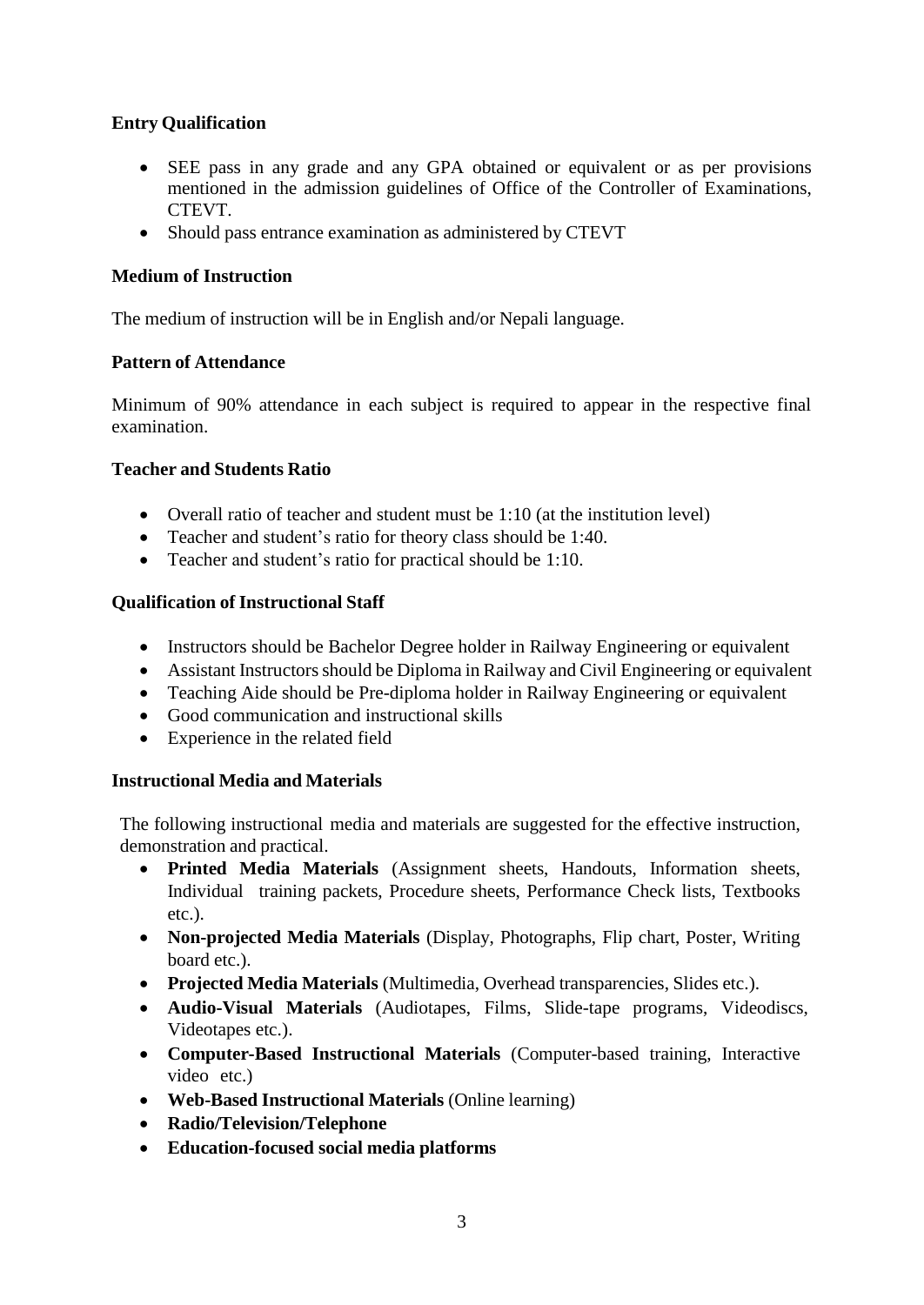### <span id="page-6-0"></span>**Teaching Learning Methodologies**

The methods of teachings for this curricular program will be a combination of several approaches such as; Illustrated Lecture, Panel Discussion, Demonstration, Simulation, Group work, Guided practice, Practical experiences, Fieldwork, OJT, Report writing, Term paper presentation, Case analysis, Tutoring/coaching, Role-playing, Assignment, Heuristic, Project work and other Independent learning.

- Theory: Illustrated lecture Discussion, Seminar, Interaction, Assignment and Group work.
- Practical: Demonstration, Observation, Guided practice, Self-practice and Project work.
- OJT: Workplace-based learning at the railway design, construction/development and operation related institutions under the supervision of supervisor of OJT providing institutions.

### <span id="page-6-1"></span>**Approach of learning**

There will be inductive, deductive and learner-centered approaches of learning.

### <span id="page-6-2"></span>**Examinations and Marking Scheme**

• The distribution of marks for theory and practical tests will be as per the marks given in the curriculum structure of this curriculum for each subject. Ratio of internal and final evaluation is as follows:

| S.N. | <b>Particulars</b> | <b>Internal Assessment</b> | <b>Final Exam</b> | Pass % |
|------|--------------------|----------------------------|-------------------|--------|
|      | Theory             | 50%                        | 50%               | 40%    |
|      | Practical          | 50%                        | 50%               | 60%    |
|      | OIT                |                            |                   | 60%    |

- There will be three internal assessments to be administered by the institute and one final examination in each subject at the end of program. Moreover, the mode of internal assessment and final examination include both theory and practical or as per the nature of instruction as mentioned in the curriculum structure.
- Continuous evaluation of the students' performance is to be done by the related instructor/ trainer to ensure the proficiency over each competency under each area of a subject specified in the curriculum.
- The on-the-job training is evaluated in 300 full marks. The evaluation of the performance of the student is to be carried out by the three agencies; the concerned institute, OJT provider organization and the CTEVT Office of the Controller of Examinations. The student has to score minimum 60% marks for successful completion of the OJT.
- The students must secure minimum of 40% marks in theory and 60% marks in practical both in internal and final examinations. Additionally, the students must secure minimum of 60% marks in OJT for successful completion.

#### <span id="page-6-3"></span>**Provision of Back Paper**

There will be the provision of back paper but the students must pass all the subjects within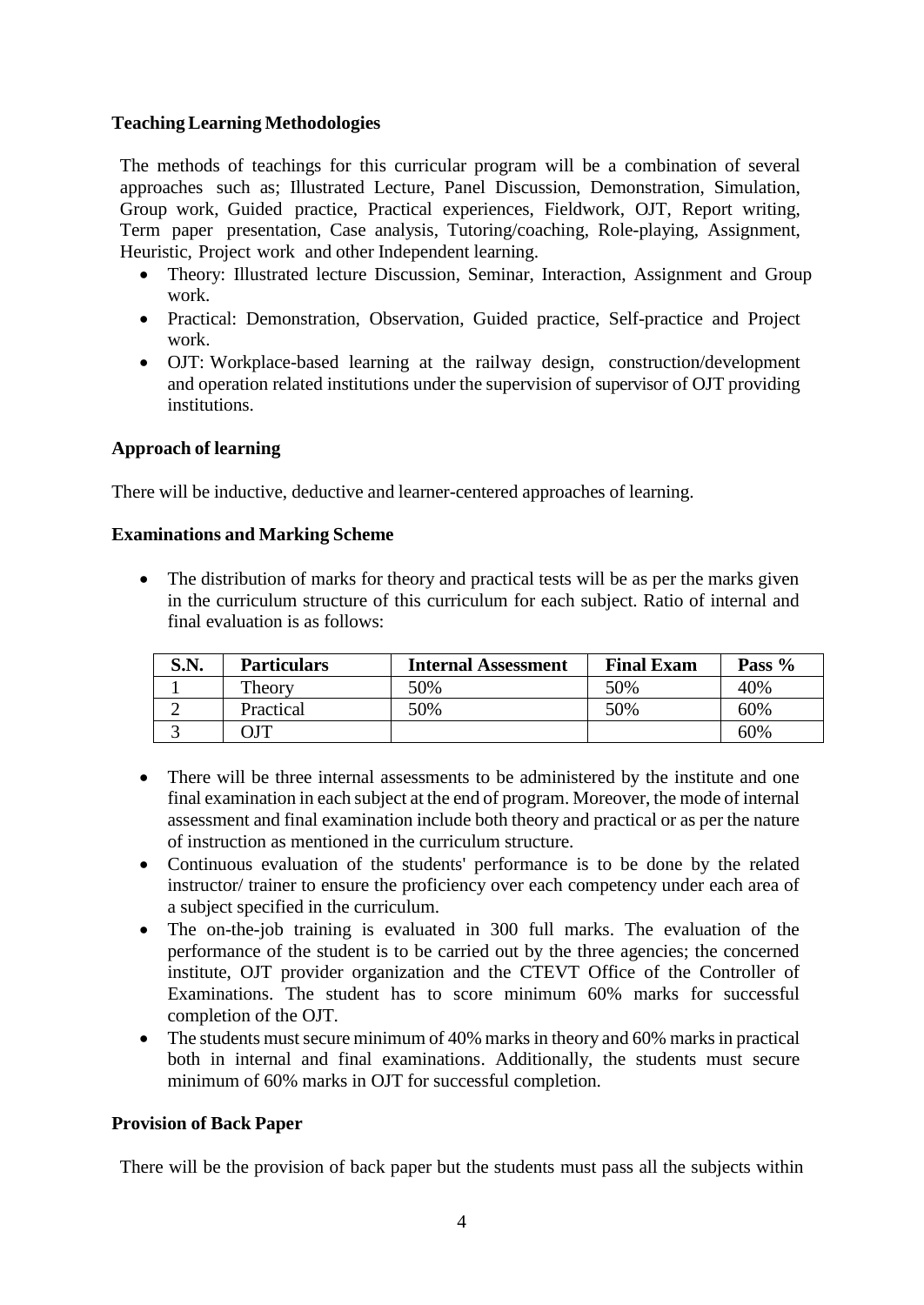three years from the enrollment date; however, there should be a provision of chance exam for the students as per CTEVT rules.

### <span id="page-7-0"></span>**Disciplinary and Ethical Requirements**

- Intoxication, insubordination or rudeness to peers will result in immediate suspension followed by review by the disciplinary review committee of the institute.
- Dishonesty in academic or practice activities will result in immediate suspension followed by administrative review, with possible expulsion.
- Illicit drug use, bearing arms at institute, threats or assaults to peers, faculty or staff will result in immediate suspension, followed by administrative review with possible expulsion.

### <span id="page-7-1"></span>**Grading System**

The grading system will be as follows:

| Grading         | Overall marks               |
|-----------------|-----------------------------|
| Distinction     | 80% or above                |
| First division  | 75% to below 80%            |
| Second division | $65\%$ to below $75\%$      |
| Third division  | Pass aggregate to below 65% |

### <span id="page-7-2"></span>**Curriculum and Credits**

In this curriculum, each subject has its full marks and instructional hours; and instructional hours are divided into theory hours, practical hours and On-Job-Training hours (Practical)

#### <span id="page-7-3"></span>**Certificate Requirements**

The Council for Technical Education and Vocational Training, Office of the Controller of Examinations will award certificate of **Pre-diploma in Railway Engineering** to those students who gain a minimum mark of **60% in practical exam** and **40% in theoretical exam** in all subjects.

In addition, OJT has to be evaluated by keeping 300 as full marks. The evaluation of the performance of the students is to be carried out by the concerned railways Design/Construction/operation organization/company **where the student is placed and the CTEVT** unless otherwise directed by Office of the Controller of Examinations of the Council for Technical Education and Vocational Training. Here also the student has to score  $60\%$ or above for successful completion of the curricular program.

### <span id="page-7-4"></span>**Career Path**

The graduates will be eligible to work in the position of **Assistant Sub-engineer (Railway)** in the government related organizations as prescribed by the Public Service Commission or other concerned agencies.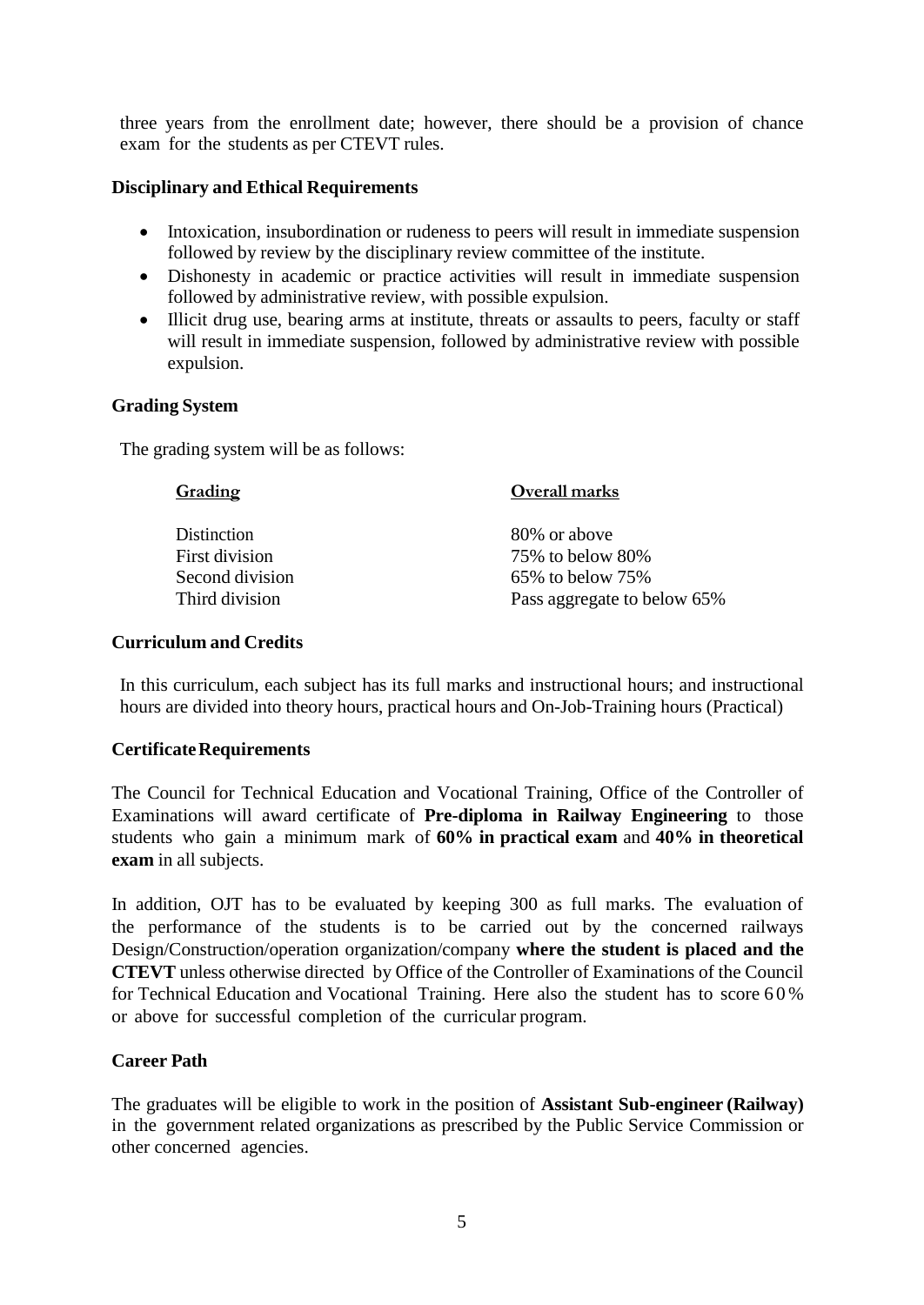### <span id="page-8-0"></span>**General Attitudes Required**

An apprentice should demonstrate following general attitudes for effective and active learning.

Acceptance, Affectionate, Ambitious, Aspiring, Candid, Caring, Change, Cheerful, Considerate, Cooperative, Courageous, Decisive, Determined, Devoted, Embraces, Endurance, Enthusiastic, Expansive, Faith, Flexible, Gloomy, Motivated, Perseverance, Thoughtful, Forgiving, Freedom, Friendly, Focused, Frugal, Generous, Goodwill, Grateful, Hardworking, Honest, Humble, Interested, Involved, Not jealous, Kind, Mature, Open minded, Tolerant, Optimistic, Positive, Practical, Punctual, Realistic, Reliable, Distant, Responsibility, Responsive, Responsible, Self- confident, Self-directed, Self-disciplined, Self-esteem, Selfgiving, Self-reliant, Selfless, Sensitive, Serious, Sincere, Social independence, Sympathetic, Accepts others points of view, Thoughtful towards others, Trusting, Unpretentiousness, Unselfish, Willingness, Work-oriented.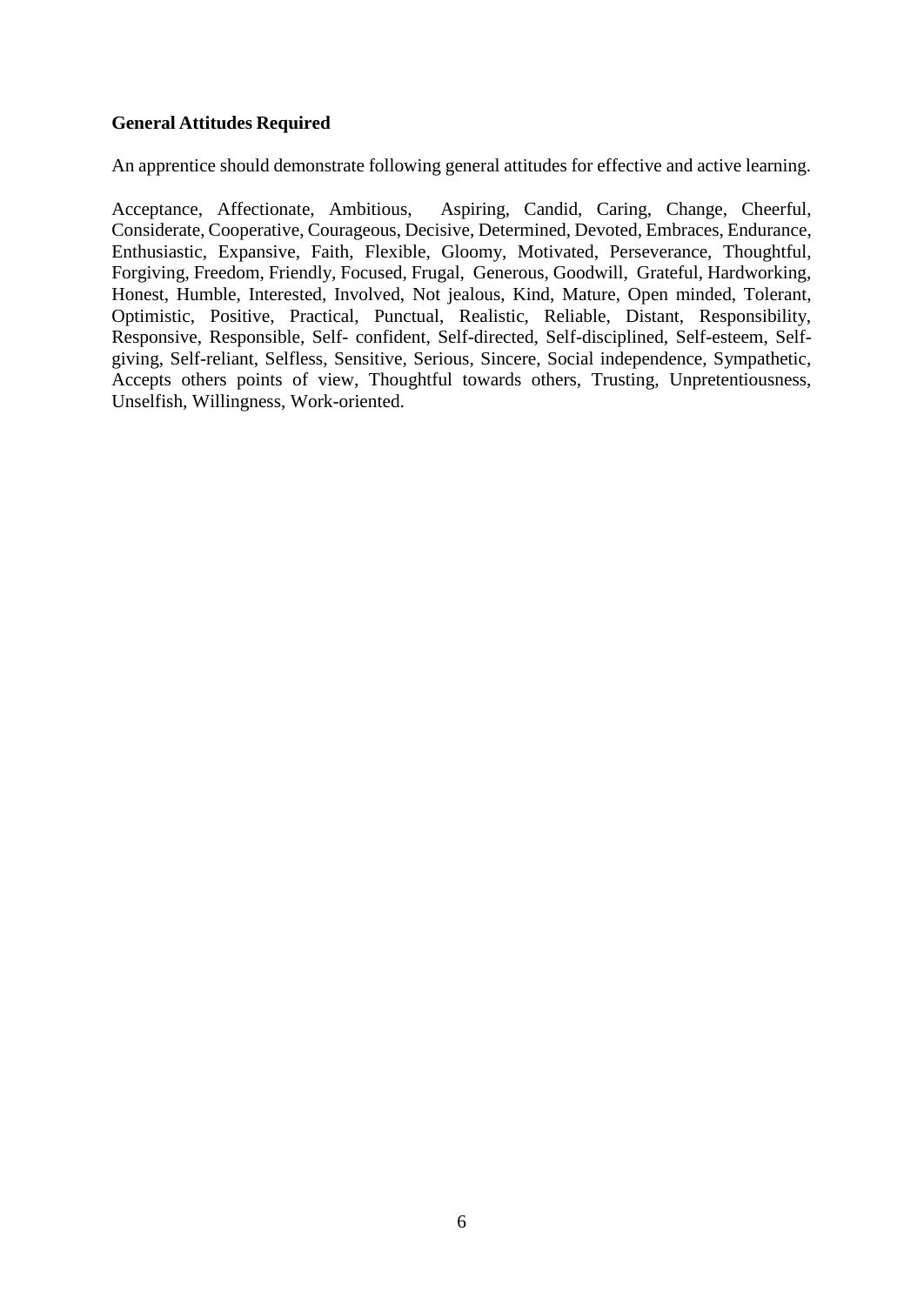### **Curriculum Structure Pre-Diploma in Railway Engineering**

| <b>Teaching Scheme</b> |                                                                                   |               |                        | <b>Examination Scheme</b> |                    |              |                |               |                       |                  |              |                       |                              |                |
|------------------------|-----------------------------------------------------------------------------------|---------------|------------------------|---------------------------|--------------------|--------------|----------------|---------------|-----------------------|------------------|--------------|-----------------------|------------------------------|----------------|
|                        |                                                                                   |               |                        |                           | <b>Class Hours</b> |              |                | <b>Theory</b> |                       | <b>Practical</b> |              |                       | <b>Total</b><br><b>Marks</b> |                |
| S. N                   | <b>Subjects</b>                                                                   | <b>Nature</b> | Weekly<br><b>Hours</b> |                           |                    |              | Assmt.         | Final         |                       | Assmt.           |              | Final                 |                              | <b>Remarks</b> |
|                        |                                                                                   |               |                        | T                         | ${\bf P}$          | <b>Total</b> | <b>Marks</b>   | <b>Marks</b>  | <b>Time</b><br>(Hrs.) | <b>Marks</b>     | <b>Marks</b> | <b>Time</b><br>(Hrs.) |                              |                |
|                        | Section A: 3 months (9 Academic weeks@40 Hours per week) institute based          |               |                        |                           |                    |              |                |               |                       |                  |              |                       |                              |                |
| 1.                     | <b>Workshop Practice</b>                                                          | P             |                        | 20                        | 62                 | 82           | $\blacksquare$ |               | $\sim$                | 25               | 25           | 3                     | 50                           |                |
| 2.                     | <b>Engineering Drawing</b>                                                        | P             |                        | 30                        | 170                | 200          |                | $\sim$        | $\sim$                | 50               | 50           | 3                     | 100                          |                |
| 3.                     | <b>Entrepreneurship Development</b>                                               | $T+P$         |                        | 30                        | 48                 | 78           | 10             | 10            | $\overline{2}$        | 15               | 15           | 3                     | 50                           |                |
|                        | Section B: 1 Year/12 months (35 Academic weeks@40 Hours per week) institute based |               |                        |                           |                    |              |                |               |                       |                  |              |                       |                              |                |
| $\overline{4}$ .       | <b>Engineering Surveying</b>                                                      | $T+P$         | 16                     | 40                        | 170                | 210          | 15             | 15            | $\overline{2}$        | 60               | 60           | 3                     | 150                          |                |
| 5.                     | <b>Basic Railway Technology</b>                                                   | $T+P$         | $\Delta$               | 30                        | 110                | 140          | 10             | 10            | $\overline{2}$        | 40               | 40           | 3                     | 100                          |                |
| 6.                     | Railway Track Technology                                                          | $T+P$         |                        | 30                        | 110                | 140          | 10             | 10            | $\overline{2}$        | 40               | 40           | 3                     | 100                          |                |
| 7.                     | <b>Estimating Costing and Supervision</b>                                         | $T+P$         | 6                      | 40                        | 170                | 210          | 15             | 15            | $\overline{2}$        | 60               | 60           | 3                     | 150                          |                |
| 8.                     | Railway EST (Electronics, Signaling and<br>Tracking)                              | $T+P$         |                        | 40                        | 170                | 210          | 15             | 15            | $\overline{2}$        | 60               | 60           | 3                     | 150                          |                |
| 9.                     | <b>Locomotive and Rolling Stocks</b>                                              | $T+P$         |                        | 30                        | 110                | 140          | 10             | 10            | $\overline{2}$        | 40               | 40           | 3                     | 100                          |                |
| 10.                    | Railway Electrification                                                           | $T+P$         | 6                      | 40                        | 170                | 210          | 15             | 15            | $\overline{2}$        | 60               | 60           | 3                     | 150                          |                |
| 11.                    | <b>Computer Application and Computer</b><br><b>Aided Drafting</b>                 | $T+P$         |                        | 30                        | 110                | 140          | 10             | 10            | 2                     | 40               | 40           | 3                     | 100                          |                |
|                        | <b>Subtotal</b>                                                                   |               | 40                     | 370                       | 1390               | 1760         | 110            | 110           |                       | 490              | 490          |                       | 1200                         |                |
|                        | Section C: 3 months (12 Non-academic weeks@40 Hours per week)                     |               |                        |                           |                    |              |                |               |                       |                  |              |                       |                              |                |
| 12                     | On the Job Training (3Months)                                                     | $\mathbf{P}$  | 40                     | $\blacksquare$            | 480                | 480          | $\blacksquare$ |               |                       |                  | 300          |                       | 300                          |                |
|                        | <b>Total</b>                                                                      |               |                        | 370                       | 1870               | 2240         | 110            | 110           |                       | 490              | 790          |                       | 1500                         |                |

<span id="page-9-0"></span>**T= Theory and P= Practical.**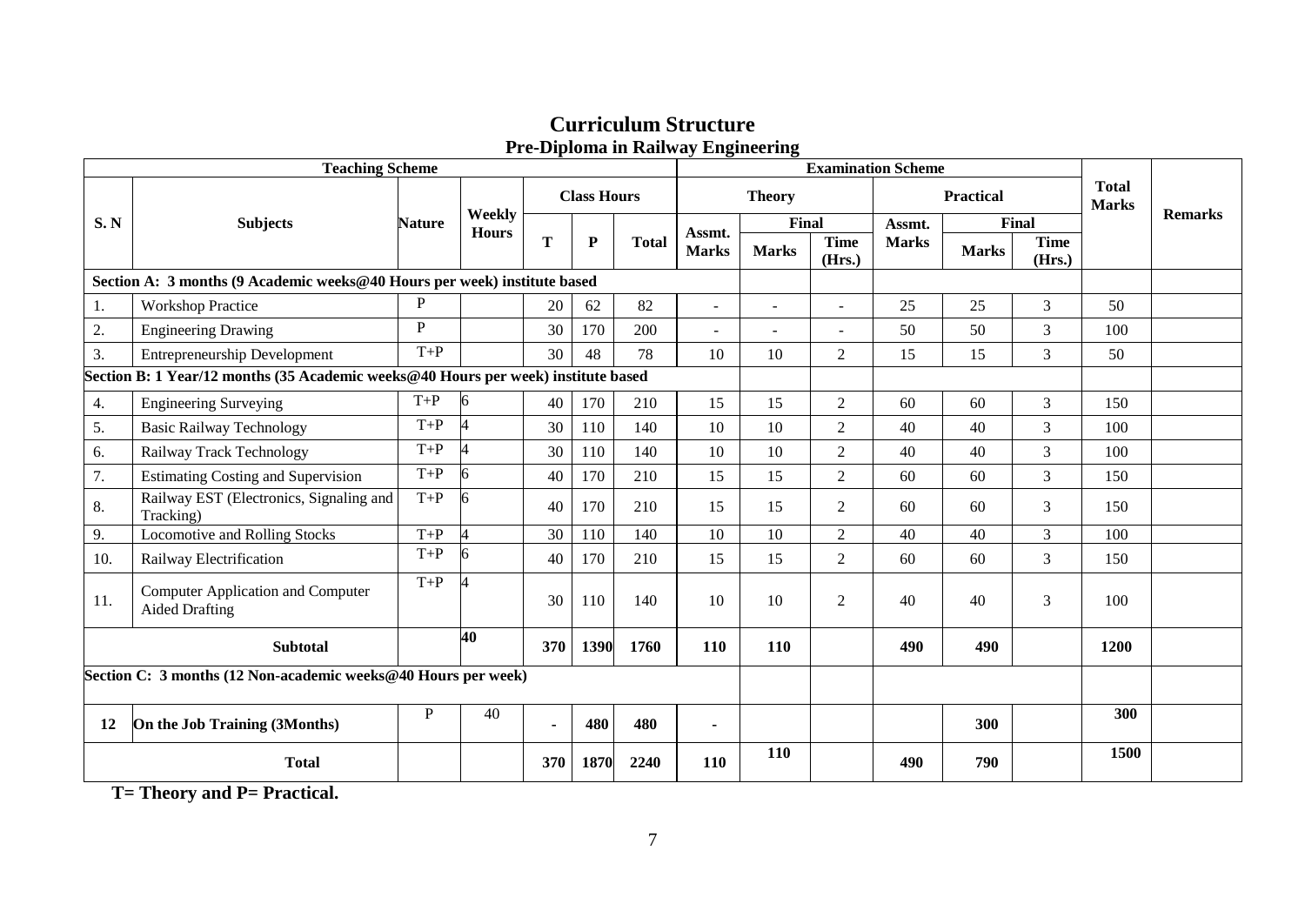### **Engineering Drawing**

**Total:** 200 hours **Theory:** 30 hours **Practical:** 170 hours

#### <span id="page-10-0"></span>**Course Description**

This course is designed to impart basic knowledge and skills of drawings. It especially provides skills on Fundamentals of drawing along with handling tools for preparing drawings, drawing free hand sketches, different technical drawings, coping of drawings and some basics of railway drawings.

### **Course Objectives**

After completion of this course, students will be able to:

- 1. Explain scope and significance of engineering drawing;
- 2. Identify various drawing tools and instruments;
- 3. Apply lettering and dimensioning techniques;
- 4. Describe the scale, its type and construction;
- 5. Draw various geometrical figures;
- 6. Draw the different oblique and orthographic projections;
- 7. Draw simple residential, non-residential buildings, and railway drawings and;
- 8. Read and interpret various building and railways drawings;

#### **Module I: Basic Drawings**

| <b>S.N.</b>      | <b>Task Statements</b>           |                                              | <b>Time (Hours)</b> |                |              |  |
|------------------|----------------------------------|----------------------------------------------|---------------------|----------------|--------------|--|
|                  |                                  | <b>Related Technical Knowledge</b>           | T                   | ${\bf P}$      | <b>Total</b> |  |
| 1.               | Handle basic drawing tools/      | <b>Drawing tools and</b>                     | $\mathbf{1}$        | 3              | 4            |  |
|                  | instruments.                     | instruments:                                 |                     |                |              |  |
|                  |                                  | Definition, importance and                   |                     |                |              |  |
|                  |                                  | use of drawing                               |                     |                |              |  |
|                  |                                  | Tools & instruments use in<br>$\blacksquare$ |                     |                |              |  |
|                  |                                  | drawing                                      |                     |                |              |  |
|                  |                                  | Handling<br>techniques<br>of<br>П            |                     |                |              |  |
|                  |                                  | drawing<br>tools<br>and                      |                     |                |              |  |
|                  |                                  | instruments                                  |                     |                |              |  |
| 2.               | Prepare drawing sheet with title | Drawing sheet with title block:              | $\mathbf{1}$        | $\overline{2}$ | 3            |  |
|                  | block.                           | Drawing sheets and their<br>п                |                     |                |              |  |
|                  |                                  | standard sizes                               |                     |                |              |  |
|                  |                                  | Annotation (letter size, types,<br>п         |                     |                |              |  |
|                  |                                  | measuring units)                             |                     |                |              |  |
|                  |                                  | Border lines and title blocks<br>П           |                     |                |              |  |
| 3.               | Fold Drawing Sheets              | <b>Folding of drawing sheet:</b>             | 1                   | $\overline{2}$ | 3            |  |
|                  |                                  | Importance of proper folding                 |                     |                |              |  |
|                  |                                  | Folding different types of<br>п              |                     |                |              |  |
|                  |                                  | <b>Drawing Sheets</b>                        |                     |                |              |  |
| $\overline{4}$ . | Draw free hand sketches.         | <b>Sketch &amp; sketching techniques</b>     | $\mathbf{1}$        | 3              | 4            |  |
|                  |                                  | of different figures:                        |                     |                |              |  |
|                  |                                  | Different figures<br>П                       |                     |                |              |  |
|                  |                                  | Straight lines (horizontal,                  |                     |                |              |  |
|                  |                                  | vertical and inclined)                       |                     |                |              |  |
|                  |                                  | Circles<br>$\bullet$                         |                     |                |              |  |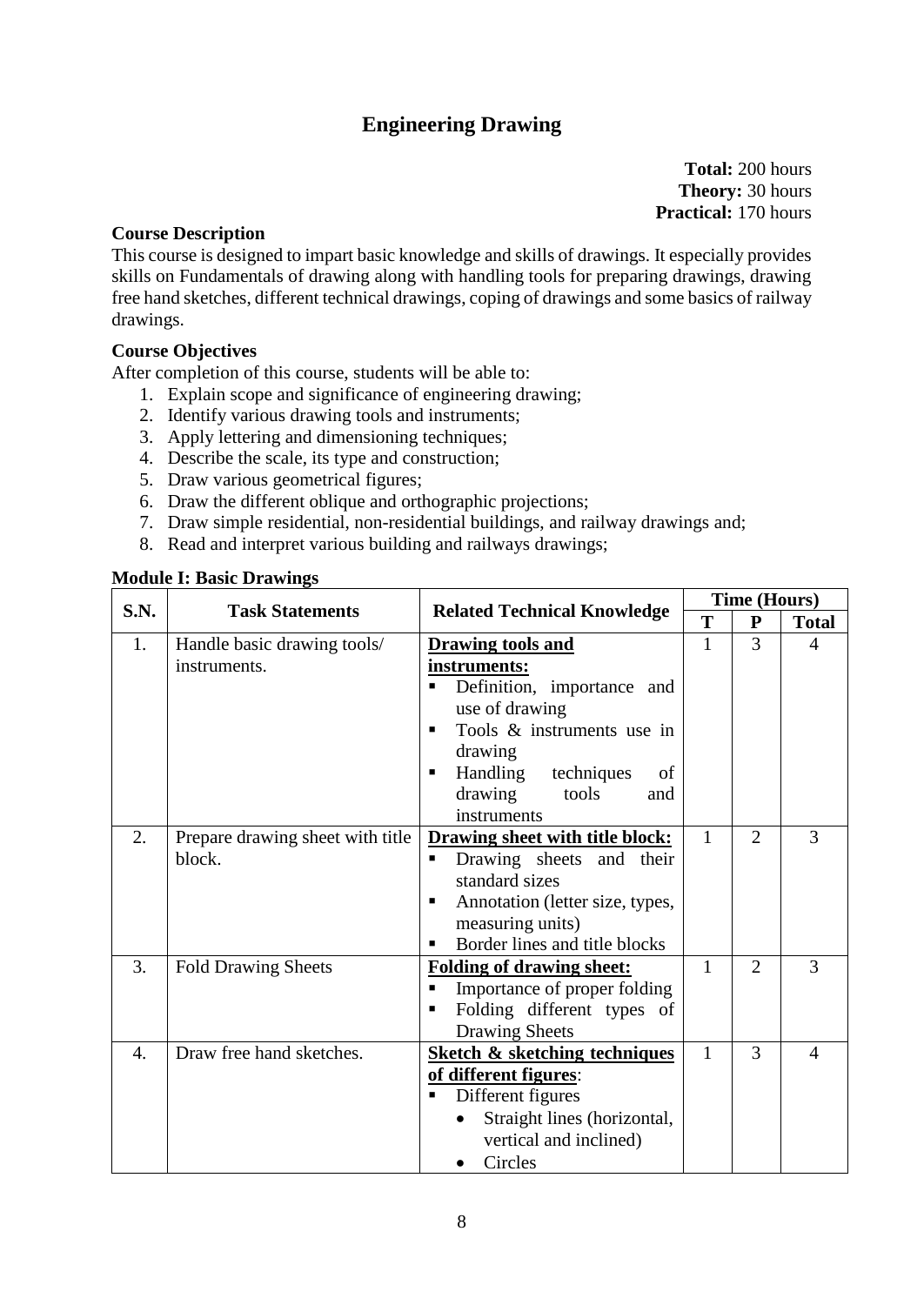| S.N. |                                                                                                                        |                                                                                                                                                                                                                                                                                                                  |                | <b>Time (Hours)</b> |                |
|------|------------------------------------------------------------------------------------------------------------------------|------------------------------------------------------------------------------------------------------------------------------------------------------------------------------------------------------------------------------------------------------------------------------------------------------------------|----------------|---------------------|----------------|
|      | <b>Task Statements</b>                                                                                                 | <b>Related Technical Knowledge</b>                                                                                                                                                                                                                                                                               | T              | ${\bf P}$           | <b>Total</b>   |
|      |                                                                                                                        | Arcs & curves<br>$\bullet$<br>Uses of freehand sketches<br>п<br>Difference between drawing<br>& sketch                                                                                                                                                                                                           |                |                     |                |
| 5.   | Apply different scales.                                                                                                | <b>Drawing scale:</b><br>Types of scales; Plain and<br>٠<br>diagonal, Reducing and<br>Enlarging scale & vice-versa<br><b>Representative Fraction</b><br>п<br>Different types of measuring<br>п<br>systems and its conversions                                                                                    | 1              | 3                   | $\overline{4}$ |
| 6.   | Draw different types of lines.                                                                                         | <b>Drawing lines:</b><br>Different types of lines and<br>П<br>symbols: Outlines, Dashed<br>lines, Center line, dimension<br>line, extension line,<br>hatching/section line,<br>Leader/Pointer lines,<br>Cutting-Plane lines, Boarder<br>line, Long and short break<br>line and their uses<br>Line thickness<br>٠ | $\mathbf{1}$   | $\overline{2}$      | 3.0            |
| 7.   | Write English letter/numbering<br>script.                                                                              | Letter and numbering script:<br>Different lettering; Single-<br>٠<br>stroke letters & their writing<br>rules<br>Essential features of lettering                                                                                                                                                                  | 0.5            | $\overline{2}$      | 2.5            |
| 8.   | Construct different regular<br>geometrical figures (rectangle/<br>square/triangles/<br>parallelogram/rhombus/ circle). | <b>Regular geometrical figures:</b><br>Angle & their types<br>Triangle $&$ their types<br>П<br>Quadrilaterals & their types<br>Е                                                                                                                                                                                 | 0.5            | 6                   | 6.5            |
| 9    | Construct regular polygons.<br>(Pentagon/Hexagon/Heptagon<br>/Octagon)                                                 | <b>Regular polygons:</b><br>Regular polygon & their<br>types.<br>Construction methods<br>П                                                                                                                                                                                                                       | $\mathbf{1}$   | $\overline{4}$      | 5              |
| 10.  | Bisect a straight line                                                                                                 | <b>Bisection of straight lines:</b><br>Introduction<br>$\blacksquare$<br>Procedure of bisection<br>п                                                                                                                                                                                                             | $\overline{2}$ | 10                  | 12             |
| 11.  | Divide a straight line into equal<br>parts.                                                                            | <b>Straight lines division:</b><br>Introduction<br>$\blacksquare$<br>Procedure of division of<br>п<br>straight line into equal parts                                                                                                                                                                             |                |                     |                |
| 12.  | Bisect / divide an angle.                                                                                              | <b>Bisection of angle:</b><br>Angles & their types<br>٠<br>Procedure of bisection of an<br>angle                                                                                                                                                                                                                 |                |                     |                |
| 13.  | Bisect circular arc.                                                                                                   | <b>Bisection of circular arc:</b><br>Different engineering curves                                                                                                                                                                                                                                                |                |                     |                |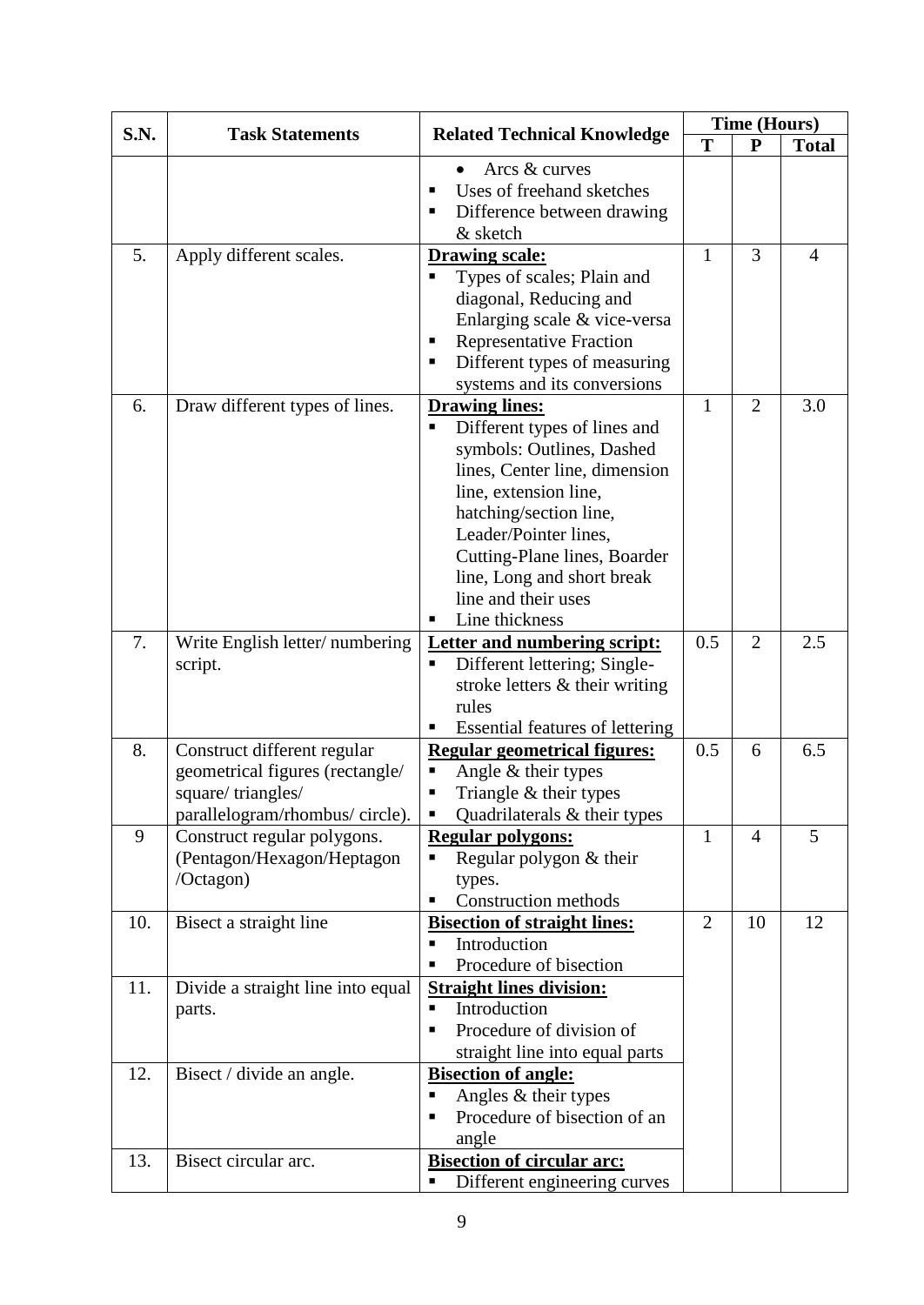| S.N. | <b>Task Statements</b>                              |                                                             | <b>Time (Hours)</b><br>T |                |                |  |
|------|-----------------------------------------------------|-------------------------------------------------------------|--------------------------|----------------|----------------|--|
|      | <b>Related Technical Knowledge</b>                  |                                                             |                          | ${\bf P}$      | <b>Total</b>   |  |
|      |                                                     | Procedure of bisection of<br>$\blacksquare$<br>circular arc |                          |                |                |  |
| 14.  | Locate the center point of a                        | <b>Location of center point:</b>                            |                          |                |                |  |
|      | circular arc.                                       | Procedure of locating center                                |                          |                |                |  |
|      |                                                     | point of a circular arc                                     |                          |                |                |  |
| 15.  | Draw a parabola.                                    | Parabola:                                                   | 1                        | 3              | 4              |  |
|      |                                                     | Construction procedure of<br>п                              |                          |                |                |  |
|      |                                                     | parabola                                                    |                          |                |                |  |
|      |                                                     | Tangent, rectangle, offset<br>п                             |                          |                |                |  |
|      |                                                     | method                                                      |                          |                |                |  |
| 16.  | Draw an ellipse.                                    | <b>Ellipse:</b>                                             | 1                        | 3              | 3.5            |  |
|      |                                                     | Concept of conic sections<br>п                              |                          |                |                |  |
|      |                                                     | Concentric circle & Arc of<br>п                             |                          |                |                |  |
|      |                                                     | circle methods                                              |                          |                |                |  |
| 17.  | Dimension the drawing.                              | Dimensioning:                                               | $\mathbf{1}$             | $\overline{2}$ | 3              |  |
|      |                                                     | Introduction<br>$\blacksquare$                              |                          |                |                |  |
|      |                                                     | Dimension types<br>п                                        |                          |                |                |  |
|      |                                                     | Procedure for dimensioning<br>٠                             |                          |                |                |  |
| 18.  | Draw orthographic projection                        | <b>Orthographic projection</b><br>Introduction<br>п         | $\overline{2}$           | 6              | 8              |  |
|      | of simple objects.<br>$(I & III$ angles projection) | Projection & their types<br>п                               |                          |                |                |  |
|      |                                                     | Methods of orthographic<br>п                                |                          |                |                |  |
|      |                                                     | projection ( $I \& III$ angle                               |                          |                |                |  |
|      |                                                     | projection)                                                 |                          |                |                |  |
|      |                                                     | Glass box (Projection box)                                  |                          |                |                |  |
| 19.  | Draw isometric views.                               | <b>Isometric projection:</b>                                | $\overline{2}$           | 6              | 8              |  |
|      |                                                     | Introduction<br>$\blacksquare$                              |                          |                |                |  |
|      |                                                     | Isometric scale<br>п                                        |                          |                |                |  |
|      |                                                     | Process of preparation of                                   |                          |                |                |  |
|      |                                                     | isometric drawing                                           |                          |                |                |  |
|      |                                                     | Free hand sketch of<br>٠                                    |                          |                |                |  |
|      |                                                     | isometric views                                             |                          |                |                |  |
| 20.  | Draw sections.                                      | <b>Sectioning:</b>                                          | $\mathbf{1}$             | 3              | $\overline{4}$ |  |
|      |                                                     | Introduction<br>$\blacksquare$                              |                          |                |                |  |
|      |                                                     | Cutting plane or section plane<br>п                         |                          |                |                |  |
|      |                                                     | True shape of a section<br>п                                |                          |                |                |  |
|      |                                                     | <b>Section lines</b><br>п                                   |                          |                |                |  |
|      |                                                     | Sub-total I                                                 | 18                       | 60             | 78             |  |

### **Module II: Engineering Drawings**

| <b>S.N.</b> | <b>Task Statements</b> | <b>Related Technical Knowledge</b> | <b>Time (Hours)</b> |   |              |  |  |
|-------------|------------------------|------------------------------------|---------------------|---|--------------|--|--|
|             |                        |                                    | т                   | D | <b>Total</b> |  |  |
| 21.         | Prepare site plan.     | Site plan:                         | 0.5                 |   | 2.5          |  |  |
|             |                        | Introduction                       |                     |   |              |  |  |
|             |                        | Necessity<br>п                     |                     |   |              |  |  |
|             |                        | Elements to be shown in the<br>п   |                     |   |              |  |  |
|             |                        | site plan                          |                     |   |              |  |  |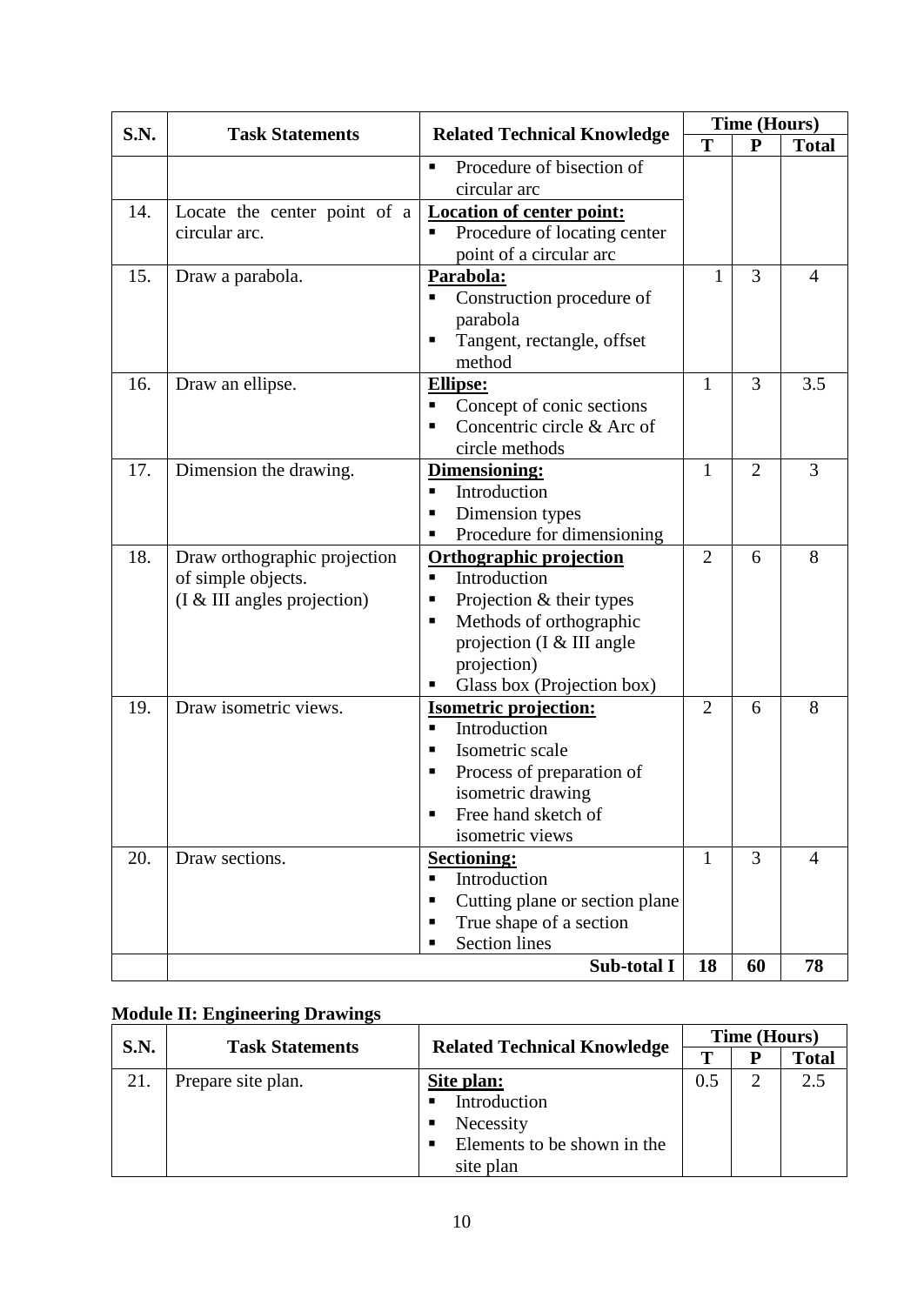| S.N. | <b>Task Statements</b>          |                                               | <b>Time (Hours)</b> |                |              |
|------|---------------------------------|-----------------------------------------------|---------------------|----------------|--------------|
|      |                                 | <b>Related Technical Knowledge</b>            | Т                   | ${\bf P}$      | <b>Total</b> |
|      |                                 | Scale & orientation of site<br>$\blacksquare$ |                     |                |              |
|      |                                 | plan                                          |                     |                |              |
|      |                                 | Composition of drawing                        |                     |                |              |
| 22.  | Prepare location plan.          | <b>Location plan:</b>                         | 0.5                 | $\overline{2}$ | 2.5          |
|      |                                 | Introduction<br>п                             |                     |                |              |
|      |                                 | Necessity<br>п                                |                     |                |              |
|      |                                 | Technique of showing north<br>п               |                     |                |              |
|      |                                 | direction                                     |                     |                |              |
|      |                                 | Showing road $&$ other<br>п                   |                     |                |              |
|      |                                 | important features                            |                     |                |              |
|      |                                 | Use of symbols<br>п                           |                     |                |              |
| 23.  | General<br>Draw<br>Arrangement  | <b>GAD</b> of building:                       | 0.5                 | $\overline{2}$ | 2.5          |
|      | Drawing (GAD).                  | Introduction                                  |                     |                |              |
|      |                                 | <b>Building GAD</b><br>Е                      |                     |                |              |
| 24.  | Index<br>Plan/<br>Index<br>Draw | Index plan and index section:                 | 0.5                 | $\overline{2}$ | 2.5          |
|      | Section.                        | Introduction<br>п                             |                     |                |              |
|      |                                 | <b>Index Plan</b><br>п                        |                     |                |              |
|      |                                 | <b>Index Section</b><br>п                     |                     |                |              |
|      |                                 | Sub-total II                                  | $\overline{2}$      | 8              | 10           |
|      |                                 | Total (Sub-total I + Sub-total II)            | 20                  | 68             | 88           |

### **Module III: Detail Drawings**

| S.N. | <b>Task Statements</b>                                                         | <b>Related Technical Knowledge</b>                                                                                                                                                                                                         |                | <b>Time (Hours)</b> |              |
|------|--------------------------------------------------------------------------------|--------------------------------------------------------------------------------------------------------------------------------------------------------------------------------------------------------------------------------------------|----------------|---------------------|--------------|
|      |                                                                                |                                                                                                                                                                                                                                            | T              | ${\bf P}$           | <b>Total</b> |
| 25.  | Draw section of simple<br>building<br>(Single storied two roomed<br>building). | <b>Sections of building:</b><br>Introduction<br>Section plan in building plan<br>G.L., P.L., D.PC. Sill level,<br>lintel level, walls, roof, & its<br>type roof covering<br>Symbols used for wall,<br>concrete, timber, glass,<br>sections | $\overline{2}$ | 6                   | 8            |
| 26.  | Draw steel-bar diagram/<br>schedule.                                           | <b>Steel bar diagram:</b><br>Important of bar bending<br>schedule<br>Thumb rule for calculation<br>of steel bars<br>Spacing & diameter of steel<br>bars<br>Process of preparation of bar<br>bending diagram                                | 1              | $\overline{4}$      | 5            |
| 27.  | Draw typical section of RCC<br>bridge                                          | <b>Bridge Drawing:</b><br><b>Types of Bridges</b><br><b>Well Foundation Bridge</b><br><b>Pile Foundation Bridge</b>                                                                                                                        | 0.5            | $\overline{4}$      | 4.5          |
| 28.  | Draw section of RCC Culvert                                                    | <b>Culvert drawing:</b>                                                                                                                                                                                                                    | 0.5            | 3                   | 3.5          |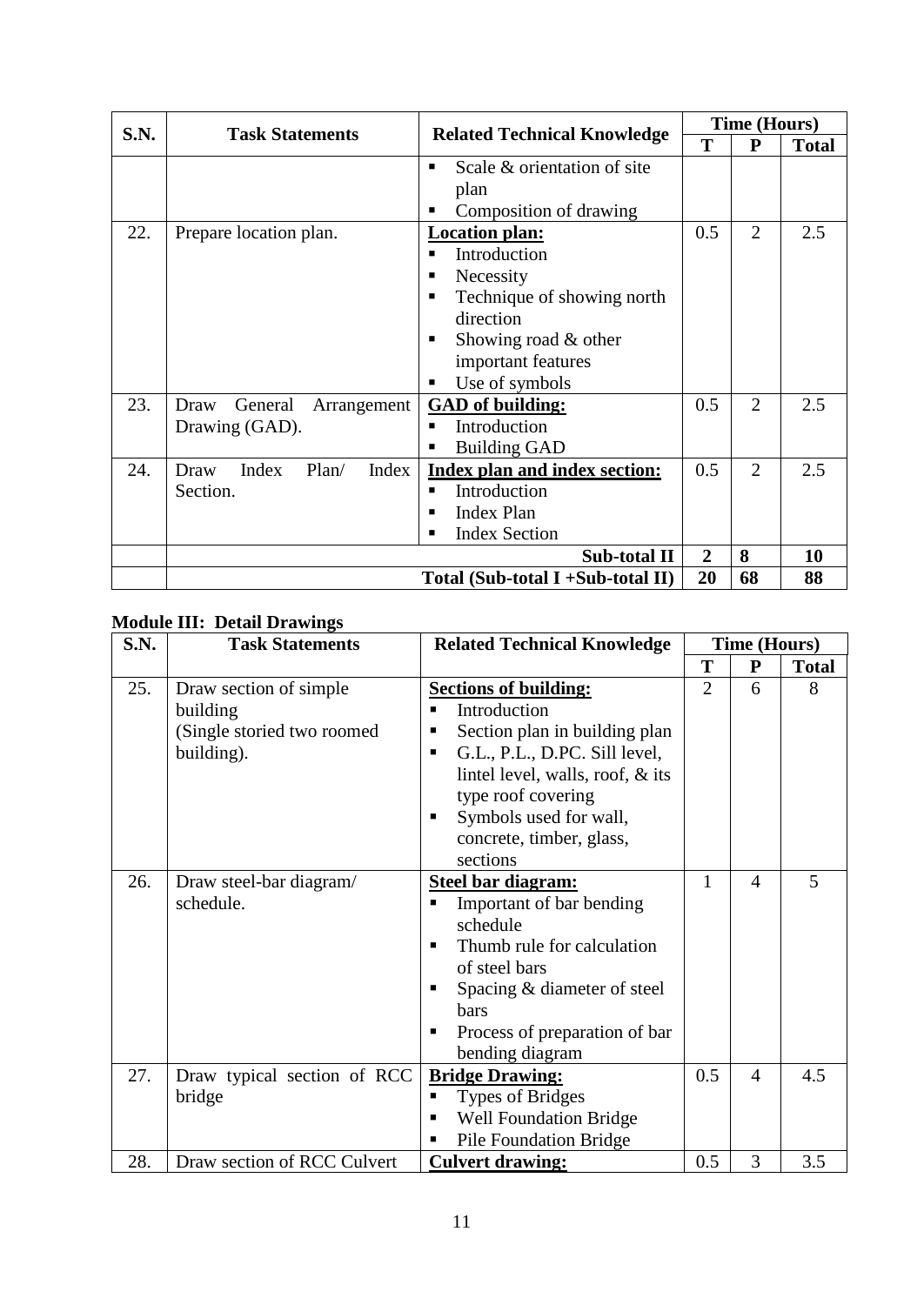| S.N. | <b>Task Statements</b>                          | <b>Related Technical Knowledge</b> |     | Time (Hours)   |              |
|------|-------------------------------------------------|------------------------------------|-----|----------------|--------------|
|      |                                                 |                                    | T   | ${\bf P}$      | <b>Total</b> |
|      |                                                 | Introduction<br>п                  |     |                |              |
|      |                                                 | Functions/Location<br>п            |     |                |              |
|      |                                                 | <b>Typical Section</b><br>п        |     |                |              |
| 29.  | section<br>of foot over<br>Draw                 | <b>FOB</b> drawing:                | 0.5 | 3              | 3.5          |
|      | bridge (FOB)                                    | Introduction<br>▪                  |     |                |              |
|      |                                                 | Functions/Location<br>п            |     |                |              |
|      |                                                 | <b>Typical Section</b><br>п        |     |                |              |
| 30.  | Draw Weld/Rivet Joints                          | <b>Welding drawing:</b>            | 1   | $\overline{4}$ | 5            |
|      |                                                 | Introduction<br>▪                  |     |                |              |
|      |                                                 | Functions/Location<br>п            |     |                |              |
|      |                                                 | Symbols<br>п                       |     |                |              |
|      |                                                 | <b>Rivet drawing:</b>              |     |                |              |
|      |                                                 | Introduction                       |     |                |              |
|      |                                                 | Functions/Location<br>п            |     |                |              |
|      |                                                 | Symbols<br>■                       |     |                |              |
| 31.  | Draw plan/ elevation/ section/                  | <b>Building design:</b>            | 0.5 | 12             | 12.5         |
|      | location plan/ site plan of                     | Concept of design<br>Е             |     |                |              |
|      | Railway Station building.                       | Design criteria<br>п               |     |                |              |
|      |                                                 | <b>Sub-total III</b>               | 6   | 36             | 42           |
|      | Total (Sub-total I+Sub-total II+ Sub-total III) |                                    | 26  | 104            | 130          |

### **Module IV: Railway Drawings**

| <b>S.N.</b> | <b>Task Statements</b>        | <b>Related Technical Knowledge</b>   | <b>Time (Hours)</b> |           |              |
|-------------|-------------------------------|--------------------------------------|---------------------|-----------|--------------|
|             |                               |                                      | T                   | ${\bf P}$ | <b>Total</b> |
| 32.         | Draw plan/elevation/section/  | <b>Station Yard:</b>                 | $\overline{2}$      | 32        | 34           |
|             | location plan/ site plan of   | Introduction<br>п                    |                     |           |              |
|             | Typical Station Yard.         | Components<br>п                      |                     |           |              |
|             |                               | Different lines                      |                     |           |              |
|             |                               | Platforms<br>$\bullet$               |                     |           |              |
|             |                               | <b>Signals</b>                       |                     |           |              |
|             |                               | Turnouts                             |                     |           |              |
|             |                               | Cross overs                          |                     |           |              |
|             |                               | <b>Station Yards</b><br>п            |                     |           |              |
|             |                               | <b>Block Station</b>                 |                     |           |              |
|             |                               | <b>Junction Station</b><br>$\bullet$ |                     |           |              |
|             |                               | <b>Terminal Station</b>              |                     |           |              |
|             |                               | Goods Station                        |                     |           |              |
| 33.         | Draw Typical cross section of | Railway track:                       | 1                   | 10        | 11           |
|             | Railway Track.                | Introduction<br>п                    |                     |           |              |
|             |                               | Components<br>п                      |                     |           |              |
|             |                               | <b>Sub Base</b>                      |                     |           |              |
|             |                               | Base                                 |                     |           |              |
|             |                               | <b>Ballast</b>                       |                     |           |              |
|             |                               | <b>Sleepers</b>                      |                     |           |              |
|             |                               | Rail                                 |                     |           |              |
|             |                               | Rail Clips                           |                     |           |              |
| 34.         | Draw section of I - beam Rail | I -Beam rail:                        | 0.5                 | 12        | 12.5         |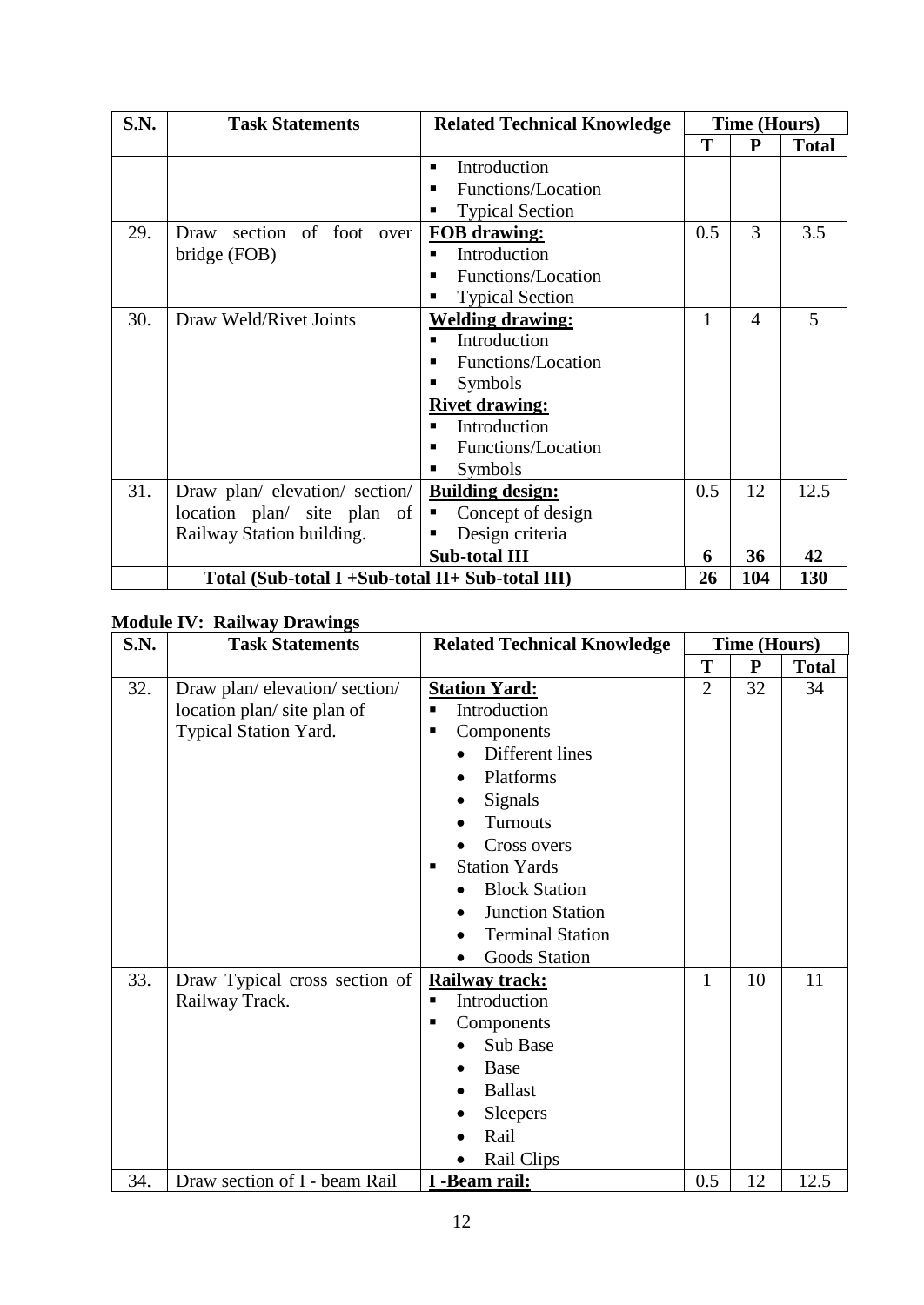| <b>S.N.</b> | <b>Task Statements</b>   | <b>Related Technical Knowledge</b>                               | <b>Time (Hours)</b> |     |              |
|-------------|--------------------------|------------------------------------------------------------------|---------------------|-----|--------------|
|             |                          |                                                                  | Т                   | Р   | <b>Total</b> |
|             |                          | Introduction                                                     |                     |     |              |
|             |                          | Design Criteria<br>п                                             |                     |     |              |
| 35.         | Draw section of Sleepers | <b>Sleeper drawing:</b>                                          | 0.5                 | 12  | 12.5         |
|             |                          | Introduction                                                     |                     |     |              |
|             |                          | Functions/Location                                               |                     |     |              |
|             |                          | <b>Typical Section</b><br>п                                      |                     |     |              |
|             |                          | <b>Sub-total II</b>                                              | 4                   | 66  | 70           |
|             |                          | Total (Sub-total I + Sub-total II + Sub-total III + Subtotal IV) | 30                  | 170 | 200          |

### **Textbooks**

• Civil Engineering Drawing; Gurcharan Singh, Standard Publishers distributers

#### **References**

- Sushil Kumar; Building Construction, Standard Publishers Distributers.
- Dr.B.C. Punmia, A.K.Jain, Arun Kr. Jain, Building Construction, Laxmi publication.
- W.B. McKay, Building construction, Vols. I IV, ELBS, LONGMAN.
- **"**Building Drawing with an Integrated Approach to Build Environment" by Shah, Tata McGraw-Hill Education Pvt. Ltd.
- Building Planning and Drawing", S S Bhavikatti and M V Chitawa, I K International Publishing House Pvt. Ltd.
- Luzzadar W. I Fundamental of Engineering drawing. Prentice-Hall of India.
- N. D. Bhatta and Panchal V.M. Engineering Drawing Charotar Publishing House India.
- M. B. Shah and B.C. Rana, Engineering Drawing, Pearson India.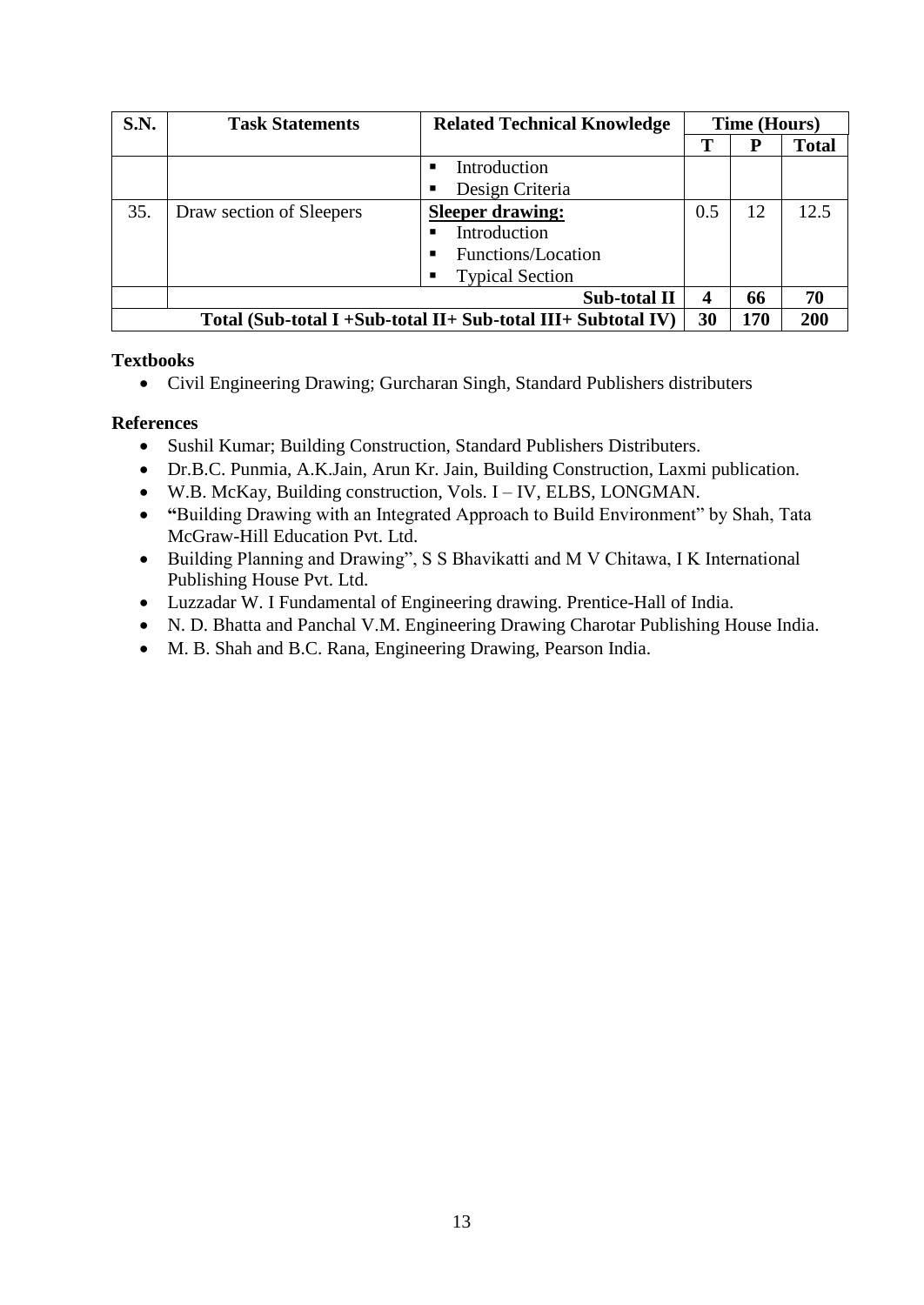### **Workshop Practice**

**Total: 82 hours Theory: 20 hours Practical: 62 hours**

### <span id="page-16-0"></span>**Course Description**

This course is designed to impart essential knowledge and skills used in Mechanical Workshops. It focuses on providing basic knowledge and skills on Workshop Safety, Hand Tools, Mechanical Fitting, Sawing, Drilling, Measuring Instruments & Gauges, Sheet Metal Works, Arc Welding, Lathe Machine Operation etc.

According to the nature and volume of the practical tasks, the students can work individually or in groups.

### **Course Objectives**

After completion of this course, students will be able to:

- 1. Explain basic manufacturing processes and production technology used in workshops;
- 2. Follow workshop safety practices;
- 3. Handle tools, equipment, machines and materials used in workshop;
- 4. Perform various operations used in Mechanical Fitting, Sheet Metal Works, Welding and Lathe Shops; and
- 5. Make various metal items.

#### **Module I: Introduction to Workshop**

| <b>S.N.</b> | <b>Task Statements</b>                                                                                                                                                                                                                                                                                                                                           |                                                                                                                                                                                                                                                                                                                                                                                                                                                        |     | <b>Time (Hours)</b> |              |
|-------------|------------------------------------------------------------------------------------------------------------------------------------------------------------------------------------------------------------------------------------------------------------------------------------------------------------------------------------------------------------------|--------------------------------------------------------------------------------------------------------------------------------------------------------------------------------------------------------------------------------------------------------------------------------------------------------------------------------------------------------------------------------------------------------------------------------------------------------|-----|---------------------|--------------|
|             |                                                                                                                                                                                                                                                                                                                                                                  | <b>Related Technical Knowledge</b>                                                                                                                                                                                                                                                                                                                                                                                                                     | T   | $\mathbf{P}$        | <b>Total</b> |
| 1.          | Be familiar with workshop.<br>Identify hand tools.                                                                                                                                                                                                                                                                                                               | <b>Overview of workshop and</b><br>hand tools:<br>Introduction of workshop<br>Function of workshop<br>п<br>Introduction of hand tools<br>٠<br>Application of hand tools<br>п<br>Handling and hare<br>п                                                                                                                                                                                                                                                 | 1   | 0.5                 | 1.5          |
| 2.          | Follow workshop/workplace<br>safety rules:<br>Use personal protective<br>equipment (PPE).<br>Apply workshop safety<br>$\bullet$<br>measures.<br>Apply tools/equipment<br>safety measures.<br>Enforce electrical safety<br>$\bullet$<br>measures.<br>Apply health hazards<br>$\bullet$<br>safety measures.<br>Apply simple first aid<br>٠<br>treatment procedure. | <b>Workshop safety:</b><br>Definition of safety<br>п<br>Important of safety<br>Concept of occupational<br>٠<br>health and safety<br>Different signs and symbols<br>п<br>of safety<br>Common safety rules used in<br>٠<br>workshop<br>Need of Personal Protective<br>٠<br>Equipment (PPE)<br>Safety helmet<br>$\bullet$<br>Clear or colored goggles<br>$\bullet$<br>Protective gloves or<br>$\bullet$<br>gauntlets<br>Foot wares an appropriate<br>type | 1.5 | 4                   | 5.5          |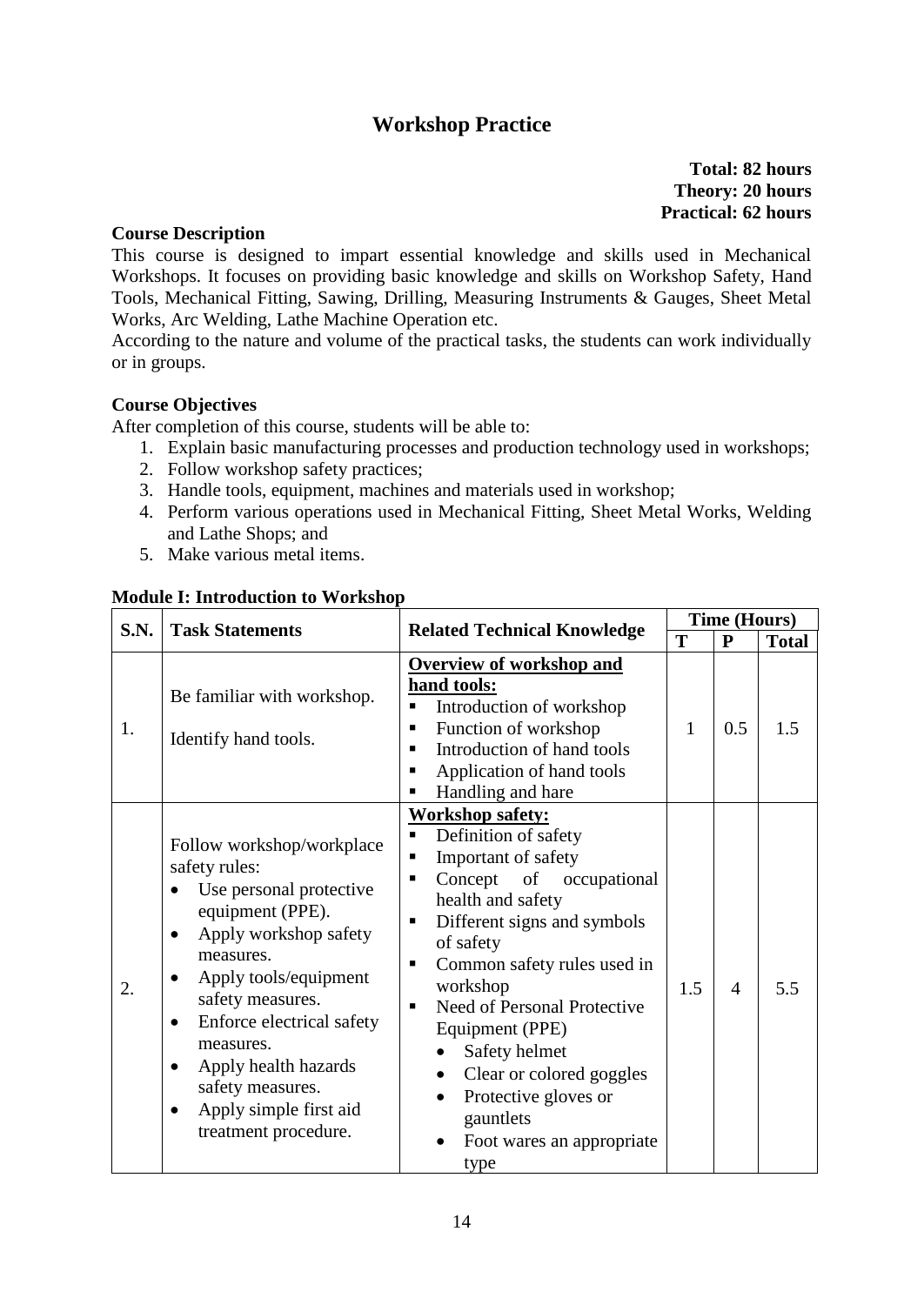| S.N. | <b>Task Statements</b> |                                                                                                                                                                                                                                                                                                                                                                                                                                                                                                                                                                                                                                                                                                                                                                                                                           | <b>Time (Hours)</b> |              |              |  |
|------|------------------------|---------------------------------------------------------------------------------------------------------------------------------------------------------------------------------------------------------------------------------------------------------------------------------------------------------------------------------------------------------------------------------------------------------------------------------------------------------------------------------------------------------------------------------------------------------------------------------------------------------------------------------------------------------------------------------------------------------------------------------------------------------------------------------------------------------------------------|---------------------|--------------|--------------|--|
|      |                        | <b>Related Technical Knowledge</b>                                                                                                                                                                                                                                                                                                                                                                                                                                                                                                                                                                                                                                                                                                                                                                                        |                     | $\mathbf{P}$ | <b>Total</b> |  |
|      |                        | Respiratory protective<br>$\bullet$<br>equipment<br>Safety harnesses<br>Life vests<br>Life preservers<br>Reflective devices<br>$\bullet$<br>Workplace safety measures<br>п<br>Tools/equipment safety<br>٠<br>measures.<br>Electrical hazards safety<br>٠<br>measures.<br>Simple first aid treatment<br>п<br>procedure for:<br>Bleeding<br><b>Burns</b><br>Fractures<br>Sprains<br>Nose bleeds<br>Fort bite<br>Bee stings<br>Snake bite<br>First aid kit includes:<br>Bandages, roller<br>bandages and tape<br>Sterile gauze<br>Antiseptic wipes and<br>swabs<br>Absorbent compresses<br>Antibiotic cream<br>Burn ointment<br>Mask for breathing<br>(rescue breathing/CPR)<br>Chemical cold pack<br>Eye shield and eyewash<br>First aid reference guide<br>that includes local phone<br>number<br>First aid procedure<br>■ | T                   |              |              |  |
|      |                        | Sub-total I                                                                                                                                                                                                                                                                                                                                                                                                                                                                                                                                                                                                                                                                                                                                                                                                               | 2.5                 | 4.5          | 7            |  |

### **Module II: Basic Hand Tools Operation**

| <b>S.N.</b> | <b>Task Statements</b> | <b>Related Technical Knowledge</b><br>m                                     |  | Time (Hours) |              |  |  |
|-------------|------------------------|-----------------------------------------------------------------------------|--|--------------|--------------|--|--|
|             |                        |                                                                             |  |              | <b>Total</b> |  |  |
|             | Perform Filling        | <b>Filling:</b><br>Introduction<br>$\blacksquare$<br>Material of work piece |  |              | 2.5          |  |  |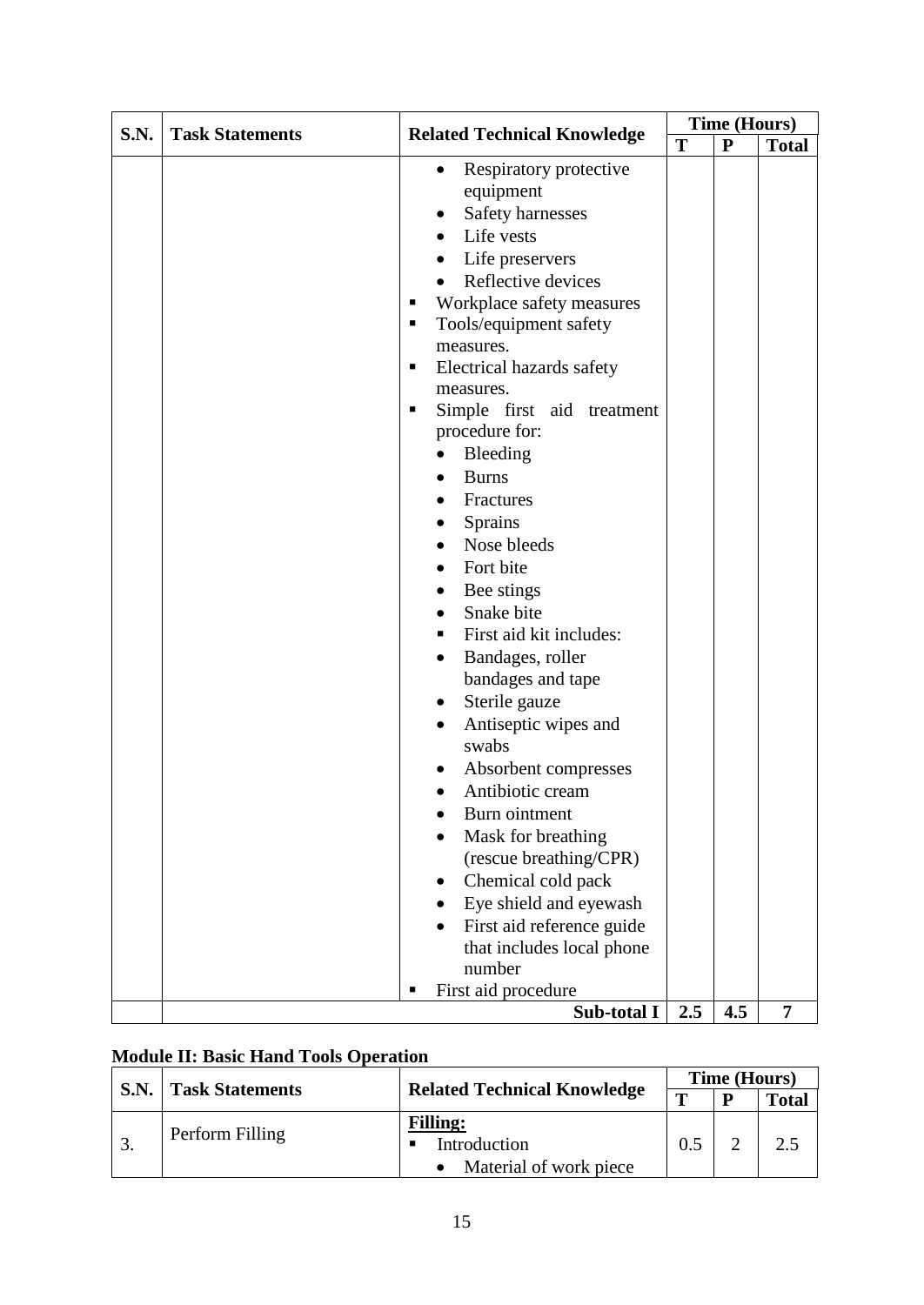| S.N.     | <b>Task Statements</b>                                                                                                                                                                                                  | <b>Related Technical Knowledge</b>                                                                                                                                                                                                                                                                 | <b>Time (Hours)</b> |                                  |              |
|----------|-------------------------------------------------------------------------------------------------------------------------------------------------------------------------------------------------------------------------|----------------------------------------------------------------------------------------------------------------------------------------------------------------------------------------------------------------------------------------------------------------------------------------------------|---------------------|----------------------------------|--------------|
|          |                                                                                                                                                                                                                         |                                                                                                                                                                                                                                                                                                    | T                   | ${\bf P}$                        | <b>Total</b> |
|          |                                                                                                                                                                                                                         | Bench vice<br>$\bullet$<br><b>Filling Tools</b><br>п<br>Introduction<br><b>Types</b><br>Function<br>Identification<br>Measuring and marking<br>Tools (steel ruler, marking<br>scriber, try square)<br>Procedure<br>п                                                                               |                     |                                  |              |
| 4.<br>5. | Perform Sawing/Saw Metal<br>Piece by Hand Hacksaw<br>Perform Drilling                                                                                                                                                   | Safety precautions<br>Sawing:<br>Introduction<br>$\blacksquare$<br>Hand hacksaw types/parts<br>$\blacksquare$<br>Hand hacksaw blades<br>Procedure<br>Safety precautions<br><b>Drilling:</b><br>Introduction<br>٠<br>Types, Parts (Bench drill,<br>Hand drill and Pedestal drill)<br>Drill bit<br>п | 0.5<br>0.5          | $\overline{2}$<br>$\overline{2}$ | 2.5<br>2.5   |
|          |                                                                                                                                                                                                                         | Procedure<br>п<br>Safety precautions                                                                                                                                                                                                                                                               |                     |                                  |              |
| 6.       | <b>Handle Measuring</b><br>Instruments<br>Measure dimension using<br>steel ruler<br>Measure dimension using<br>bevel protector<br>Check square using try<br>square<br>Measure<br>dimension<br>using<br>Vernier calipers | <b>Handling measuring</b><br>instruments:<br>Introduction<br>$\blacksquare$<br>Types/parts<br>п<br>$\blacksquare$<br>Importance and uses<br>Procedure<br>handling<br>of<br>measuring instrument (steel<br>ruler, bevel protector, try<br>square and Vernier calipers)                              | 0.5                 | $\overline{2}$                   | 2.5          |
|          |                                                                                                                                                                                                                         | Sub-total II                                                                                                                                                                                                                                                                                       | $\boldsymbol{2}$    | 8                                | 10           |

### **Module III: Sheet Metal Works**

| S.N. | <b>Task Statements</b>            | <b>Related Technical Knowledge</b> |     | <b>Time (Hours)</b> |              |  |
|------|-----------------------------------|------------------------------------|-----|---------------------|--------------|--|
|      |                                   |                                    |     | P                   | <b>Total</b> |  |
|      | Identify/ measure sheet<br>metals | <b>Introduction:</b>               |     |                     |              |  |
|      |                                   | Sheet metal related hand           | 0.5 | 0.5                 |              |  |
| 6.   |                                   | tools and materials                |     |                     |              |  |
|      |                                   | Safety precautions<br>٠            |     |                     |              |  |
|      | Cut metal sheet in straight       | <b>Snipping:</b>                   |     |                     |              |  |
| 7.   |                                   | Tools and materials                | 0.5 | 1.5                 | $\bigcirc$   |  |
|      | and curve shape by snip           | Straight snip                      |     |                     |              |  |
|      |                                   | Curve snip                         |     |                     |              |  |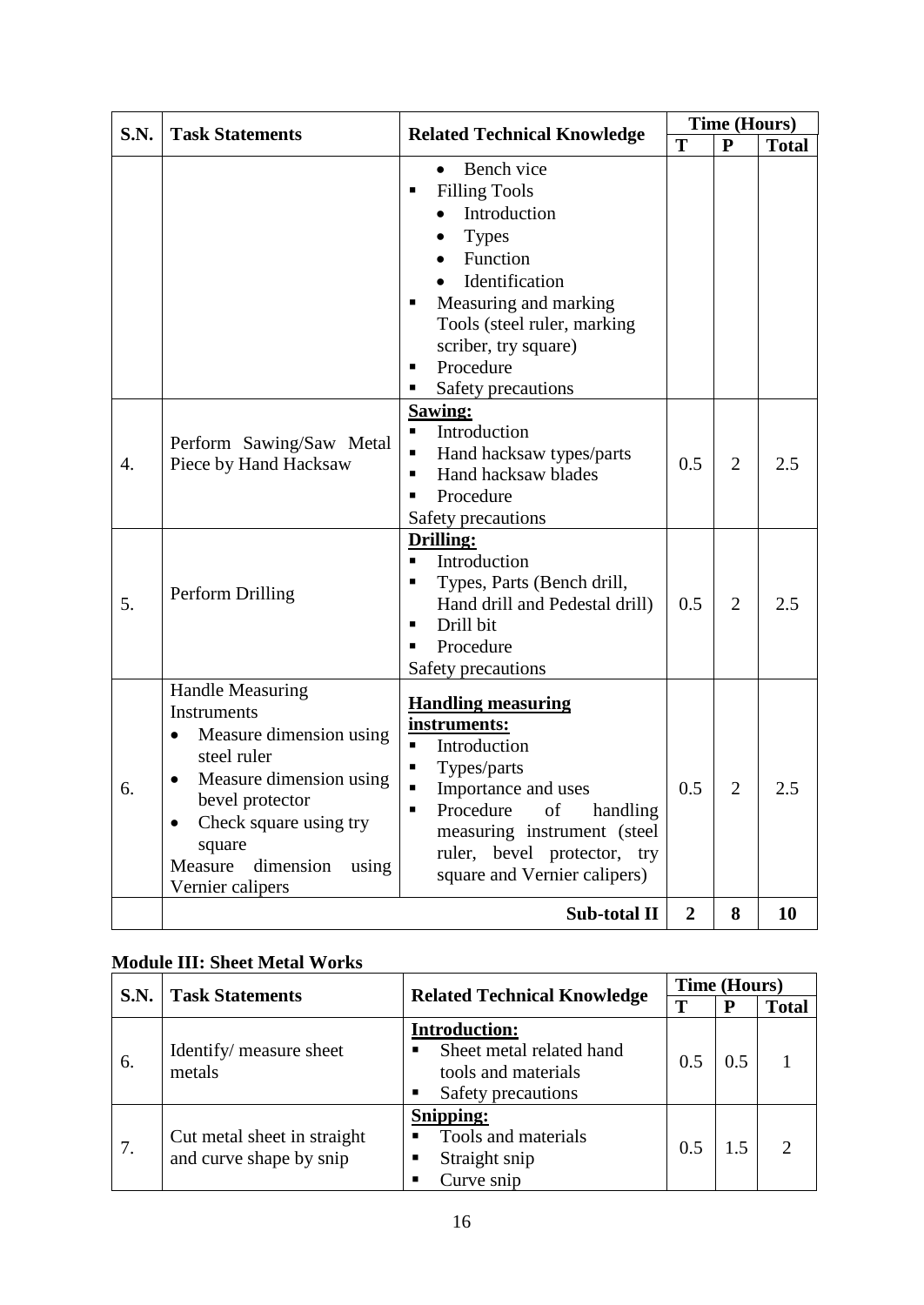| S.N. | <b>Task Statements</b>                 | <b>Related Technical Knowledge</b>    | <b>Time (Hours)</b> |                |              |
|------|----------------------------------------|---------------------------------------|---------------------|----------------|--------------|
|      |                                        |                                       | T                   | $\mathbf{P}$   | <b>Total</b> |
|      |                                        | Application<br>٠                      |                     |                |              |
|      |                                        | Procedure<br>٠                        |                     |                |              |
|      |                                        | Safety precautions<br>٠               |                     |                |              |
|      |                                        | <b>Hand tools:</b>                    |                     |                |              |
|      |                                        | Tools and materials<br>$\blacksquare$ |                     |                |              |
| 8.   | Fold metal sheet by hand               | Mallet<br>٠                           | 0.5                 | $\overline{2}$ | 2.5          |
|      | <b>Tools</b>                           | <b>Stack</b><br>٠                     |                     |                |              |
|      |                                        | Folding procedure<br>٠                |                     |                |              |
|      |                                        | Safety precautions                    |                     |                |              |
|      |                                        | <b>Folding machine:</b>               |                     |                |              |
|      | Fold metal sheet by<br>folding machine | Tools and materials<br>$\blacksquare$ |                     |                |              |
| 9.   |                                        | Folding machine<br>Ξ                  | 0.5                 | $\overline{2}$ | 2.5          |
|      |                                        | Procedure<br>٠                        |                     |                |              |
|      |                                        | Safety precautions<br>$\blacksquare$  |                     |                |              |
|      |                                        | <b>Seam joint:</b>                    |                     |                |              |
|      |                                        | Types of seam joint<br>٠              |                     |                |              |
| 10.  | Make seam joint                        | Tools/equipment<br>٠                  | 0.5                 | $\overline{2}$ | 2.5          |
|      |                                        | Margin calculation<br>П               |                     |                |              |
|      |                                        | Procedure<br>$\blacksquare$           |                     |                |              |
|      |                                        | Safety precautions                    |                     |                |              |
|      |                                        | Seam joint:                           |                     |                |              |
|      |                                        | Introduction<br>$\blacksquare$        |                     |                |              |
|      |                                        | Rivets pin and its types<br>٠         |                     |                |              |
| 11.  |                                        | Tools and materials<br>٠              | 0.5                 | $\overline{2}$ | 2.5          |
|      | Make rivet joint                       | Rivet hole calculation                |                     |                |              |
|      |                                        | Rivet punch<br>٠                      |                     |                |              |
|      |                                        | Procedure<br>٠                        |                     |                |              |
|      |                                        | Safety precautions<br>٠               |                     |                |              |
|      |                                        | <b>Sub-total III</b>                  | 3                   | 10             | 13           |

### **Module IV: Welding**

| <b>S.N.</b> | <b>Task Statements</b>   | <b>Related Technical Knowledge</b> |     | <b>Time (Hours)</b> |              |
|-------------|--------------------------|------------------------------------|-----|---------------------|--------------|
|             |                          |                                    | Т   | P                   | <b>Total</b> |
| 12.         | Perform striking         | <b>Striking:</b>                   |     | $\overline{2}$      | 3            |
|             |                          | Introduction                       |     |                     |              |
|             |                          | Types of welding machine<br>٠      |     |                     |              |
|             |                          | Tools & equipment<br>٠             |     |                     |              |
|             |                          | Electrode                          |     |                     |              |
|             |                          | Set ampere                         |     |                     |              |
|             |                          | Arc<br>٠                           |     |                     |              |
|             |                          | Material                           |     |                     |              |
|             |                          | Striking method                    |     |                     |              |
|             |                          | Safety precautions<br>٠            |     |                     |              |
| 13.         | Perform surface welding. | <b>Surface welding:</b>            | 0.5 | $\overline{2}$      | 2.5          |
|             |                          | Introduction                       |     |                     |              |
|             |                          | Tools & equipment                  |     |                     |              |
|             |                          | Electrode                          |     |                     |              |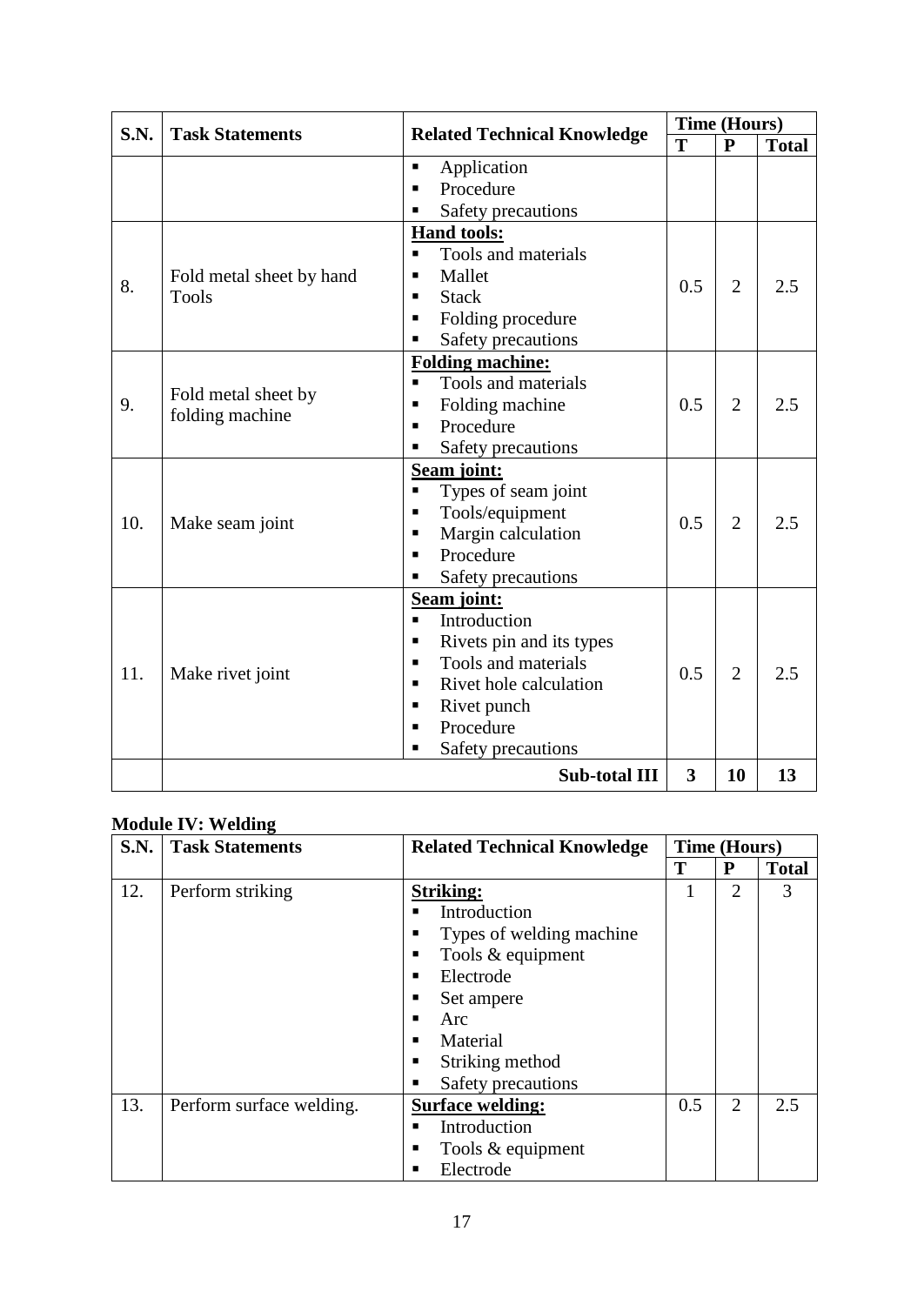| S.N. | <b>Task Statements</b>                                                                                                                   | <b>Related Technical Knowledge</b>                                                                                                                                                                                                                                                                                      |                         | <b>Time (Hours)</b> |              |  |
|------|------------------------------------------------------------------------------------------------------------------------------------------|-------------------------------------------------------------------------------------------------------------------------------------------------------------------------------------------------------------------------------------------------------------------------------------------------------------------------|-------------------------|---------------------|--------------|--|
|      |                                                                                                                                          |                                                                                                                                                                                                                                                                                                                         | T                       | ${\bf P}$           | <b>Total</b> |  |
|      |                                                                                                                                          | $\blacksquare$<br>Set ampere<br>Deposition<br>П<br>Procedure<br>п                                                                                                                                                                                                                                                       |                         |                     |              |  |
|      |                                                                                                                                          | Safety precautions<br>п                                                                                                                                                                                                                                                                                                 |                         |                     |              |  |
| 14.  | Grind off welding surfaces                                                                                                               | <b>Grinding process:</b><br>Introduction<br>$\blacksquare$<br>Types of grinding machine<br>٠<br>Tools & equipment<br>٠<br>Material<br>$\blacksquare$<br>Grinding process<br>٠<br>Safety precautions<br>٠                                                                                                                | 0.5                     | $\overline{2}$      | 3.5          |  |
| 15.  | Perform arc welding:<br>Lap joint<br><b>Butt Joint</b><br>Corner Joint<br>Tee (T) Joint                                                  | <b>Arc welding:</b><br>Introduction<br>$\blacksquare$<br>Tools & equipment<br>٠<br>Electrode<br>٠<br>Set ampere<br>$\blacksquare$<br>Arc<br>٠<br>Angle of electrode<br>п<br>Weaving and travel speed<br>п<br>Material<br>$\blacksquare$<br>Deposition<br>п<br>Welding process<br>٠<br>Safety precautions<br>Ξ           | 1                       | 5                   | 6            |  |
| 16.  | Perform gas welding:<br>Horizontal position<br><b>Vertical Position</b><br>Inclined position<br>٠<br>Overhead position<br>$\blacksquare$ | <b>Gas welding:</b><br>Introduction<br>٠<br>Different positions<br>٠<br>Safety<br>$\blacksquare$<br>Tools & equipment<br>$\blacksquare$<br><b>Filler Materials</b><br>$\blacksquare$<br>Deposition<br>$\blacksquare$<br><b>Welding process</b><br>$\blacksquare$<br>Gas cutting process<br>٠<br>Safety precautions<br>٠ | $\mathbf{1}$            | $\overline{4}$      | 5            |  |
|      |                                                                                                                                          | <b>Sub-total IV</b>                                                                                                                                                                                                                                                                                                     | $\overline{\mathbf{4}}$ | 15                  | 19           |  |

|  | <b>Module V: Lathe Machine Operation</b> |  |
|--|------------------------------------------|--|
|  |                                          |  |

|             |                                                       |                                                                                                                                                                                                                                      |  | <b>Time (Hours)</b> |              |
|-------------|-------------------------------------------------------|--------------------------------------------------------------------------------------------------------------------------------------------------------------------------------------------------------------------------------------|--|---------------------|--------------|
| <b>S.N.</b> | <b>Task Statements</b>                                | <b>Related Technical Knowledge</b>                                                                                                                                                                                                   |  | P                   | <b>Total</b> |
| 17.         | Set work piece in three jaw<br>Chuck / Four Jaw Chuck | Three jaw chuck and four jaw<br>chuck:<br>Introduction of<br>lathe<br>$\blacksquare$<br>machine<br><b>Types</b><br>٠<br>Parts and function<br>Introduction of chuck<br>$\mathbf{E}$<br>Types of chuck<br>Principle of three and four |  |                     |              |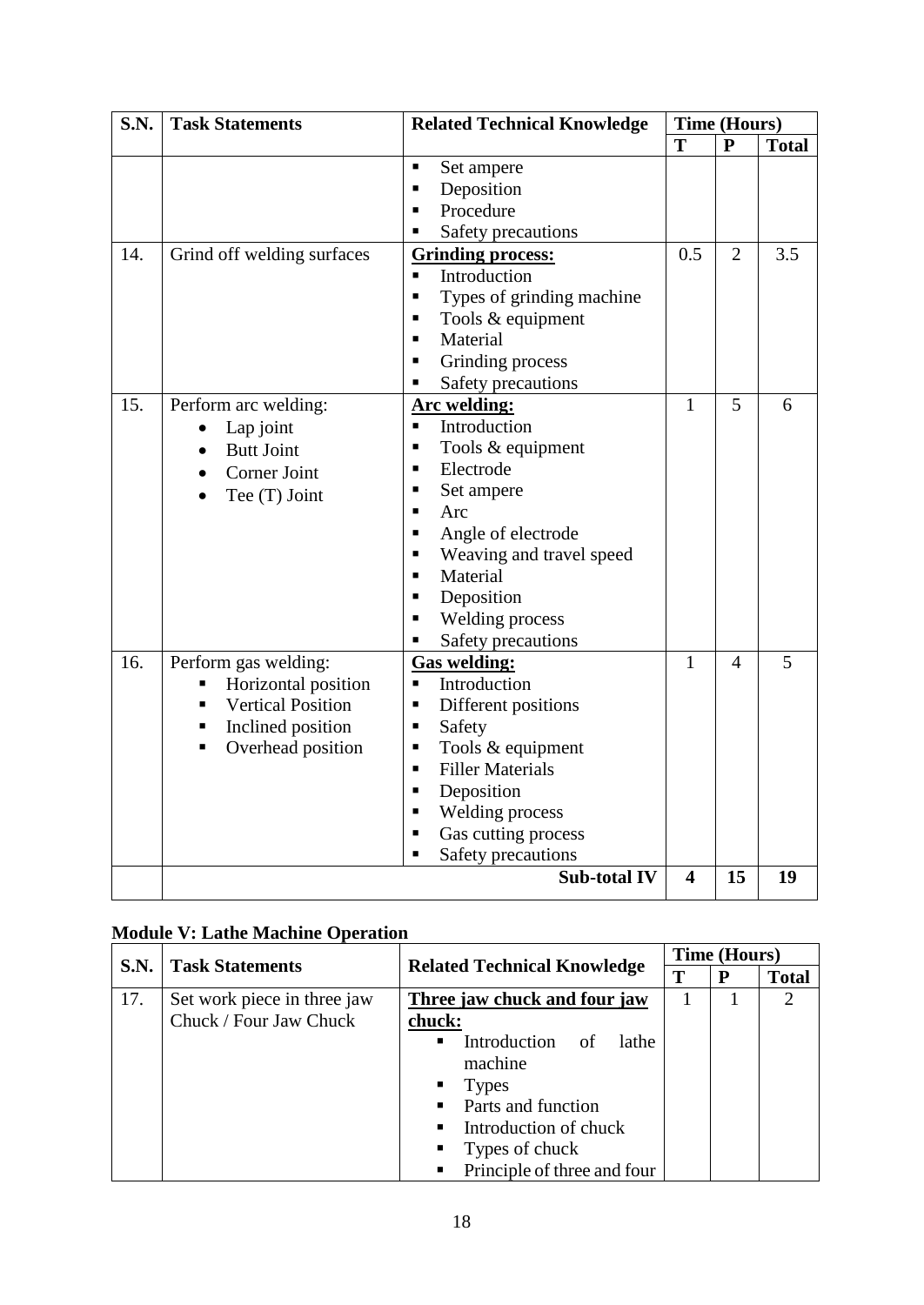| S.N. | <b>Task Statements</b>                                |                                                                                                                                                                                                                                                                                                                                                | <b>Time (Hours)</b> |                |              |
|------|-------------------------------------------------------|------------------------------------------------------------------------------------------------------------------------------------------------------------------------------------------------------------------------------------------------------------------------------------------------------------------------------------------------|---------------------|----------------|--------------|
|      |                                                       | <b>Related Technical Knowledge</b>                                                                                                                                                                                                                                                                                                             | T                   | ${\bf P}$      | <b>Total</b> |
|      |                                                       | jaw chuck<br>Construction three<br>and<br>four jaw chuck<br>Clamping in three and<br>four jaw chuck<br>Procedure<br>Safety precautions<br>٠                                                                                                                                                                                                    |                     |                |              |
| 18.  | Set work piece in collet chuck                        | <b>Collet chuck:</b><br>Introduction of collect<br>٠<br>chuck<br>Type of chuck<br>Principle of chuck<br>Clamping in collet chuck<br>Procedure<br>Safety precautions                                                                                                                                                                            | 0.5                 | $\mathbf{1}$   | 1.5          |
| 19.  | Set turning tool on tool post                         | <b>Turning tools:</b><br>Introduction of Lathe tool<br>٠<br>type of lathe tool<br>Tool geometry<br>Introduction of tool post<br>Types of tool post<br>Principle of tool setting<br>Effect of tool height<br>Procedure<br>Safety precautions                                                                                                    | 0.5                 | $\mathbf{1}$   | 1.5          |
| 20.  | Set machine control.                                  | <b>Machine control:</b><br>Selection of RPM<br>٠<br>Selection of feed, depth<br>п<br>of cut, number of cuts<br>Setting of gearbox.<br>Manual and automatic<br>Procedure<br>Safety precautions                                                                                                                                                  | 0.5                 | $\mathbf{1}$   | 1.5          |
| 21.  | Perform<br>Turning/Facing/Center<br>Drilling/Drilling | Turning,<br>Facing,<br><b>Center</b><br><b>Drilling, Drilling:</b><br>Introduction<br>٠<br>Process of Turning<br>Process<br>of<br>setting<br>tailstock<br>In-center and out-center<br>Facing tool<br>Process of Facing<br>Center drill<br>Types of drill<br>ш<br>Drill bit geometry<br>Sleeve and its types<br>Procedure<br>Safety precautions | $\mathbf{1}$        | $\overline{2}$ | 3            |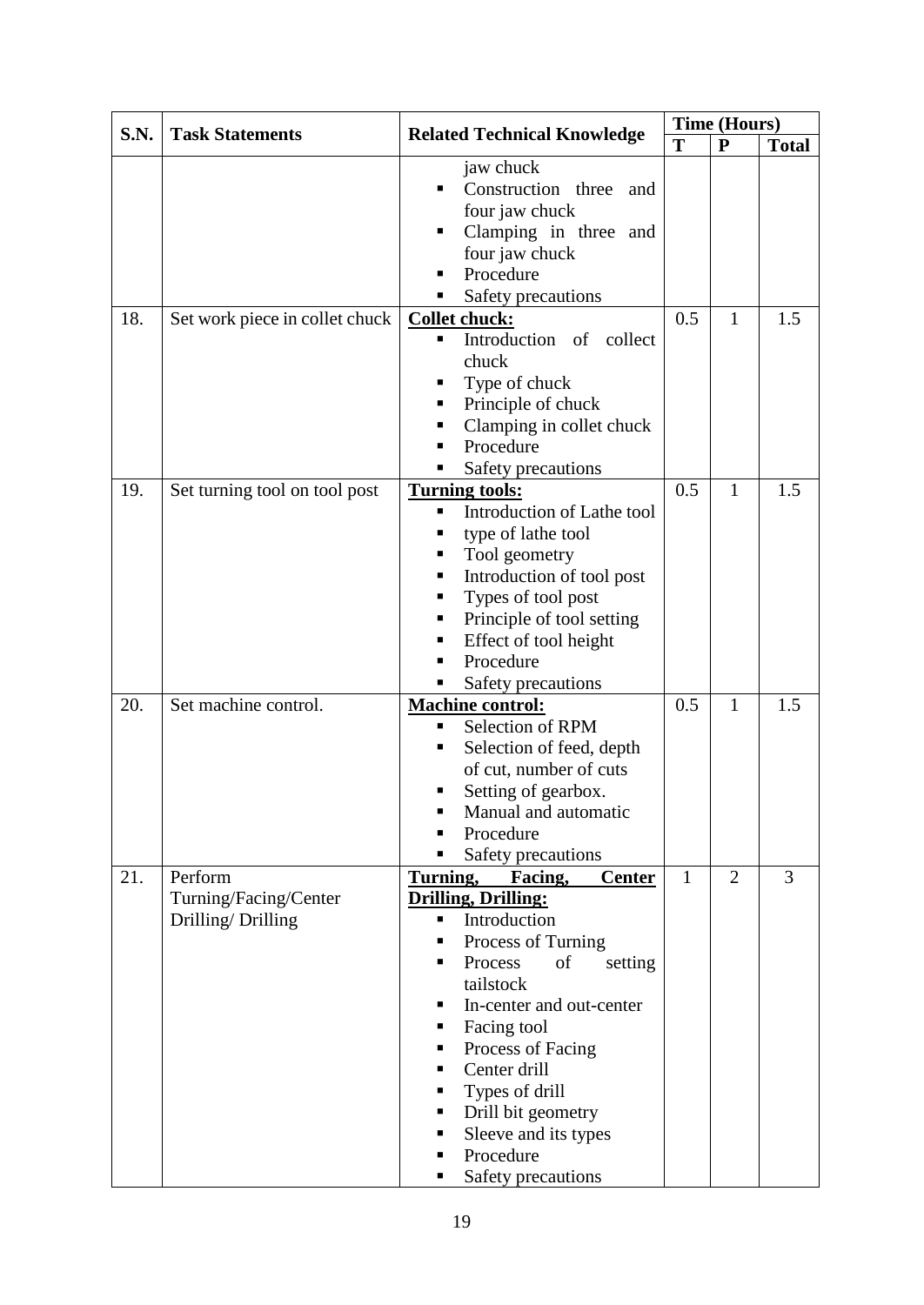| S.N. | <b>Task Statements</b>        | <b>Related Technical Knowledge</b> | <b>Time (Hours)</b> |                |                |
|------|-------------------------------|------------------------------------|---------------------|----------------|----------------|
|      |                               |                                    | T                   | ${\bf P}$      | <b>Total</b>   |
| 22.  | Perform plain turning         | <b>Plain turning:</b>              | 0.5                 | $\overline{2}$ | 2.5            |
|      |                               | Definition<br>٠                    |                     |                |                |
|      |                               | Process                            |                     |                |                |
|      |                               | Types of operation                 |                     |                |                |
|      |                               | Manual and automatic               |                     |                |                |
|      |                               | Procedure                          |                     |                |                |
|      |                               | Safety precautions                 |                     |                |                |
| 23.  | Perform step turning          | <b>Step turning:</b>               | 0.5                 | $\overline{2}$ | 2.5            |
|      |                               | Definition<br>٠                    |                     |                |                |
|      |                               | Process                            |                     |                |                |
|      |                               | Procedure                          |                     |                |                |
|      |                               | Safety precautions                 |                     |                |                |
| 24.  | Perform Chamfering            | <b>Chamfering:</b>                 | 0.5                 | $\mathbf{1}$   | 1.5            |
|      |                               | Definition<br>٠                    |                     |                |                |
|      |                               | Process                            |                     |                |                |
|      |                               | Angle for chamfering               |                     |                |                |
|      |                               | Chamfer tool/Form tool             |                     |                |                |
|      |                               | Procedure                          |                     |                |                |
|      |                               | Safety precautions                 |                     |                |                |
| 25.  | Perform Knurling              | <b>Knurling:</b>                   | 0.5                 | 1              | 1.5            |
|      |                               | Definition<br>٠                    |                     |                |                |
|      |                               | Process                            |                     |                |                |
|      |                               | Types of knurling tool             |                     |                |                |
|      |                               | Procedure                          |                     |                |                |
|      |                               | Safety precautions                 |                     |                |                |
| 26.  | Perform boring                | <b>Boring:</b>                     | 0.5                 | $\mathbf{1}$   | 1.5            |
|      |                               | Definition<br>п                    |                     |                |                |
|      |                               | Process                            |                     |                |                |
|      |                               | Types of bore and its use          |                     |                |                |
|      |                               | Introduction<br>to<br>boring       |                     |                |                |
|      |                               | tool                               |                     |                |                |
|      |                               | Procedure                          |                     |                |                |
|      |                               | Safety precautions                 |                     |                |                |
| 27.  | Perform parting off operation | <b>Parting off operation:</b>      | 0.5                 | 1.5            | $\overline{2}$ |
|      |                               | Definition<br>٠                    |                     |                |                |
|      |                               | Types and its importance           |                     |                |                |
|      |                               | Introduction of parting<br>ш       |                     |                |                |
|      |                               | tool                               |                     |                |                |
|      |                               | Chattering control                 |                     |                |                |
|      |                               | Procedure                          |                     |                |                |
|      |                               | Safety precautions                 |                     |                |                |
|      |                               |                                    |                     |                |                |
|      |                               | Sub-total V                        | 6.5                 | 14.5           | 21             |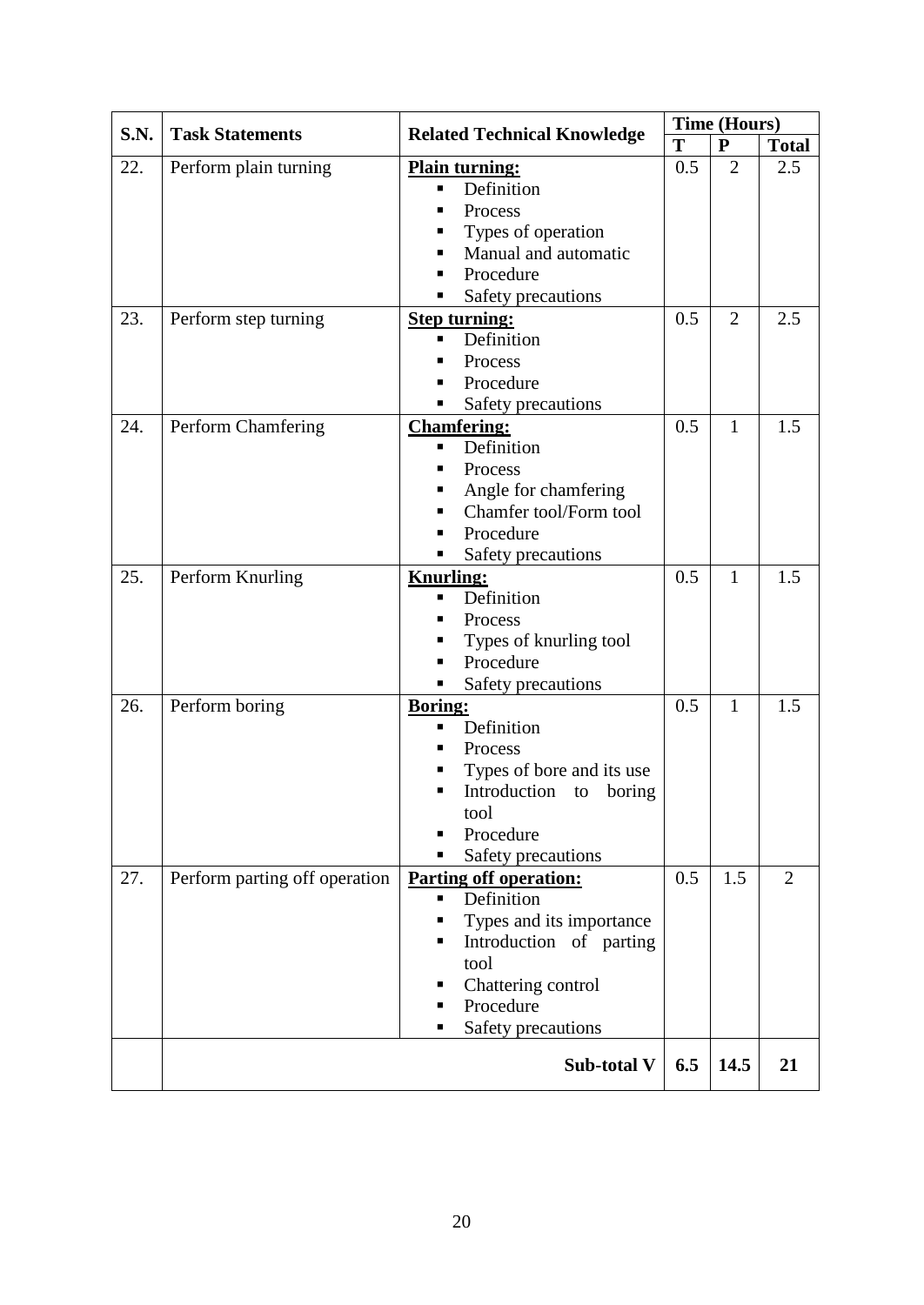### **Module VI: Project Work**

| S.N.       | <b>Task Statements</b>                           |                                                                                                                                            | <b>Time (Hours)</b> |              |        |
|------------|--------------------------------------------------|--------------------------------------------------------------------------------------------------------------------------------------------|---------------------|--------------|--------|
|            | <b>Related Technical Knowledge</b>               | T                                                                                                                                          | ${\bf P}$           | <b>Total</b> |        |
| 28.<br>29. | Make a Sheet Metal Dust Pan<br>Make hammer head. | Dust pan:<br>Function<br>$\blacksquare$<br>Interpretation of drawing<br>Procedure<br>п<br><b>Safety Precautions</b><br><b>Hammer Head:</b> | 0.5<br>0.5          | 2.5<br>2.5   | 3<br>3 |
|            |                                                  | Interpretation of drawing<br>Procedure<br><b>Safety Precautions</b>                                                                        |                     |              |        |
| 30.        | Make Hammer handle.                              | <b>Hammer handle:</b><br>Interpretation of drawing<br>Procedure<br><b>Safety Precautions</b>                                               | 0.5                 | 2.5          | 3      |
| 31.        | Assemble/Weld parts of<br>Hammer                 | <b>Parts of hammer:</b><br>Pasts and their names<br>п<br>Measurement<br>Procedure<br>Safety precautions                                    | 0.5                 | 2.5          | 3      |
|            |                                                  | <b>Sub-total VI</b>                                                                                                                        | $\overline{2}$      | 10           | 12     |
| VI)        |                                                  | Total (sub-total I+ sub-total II+ sub-total III+ sub-total IV+ sub-total V+ sub-total                                                      | 20                  | 62           | 82     |

### **References**

- S. Raghuwanshi, A Course in Workshop Technology Vol 1 and 2, Dhanpat Rai and Co.
- S. K. Hajra Chaudhary, Workshop Technology (Vol. 1), Media promoters
- Henp Fort, Shop Theory (Vol. 1), Trade School
- W.A.J. Chapman, Workshop Technology (Vol. 1), Elsevier Science
- Heinrich Gerling, Elementary Metal Course Training Section I
- ETHIO, Arbeitsstelle fur Unterricht und Technik, GERMAN Technical Institute, Holetta.
- Heinrich Gerling, All about MACHINE TOOLS, New, Wiley Eastern Ltd India,1965.
- P S Gill, Engineering Drawing, S K Kataria & Sons.
- Welding Engineering and Technology Dr. R. S. Parmar Khanna Publishers
- Principal of Welding Technology L M Gourd Viva Books Private Ltd.
- Welding Principles and Applications Larry Jeffus Thomsom Delmar Learning
- AWS D1.1/D1.1M:2004 Structural Welding Code-Steel American Welding Society
- Gas Metal Arc Welding Handbook William H. Minnick The Good heart-Willcox Company
- Work Shop Technology (Volume I & II) Hajra & Chaudhary
- Production Technology R.K. Jain S.C. Gupta
- Westermann Tables
- All About Machine Tools by Heinrich Gerling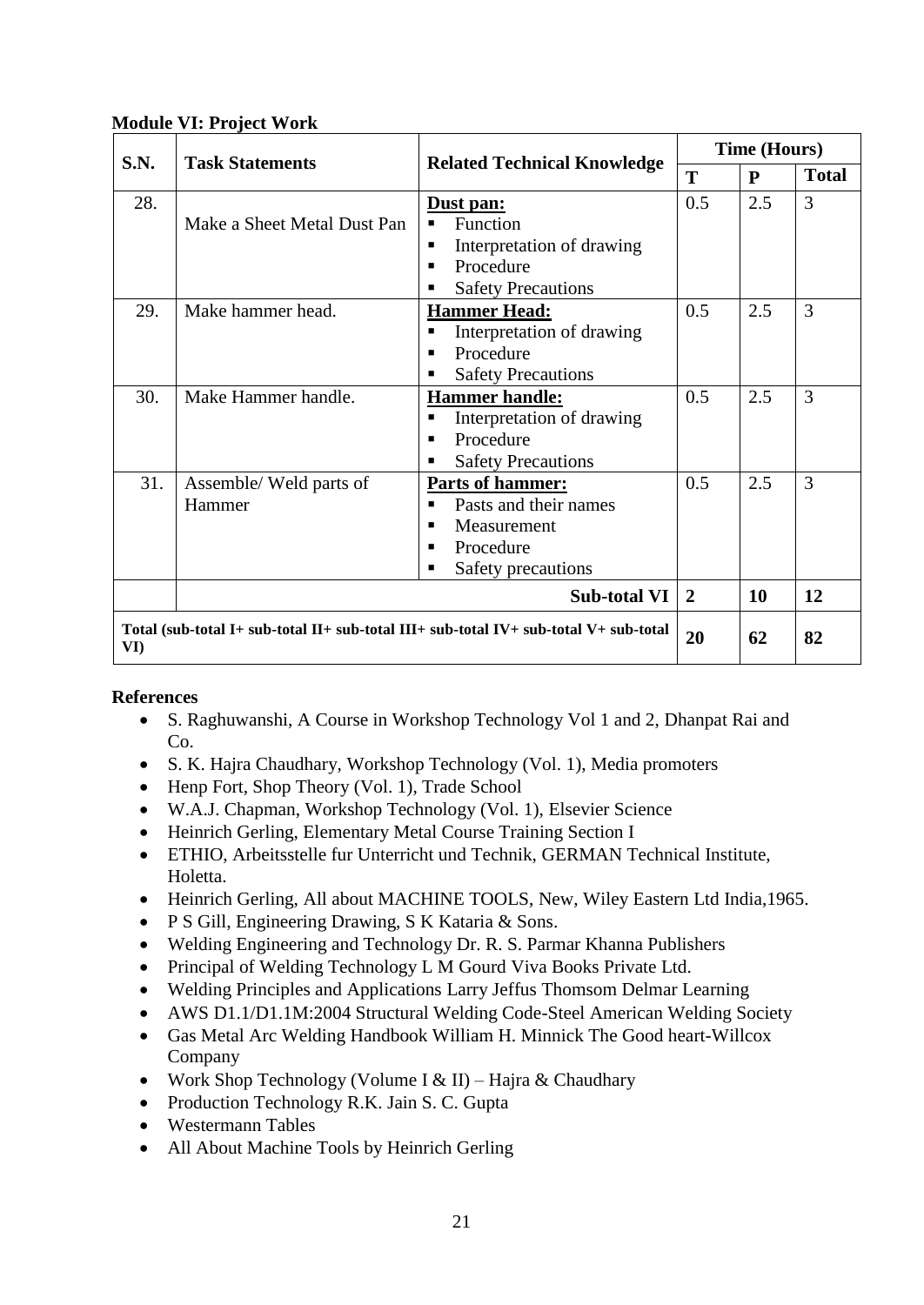### **Engineering Surveying**

**Total:** 210 hours **Theory:** 40 hours **Practical:** 170 hours

#### <span id="page-24-0"></span>**Course Description**

This course is designed to impart basic knowledge and skill in surveying techniques. It consists of fundamentals of surveying along with principle of surveying and handling of minor and major instruments for conducting various types of surveys and preparing necessary drawings/maps; details surveying such as chain surveying, compass traversing, leveling and theodolite traversing. It also deals with acquainting and handling the sophisticated surveying instruments such as total station and techniques as per the latest technological innovations.

#### **Course Objectives**

After completion of this course, students will be able to:

- 1. Explain scope and important of surveying;
- 2. Identify various minor and major survey instruments;
- 3. Illustrate the basic principle of surveying;
- 4. Perform fundamental works of surveying;
- 5. Conduct different detailed surveying such as chain surveying, compass traversing, leveling and theodolite traversing;
- 6. Perform various survey data plotting works;
- 7. Conduct topographic survey for building and railways construction site; and
- 8. Perform setting out of horizontal curves and vertical curves.

| S.N. | <b>Task Statements</b>             |                                    | <b>Time (Hours)</b> |                |                             |
|------|------------------------------------|------------------------------------|---------------------|----------------|-----------------------------|
|      |                                    | <b>Related Technical Knowledge</b> | T                   | ${\bf P}$      | <b>Total</b>                |
| 1.   | of<br>Acquaint the<br>objectives   | <b>Concept of surveying:</b>       | $\overline{2}$      |                |                             |
|      | Surveying                          | Definition<br>٠                    |                     |                |                             |
|      |                                    | <b>History</b><br>٠                |                     |                |                             |
|      |                                    | Primary division of survey<br>٠    |                     |                |                             |
|      |                                    | Classification and types<br>٠      |                     |                |                             |
|      |                                    | Objective of surveying<br>٠        |                     |                |                             |
| 2.   | Illustrate the basic principles of | Principles of surveying:           | $\overline{2}$      |                | $\mathcal{D}_{\mathcal{L}}$ |
|      | surveying.                         | Principles of surveying            |                     |                |                             |
| 3.   | Describe accuracy and errors.      | <b>Accuracy and errors:</b>        | 1                   |                |                             |
|      |                                    | Definition of accuracy,<br>٠       |                     |                |                             |
|      |                                    | precision and error                |                     |                |                             |
|      |                                    | Types and sources of errors        |                     |                |                             |
| 4.   | Enlist units of measurement.       | Units of measurement:              |                     | $\mathfrak{2}$ | 3                           |
|      |                                    | Units of measurement               |                     |                |                             |
|      |                                    | Unit conversion                    |                     |                |                             |
| 5.   | Carry out scale conversion.        | <b>Scale conversion</b>            | $\mathbf{1}$        | $\mathfrak{2}$ | 3                           |
|      |                                    | Introduction                       |                     |                |                             |
|      |                                    | Types of scale                     |                     |                |                             |
|      |                                    | Scale conversion                   |                     |                |                             |

**Module 1: Fundamentals of Surveying**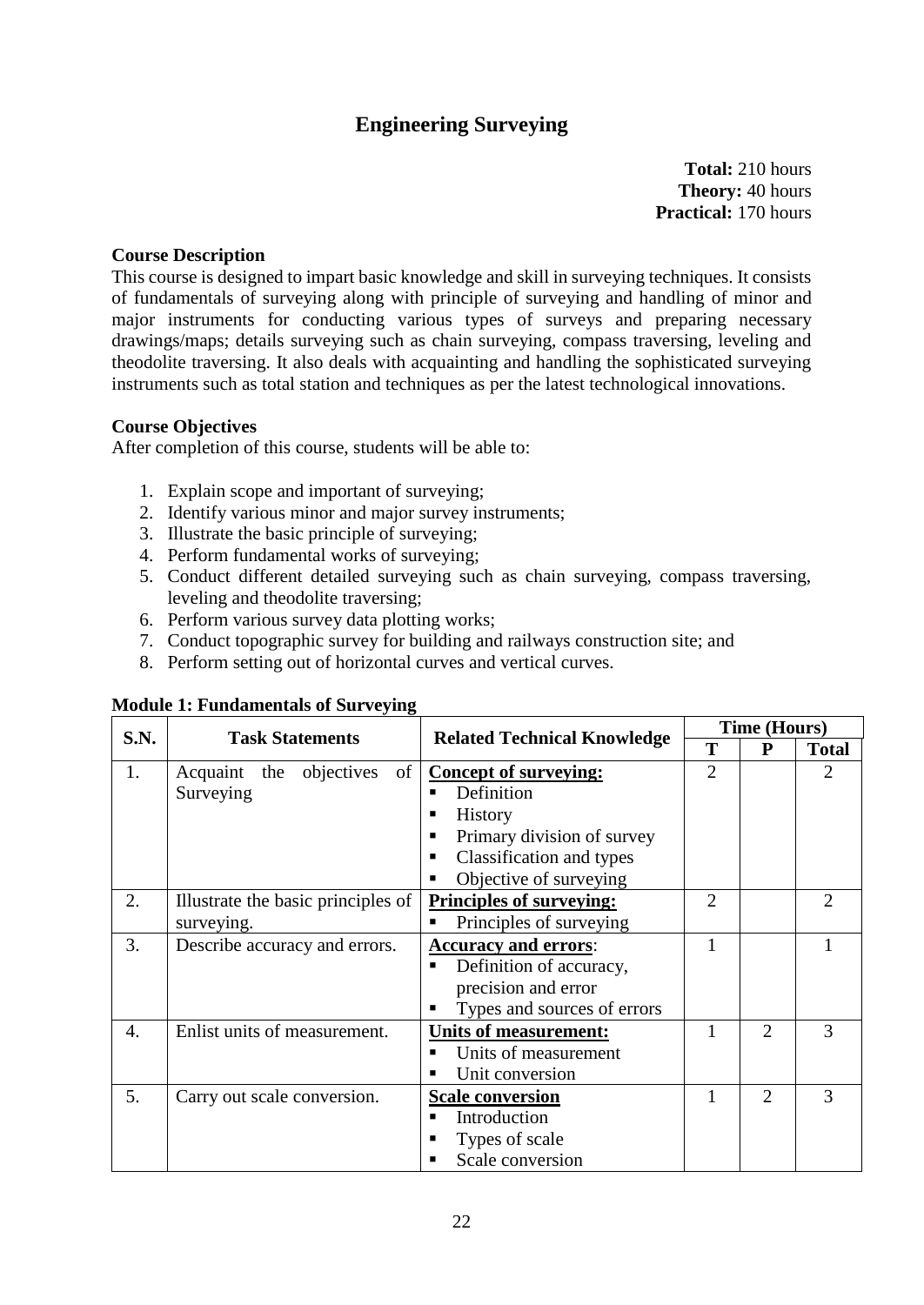|      | <b>Task Statements</b>                                                                                                                         | <b>Related Technical Knowledge</b>                                                                                                                                                                                                                                                                                                                                                                                 | <b>Time (Hours)</b> |                |              |
|------|------------------------------------------------------------------------------------------------------------------------------------------------|--------------------------------------------------------------------------------------------------------------------------------------------------------------------------------------------------------------------------------------------------------------------------------------------------------------------------------------------------------------------------------------------------------------------|---------------------|----------------|--------------|
| S.N. |                                                                                                                                                |                                                                                                                                                                                                                                                                                                                                                                                                                    | T                   | ${\bf P}$      | <b>Total</b> |
| 6.   | Measure distance using pacing<br>factor.                                                                                                       | Distance measurement:<br>Introduction<br>٠<br>Determination of pacing<br>٠<br>factor<br>Measurement of distance<br>using pacing factor                                                                                                                                                                                                                                                                             | 1.0                 | $\overline{2}$ | 3            |
| 7.   | Handle<br>minor<br>survey<br>instruments (using Measuring<br>tape, Peg, Plumb bob, Ranging<br>rods, Arrow, Level-pipe, and<br>Optical Square). | <b>Survey instruments:</b><br>Basic survey instruments<br>(Major and minor)<br>Function of survey<br>instruments<br>Handling procedure<br>$\blacksquare$<br>Safety precautions                                                                                                                                                                                                                                     | 2.5                 | 3.0            | 5.5          |
| 8.   | Measure linear distance ((using<br>Measuring Tape, Peg, Plumb<br>bob, Ranging rods, Arrow,<br>Level-pipe,<br>Optical<br>and<br>Square).        | <b>Linear measurements:</b><br>Horizontal distance<br>٠<br>Methods of distance<br>$\blacksquare$<br>measurements (Direct and<br>indirect only)<br>Tools and equipment used<br>$\blacksquare$<br>for measurement<br>Linear and angular<br>٠<br>measurement.<br>Measurement procedure in<br>٠<br>plain and sloped surface<br>Tape correction for absolute<br>$\blacksquare$<br>length<br>Direct and indirect ranging | 2.5                 | 4.0            | 6.5          |
| 9.   | Transfer level using Level pipe.<br>building<br>simple<br>Set<br>out<br>foundation with measuring tape<br>and other instruments.               | <b>Level transferring:</b><br>Definition<br>$\blacksquare$<br>Plumb line<br>п<br>п<br>Level line<br>Selection of reference points<br>Multi step level transfer<br>٠<br>using Level-pipe<br><b>Setting out:</b><br>Concept<br>п<br>Perpendicular offsetting by<br>٠                                                                                                                                                 | 2.0<br>1.5          | 7.0<br>5.0     | 8.0<br>6.5   |
|      |                                                                                                                                                | 3-4-5 method and Optical<br>square                                                                                                                                                                                                                                                                                                                                                                                 |                     |                |              |
| 10.  | Conduct chain surveying using<br>measuring tape and pegs/arrows                                                                                | <b>Chain surveying:</b><br>Definition<br>Principles<br>٠<br>Terminologies<br>٠<br>Establishment of base line<br>٠<br>Check line<br>٠<br>Tie line<br>٠<br>Offset and offset taking<br>п<br>procedure                                                                                                                                                                                                                | 2.0                 | 10.0           | 12.0         |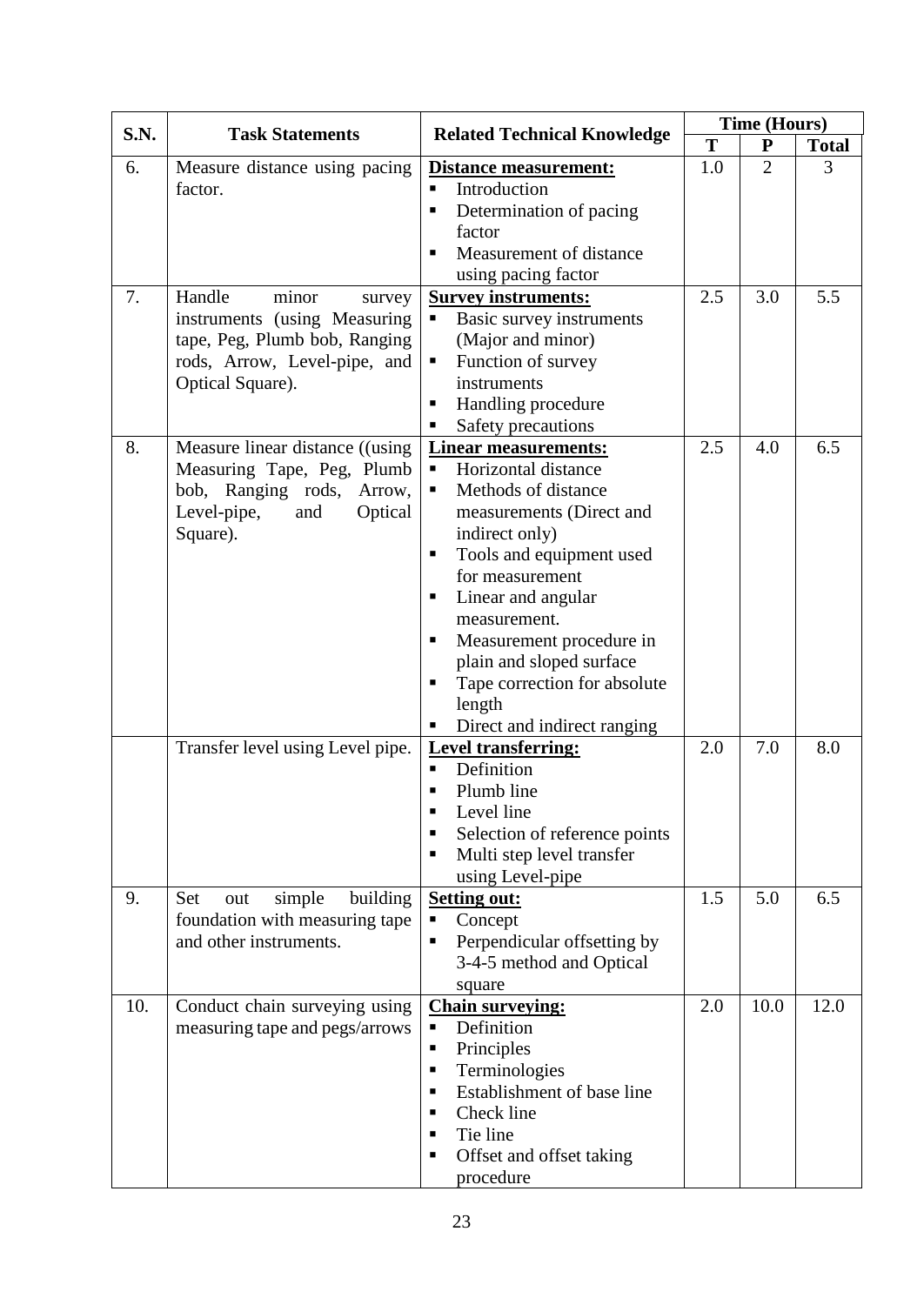| S.N. | <b>Task Statements</b>            | <b>Related Technical Knowledge</b>                                                                                                   | <b>Time (Hours)</b> |           |                |
|------|-----------------------------------|--------------------------------------------------------------------------------------------------------------------------------------|---------------------|-----------|----------------|
|      |                                   |                                                                                                                                      | T                   | ${\bf P}$ | <b>Total</b>   |
|      |                                   | Obstacles in chaining<br>٠                                                                                                           |                     |           |                |
|      |                                   | (accessible)                                                                                                                         |                     |           |                |
|      |                                   | Reference points<br>п                                                                                                                |                     |           |                |
| 11.  | Plot chain survey data.           | Chain survey data plotting:                                                                                                          | 1.5                 | 5.0       | 6.5            |
|      |                                   | Procedure<br>$\blacksquare$                                                                                                          |                     |           |                |
|      |                                   | Scales in plotting<br>٠                                                                                                              |                     |           |                |
|      |                                   | Plot chain survey data<br>٠                                                                                                          |                     |           |                |
| 12.  | Calculate land area.              | Maps and legends                                                                                                                     | 1.0                 |           | 7.0            |
|      |                                   | <b>Land measurements:</b><br>Division of land into Well-<br>conditioned triangles<br>(Triangulation)<br>Measure of all sides of<br>٠ |                     | 6.0       |                |
|      |                                   | triangles<br>Formula to calculate area of<br>٠<br>triangle when all sides<br>known                                                   |                     |           |                |
|      |                                   | Conversion of calculated land<br>٠<br>area to local system (Ropani-<br>Aana-Paisa-Daam and Bigha-                                    |                     |           |                |
|      |                                   | Katha-Dhur-Kanwa)                                                                                                                    |                     |           |                |
| 13.  | Set up/ handle compass.           | <b>Compass setting and traversing:</b>                                                                                               | 1.5                 | 4.0       | 5.5            |
|      |                                   | Definition<br>$\blacksquare$                                                                                                         |                     |           |                |
|      |                                   | Terminologies<br>п                                                                                                                   |                     |           |                |
|      |                                   | Function<br>٠                                                                                                                        |                     |           |                |
|      |                                   | Types of compass<br>п                                                                                                                |                     |           |                |
|      |                                   | Setting and handling of<br>٠                                                                                                         |                     |           |                |
|      |                                   | compass                                                                                                                              |                     |           |                |
|      |                                   | Compass traversing<br>п                                                                                                              |                     |           |                |
|      |                                   | Introduction                                                                                                                         |                     |           |                |
|      |                                   | <b>Technical terms</b>                                                                                                               |                     |           |                |
|      |                                   | (meridians, bearing and                                                                                                              |                     |           |                |
|      |                                   | angles)                                                                                                                              |                     |           |                |
|      |                                   | Systems of bearing                                                                                                                   |                     |           |                |
|      |                                   | (Fore and back bearing)                                                                                                              |                     |           |                |
|      |                                   | Prismatic and Surveyor's                                                                                                             |                     |           |                |
|      |                                   | compass                                                                                                                              |                     |           |                |
| 14.  | Set up/ handle plane table.       | Plane table setting up:<br>$\blacksquare$                                                                                            | $\overline{2}$      | 5         | $\overline{7}$ |
|      |                                   | Definition<br>Terminologies<br>٠                                                                                                     |                     |           |                |
|      |                                   | Principles<br>п                                                                                                                      |                     |           |                |
|      |                                   | Functions<br>п                                                                                                                       |                     |           |                |
|      |                                   | Instruments and accessories<br>п                                                                                                     |                     |           |                |
|      |                                   | Setting up<br>п                                                                                                                      |                     |           |                |
|      |                                   | Methods of plane tabling<br>п                                                                                                        |                     |           |                |
| 15.  | Perform plane table surveying.    | <b>Plane tabling:</b>                                                                                                                | $\mathbf{1}$        | 12        | 13             |
|      | (Radiation<br>and<br>Intersection | Working operations                                                                                                                   |                     |           |                |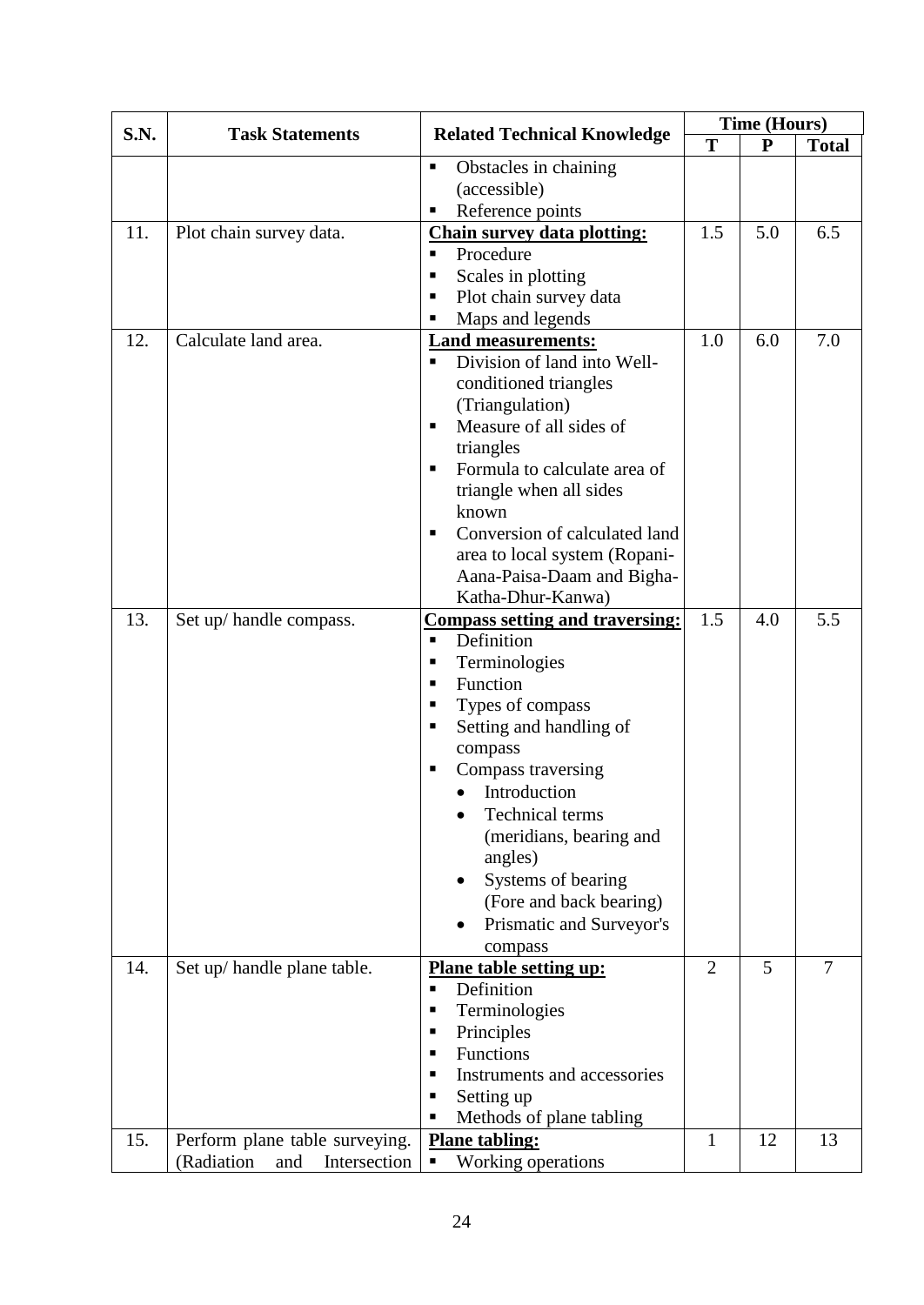| S.N. | <b>Task Statements</b><br><b>Related Technical Knowledge</b> | <b>Time (Hours)</b>                                                                                                                                                                                                                                                                                                                                                  |      |           |              |
|------|--------------------------------------------------------------|----------------------------------------------------------------------------------------------------------------------------------------------------------------------------------------------------------------------------------------------------------------------------------------------------------------------------------------------------------------------|------|-----------|--------------|
|      |                                                              |                                                                                                                                                                                                                                                                                                                                                                      | T    | ${\bf P}$ | <b>Total</b> |
|      | methods)                                                     | Temporary adjustment<br>Orientation<br>Errors in plane table<br>п<br>surveying<br>Merits and demerits of plane<br>٠<br>table surveying<br>Setting up plane table<br>п<br>Radiation method<br>٠<br>Intersection method<br>٠<br>Procedure<br>п                                                                                                                         |      |           |              |
| 16.  | Perform level surveying.                                     | Leveling:<br>Definition and terminologies<br>п<br>Objectives<br>п<br>Auto level<br>п<br>Staff<br>٠<br>Datum line<br>п<br>Back slight, intermediate<br>п<br>sight, foresight.<br>Line of collimation<br>٠<br>Parallax elimination<br>٠<br>Reduced Level (R.L.<br>٠<br>Procedure in leveling<br>٠<br>Types of leveling<br>п<br>Level book and entry<br>٠<br>procedure. | 4.0  | 17.0      | 21.0         |
|      |                                                              | Sub-total I                                                                                                                                                                                                                                                                                                                                                          | 28.5 | 84        | 112.5        |

### **Module II: Engineering Surveying**

|      |                                  |                                    | <b>Time (Hours)</b> |                |              |
|------|----------------------------------|------------------------------------|---------------------|----------------|--------------|
| S.N. | <b>Task Statements</b>           | <b>Related Technical Knowledge</b> | T                   | P              | <b>Total</b> |
| 17.  | Perform Two Peg Test.            | <b>Two Peg Test:</b>               | 0.5                 | $\overline{2}$ | 2.5          |
|      |                                  | Introduction<br>п                  |                     |                |              |
|      |                                  | Propose                            |                     |                |              |
|      |                                  | Procedure<br>٠                     |                     |                |              |
| 18.  | Calculate the level survey data. | Level survey data:                 | 1                   | 6.0            | 7            |
|      |                                  | Method of calculation (Rise)<br>٠  |                     |                |              |
|      |                                  | & fall method and HI               |                     |                |              |
|      |                                  | method).                           |                     |                |              |
|      |                                  | Arithmetic check and its           |                     |                |              |
|      |                                  | application                        |                     |                |              |
| 19.  | Plot longitudinal profile.       | <b>Longitudinal profile:</b>       | 1                   | 6.0            | 7            |
|      |                                  | Definition and types               |                     |                |              |
|      |                                  | Procedure<br>п                     |                     |                |              |
|      |                                  | Plotting scales                    |                     |                |              |
|      |                                  | Plot longitudinal profile          |                     |                |              |
| 20.  | Plot cross section profile.      | <b>Cross section profile:</b>      |                     | 6.0            | 7            |
|      |                                  | Definition                         |                     |                |              |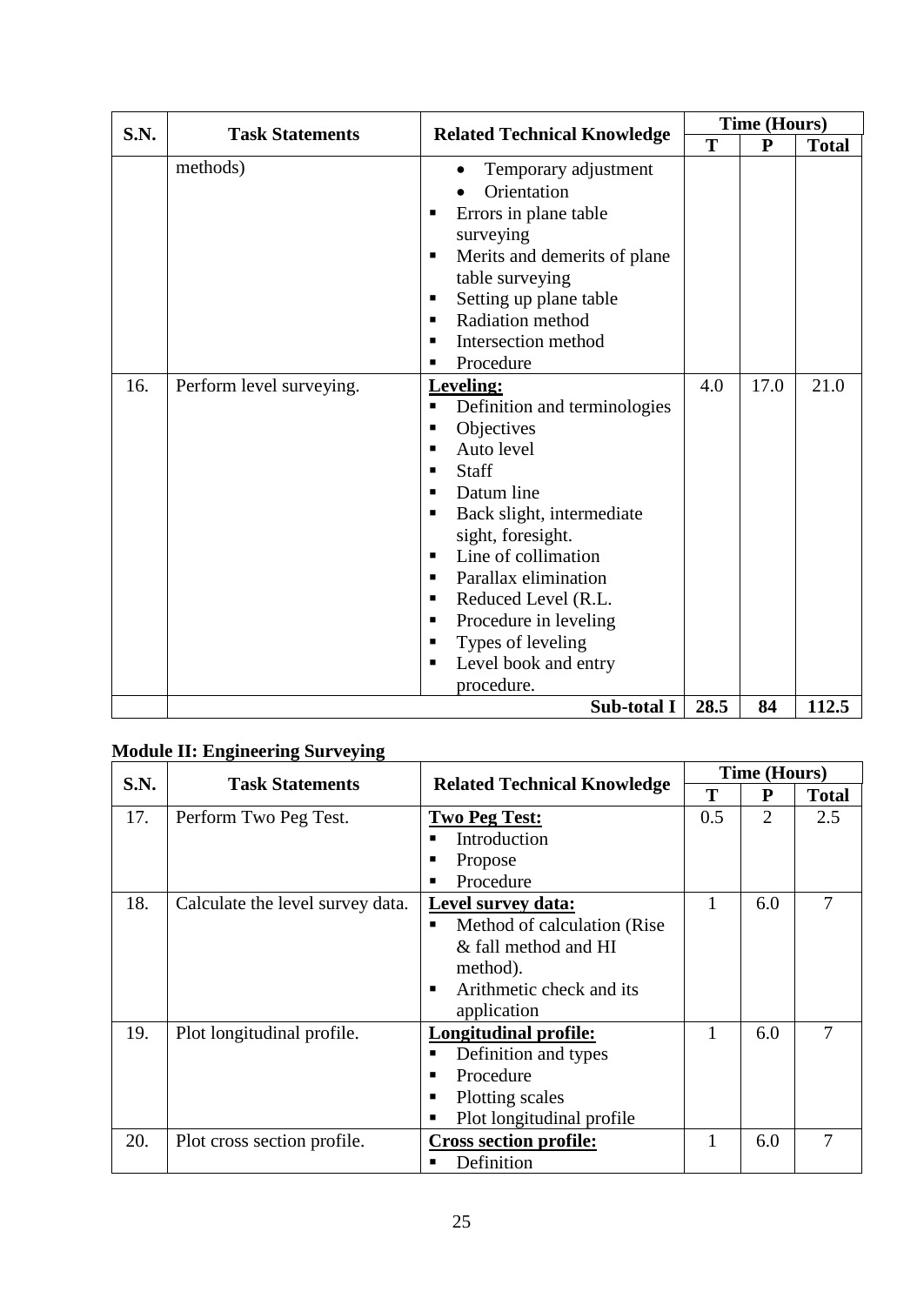|             | <b>Task Statements</b>             | <b>Related Technical Knowledge</b>                     | <b>Time (Hours)</b> |           |              |
|-------------|------------------------------------|--------------------------------------------------------|---------------------|-----------|--------------|
| <b>S.N.</b> |                                    |                                                        | T                   | ${\bf P}$ | <b>Total</b> |
|             |                                    | Procedure<br>$\blacksquare$                            |                     |           |              |
|             |                                    | Plotting scales<br>٠                                   |                     |           |              |
|             |                                    | Plot cross section profile                             |                     |           |              |
| 21.         | Perform contour surveying.         | <b>Contouring:</b>                                     | 1.0                 | 12.0      | 13.0         |
|             |                                    | Definition (contour, contour<br>п                      |                     |           |              |
|             |                                    | interval, contour index,                               |                     |           |              |
|             |                                    | horizontal equivalent,                                 |                     |           |              |
|             |                                    | vertical equivalent)<br>Criteria for selection of<br>٠ |                     |           |              |
|             |                                    | contours                                               |                     |           |              |
|             |                                    | Characteristics of contours<br>٠                       |                     |           |              |
|             |                                    | Interpolation and its methods<br>п                     |                     |           |              |
|             |                                    | Methods of contouring<br>п                             |                     |           |              |
|             |                                    | (direct and indirect)                                  |                     |           |              |
|             |                                    | Uses of contouring                                     |                     |           |              |
| 22.         | Set out Theodolite over a given    | <b>Theodolite setting up:</b>                          | 1.0                 | 5.0       | 6.0          |
|             | point.                             | Introduction<br>П                                      |                     |           |              |
|             |                                    | Functions<br>٠                                         |                     |           |              |
|             |                                    | Set up (Orientation,<br>٠                              |                     |           |              |
|             |                                    | Centering and Leveling)                                |                     |           |              |
| 23.         | Measure<br>angles<br>using         | <b>Angle measurement:</b>                              | 1.0                 | 4.0       | 5.0          |
|             | Theodolite.                        | Measure horizontal angles<br>٠                         |                     |           |              |
| 24.         | Perform                            | Measure vertical angles                                | 1.5                 | 15.0      | 16.5         |
|             | using<br>traversing<br>Theodolite. | <b>Traversing:</b><br>Traversing (definition,<br>Ξ     |                     |           |              |
|             |                                    | purpose and types)                                     |                     |           |              |
|             |                                    | Field works<br>٠                                       |                     |           |              |
|             |                                    | Methods (closed traverse<br>٠                          |                     |           |              |
|             |                                    | only)                                                  |                     |           |              |
|             |                                    | Angular misclosure and its                             |                     |           |              |
|             |                                    | adjustment                                             |                     |           |              |
|             |                                    | Traverse computation                                   |                     |           |              |
|             |                                    | (consecutive coordinates and                           |                     |           |              |
|             |                                    | independent coordinates)                               |                     |           |              |
|             |                                    | Closing error and relative<br>п                        |                     |           |              |
|             |                                    | precision                                              |                     |           |              |
|             |                                    | Balancing misclosure<br>٠<br>(Bowditch method and      |                     |           |              |
|             |                                    | Transit method)                                        |                     |           |              |
| 25.         | Plot traversing data.              | <b>Traversing data:</b>                                | 1.0                 | 4.0       | 5.0          |
|             |                                    | Plotting scales<br>٠                                   |                     |           |              |
|             |                                    | Preparation of grid<br>п                               |                     |           |              |
|             |                                    | Plotting traverse<br>п                                 |                     |           |              |
|             |                                    | Maps and legends<br>п                                  |                     |           |              |
|             |                                    | Detailing<br>٠                                         |                     |           |              |
|             |                                    | Procedure<br>п                                         |                     |           |              |
| 26.         | Handle Total Station.              | <b>Total Station (TS):</b>                             | 0.5                 | 4.0       | 4.5          |
|             |                                    | Introduction                                           |                     |           |              |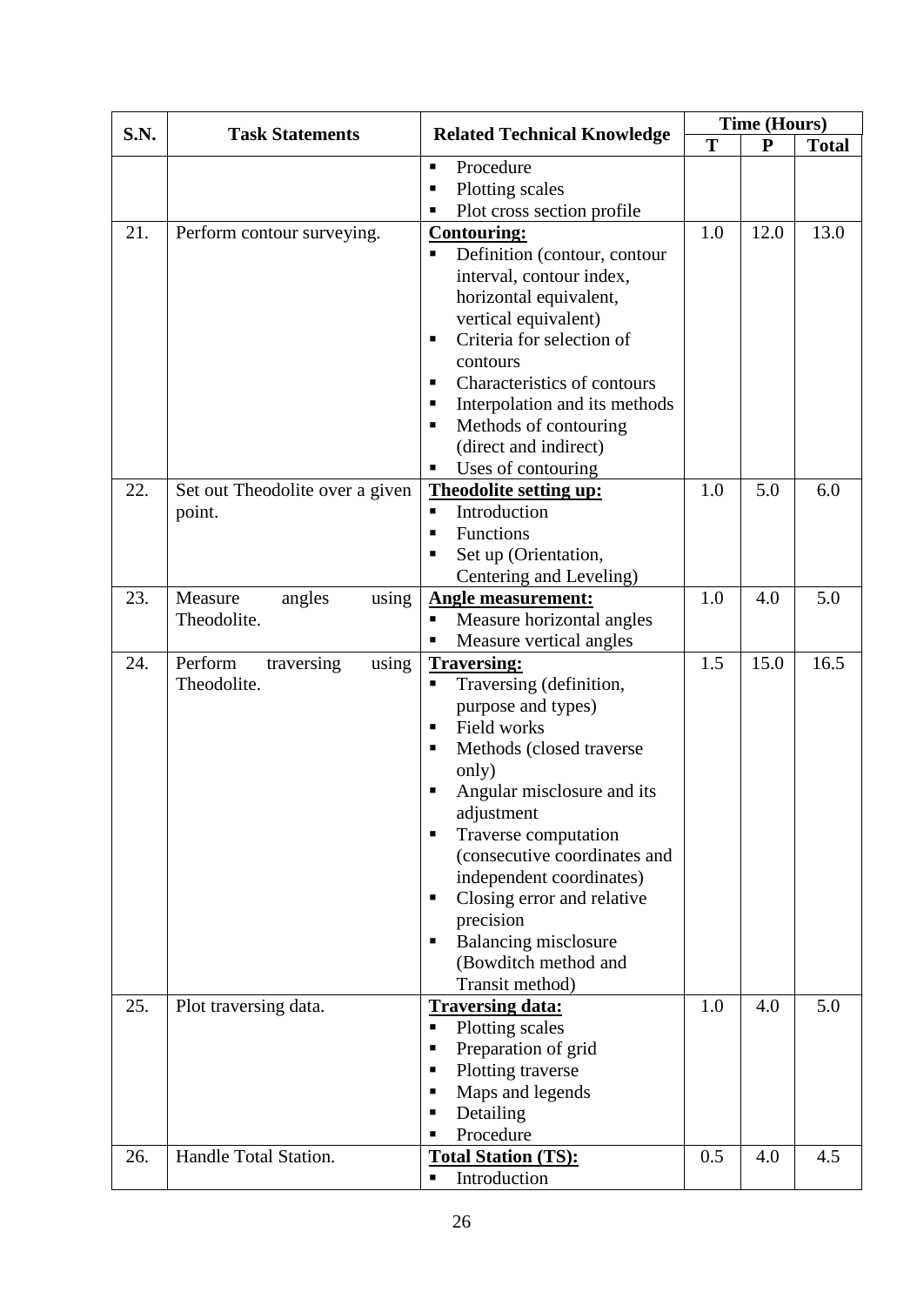| S.N. | <b>Task Statements</b>                                                    |                                                                                                                                                                                                                 | <b>Time (Hours)</b> |           |              |
|------|---------------------------------------------------------------------------|-----------------------------------------------------------------------------------------------------------------------------------------------------------------------------------------------------------------|---------------------|-----------|--------------|
|      |                                                                           | <b>Related Technical Knowledge</b>                                                                                                                                                                              | T                   | ${\bf P}$ | <b>Total</b> |
|      |                                                                           | Set up<br>п<br>Measurement of distance<br>using TS<br>Measurement of angles using<br>п<br><b>TS</b>                                                                                                             |                     |           |              |
| 27.  | Perform traversing using TS.                                              | <b>TS</b> traversing:<br>Procedure                                                                                                                                                                              |                     | 10.0      | 10.0         |
| 28.  | Set out horizontal/ vertical/<br>circular/Parabolic/transition<br>curves. | <b>Setting out curves:</b><br>Introduction<br>Type of curves<br>п<br>Horizontal<br>Vertical curve<br>Circular curve<br>Parabolic curve<br><b>Transition curve</b><br>Methods<br>Linear method<br>Angular method | 2.0                 | 14.0      | 16.0         |
|      |                                                                           | Sub-total II                                                                                                                                                                                                    | 11.5                | 87        | 98.5         |
|      |                                                                           | Total (Sub-total I+ Sub-total II)                                                                                                                                                                               | 40                  | 170       | 210          |

### **Textbooks**

- R. Agor, "Surveying and Leveling", Khanna Publication New Delhi.
- Dhakal B.B. and Karki B.K., "Engineering Surveying I &II", Heritage Publishers and Distributers Pvt. Ltd., Kathmandu, Nepal.

### **References**

- N Basnet and M Basnet, "Basic Surveying I & II", Benchmark Education Support Pvt. Ltd., Tinkune Kathmandu and Rajmati Press, Lalitpur.
- S K Duggal, "Surveying" Vol I and II, Tata MC Graw Hill Publishing.
- Dr. B. C Punmia, " Surveying " Vol I and II, Laxmi Publication New Delhi.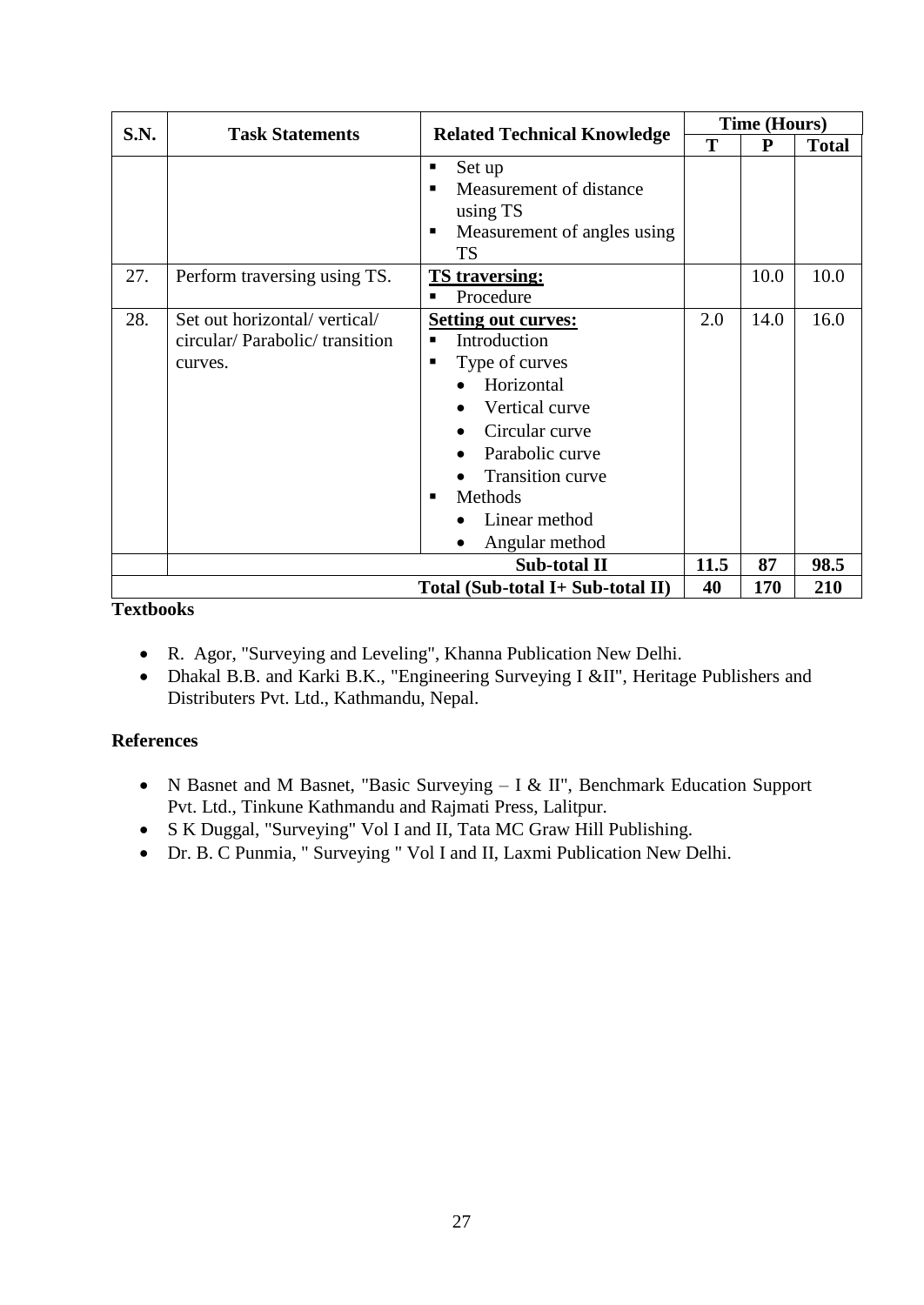### <span id="page-30-0"></span>**Computer Application and Computer Aided Drafting**

**Total:** 140 hours **Theory:** 30 hours **Practical:** 110 hours

#### **Course Description**

This course is divided into two parts. The first part of this course intends to impart the knowledge and skills on basic computing. It includes the use of documents, spreadsheets and presentations slides by using computer application packages.

Similarly, the second part of this course is designed to provide knowledge and skills on CAD software application techniques for designing, developing, creating and constructing various technical and engineering drawings.

### **Course Objectives**

After completion of this course, students will able to:

- 1. Acquaint concept of computer system computer peripheral, operating system and application software;
- 2. Use different computer application packages;
- 3. Prepare documents, spreadsheets, presentations slides and database management sheets;
- 4. Describe the significant of CAD software in the engineering;
- 5. Apply CAD software designing, developing, creating and constructing various technical and engineering drawing; and
- 6. Apply CAD software in editing objects and annotate various drawings.

| S.N. | <b>Task Statements</b>             | <b>Related Technical Knowledge</b>  |     | <b>Time (Hours)</b> |              |  |
|------|------------------------------------|-------------------------------------|-----|---------------------|--------------|--|
|      |                                    |                                     | T   | ${\bf P}$           | <b>Total</b> |  |
| 1.   | Identify computer peripheral.      | <b>Fundamentals of computer:</b>    | 0.5 | 1.0                 | 1.5          |  |
|      |                                    | Input and output devices            |     |                     |              |  |
|      |                                    | Central processing unit CPU<br>п    |     |                     |              |  |
|      |                                    | Memory unit<br>٠                    |     |                     |              |  |
|      |                                    | Auxiliary storage devices<br>٠      |     |                     |              |  |
|      |                                    | Various ports                       |     |                     |              |  |
| 2.   | Install operating system.          | <b>Operating system:</b>            | 0.5 | $\overline{4}$      | 4.5          |  |
|      |                                    | Operating system                    |     |                     |              |  |
|      |                                    | Definition                          |     |                     |              |  |
|      |                                    | Role                                |     |                     |              |  |
|      |                                    | <b>Types</b>                        |     |                     |              |  |
|      |                                    | <b>Installation process</b>         |     |                     |              |  |
|      |                                    | <b>Function of DOS</b>              |     |                     |              |  |
|      |                                    | Commands (COPY, REN,                |     |                     |              |  |
|      |                                    | DIR, TYPE, CD, MD and               |     |                     |              |  |
|      |                                    | <b>BACKUP</b> )                     |     |                     |              |  |
| 3.   | <b>Install Application/ Driver</b> | <b>Application/driver software:</b> | 1   | $\overline{2}$      | 3            |  |
|      | software.                          |                                     |     |                     |              |  |

#### **Part I: Computer Application Mode I: Computer System**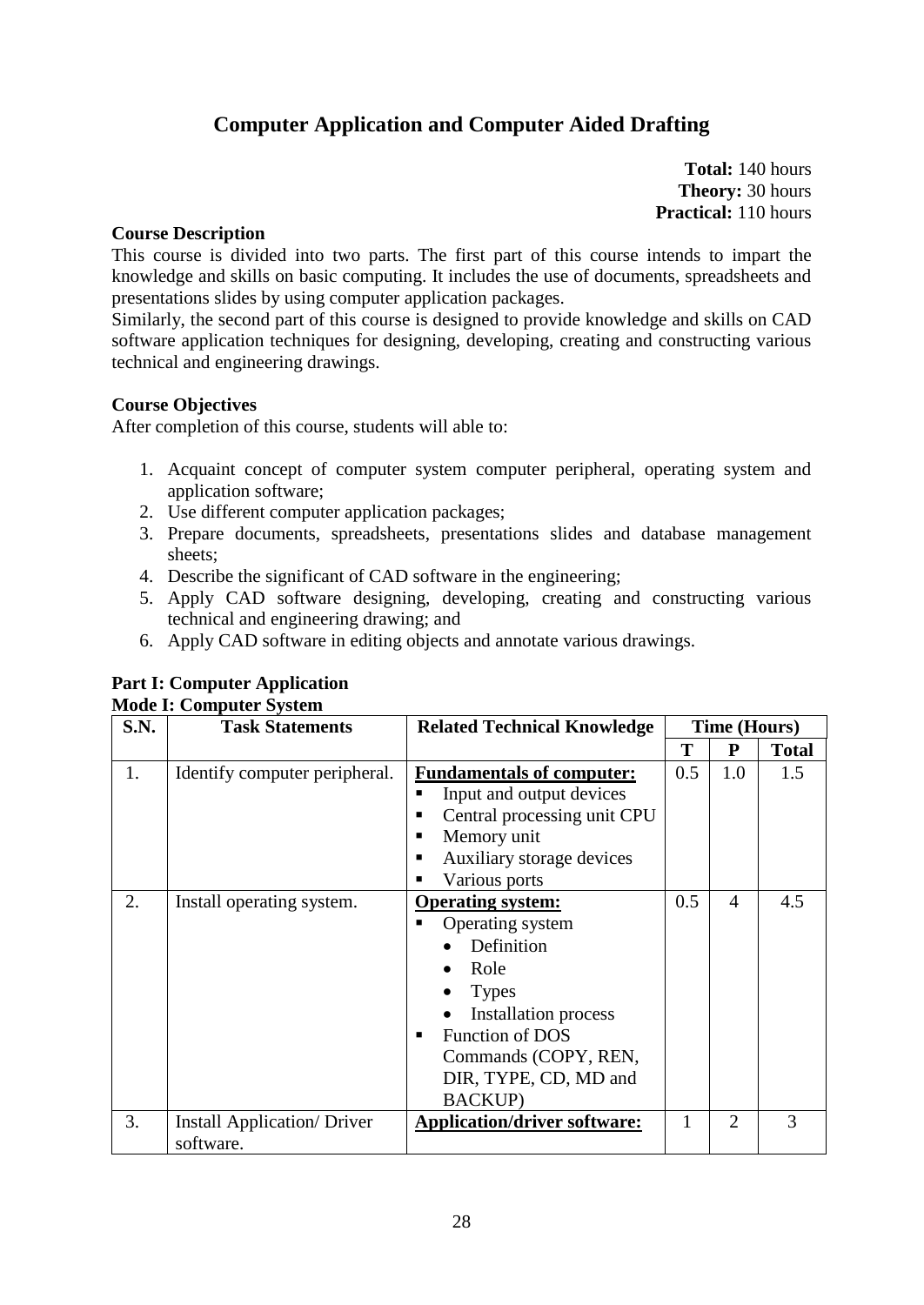| <b>S.N.</b> | <b>Task Statements</b> | <b>Related Technical Knowledge</b>                                                                                                                                                                                                                                         | <b>Time (Hours)</b> |   |              |
|-------------|------------------------|----------------------------------------------------------------------------------------------------------------------------------------------------------------------------------------------------------------------------------------------------------------------------|---------------------|---|--------------|
|             |                        |                                                                                                                                                                                                                                                                            | Т                   | P | <b>Total</b> |
|             |                        | Difference between<br>application software and<br>device driver<br>Introduction of Office<br>package and various<br>applications under it<br>Uses of antivirus program.<br>Installation process of<br>application/driver software<br><b>Features of Control Panel</b><br>■ |                     |   |              |
|             |                        | Sub-total I                                                                                                                                                                                                                                                                | 2                   | 7 |              |

### **Module II: Preparing Document Using Word Processing Packages**

| S.N. | <b>Task Statements</b>            | <b>Related Technical Knowledge</b>                                                                                                                                                                                        | <b>Time (Hours)</b>     |                |                |
|------|-----------------------------------|---------------------------------------------------------------------------------------------------------------------------------------------------------------------------------------------------------------------------|-------------------------|----------------|----------------|
|      |                                   |                                                                                                                                                                                                                           | T                       | ${\bf P}$      | <b>Total</b>   |
| 4.   | Perform document typing.          | Document typing:<br><b>Word Processing</b><br>application<br>Concept<br>Toolbar / Menu<br>Open/save/exit<br>$\bullet$<br>Process of typing<br>document<br>Concept of font, size,<br>paragraph, headings,<br>justification | $\mathbf{1}$            | 2.0            | 3              |
| 5.   | Setup Page in Word<br>Processing. | <b>Word processing:</b><br>Features and attributes of<br>"Page Setup" Box.<br>Page margins, orientation<br>٠<br>and columns<br>Use of Breaks, Line<br>٠<br>numbers and Hyphenation                                        | $\mathbf{1}$            | $\overline{2}$ | 3              |
| 6.   | Insert Object/picture/photos.     | Object/picture/photo:<br>Process of Inserting<br>$\blacksquare$<br>Object/Picture/Photo                                                                                                                                   | $\overline{2}$          | 1.0            | $\overline{4}$ |
| 7.   | <b>Insert Header and Footer.</b>  | <b>Header and footer:</b><br>Difference between Header<br>and Footer<br>Application of different<br>٠<br>header and footer in<br>different pages                                                                          |                         | 1.00           |                |
| 8.   | Insert table.                     | <b>Table:</b><br>Concept of row and column<br>π<br>Process to inserting table<br>Table borders and shades<br>٠                                                                                                            |                         | 1.00           |                |
|      |                                   | Sub-total II                                                                                                                                                                                                              | $\overline{\mathbf{4}}$ | 7              | 11             |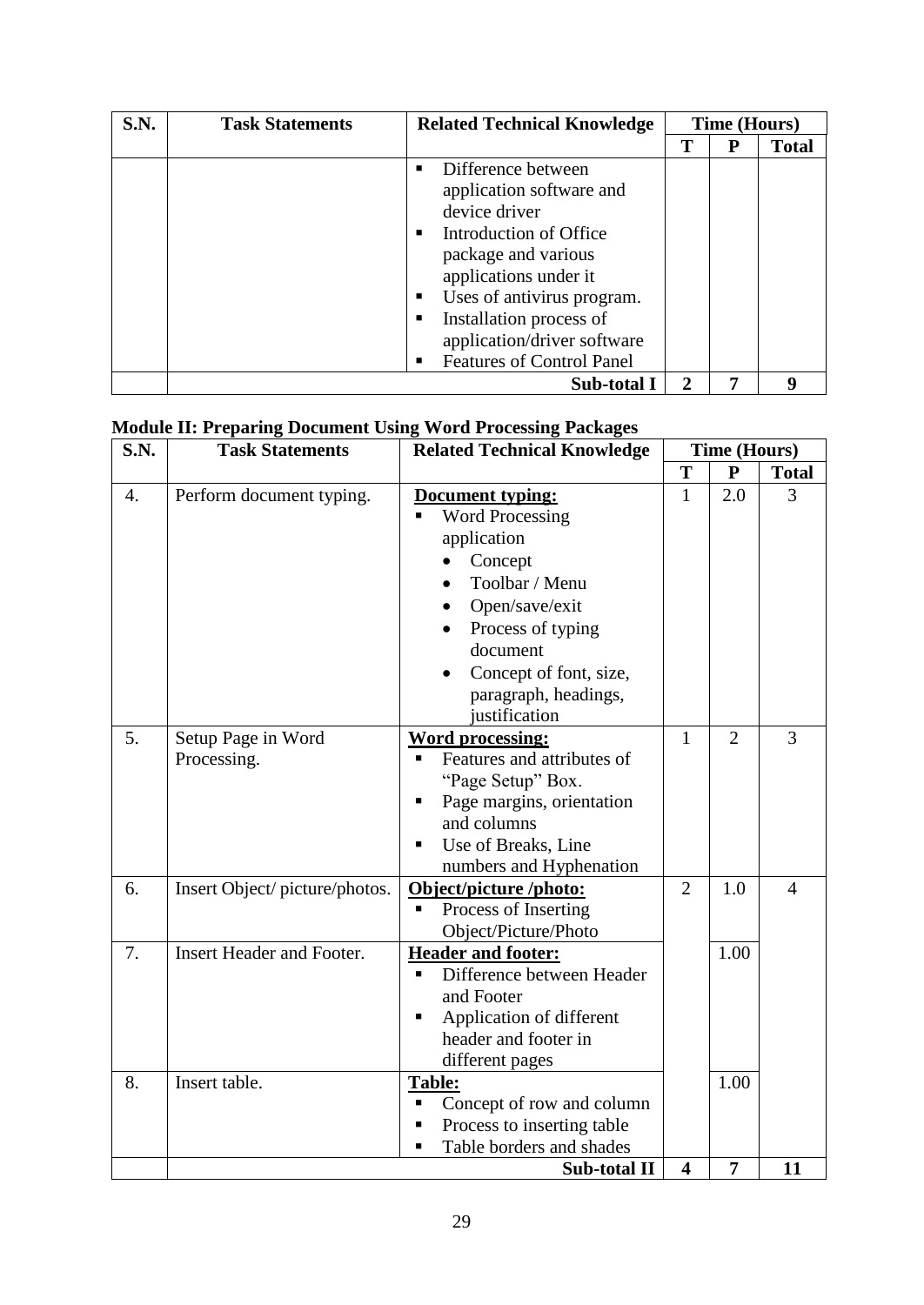| S. N. | <b>Task Statements</b>                        | <b>Related technical knowledge</b>                                                                                                                                                                                                         | <b>Time (Hours)</b>     |                |              |
|-------|-----------------------------------------------|--------------------------------------------------------------------------------------------------------------------------------------------------------------------------------------------------------------------------------------------|-------------------------|----------------|--------------|
|       |                                               |                                                                                                                                                                                                                                            | T                       | ${\bf P}$      | <b>Total</b> |
| 9.    | Create worksheet.                             | <b>Spreadsheet application:</b><br>Concept and uses<br>п<br>Interface<br>п<br>Open and saving spreadsheet<br>п<br>and exit<br>Concept of column, row,<br>п<br>cell, workbook, worksheet,<br>labels, borders, values, dates<br>and formulas | 1                       | $\overline{2}$ | 3            |
| 10.   | Analyze data using basic<br>formula/function. | <b>Formula and function:</b><br>Definition of operators<br>٠<br>Function/formula<br>п<br>Introduction<br>Use<br><b>Types</b><br>Cell Reference<br>Relative<br>Absolute                                                                     | $\mathbf{1}$            | $\overline{2}$ | 3            |
| 11.   | Create Chart/Graph.                           | <b>Chart and graphs:</b><br><b>Graph and Charts</b><br>Concepts<br><b>Types</b><br>Process                                                                                                                                                 | $\overline{2}$          | 1.00           | 6.0          |
| 12.   | Filter data.                                  | Data filter:<br>Filter<br>Concept<br>$\bullet$<br>Applications of filter                                                                                                                                                                   |                         | 1.00           |              |
| 13.   | Sort data.                                    | Data sorting:<br>Sorting<br>Concept<br>Purposes and benefits of<br>sorting                                                                                                                                                                 |                         | 1.00           |              |
| 14.   | Setup page in spreadsheet.                    | Page setup:<br>Features and attributes of<br>п<br>"Page Setup" Box<br>Page margins, orientation,<br>size and columns<br><b>Sub-total III</b>                                                                                               | $\overline{\mathbf{4}}$ | 1.00<br>8      | 12           |

**Module III: Preparing Spreadsheets Using Spreadsheet Package**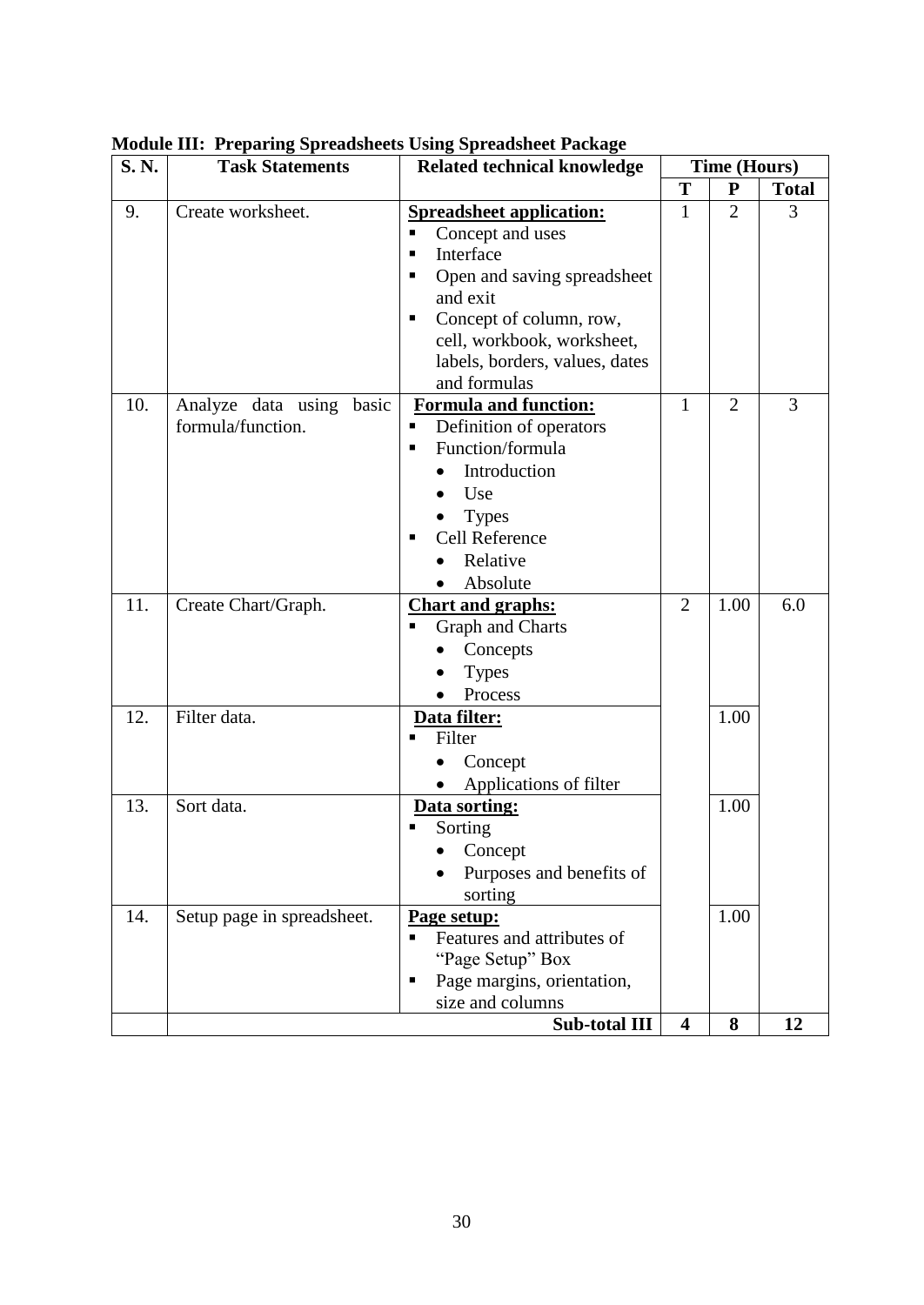| S.N. | <b>Task Statements</b>                                        | <b>Related Technical Knowledge</b> | Time (Hrs.)             |                |                |
|------|---------------------------------------------------------------|------------------------------------|-------------------------|----------------|----------------|
|      |                                                               |                                    | T                       | ${\bf P}$      | <b>Total</b>   |
| 15.  | Prepare master slide.                                         | <b>Master slide:</b>               | 1                       | 1              | 2              |
|      |                                                               | <b>Presentation Application</b>    |                         |                |                |
|      |                                                               | Concept and use                    |                         |                |                |
|      |                                                               | Tools and Menu                     |                         |                |                |
|      |                                                               | Introduction of slides             |                         |                |                |
|      |                                                               | and master slides                  |                         |                |                |
|      |                                                               | Use of master slide                |                         |                |                |
|      |                                                               | Process to prepare                 |                         |                |                |
|      |                                                               | master slide including             |                         |                |                |
|      |                                                               | formatting and editing             |                         |                |                |
| 16.  | Prepare slides.                                               | <b>Slides:</b>                     | 1                       | $\mathbf{1}$   | $\overline{2}$ |
|      |                                                               | Process to insert Text,            |                         |                |                |
|      |                                                               | Pictures/Objects/ Sound and        |                         |                |                |
|      |                                                               | Graphs and Charts                  |                         |                |                |
| 17.  | Animate the content of slide.                                 | <b>Animation:</b>                  | 1                       | 1              | $\overline{2}$ |
|      |                                                               | Definition<br>٠                    |                         |                |                |
|      |                                                               | Application                        |                         |                |                |
|      |                                                               | Difference between<br>п            |                         |                |                |
|      |                                                               | transition and animation.          |                         |                |                |
| 18.  | Perform On-screen                                             | On screen projection.<br>п         |                         | $\overline{2}$ | $\overline{2}$ |
|      | presentation.                                                 | Device connection process          |                         |                |                |
|      |                                                               | <b>Sub-total IV</b>                | $\overline{\mathbf{3}}$ | 5              | 8              |
|      | Total (Sub-total I+ Sub-total II+ Sub-total III Sub-total IV) |                                    |                         |                | 42             |

### **Module IV: Presentation Creation Using Presentation Package**

### **Part II: Computer Aided Drafting (CAD)**

### **Module: I Introduction to Computer Aided Drafting (CAD) Software**

| S.N. | <b>Task Statements</b>        | <b>Related Technical Knowledge</b>          |     | <b>Time (Hours)</b> |              |
|------|-------------------------------|---------------------------------------------|-----|---------------------|--------------|
|      |                               |                                             | T   | ${\bf P}$           | <b>Total</b> |
| 19.  | Install the CAD Software.     | <b>Aided</b><br><b>Drafting</b><br>Computer | 0.5 | 5                   | 5.5          |
|      |                               | $(CAD)$ :                                   |     |                     |              |
|      |                               | Introduction                                |     |                     |              |
|      |                               | Different type of CAD                       |     |                     |              |
|      |                               | Software                                    |     |                     |              |
|      |                               | System required for CAD<br>п                |     |                     |              |
| 20.  | <b>Startup Computer Aided</b> | <b>Startup of CAD:</b>                      | 0.5 | $\overline{2}$      | 2.5          |
|      | Drafting (CAD) software.      | Introduction of CAD start                   |     |                     |              |
|      |                               | menu                                        |     |                     |              |
|      |                               | Display modification                        |     |                     |              |
|      |                               | <b>Toolbar Arrangement</b>                  |     |                     |              |
|      |                               | Management of unit & limit                  |     |                     |              |
|      |                               | Start, organize and save file               |     |                     |              |
|      |                               | Introduction of CAD                         |     |                     |              |
|      |                               | graphics window including                   |     |                     |              |
|      |                               | screen layout, pull-down                    |     |                     |              |
|      |                               | menus, screen icons,                        |     |                     |              |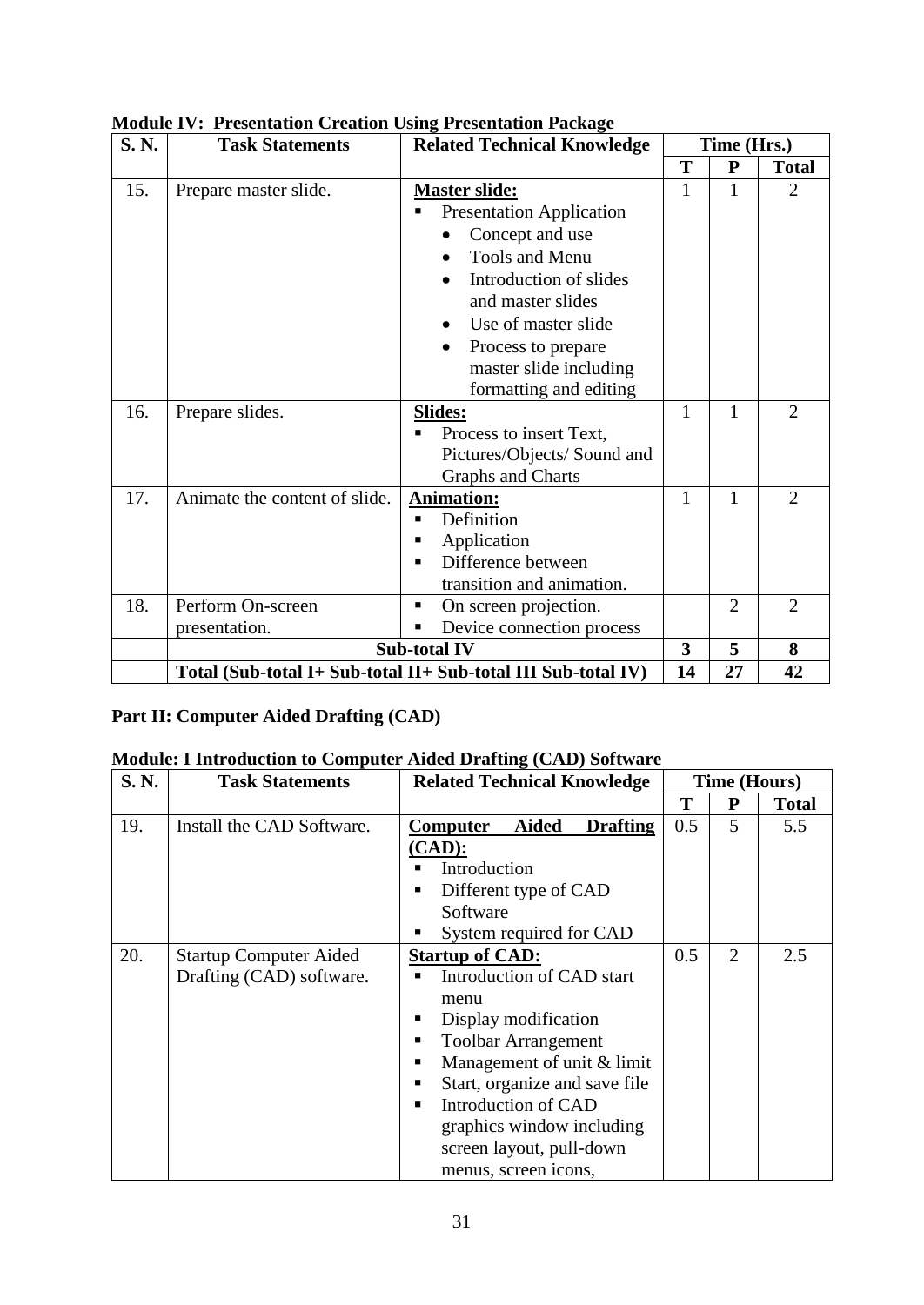| S.N. | <b>Task Statements</b> | <b>Related Technical Knowledge</b>                                                                                                                                                  | <b>Time (Hours)</b>   |               |              |
|------|------------------------|-------------------------------------------------------------------------------------------------------------------------------------------------------------------------------------|-----------------------|---------------|--------------|
|      |                        |                                                                                                                                                                                     | Т                     | P             | <b>Total</b> |
|      |                        | command line and dialogue                                                                                                                                                           |                       |               |              |
|      |                        | boxes                                                                                                                                                                               |                       |               |              |
| 21.  | Setup a drawing.       | <b>Setting up a drawing:</b><br>Starting a drawing from<br>п<br>scratch, using wizard and,<br>using & creating a template<br>file<br>Preferences Setting (units $\&$<br>٠<br>scale) |                       | $\mathcal{D}$ |              |
|      |                        | Sub-total 1                                                                                                                                                                         | $\mathcal{D}_{\cdot}$ | o             |              |

|  |  | <b>Module II: Creating Geometric Shapes using Draw Command Tools CAD Software</b> |  |
|--|--|-----------------------------------------------------------------------------------|--|
|  |  |                                                                                   |  |

| S.N. | <b>Task Statements</b> | <b>Related Technical Knowledge</b>                                                                                                                                                                       |     |              | <b>Time (Hours)</b> |  |
|------|------------------------|----------------------------------------------------------------------------------------------------------------------------------------------------------------------------------------------------------|-----|--------------|---------------------|--|
|      |                        |                                                                                                                                                                                                          | T   | $\mathbf{P}$ | <b>Total</b>        |  |
| 22.  | Draw line.             | <b>Line drawing:</b><br>Coordinate systems<br>Types of activating draw<br>command<br>Start & end point of line<br>٠<br>Methods of drawing line<br>٠<br>Process to draw line<br>Ξ                         |     | 1.0          |                     |  |
| 23.  | Draw rectangle.        | <b>Rectangle drawing:</b><br>Method of drawing<br>rectangle                                                                                                                                              |     | 1.           |                     |  |
| 24.  | Draw arc.              | <b>Arc drawing:</b><br>3 points method<br>П<br><b>Start Center method</b><br><b>Start End method</b><br>Center Start method<br>п                                                                         |     | 1.           |                     |  |
| 25.  | Draw circle.           | <b>Circle drawing:</b><br><b>Center Radius method</b><br>$\blacksquare$<br><b>Center Diameter method</b><br>٠<br>2P method<br>П<br>3P method<br>٠<br>Tan, Tan Radius method<br>П<br>Tan, Tan, Tan method | 2.0 | 1.0          | 9                   |  |
| 26.  | Draw polygon.          | Polygon drawing:<br>Center<br>п<br>Edge<br>٠<br>Inscribed and<br>$\blacksquare$<br>circumscribed                                                                                                         |     | 1.5          |                     |  |
| 27.  | Draw ellipse.          | <b>Ellipse drawing:</b><br>Ellipse in rectangular snap<br>П<br>center radius method<br>п<br>Center diameter method<br>٠<br>Ellipse in isometric method<br>п                                              |     | 1.5          |                     |  |
|      |                        | Sub-total II                                                                                                                                                                                             | 2.0 | 7.0          | 9.0                 |  |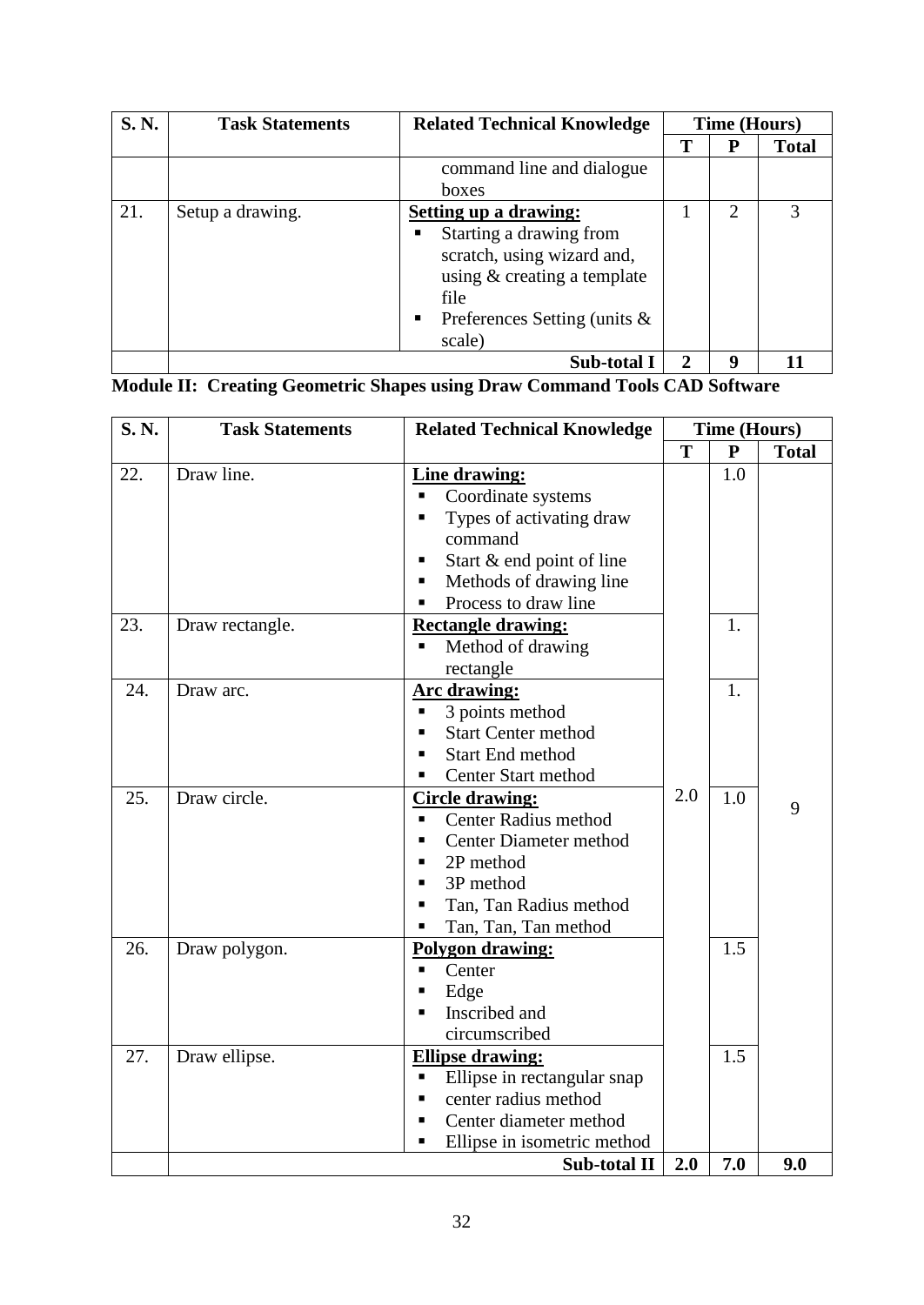| S. N. | $m$ $m$ , $m$ $m$ $n$ $m$ $m$ $m$ $m$ $m$ $m$ $m$ $m$<br><b>Task Statements</b> | <b>Related Technical Knowledge</b>  |     | <b>Time (Hours)</b> |                |  |
|-------|---------------------------------------------------------------------------------|-------------------------------------|-----|---------------------|----------------|--|
|       |                                                                                 |                                     |     | ${\bf P}$           | <b>Total</b>   |  |
| 28.   | Relocate object using Move                                                      | <b>Move command:</b>                | 1.0 | 1.0                 | 2.0            |  |
|       | command.                                                                        | Object selection method             |     |                     |                |  |
|       |                                                                                 | Functions of commands               |     |                     |                |  |
|       |                                                                                 | Erase, Trim, Break,                 |     |                     |                |  |
|       |                                                                                 | Copy, Mirror, Offset,               |     |                     |                |  |
|       |                                                                                 | Array, Move, Rotate,                |     |                     |                |  |
|       |                                                                                 | Scale, Stretch,                     |     |                     |                |  |
|       |                                                                                 | Lengthen, Extend,                   |     |                     |                |  |
|       |                                                                                 | Chamfer, Fillet                     |     |                     |                |  |
| 29.   | Relocate object using rotate                                                    | Rotate command:                     |     | 1.5                 |                |  |
|       | command.                                                                        | Definition of rotation angle        |     |                     |                |  |
|       |                                                                                 | <b>Reference Point</b><br>٠         |     |                     |                |  |
| 30.   | Duplicate object using Copy                                                     | Copy command:                       | 0.5 | 1.5                 |                |  |
|       | command.                                                                        | Differences between                 |     |                     | 3.5            |  |
|       |                                                                                 | multiple copy and Single            |     |                     |                |  |
|       |                                                                                 | copy                                |     |                     |                |  |
|       |                                                                                 | Process for duplicating             |     |                     |                |  |
|       |                                                                                 | object using copy command           |     |                     |                |  |
| 31.   | Duplicate<br>object<br>using                                                    | <b>Mirror command:</b>              | 0.5 | 1.5                 | $\overline{2}$ |  |
|       | Mirror command.                                                                 | Purpose                             |     |                     |                |  |
|       |                                                                                 | Method and Options                  |     |                     |                |  |
|       |                                                                                 | available                           |     |                     |                |  |
| 32.   | Duplicate<br>object<br>using                                                    | <b>Offset command:</b>              | 0.5 | 1.0                 | 1.5            |  |
|       | Offset command                                                                  | Options available                   |     |                     |                |  |
|       |                                                                                 | Methods of offsetting               |     |                     |                |  |
| 33.   | Duplicate object using Array                                                    | <b>Array command:</b>               | 1.0 | 3.5                 | 4.5            |  |
|       | command                                                                         | Difference between                  |     |                     |                |  |
|       |                                                                                 | Rectangular Array and Polar         |     |                     |                |  |
|       |                                                                                 | Array                               |     |                     |                |  |
|       |                                                                                 | Description of Rows,                |     |                     |                |  |
|       |                                                                                 | Columns ad Distance,                |     |                     |                |  |
|       |                                                                                 | Center point, number, angle         |     |                     |                |  |
|       |                                                                                 | and rotation                        |     |                     |                |  |
|       |                                                                                 | Methods of arraying                 |     |                     |                |  |
| 34.   | Modify object using trim                                                        | <b>Trim command:</b>                | 0.5 | 1.0                 | 1.5            |  |
|       | command.                                                                        | Cutting edge<br>П                   |     |                     |                |  |
|       |                                                                                 | Options available for<br>п          |     |                     |                |  |
|       |                                                                                 | trimming object (project,           |     |                     |                |  |
|       |                                                                                 | edge, undo)                         |     |                     |                |  |
| 35.   | Modify object using extend                                                      | Extend command:                     | 0.5 | 1.0                 | 1.5            |  |
|       | command.                                                                        | Definition boundary edge<br>п       |     |                     |                |  |
|       |                                                                                 | Procedure for modifying<br>п        |     |                     |                |  |
|       |                                                                                 | object using extend                 |     |                     |                |  |
|       |                                                                                 | command                             |     |                     |                |  |
| 36.   | Modify<br>object<br>using                                                       | <b>Chamfer and fillet commands:</b> | 0.5 | 1.0                 | 1.5            |  |
|       | fillet/chamfer command.                                                         | Free hand sketch of fillet          |     |                     |                |  |

### **Module III: Editing of Objects Using CAD Software**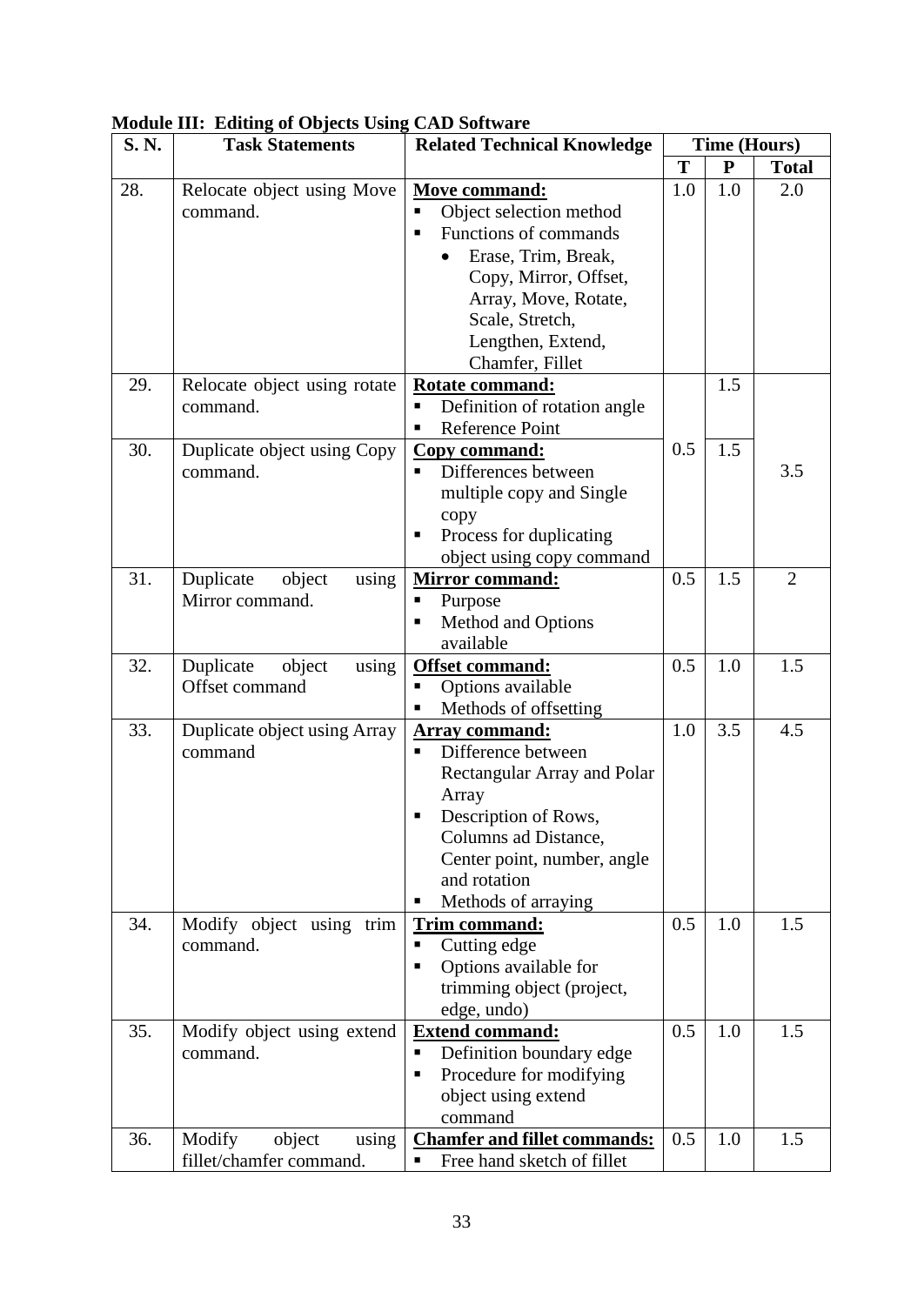| S. N. | <b>Task Statements</b> | <b>Related Technical Knowledge</b> | <b>Time (Hours)</b> |    |              |
|-------|------------------------|------------------------------------|---------------------|----|--------------|
|       |                        |                                    |                     |    | <b>Total</b> |
|       |                        | Difference between<br>п            |                     |    |              |
|       |                        | <b>Chamfer and Fillet</b>          |                     |    |              |
|       |                        | Options available for<br>п         |                     |    |              |
|       |                        | filleting object                   |                     |    |              |
|       |                        | <b>Sub-total III</b>               |                     | 13 | 18           |

# **Module IV: Annotating a Drawing with Text, Hatching and Dimensioning**

| S.N. | <b>Task Statements</b>                              | <b>Related Technical Knowledge</b>                                                                                                                                                                                                                                                                                      |              |                | <b>Time (Hours)</b> |
|------|-----------------------------------------------------|-------------------------------------------------------------------------------------------------------------------------------------------------------------------------------------------------------------------------------------------------------------------------------------------------------------------------|--------------|----------------|---------------------|
|      |                                                     |                                                                                                                                                                                                                                                                                                                         | T            | ${\bf P}$      | <b>Total</b>        |
| 37.  | Create a Layer.                                     | <b>Layers:</b><br>Definition<br>Attributes and properties of<br>٠<br>a Layer (Line type, line<br>weight, Global Scale Factor,<br>Current Object Scale,<br>Names, Of/Off,<br>Freeze/Thaw, Lock/unlock,<br>Color, Plot style, Plot/don't<br>plot)<br>Process for creating a layer                                         | 1            | $\overline{4}$ | 5                   |
| 38.  | Create text styles.                                 | <b>Text style:</b><br>Difference between Single<br>line text [TEXT] and<br>Multiline Text [MTEXT]<br>Explanation of Style name,<br>٠<br>Font Name, Style and<br>Height<br>Description of Font effect,<br>ш<br>Width factor and Oblique<br>angle<br>Procedure for creating text<br>٠<br>styles                           | $\mathbf{1}$ | $\overline{4}$ | 5                   |
| 39.  | Fill area with hatching.                            | <b>Hatching:</b><br>Define<br>٠<br>Importance<br>п<br>Differences of ISO Hatch<br>٠<br>Pattern, User Defined Hatch<br>Pattern, Pre-Defined Hatch<br>and Associative Hatch<br><b>Explanation of Boundary</b><br>set, copying of hatch<br>properties, pick point, hatch<br>angle, scale, pattern, and<br>object selection | $\mathbf{1}$ | $\overline{4}$ | 5                   |
| 40.  | dimensions<br>Add<br>to<br>$\mathbf{a}$<br>drawing. | Dimensioning:<br>Interpretation of dimension<br>elements (dimension text,                                                                                                                                                                                                                                               | $\mathbf{1}$ | 6              | 7                   |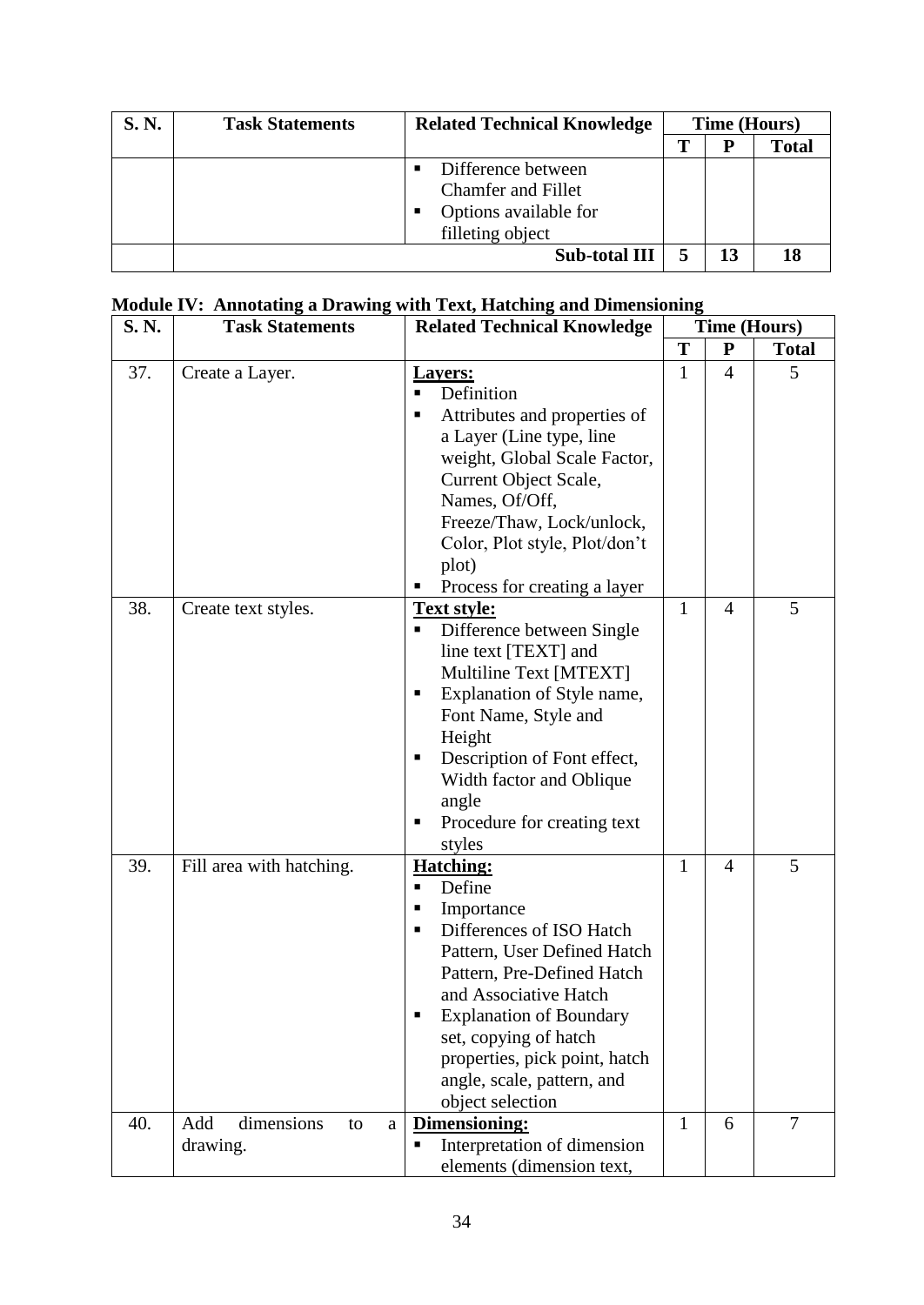| S. N. | <b>Task Statements</b> | <b>Related Technical Knowledge</b>                                                                                                                                                       | <b>Time (Hours)</b> |    |              |
|-------|------------------------|------------------------------------------------------------------------------------------------------------------------------------------------------------------------------------------|---------------------|----|--------------|
|       |                        |                                                                                                                                                                                          |                     | P  | <b>Total</b> |
|       |                        | lines and arrowheads, leader,<br>extension lines, units,<br>tolerance and center marks)<br>Types of dimension (linear,<br>п<br>aligned, ordinate, radius,<br>diameter, angular, baseline |                     |    |              |
|       |                        | and continue)                                                                                                                                                                            |                     |    |              |
|       |                        | <b>Sub-total IV</b>                                                                                                                                                                      |                     | 18 | 22           |

## **Module V: Creating Output**

| S.N. | <b>Task Statements</b>       | <b>Related Technical Knowledge</b>                                                                                                                                    |   | <b>Time (Hours)</b> |              |
|------|------------------------------|-----------------------------------------------------------------------------------------------------------------------------------------------------------------------|---|---------------------|--------------|
|      |                              |                                                                                                                                                                       | T | P                   | <b>Total</b> |
| 41.  | Work with layout.            | <b>Layouts:</b><br>Properties<br>Arranging paper size<br>п                                                                                                            |   | 5                   | 6            |
|      |                              | Prepare margin and title<br>Use and properties of<br>п<br>viewport                                                                                                    |   |                     |              |
| 42.  | Configure Plotters/Printers. | <b>Configuration:</b><br><b>Plotter Manager</b><br>п<br><b>Plot Style Manager</b><br>п<br>Printer/Plotter installation<br>п<br>process                                |   | 6                   | 7            |
| 43.  | Plot the drawing.            | <b>Drawing plotting:</b><br>Paper size and paper units,<br>drawing orientation, plot<br>area and plot scale, plot<br>offset<br>Process for printing a<br>п<br>drawing |   | 5                   | 6            |
|      |                              | <b>Sub-total V</b>                                                                                                                                                    | 3 | 16                  | 19           |

### **Module VI: Project Works**

| <b>S. N.</b> | <b>Projects /Task Statements</b>                                                                                                                                                                                                   | <b>Time (Hours)</b> |     |              |
|--------------|------------------------------------------------------------------------------------------------------------------------------------------------------------------------------------------------------------------------------------|---------------------|-----|--------------|
|              |                                                                                                                                                                                                                                    |                     | P   | <b>Total</b> |
| 44.          | Draft the Simple architectural drawing of single storeyed two<br>roomed residential building including four elevations, plan, and<br>section in standard paper size with name plate of municipal<br>standard using above commands. |                     | 20  | <b>20</b>    |
|              | <b>Sub-total VI</b>                                                                                                                                                                                                                |                     | 20  | 20           |
|              | Total (Sub-total I+ Sub-total II+ Sub-total III+ Sub-total<br>$IV+ Sub-total V + Sub-total VI$                                                                                                                                     | 30                  | 110 | <b>140</b>   |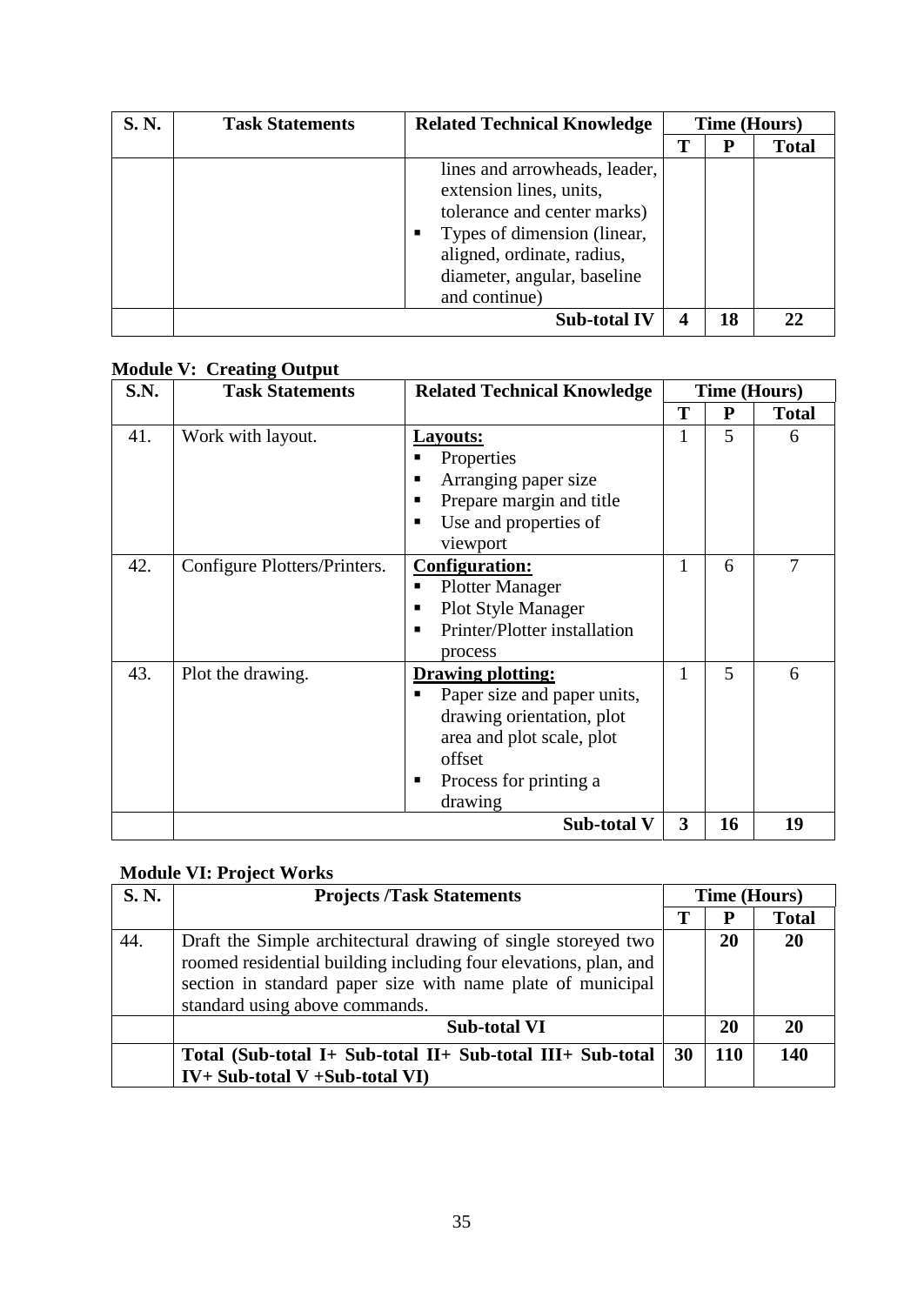### **Textbooks**

- Rajaraman, "*Fundamentals of Computers*", Prentice-Hall of India.
- Mastering Auto CAD 2019 and AutoCAD LT 2019 by George Omura, SYBEX Publisher.

- B Ram, "*Computer Fundamentals*", Willey Eastern Publishers.
- S Saxena, "*A First Course in Computers"*, Vikash Publishing
- Winn Rosch, "Harware Bible."
- Noel Kalicharan, "Introduction to computer Studies", Cambridge Low Price Edition
- P.K Sinha, "Computer Fundamentals."
- Autodesk AutoCAD 2019 Fundamentals by [Elise Moss,](https://www.amazon.com/s/ref=dp_byline_sr_book_1?ie=UTF8&field-author=Elise+Moss&text=Elise+Moss&sort=relevancerank&search-alias=books) SDC Publications.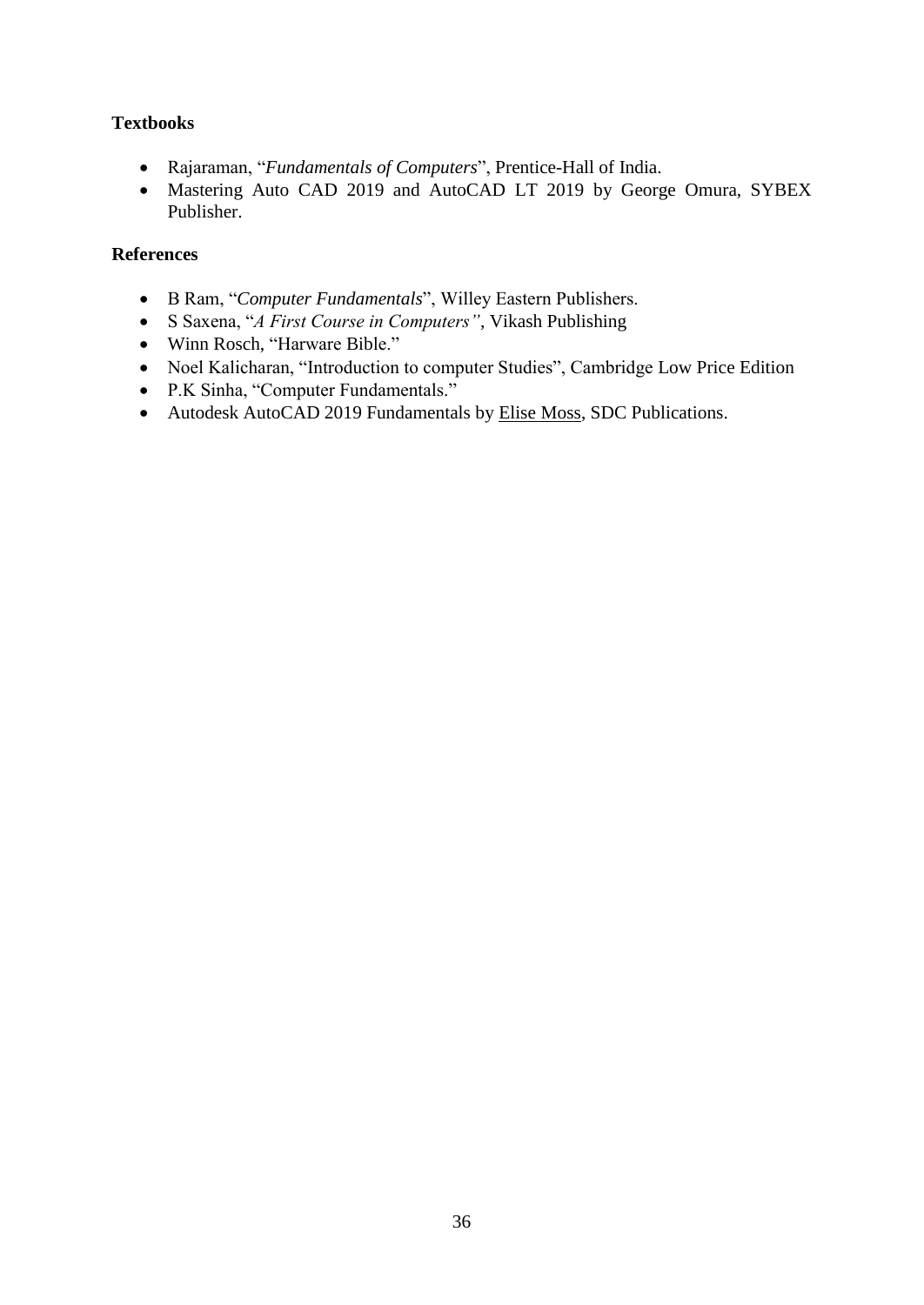## **Basic Railway Technology**

**Total:** 140 hours **Theory:** 30 hours **Practical:** 110 hours

#### **Course Description**

This course is designed to impart knowledge and skills on railways transportation systems, railway civil infrastructure, and railways safety and security. Moreover, railways safety and security focus on safety measures, Security of Railway infrastructures**,** Railways accidents, and disaster issues.

#### **Course Objectives**

After completion of this course, students will be able to:

- 1. Explain the scope and significance of railway transportation system;
- 2. Explain essential features and requirements of different types of crossings and signal system, maintenance of tracks and required procedures;
- 3. Describe railways geometry components and their construction;
- 4. Identify different components of railway as station and yard;
- 5. Apply safety measures for the infrastructure's security and safe operation; and
- 6. Perform rescue operation in accidental and disaster cases;

| S.N. |                                                                                                                     | <b>Related Technical Knowledge</b>                                                                                                                                                                                                                                                                    | Time (Hrs.)    |           |              |
|------|---------------------------------------------------------------------------------------------------------------------|-------------------------------------------------------------------------------------------------------------------------------------------------------------------------------------------------------------------------------------------------------------------------------------------------------|----------------|-----------|--------------|
|      | <b>Task Statements</b>                                                                                              |                                                                                                                                                                                                                                                                                                       | T              | ${\bf P}$ | <b>Total</b> |
| 1.   | Acquaint railway<br>transportation system.<br>Identify railways.                                                    | <b>Railway</b><br>transportation<br>system:<br>Difference of railway from<br>other transportation system<br>Railway system<br>п<br>different types of Railway<br>п<br>system<br>Railway history in the world<br>п<br>History of railway in Nepal<br>п<br>Current scenario of railway<br>п<br>in Nepal | $\overline{2}$ | 4         | 6            |
| 2.   | Identify different engineering<br>components of Railway.<br>Identify components of<br>railway track/railway gauges. | <b>Different</b><br>engineering<br>in<br>railway:<br>Railway track<br>Formation<br><b>Ballast</b><br>Sleeper<br>Rail<br>Fasteners<br>Railway gauge<br>Electrical catenary system<br>п<br>Signaling and<br>٠<br>communication system                                                                   | $\overline{2}$ | 8         | 10           |

### **Module I: Introduction to Railway Transportation**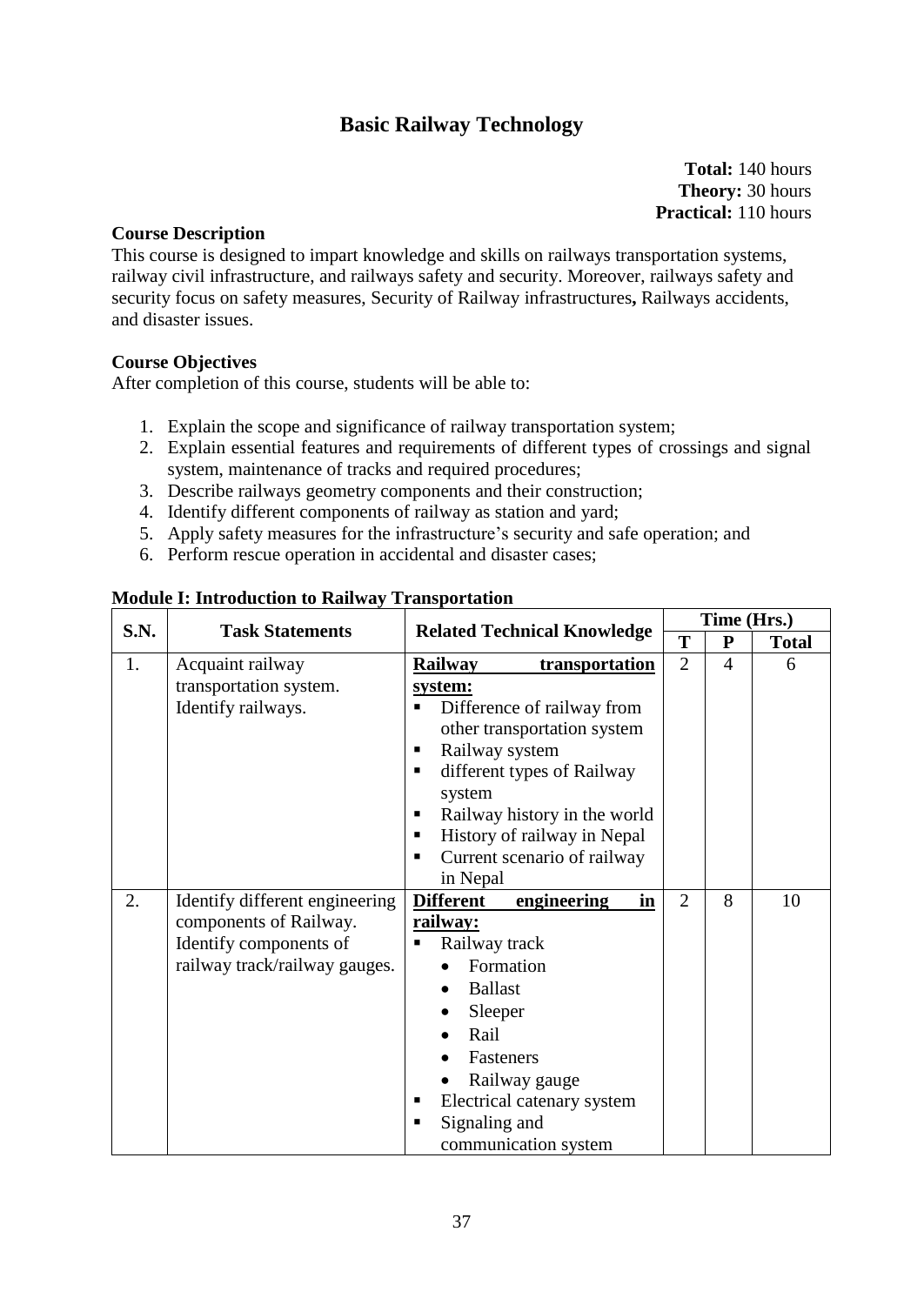| S.N. | <b>Task Statements</b>                  | <b>Related Technical Knowledge</b>                         | Time (Hrs.)    |              |                |
|------|-----------------------------------------|------------------------------------------------------------|----------------|--------------|----------------|
|      |                                         |                                                            | T              | $\mathbf{P}$ | <b>Total</b>   |
|      |                                         | Locomotive and Rolling<br>П                                |                |              |                |
|      |                                         | <b>Stocks</b>                                              |                |              |                |
| 3.   | Identify/draw alignment of              | Railway alignment:                                         | 1              | 5            | 6              |
|      | railways lines.                         | Importance of good                                         |                |              |                |
|      | Identify/draw standard rail<br>section. | alignment<br><b>Basic Requirement and</b><br>п             |                |              |                |
|      |                                         | selection of an ideal                                      |                |              |                |
|      |                                         | alignment                                                  |                |              |                |
|      |                                         | Criteria for selecting good<br>٠                           |                |              |                |
|      |                                         | alignment                                                  |                |              |                |
| 4.   | Identify urban railway                  | Urban railway transportation:                              | $\overline{2}$ | 5            | $\overline{7}$ |
|      | transportations.                        | Metro rails<br>Ξ                                           |                |              |                |
|      |                                         | Monorails<br>п                                             |                |              |                |
|      |                                         | Tramways<br>п                                              |                |              |                |
|      |                                         | <b>Automated Guided</b><br>$\blacksquare$                  |                |              |                |
|      |                                         | Railways                                                   |                |              |                |
|      |                                         | <b>Light Rails</b><br>п                                    |                |              |                |
|      |                                         | Tube rails (Hyperloop)<br>٠                                |                |              |                |
|      |                                         | Surface, underground and<br>П                              |                |              |                |
| 5.   | List stages of new for                  | elevated railways                                          | $\overline{2}$ | 8            | 10             |
|      | Railway line construction.              | <b>Construction of new lines:</b><br>Land acquisition<br>П |                |              |                |
|      |                                         | Earthwork for formation<br>п                               |                |              |                |
|      | Participate in/observe new              | Construction of building<br>П                              |                |              |                |
|      | Railway line construction               | and other facilities                                       |                |              |                |
|      | work.                                   | Laying of plates including<br>٠                            |                |              |                |
|      |                                         | ballasting track                                           |                |              |                |
|      |                                         | Opening of section to traffic                              |                |              |                |
| 6.   | Identify/draw major                     | <b>Major structures:</b>                                   | 3              | 8            | 11             |
|      | structures (bridges, tunnel             | Introduction, purpose,                                     |                |              |                |
|      | and viaducts).                          | classification and types                                   |                |              |                |
|      |                                         | <b>Bridges</b>                                             |                |              |                |
|      |                                         | Tunnels                                                    |                |              |                |
|      |                                         | Viaducts                                                   |                |              |                |
| 7.   | Identify/prepare railway                | <b>Railway operation:</b>                                  | 1              | 8            | 9              |
|      | operation schedule.                     | Schedule<br>П<br>П                                         |                |              |                |
|      |                                         | Manpower<br>Equipment's<br>П                               |                |              |                |
|      |                                         | Machines<br>■                                              |                |              |                |
|      |                                         | Signs and signals<br>٠                                     |                |              |                |
|      |                                         | Sub-total I                                                | 13             | 46           | 59             |

## **Module II: Railway Infrastructure (Civil)**

| <b>S.N.</b> | <b>Task Statements</b>     | <b>Related Technical Knowledge</b> | Time (Hrs.) |   |              |  |
|-------------|----------------------------|------------------------------------|-------------|---|--------------|--|
|             |                            |                                    | m           | D | <b>Total</b> |  |
| ð.          | Identify/ draw drawings of | <b>Railway geometry:</b>           |             |   |              |  |
|             | railway geometry design    |                                    |             |   |              |  |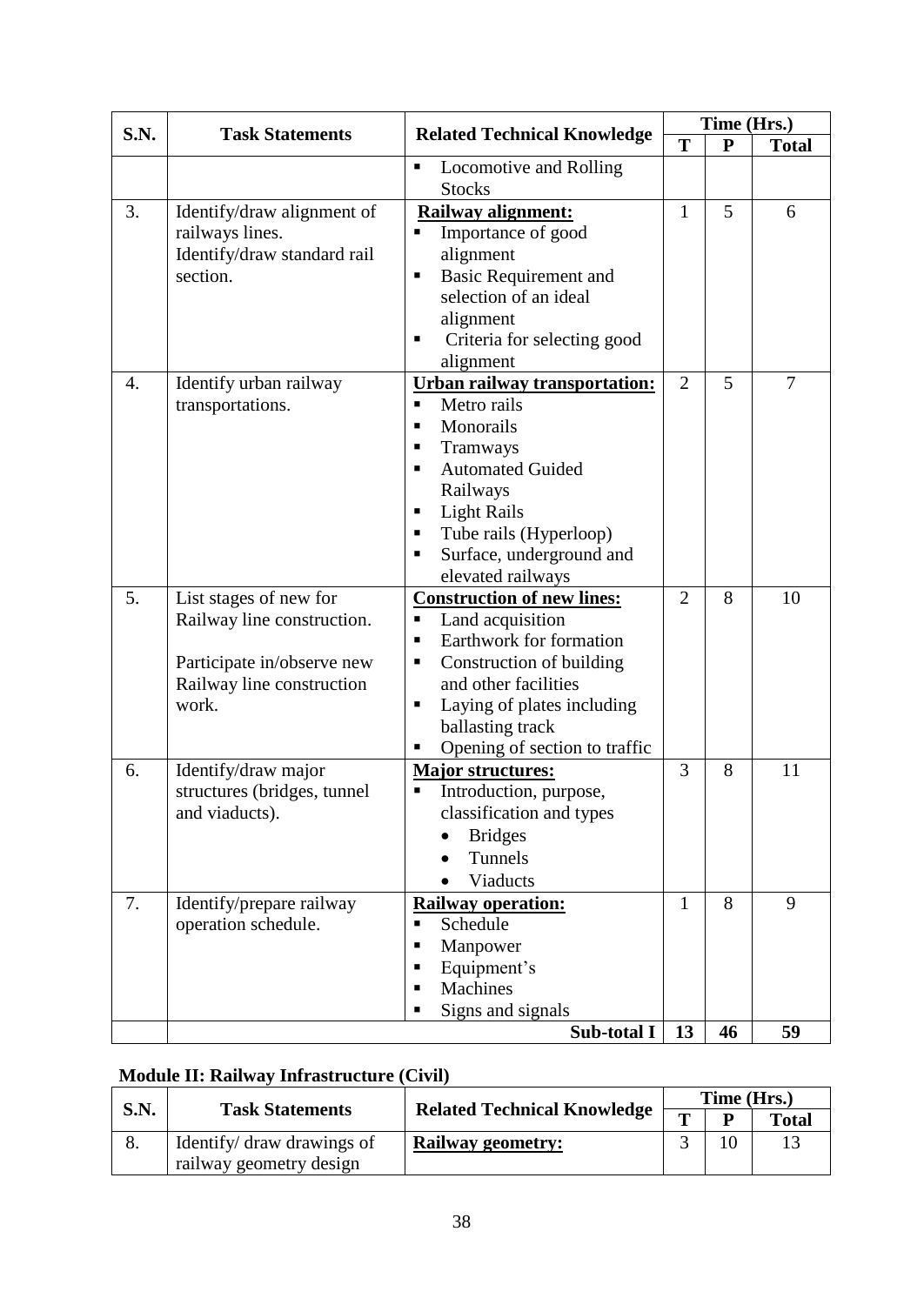| <b>S.N.</b> | <b>Task Statements</b>                                                                             | <b>Related Technical Knowledge</b>                                                                                                                                                                                                                                                                                |                | Time (Hrs.) |              |
|-------------|----------------------------------------------------------------------------------------------------|-------------------------------------------------------------------------------------------------------------------------------------------------------------------------------------------------------------------------------------------------------------------------------------------------------------------|----------------|-------------|--------------|
|             |                                                                                                    |                                                                                                                                                                                                                                                                                                                   | T              | ${\bf P}$   | <b>Total</b> |
|             | Identify geometric design of<br>track.                                                             | Necessity and details of<br>П<br>Geometric design<br>Design of track Gradients<br>٠<br>Curves (Horizontal and<br>٠<br>Vertical)<br>Grade components on<br>п<br>curves<br>Cant or Super elevation<br>п<br><b>Maximum and Permissible</b><br>п<br>Speed                                                             |                |             |              |
| 9.          | Identify/observe/draw<br>components of railway<br>station.                                         | <b>Railway station:</b><br><b>Function of Railway Station</b><br>٠<br>Type of Railway station<br>٠<br><b>Components of Railway</b><br>٠<br>station<br>Workforce in Railway<br>٠<br>station<br>Equipment's on Railway<br>п<br>stations<br>Features of station platform<br>п                                        | $\overline{2}$ | 6           | 8            |
| 10.         | Identify/observe/draw<br>railway yard.                                                             | <b>Railway Stations and Yards:</b><br>п<br>Facilities required at railway<br>stations<br>Classification of railway<br>п<br>stations<br>Requirements of station<br>п<br>Yard<br>Function of railway Yard<br>п<br>Type of railway Yard<br>п<br>Components of railway<br>п<br>Yard<br>Workforce in railway Yard<br>٠ | $\overline{2}$ | 6           | 8            |
| 11.         | Identify/ draw level crossing<br>structures.<br>Inspect/maintain level<br>crossing                 | <b>Level crossing:</b><br>Level crossing<br>٠<br><b>Classification of level</b><br>п<br>crossing<br>Dimensions of level<br>п<br>crossing<br>Accidents and remedial<br>٠<br>measures<br>Inspection and maintenance                                                                                                 | $\overline{2}$ | 8           | 10           |
| 12.         | Identify tools of railway<br>track maintenance.<br>Maintain/observe railway<br>tracks maintenance. | Railway track maintenance:<br>Introduction<br>٠<br>Causes for maintenance<br>٠<br><b>Types</b><br>٠<br>Tools for railway track<br>٠<br>maintenance and their<br>functions                                                                                                                                         | $\overline{2}$ | 8           | 10           |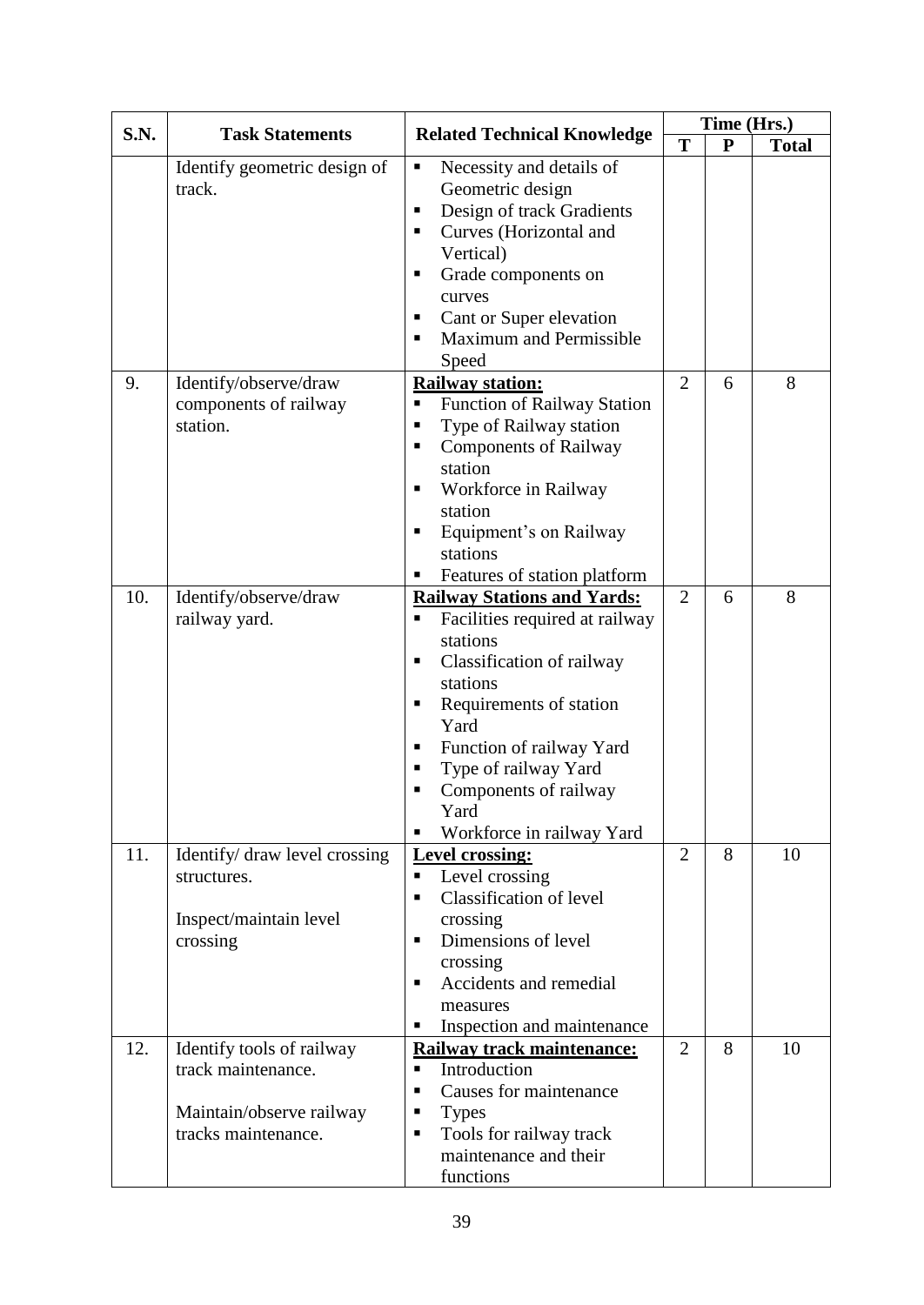| <b>S.N.</b><br><b>Task Statements</b> |                                              |                                                                                                                                                                      |    | Time (Hrs.) |              |
|---------------------------------------|----------------------------------------------|----------------------------------------------------------------------------------------------------------------------------------------------------------------------|----|-------------|--------------|
|                                       |                                              | <b>Related Technical Knowledge</b>                                                                                                                                   | T  | P           | <b>Total</b> |
|                                       |                                              | defects<br>Surface<br>their<br>and<br>remedial measures                                                                                                              |    |             |              |
| 13.                                   | Identify/draw catch sidings/<br>slip sidings | <b>Catch sidings and Slip sidings:</b><br>Catch sidings<br>Introduction<br>Purpose<br>٠<br>Location<br>Slip sidings<br>п<br>Introduction<br>Purpose<br>Location<br>٠ | 1  | 6           | 7            |
|                                       |                                              | <b>Sub-total II</b>                                                                                                                                                  | 12 | 44          | 56           |

### **Module III: Railway Safety and Security**

| <b>S.N.</b> | <b>Task Statements</b>                                                           | <b>Related Technical Knowledge</b>                                                                                                                                                                               | Time (Hrs.)    |           |              |
|-------------|----------------------------------------------------------------------------------|------------------------------------------------------------------------------------------------------------------------------------------------------------------------------------------------------------------|----------------|-----------|--------------|
|             |                                                                                  |                                                                                                                                                                                                                  | T              | ${\bf P}$ | <b>Total</b> |
| 14.         | Identify safety equipment.<br>Follow safety work<br>procedure.                   | <b>Safety measures:</b><br>Safety equipment<br>Safety work procedures<br>п<br>Immediate actions for<br>accidental issues                                                                                         | 1              | 6         | 7            |
| 15.         | Install/connect/observe<br>railway infrastructures<br>security devices/measures. | <b>Security of railway</b><br>infrastructures:<br>Railway Security Threat<br>Rail system<br>п<br><b>Track and Rails</b><br>Signaling system<br>٠<br>Power supply assets, yards<br>٠<br>and equipment's warehouse | $\overline{2}$ | 6         | 8            |
| 16.         | Respond to railway accidents<br>/disaster.<br>Demonstrate rescue<br>operation.   | <b>Railway accidents and</b><br>disaster:<br><b>Train Accident</b><br>п<br>Derailment and its cause<br>٠<br><b>Restoration of traffic</b><br>Flood causeway<br>п<br>Disaster management                          | $\overline{2}$ | 8         | 10           |
|             |                                                                                  | <b>Total I</b>                                                                                                                                                                                                   | 5              | 20        | 25           |
|             | Total (Sub-total I + Sub-total II + Sub-total III)                               |                                                                                                                                                                                                                  | 30             | 110       | 140          |

- Satish Chandra and MM Agrawal, "Railway Engineering", Oxford University Press.
- Clifford F Bonnett, "Practical Railway Engineering", Imperial Collage Press, London.
- Operating Manual for Indian Railways, Government of India, Ministry of Railways (Railway Board).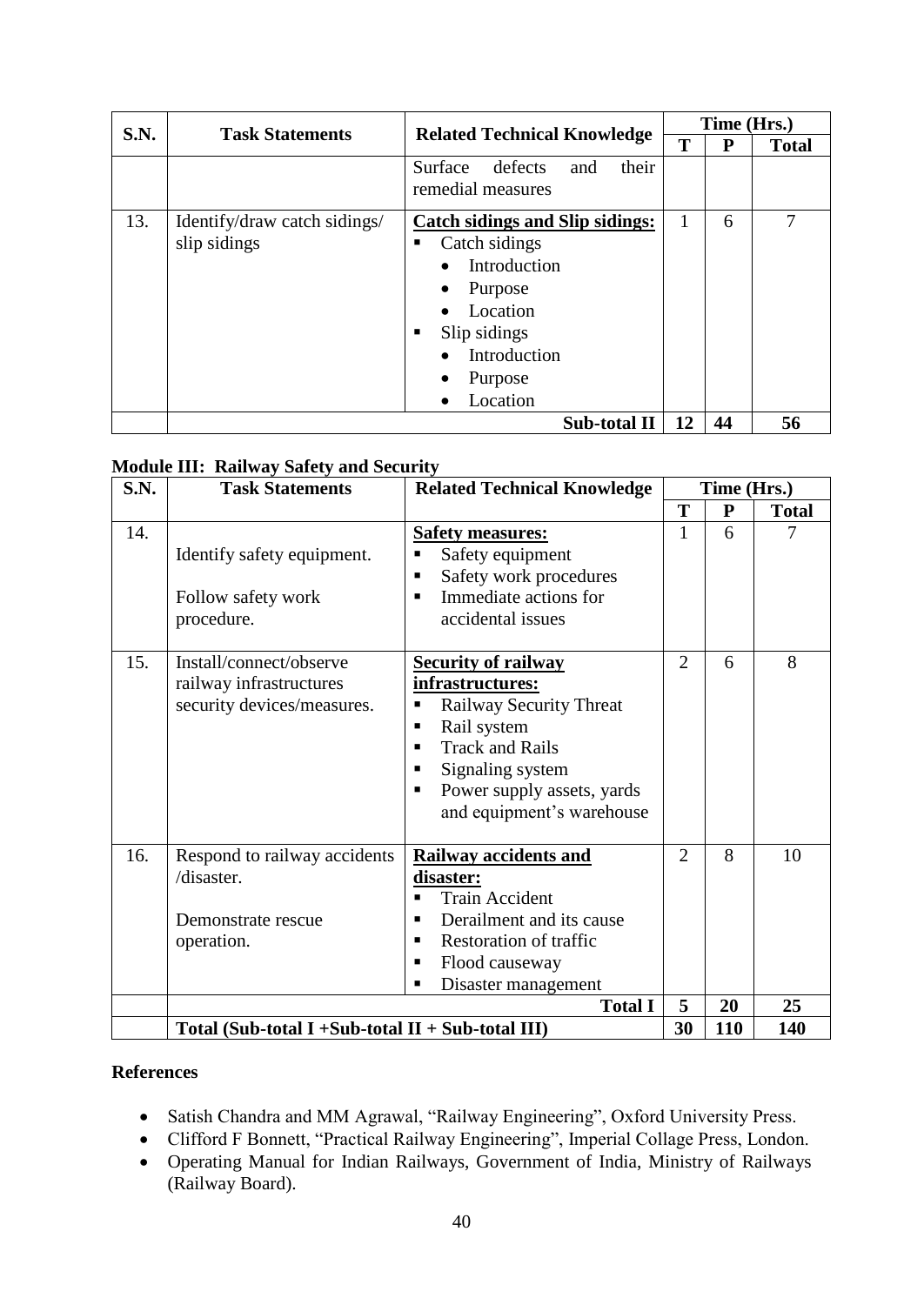## **Railway Track Technology**

`**Total:** 140 hours **Theory:** 30 hours **Practical:** 110 hours

### **Course Description**

This course intends to provide basic knowledge and skills in fundamentals of Tract structure along with principle of formation of track and understanding its components. It also deals with inspection and maintenance of the track structure.

### **Course Objectives**

After completion of this course, students will be able to:

- 1. Explain the different parts of the rail track, their functions and its operation system with respect to construction and engineering applications;
- 2. Explain several components of permanent way and their functions;
- 3. Perform inspection and maintenance of different types of crossings and railway track;
- 4. Apply safety measures in railways track protection;
- 5. Describe way of increasing the life expectancy of track components and geometry; and
- 6. Evaluate the quality of all maintenance activities.

| S.N. |                                 |                                     |                | <b>Time (Hours)</b> |                |  |
|------|---------------------------------|-------------------------------------|----------------|---------------------|----------------|--|
|      | <b>Task Statements</b>          | <b>Related Technical Knowledge</b>  | T              | ${\bf P}$           | <b>Total</b>   |  |
| 1.   | Draw free hand sketch of        | Railway track:                      | 1              | 3                   | 4              |  |
|      | railway track/track             | <b>Constituent of Railway track</b> |                |                     |                |  |
|      | components.                     | Requirement of Good                 |                |                     |                |  |
|      |                                 | railway tracks                      |                |                     |                |  |
|      |                                 | <b>Classification of Routes</b>     |                |                     |                |  |
|      |                                 | <b>Different Rail Gauges</b>        |                |                     |                |  |
| 2.   | Identify different types of     | <b>Rails:</b>                       | $\overline{2}$ | $\overline{2}$      | $\overline{4}$ |  |
|      | rails.                          | <b>Function of Rail</b><br>٠        |                |                     |                |  |
|      |                                 | Different types of rails and<br>п   |                |                     |                |  |
|      | Draw rails.                     | their use                           |                |                     |                |  |
|      |                                 | <b>Standard Rail section</b>        |                |                     |                |  |
| 3.   | Draw sleepers.                  | <b>Sleepers:</b>                    | 1              | 3                   | $\overline{4}$ |  |
|      |                                 | <b>Function of Sleepers</b>         |                |                     |                |  |
|      |                                 | Different types of sleepers         |                |                     |                |  |
|      |                                 | and their use                       |                |                     |                |  |
|      |                                 | Handling of sleepers<br>п           |                |                     |                |  |
|      |                                 | Laying of sleepers                  |                |                     |                |  |
| 4.   | Identify/collect/transport      | <b>Ballast:</b>                     | 1              | 3                   | $\overline{4}$ |  |
|      | ballast.                        | <b>Function of Ballast</b>          |                |                     |                |  |
|      |                                 | <b>Types of Ballast</b><br>п        |                |                     |                |  |
|      |                                 | Requirement of good ballast         |                |                     |                |  |
|      |                                 | Collection and transportation<br>п  |                |                     |                |  |
|      |                                 | of ballasts                         |                |                     |                |  |
| 5.   | Construct fishplate rail joint. | <b>Rail joints:</b>                 | $\overline{2}$ | 5                   | $\overline{7}$ |  |
|      |                                 | Introduction                        |                |                     |                |  |
|      | Perform joints welding.         |                                     |                |                     |                |  |

### **Module 1: Introduction to Railway Track**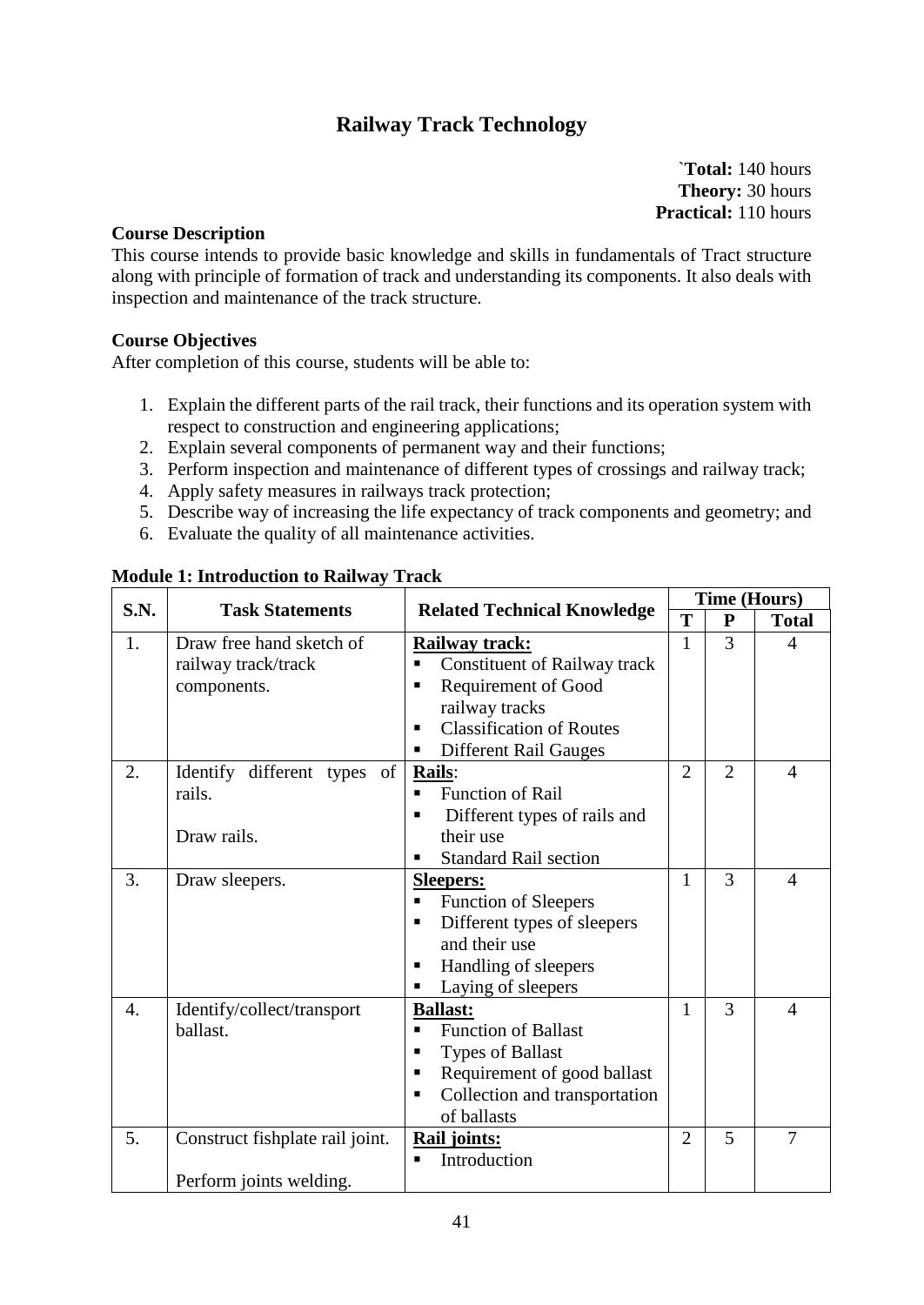| S.N. | <b>Task Statements</b>                                        | <b>Related Technical Knowledge</b>                                                                                                                                                                                                                                                                                                                       | <b>Time (Hours)</b> |                |              |
|------|---------------------------------------------------------------|----------------------------------------------------------------------------------------------------------------------------------------------------------------------------------------------------------------------------------------------------------------------------------------------------------------------------------------------------------|---------------------|----------------|--------------|
|      |                                                               |                                                                                                                                                                                                                                                                                                                                                          | T                   | $\mathbf{P}$   | <b>Total</b> |
|      |                                                               | Rail joint's function<br>$\bullet$<br>Requirement of Ideal<br>Rail joint<br>Types of joints<br>Fishplate joint<br>Welding joint<br>Modern welding's<br>technique                                                                                                                                                                                         |                     |                |              |
| 6.   | Fasten sleepers.                                              | <b>Fastening system:</b><br>Rail to sleeper Fastening<br>Elastic fastening and its<br>types                                                                                                                                                                                                                                                              | $\mathbf{1}$        | 5              | 6            |
| 7.   | Identify/Points/Crossings.<br>Perform layout turnouts.        | <b>Points and Crossing:</b><br>Function of turnouts<br>$\blacksquare$<br>Different parts of turnout<br>П<br>Types of turnouts<br>П<br>Layout of turnout                                                                                                                                                                                                  | 1                   | $\overline{4}$ | 5            |
| 8.   | Draw free hand sketch of<br>components of drainage<br>system. | <b>Draining water in railway</b><br>components:<br>Requirement of good<br>drainage system<br>Sources of water to be<br>٠<br>drained<br>Practical tips for good<br>п<br>drainage system<br>Track drainage system<br>٠<br>Drainage in railway stations<br>П<br>Drainage in station yard<br>٠<br>Drainage in station yard<br>п<br>Sub surface drainage<br>■ | $\mathbf{1}$        | $\overline{4}$ | 5            |
|      |                                                               | <b>Sub-total I</b>                                                                                                                                                                                                                                                                                                                                       | 10                  | 29             | 39           |

# **Module II: Track inspection**

| <b>S.N.</b> | <b>Task Statements</b>                       |                                                                                                                                                                                            |   | <b>Time (Hours)</b> |              |
|-------------|----------------------------------------------|--------------------------------------------------------------------------------------------------------------------------------------------------------------------------------------------|---|---------------------|--------------|
|             |                                              | <b>Related Technical Knowledge</b>                                                                                                                                                         | Т | P                   | <b>Total</b> |
| 9.          | Identify/handle track-<br>measuring devices. | <b>Measuring devices:</b><br>Rail gauge<br>Straight edge and spirit level<br>Gauge cum level<br>Cant board<br>Mallet or wooden hammer<br>Canne-a-boule<br>T square<br>Stepped feeler gauge |   | 5                   | 6            |
| 10.         | Inspect/observe/measure                      | <b>Railroad inspection:</b>                                                                                                                                                                |   | 5                   | 6            |
|             | railway track/track                          | Inspection requirements                                                                                                                                                                    |   |                     |              |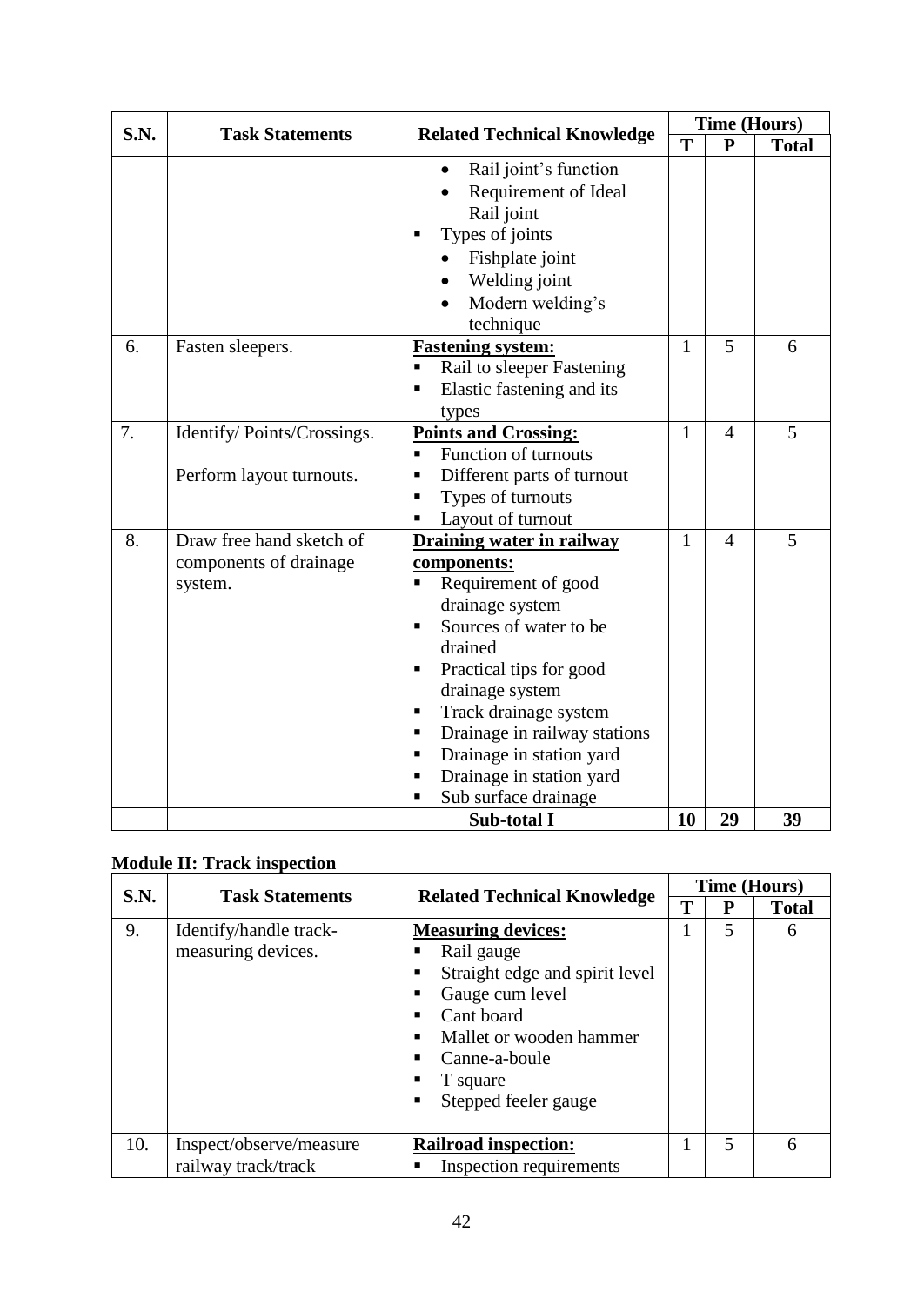| S.N. | <b>Task Statements</b>                                                                                                | <b>Related Technical Knowledge</b>                                                                                                                                                                                                                                                               | <b>Time (Hours)</b> |                |              |
|------|-----------------------------------------------------------------------------------------------------------------------|--------------------------------------------------------------------------------------------------------------------------------------------------------------------------------------------------------------------------------------------------------------------------------------------------|---------------------|----------------|--------------|
|      |                                                                                                                       |                                                                                                                                                                                                                                                                                                  | T                   | ${\bf P}$      | <b>Total</b> |
|      | components.<br>Measure track geometry/rail<br>deflection on load/off load                                             | Creation of inspection<br>п<br>records<br>Planning of inspection<br>Ξ<br>Classes of track<br>٠<br>Trolley inspection<br>٠<br>Fast train inspection<br>٠<br>Restoration or renewal of<br>٠<br>track under traffic<br>Measuring track geometry<br>٠<br>and rail deflection on load<br>and off load |                     |                |              |
| 11.  | Prepare track inspection<br>schedule.<br>Perform regular track bed<br>components inspection.<br>Measure track gauge.  | <b>Roadbed inspection:</b><br>Drainage<br>Ξ<br><b>Measurement of Ballast</b><br>٠<br>Roadbed vegetation<br>٠<br>Sleepers (crossties)<br>п<br>Measure track gauge<br>٠<br>Schedule required for track<br>٠<br>inspection                                                                          | 1                   | 5              | 6            |
| 12.  | Perform sampling/testing of<br>ballast/aggregate (abrasion/<br>impact/flakiness/specific<br>gravity/water absorption) | <b>Laboratory testing:</b><br>Aggregate abrasion value<br>٠<br>Aggregate impact value<br>٠<br><b>Flakiness index</b><br>٠<br>Specific gravity and water<br>absorption test                                                                                                                       | $\overline{2}$      | 8              | 10           |
| 13.  | Inspect/measure track<br>geometry/components.                                                                         | <b>Track geometry:</b><br>Checking of curve<br>П<br>Tangent and curve alignment<br>٠<br>Maximum allowable speed<br>٠<br>on curves<br><b>Track Surface</b><br>Runoff<br>Profile<br>Deviation in cross level<br>Difference in cross level<br>Harmonics                                             | $\overline{2}$      | 8              | 10           |
| 14.  | Identify rail defects.<br>Handle rail-testing trolley.<br>Detect rail defects.                                        | <b>Rail defects:</b><br><b>Visually inspect Rails</b><br>Inspect rail joints<br>٠<br>Inspect for torch cut rail<br>٠<br>Kraut Kramer Multi Probe<br>٠<br>Rail testing trolley<br><b>Ultrasonic Rail Flaw testing</b><br>٠<br>car                                                                 | $\overline{2}$      | $\overline{7}$ | 9            |
| 15.  | Perform turnout inspection.<br>Identify fittings of tongue                                                            | <b>Turnout inspection</b><br>Condition of tongue rail and<br>П<br>stock rail                                                                                                                                                                                                                     | $\overline{2}$      | $\overline{7}$ | 9            |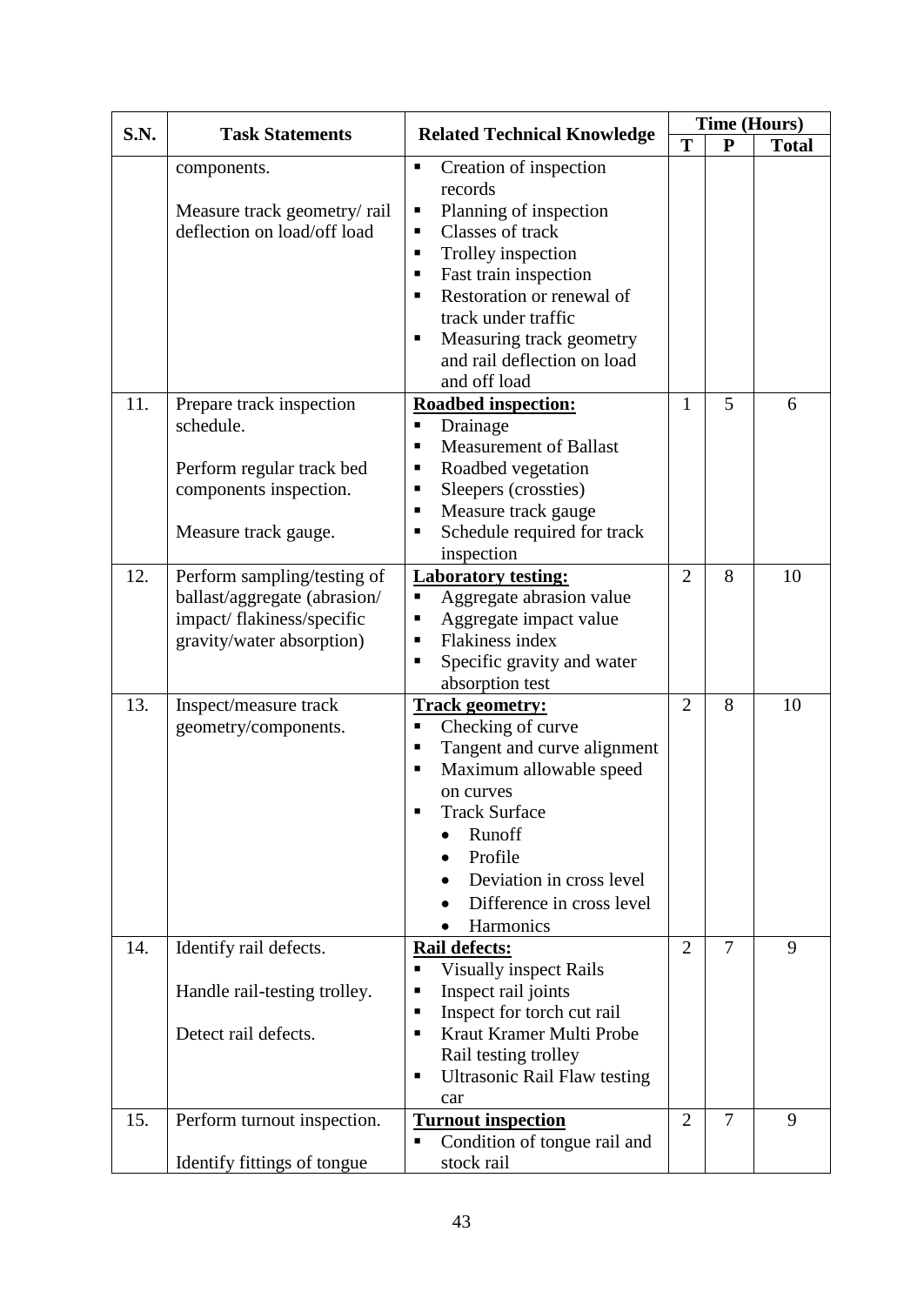| <b>S.N.</b> |                                       | <b>Task Statements</b><br><b>Related Technical Knowledge</b>                                                                                                                                                                              | <b>Time (Hours)</b> |                |                |
|-------------|---------------------------------------|-------------------------------------------------------------------------------------------------------------------------------------------------------------------------------------------------------------------------------------------|---------------------|----------------|----------------|
|             |                                       |                                                                                                                                                                                                                                           | T                   | ${\bf P}$      | <b>Total</b>   |
|             | and stock rail.                       | Condition of fittings of<br>п<br>tongue and stock rail<br>Gauge and cross level at<br>п<br>switch assembly<br>Clearance between stock and<br>tongue rails at the heel of the<br>switch<br>Throw of switch<br>▪<br>Cross level at turnouts |                     |                |                |
| 16.         | Perform Fastening system              | <b>Fastening system:</b>                                                                                                                                                                                                                  | 1                   | $\overline{4}$ | 5              |
|             | Inspection                            | Fasteners clips<br>п<br>Bearing pads<br>Tie plates                                                                                                                                                                                        |                     |                |                |
| 17.         | Perform track patrolling.             | <b>Patrolling and track</b><br>tolerances:                                                                                                                                                                                                | 1                   | 6              | $\overline{7}$ |
|             | Identify/measure track<br>tolerances. | Gang patrol during abnormal<br>rainfall or storm<br>Night patrolling during<br>п<br>monsoon<br>Track parameters tolerances<br>п<br>Safety tolerances<br>٠<br><b>Track tolerances for Good</b><br>riding quality                           |                     |                |                |
|             |                                       | Sub-total II                                                                                                                                                                                                                              | 13                  | 55             | 68             |

### **Module III: Track Maintenance**

|             |                             | <b>Related Technical Knowledge</b> | <b>Time (Hours)</b> |           |              |
|-------------|-----------------------------|------------------------------------|---------------------|-----------|--------------|
| <b>S.N.</b> | <b>Task Statements</b>      |                                    | T                   | ${\bf P}$ | <b>Total</b> |
| 18.         | Identify tracks maintenance | <b>Maintenance tools:</b>          | 1                   | 5         | 6            |
|             | tools.                      | Sleeper tong<br>п                  |                     |           |              |
|             |                             | Rail tong                          |                     |           |              |
|             |                             | <b>Beater</b>                      |                     |           |              |
|             |                             | Crowbar<br>п                       |                     |           |              |
|             |                             | Jim crow<br>٠                      |                     |           |              |
|             |                             | Spanner                            |                     |           |              |
|             |                             | Wire claw or ballast rake<br>٠     |                     |           |              |
|             |                             | Phowrah (Shovel)<br>п              |                     |           |              |
|             |                             | Auger<br>п                         |                     |           |              |
|             |                             | Box spanner<br>п                   |                     |           |              |
|             |                             | Wire basket                        |                     |           |              |
|             |                             | Pan iron motor                     |                     |           |              |
| 19.         | Identify weld track         | Weld track components:             |                     | 8         | 9            |
|             | components.                 | Inspection of welding              |                     |           |              |
|             |                             | equipment                          |                     |           |              |
|             | Perform Air arc             | Accessories used for welding       |                     |           |              |
|             | gouging/grinding.           | track component                    |                     |           |              |
|             |                             |                                    |                     |           |              |
|             | Weld track components.      |                                    |                     |           |              |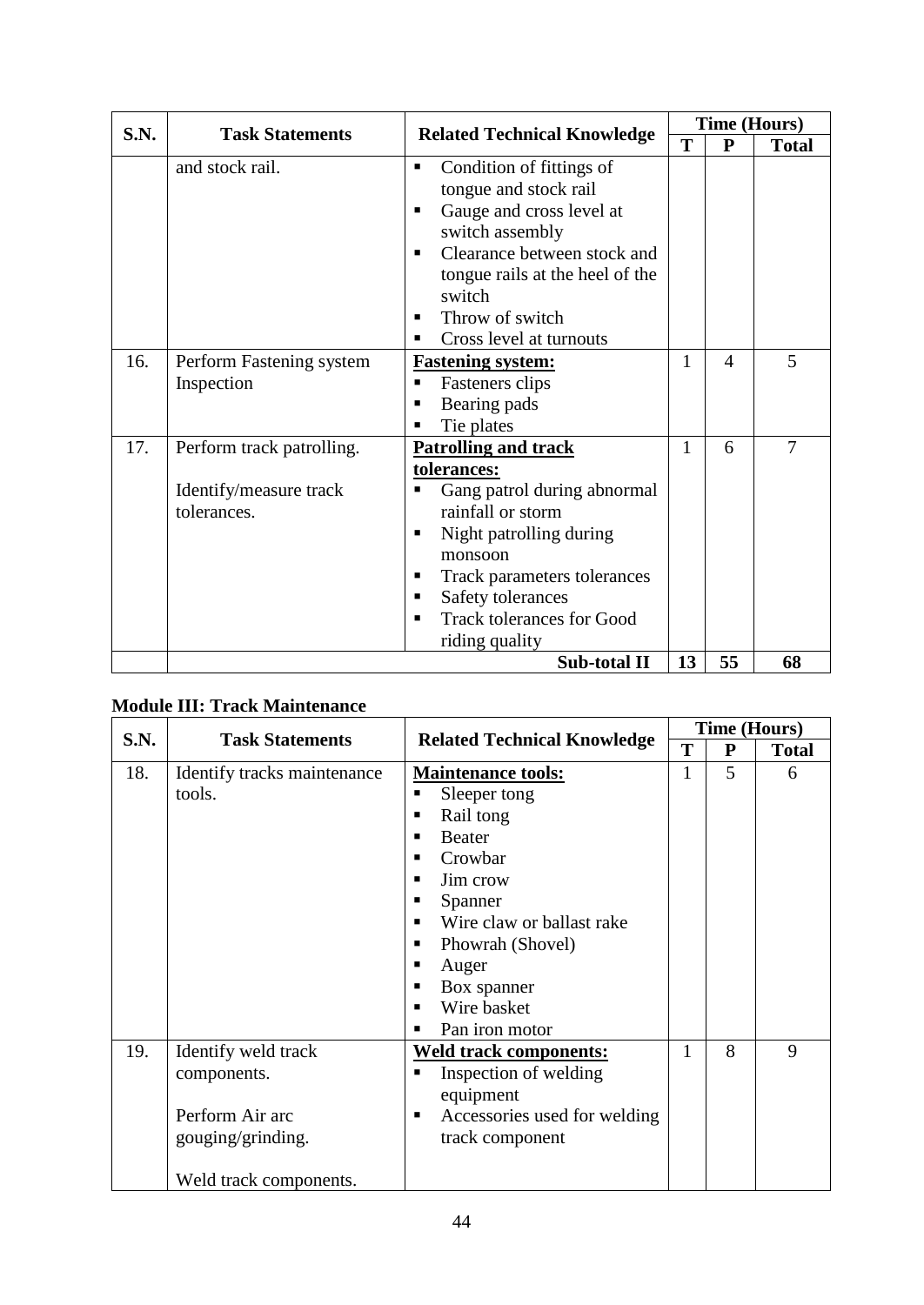| S.N. | <b>Task Statements</b>                             | <b>Related Technical Knowledge</b>                                                                                                                                                                                                                                                                                        | <b>Time (Hours)</b> |                |                |
|------|----------------------------------------------------|---------------------------------------------------------------------------------------------------------------------------------------------------------------------------------------------------------------------------------------------------------------------------------------------------------------------------|---------------------|----------------|----------------|
|      |                                                    |                                                                                                                                                                                                                                                                                                                           | T                   | ${\bf P}$      | <b>Total</b>   |
|      |                                                    | Preparation of track<br>٠<br>component for repair<br>welding<br>Air arc gouging and grinding<br>٠<br>Proper pre and post welding<br>٠<br>procedure<br>Welding technique on track<br>٠<br>components<br>Repair welding on track<br>п<br>components with wire and<br>stick<br>Proper finish grinding of<br>track components |                     |                |                |
| 20.  | Maintain sleepers                                  | <b>Sleeper:</b><br>On track tamper<br>П<br>Off track tamper<br>п<br>Emergencies maintenance                                                                                                                                                                                                                               | 1                   | $\overline{4}$ | 5              |
| 21.  | Maintain turnouts.                                 | <b>Turnouts:</b><br>Reconditioning of worn-out<br>٠<br>crossings<br>Functions<br>٠<br>Set up (orientation, centering<br>and leveling)                                                                                                                                                                                     | $\overline{2}$      | $\overline{4}$ | 6              |
| 22.  | Perform track-relaying work.                       | Rehabilitation and renewal of<br>track:<br>Rail renewals<br>$\blacksquare$<br>Execution of track renewal<br>or track Relaying work<br>Mechanized relaying<br>٠<br>Track renewals trains<br>Requirement of track<br>п<br>material                                                                                          | $\overline{2}$      | 5              | $\overline{7}$ |
|      |                                                    | <b>Sub-total III</b>                                                                                                                                                                                                                                                                                                      | 7<br>30             | 26<br>110      | 33             |
|      | Total (Sub-total I + Sub-total II + Sub-total III) |                                                                                                                                                                                                                                                                                                                           |                     |                | 140            |

- Satish Chandra and MM Agrawal, "Railway Engineering", Oxford University Press.
- Clifford F Bonnett, "Practical Railway Engineering", Imperial Collage Press, London.
- Operating Manual for Indian Railways, Government of India, Ministry of Railways (Railway Board).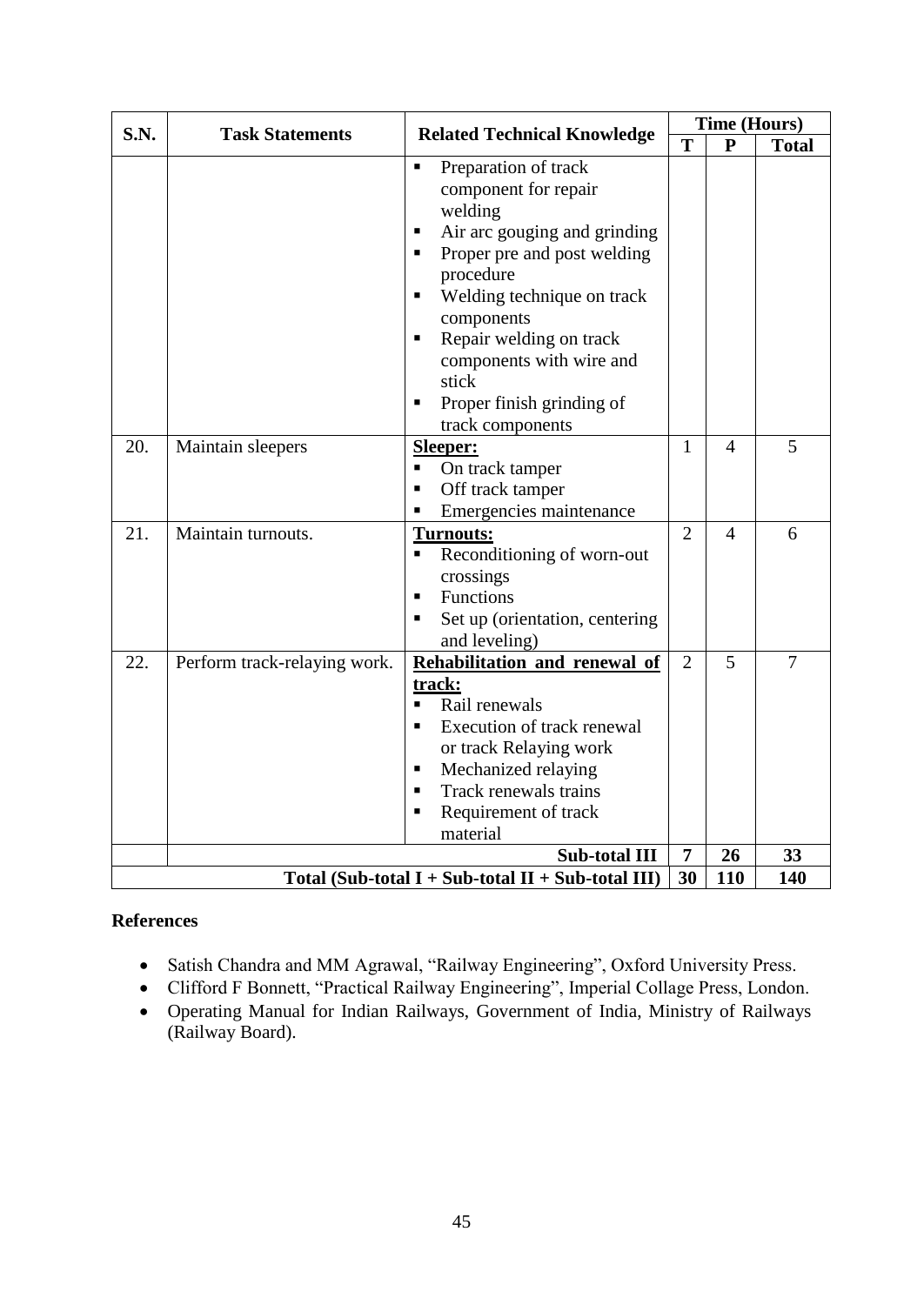## **Estimating Costing and Supervision**

**Total:** 210 hours **Theory:** 40 hours **Tutorial:** 170 hours

#### **Course Description**

This course is designed into two parts viz., Estimating and Costing and Supervision. The first part intends to provide knowledge and skills in calculating quantities and costs of simple engineering structures. It also provides knowledge and skills on analyzing the rate of construction items including specifications. The second part, deals with supervisory techniques necessary to carrying out at construction sites and construction activities as well. It also imparts knowledge and skills about properties valuation

### **Course Objectives**

After completion of this course, students will be able to:

- 1. Acquaint with units of various items, measurement units of civil construction work and district rates systems;
- 2. Calculate quantities estimate and abstract of cost of simple engineering structures;
- 3. Calculate quantities estimate and abstract of cost of railroads
- 4. Apply current government accounting format and procedures for construction sites;
- 5. Analyze rates of different items of construction works;
- 6. Prepare complete quantities estimate and abstract of cost of load bearing building, simple RCC frame structure building and railroad;
- 7. Acquaint the concept of properties valuation system; and
- 8. Apply supervisory techniques for managing construction sites and controlling quality of construction works.

|             |                            | <b>Related Technical Knowledge</b>        | <b>Time (Hours)</b> |                |            |
|-------------|----------------------------|-------------------------------------------|---------------------|----------------|------------|
| <b>S.N.</b> | <b>Task Statements</b>     |                                           | T                   | ${\bf P}$      | <b>Tot</b> |
| 1.          | Describe procedures of     | <b>Procedures:</b>                        |                     | $\overline{2}$ | 3          |
|             | estimating.                | Introduction                              |                     |                |            |
|             |                            | Types of estimate<br>п                    |                     |                |            |
|             |                            | Unit of measurement for<br>$\blacksquare$ |                     |                |            |
|             |                            | different items                           |                     |                |            |
|             |                            | Purpose of estimating<br>п                |                     |                |            |
|             |                            | System of measurements<br>п               |                     |                |            |
|             |                            | Data required for estimating<br>п         |                     |                |            |
| 2.          | Illustrate/convert         | <b>Measurement units:</b>                 | 1                   | $\mathfrak{2}$ | 3          |
|             | measurement units/systems. | Types of measuring units                  |                     |                |            |
|             |                            | Concept of S.I units                      |                     |                |            |
|             |                            | Conversion from imperial to               |                     |                |            |
|             |                            | metric system and vice versa.             |                     |                |            |
| 3.          | Calculate geometrical      | <b>Geometrical shapes:</b>                | 1                   | 4              | 5          |
|             | shapes/sizes.              | Perimeter                                 |                     |                |            |
|             |                            | Area of rectangle, triangle,<br>п         |                     |                |            |
|             |                            | Trapezoid and circle                      |                     |                |            |
|             |                            | Volume of cube, Sphere,<br>п              |                     |                |            |
|             |                            | Pyramid, Cone, Cylinder                   |                     |                |            |

**Module1: Estimating Items of Construction Works/Quantity Estimate**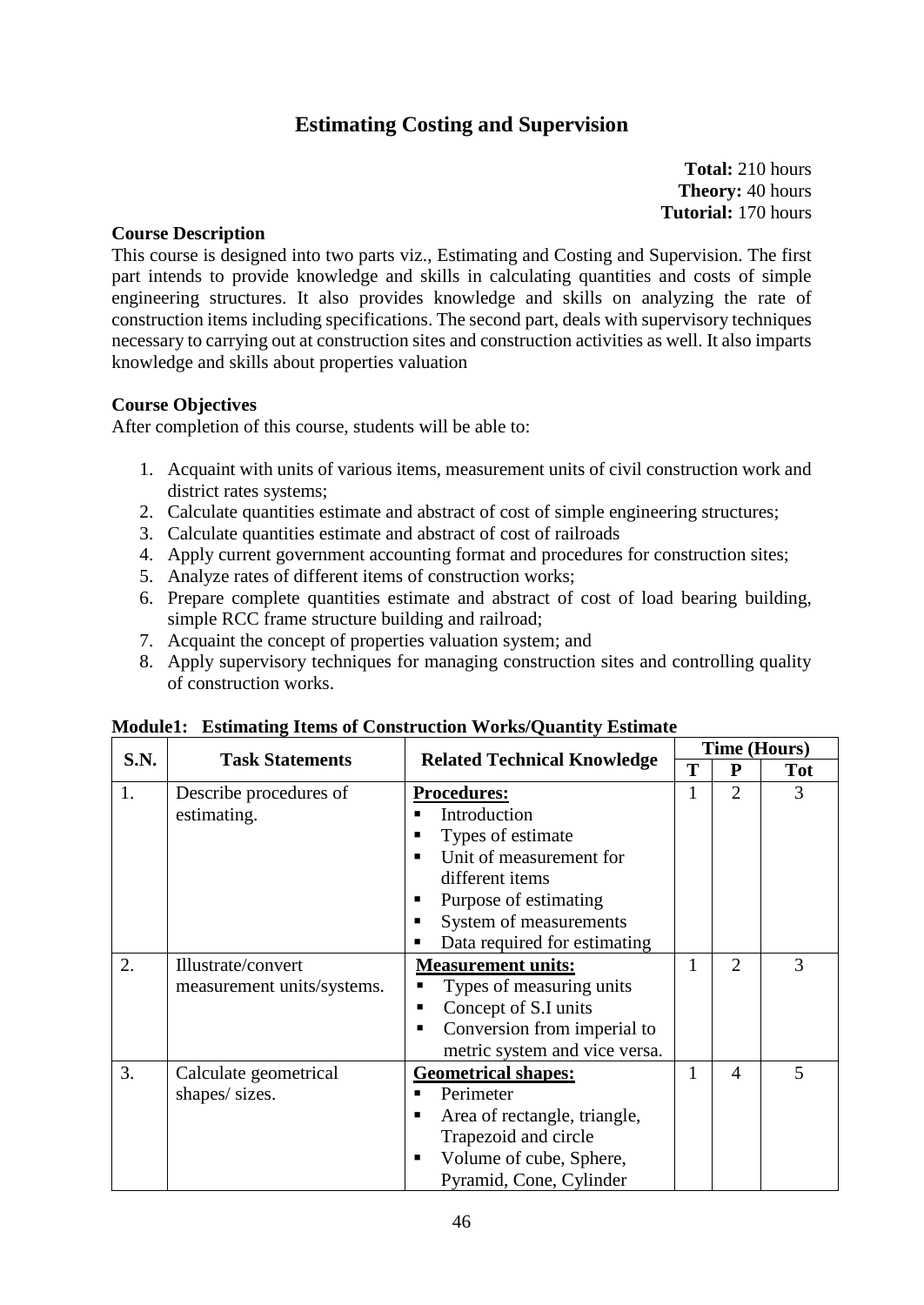| <b>S.N.</b> | <b>Task Statements</b>                                                       |                                                                                                                                                                                                                                                                                                                     | Time (Hours) |                |            |
|-------------|------------------------------------------------------------------------------|---------------------------------------------------------------------------------------------------------------------------------------------------------------------------------------------------------------------------------------------------------------------------------------------------------------------|--------------|----------------|------------|
|             |                                                                              | <b>Related Technical Knowledge</b>                                                                                                                                                                                                                                                                                  | T            | ${\bf P}$      | <b>Tot</b> |
|             |                                                                              | Area & Volume of irregular<br>П<br>shapes                                                                                                                                                                                                                                                                           |              |                |            |
| 4.          | Measure construction<br>materials/items.                                     | <b>Construction materials/items:</b><br>Measurement Units of<br><b>Construction Materials/Items</b><br>Measurement of dimension of<br>$\blacksquare$<br><b>Construction Materials/Items</b>                                                                                                                         | $\mathbf{1}$ | $\overline{4}$ | 5          |
| 5.          | Estimate<br>of<br>quantity<br>earthwork.                                     | <b>Earthwork:</b><br>Drawing and specification<br>٠<br>Format for detailed estimate,<br>п<br>taking out dimensions, and<br>quantity<br>Estimating methods (long<br>Е<br>wall, short wall & center line)                                                                                                             | 1            | 8              | 9          |
| 6.          | Estimate quantity of masonry<br>footings.                                    | <b>Masonry footing:</b><br>Drawing and specification<br>٠<br>for masonry (wall) footings<br>٠<br>Items of work for footing<br>$\blacksquare$<br>construction, soling, PCC,<br>brickwork, offsetting<br>T, $2T$ and $2T+300$ for<br>٠<br>footings<br>Estimating methods (long<br>П<br>wall, short wall &center line) | 1            | 8              | 9          |
| 7.          | of<br>Estimate<br>quantity<br>wall<br>of<br>superstructure<br>a<br>building. | <b>Superstructure wall:</b><br>Drawing and specification of<br>п<br>wall<br>Deduction (door and window<br>٠<br>opening) items<br>Estimating methods (long<br>wall, short wall & Centre line)                                                                                                                        | $\mathbf{1}$ | 5              | 6          |
| 8.          | Estimate quantity of flooring<br>works.                                      | <b>Flooring works:</b><br>Drawing and specification of<br>the flooring works<br>Estimate of different types of<br>П<br>flooring (Concrete, Tiles,<br>Timber & Marbles)                                                                                                                                              | $\mathbf{1}$ | 5              | 6          |
| 9.          | Estimate quantity of RCC<br>works.                                           | <b>RCC</b> works:<br>Density of R-Bar and<br>п<br>concrete<br>Reinforcement details of<br>٠<br>Beam / Lintel/ Column /Slab<br>Reinforcement spacing,<br>п<br>lapping, Hook, and bends<br>Development length<br>п<br>Procedure                                                                                       | 1            | 5              | 6          |
| 10.         | Estimate<br>quantity<br>of<br>plastering<br>punning/<br>$\sqrt{2}$           | <b>Finishing works:</b><br>Drawing and specification<br>п                                                                                                                                                                                                                                                           | 1            | 5              | 6          |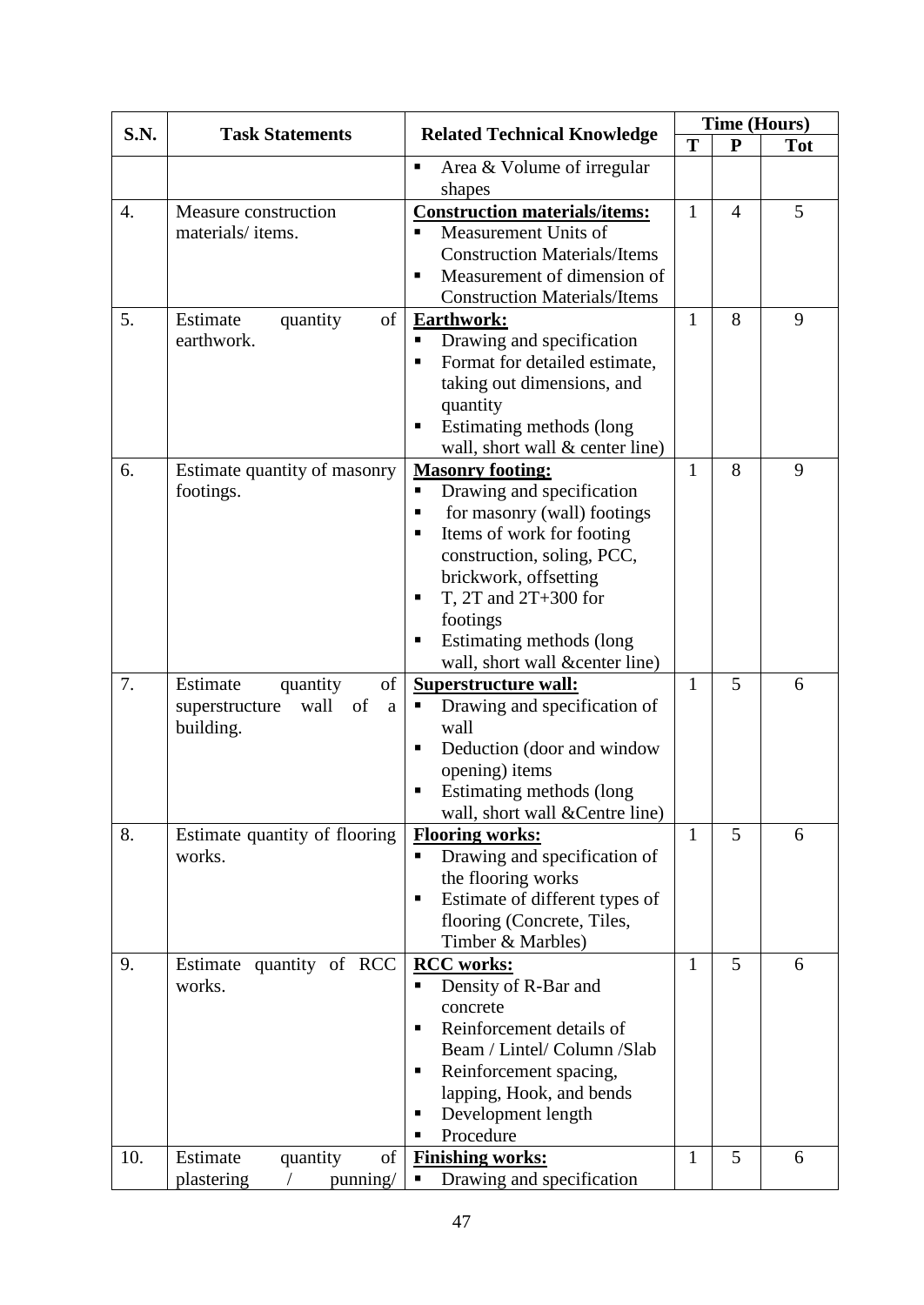| S.N. | <b>Task Statements</b>                                                                                                   | <b>Related Technical Knowledge</b>                                                                                                                                                                                                                                                                                                 | <b>Time (Hours)</b> |              |            |
|------|--------------------------------------------------------------------------------------------------------------------------|------------------------------------------------------------------------------------------------------------------------------------------------------------------------------------------------------------------------------------------------------------------------------------------------------------------------------------|---------------------|--------------|------------|
|      |                                                                                                                          |                                                                                                                                                                                                                                                                                                                                    | T                   | $\mathbf{P}$ | <b>Tot</b> |
|      | pointing/skirting works.                                                                                                 | Procedure<br>$\blacksquare$                                                                                                                                                                                                                                                                                                        |                     |              |            |
| 11.  | Estimate quantity of CGI<br>sheet roofing works.                                                                         | <b>CGI</b> sheet:<br>Drawing and specification of<br>$\blacksquare$<br>roof works<br>Size of gauze of CGI sheet<br>п<br>available in the market<br>Procedure<br>п                                                                                                                                                                  | $\mathbf{1}$        | 5            | 6          |
| 12.  | Estimate quantity of a single<br>room/ two roomed building/<br>roomed<br>residential<br>multi<br>building (Masonry/RCC). | <b>Masonry and RCC works:</b><br>Drawing and specification<br>П<br>Position of DPC, doors and<br>٠<br>windows, beams<br>Long wall and short wall<br>٠<br>method<br>Center line method<br>п                                                                                                                                         | 1                   | 5            | 6          |
| 13.  | <b>Estimate Railroads</b>                                                                                                | <b>Railroad works:</b><br>Estimate of<br>Earthworks by three methods<br>п<br>Mid sectional area<br>Mean sectional area<br>Prismoid area<br>Pitching of slopes<br>п<br>Level crossing<br>٠<br>Laying railway tracks (rails,<br>fish plates, fish bolt and nuts,<br>sleepers, spikes, ballast)<br>Maintenance of railway tracks<br>п | $\overline{2}$      | 10           | 12         |
|      |                                                                                                                          | Sub-total I                                                                                                                                                                                                                                                                                                                        | 14                  | 68           | 82         |

## **Module II: Rate Analysis**

| <b>S.N.</b> | <b>Task Statements</b>                                | <b>Related Technical Knowledge</b>                                                                                                                                                                                                                              |                | <b>Time (Hours)</b> |            |
|-------------|-------------------------------------------------------|-----------------------------------------------------------------------------------------------------------------------------------------------------------------------------------------------------------------------------------------------------------------|----------------|---------------------|------------|
|             |                                                       |                                                                                                                                                                                                                                                                 | Т              | P                   | <b>Tot</b> |
| 14.         | analysis<br>Illustrate<br>rate<br>format/parameters.  | Rate analysis parameter:<br>Definition<br>Current district rate or rate of<br>▪<br>material<br>Format for rate analysis<br>Factor affecting rate analysis<br>п<br>Transportation rate related to<br>п<br>capacity of vehicle<br>Procedure of rate analysis<br>п |                | 5                   | 6          |
| 15.         | Analyze rate for earthwork in<br>excavation.          | <b>Earthwork:</b><br>Types of earth works<br>Water charge, tools & plants,<br>п<br>overhead, contingency and<br>VAT                                                                                                                                             | $\overline{2}$ | $\overline{A}$      | 6          |
| 16.         | Analyze rate of Plain Cement<br>Concrete (PCC) works. | <b>PCC</b> works:<br>Adopted ratios of PCC<br>п                                                                                                                                                                                                                 |                | 5                   | 6          |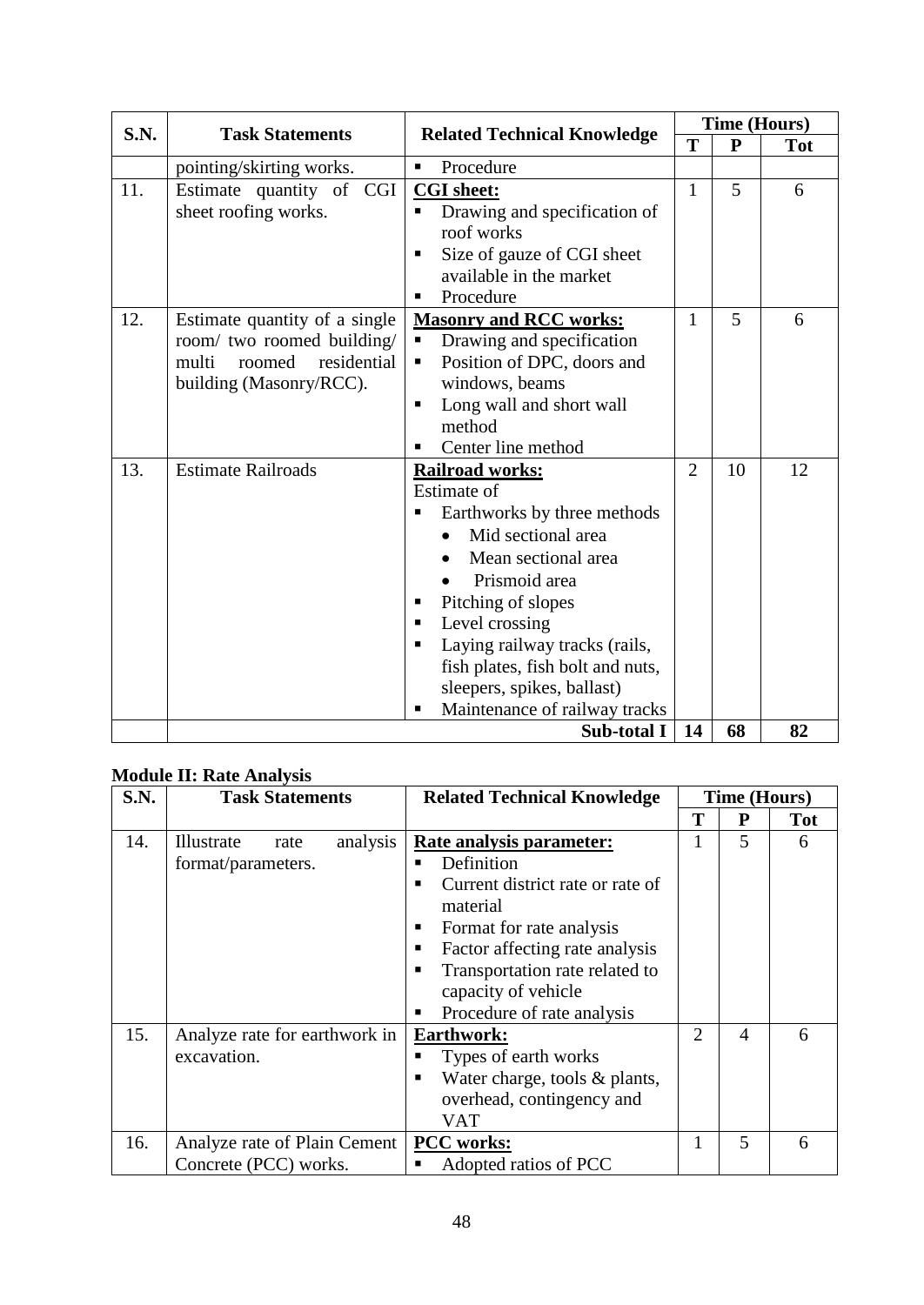| <b>S.N.</b> | <b>Task Statements</b>                                                                                                                   | <b>Related Technical Knowledge</b>                                                                                                                                                                                                   |                | <b>Time (Hours)</b> |                |
|-------------|------------------------------------------------------------------------------------------------------------------------------------------|--------------------------------------------------------------------------------------------------------------------------------------------------------------------------------------------------------------------------------------|----------------|---------------------|----------------|
|             |                                                                                                                                          |                                                                                                                                                                                                                                      | T              | $\mathbf{P}$        | <b>Tot</b>     |
| 17.         | Analyze<br>for<br>steel<br>rate                                                                                                          | Dry volume and wet volume<br>п<br>quantities of ingredients<br>Norms & current district rates<br>п<br>Explanation of water charge,<br>tools & plants, overhead,<br>contingency and VAT<br>Reinforcement works:                       | 1              | 5                   | 6              |
|             | reinforcement works.                                                                                                                     | Drawing and specification<br>П<br>Procedure of Cutting,<br>٠<br>Bending, Binding and<br>positioning of the steel<br>reinforcement works<br>Tools & plants, overhead,<br>п<br>contingency and VAT                                     |                |                     |                |
| 18.         | Analyze rate for<br>centering/formwork.                                                                                                  | <b>Centering and formwork:</b><br>Providing, fixing and<br>dismantling centering and<br>formwork<br>Explanation of water charge,<br>п<br>tools & plants, overhead,<br>contingency and VAT                                            | $\mathbf{1}$   | 5                   | 6              |
| 19.         | Analyze rate for rubble stone<br>masonry<br>in<br>cement<br>sand<br>mortar.                                                              | <b>Ruble stone masonry:</b><br>Drawing and specification<br>Е<br>Water charge, tools $&$ plants,<br>Ξ<br>overhead, contingency and<br><b>VAT</b>                                                                                     | 1              | 5                   | 6              |
| 20.         | Analyze rate of brick soling.                                                                                                            | <b>Brick soling:</b><br>Units of measurement<br>٠<br>Water charge, tools & plants,<br>overhead, contingency and<br><b>VAT</b>                                                                                                        | 1              | 5                   | 6              |
| 21.         | brick<br>for<br>Analyze<br>rate<br>masonry work.                                                                                         | <b>Brick masonry</b><br>Number of bricks in per m3<br>٠<br>Ratio of volume of bricks and<br>П<br>mortar<br>Norms and current district<br>п<br>rates<br>Water charge, tools & plants,<br>П<br>overhead, contingency and<br><b>VAT</b> | $\overline{2}$ | $\overline{4}$      | 6              |
| 22.         | Analyze rate for<br>Blocks/Aluminum/Grill<br>Works/ Railing Works/<br>UPVC/Painting/Tiles<br>flooring/Marble<br>flooring/Water proofing. | <b>Miscellaneous works:</b><br>Drawing and specification<br>п<br>Water charge, tools & plants,<br>$\blacksquare$<br>overhead, contingency and<br><b>VAT</b>                                                                          | $\overline{2}$ | 5                   | $\overline{7}$ |
|             |                                                                                                                                          | Sub-total II                                                                                                                                                                                                                         | 12             | 43                  | 55             |
|             |                                                                                                                                          | Total (Sub-total $I + Sub$ -total II)                                                                                                                                                                                                | 26             | 111                 | 137            |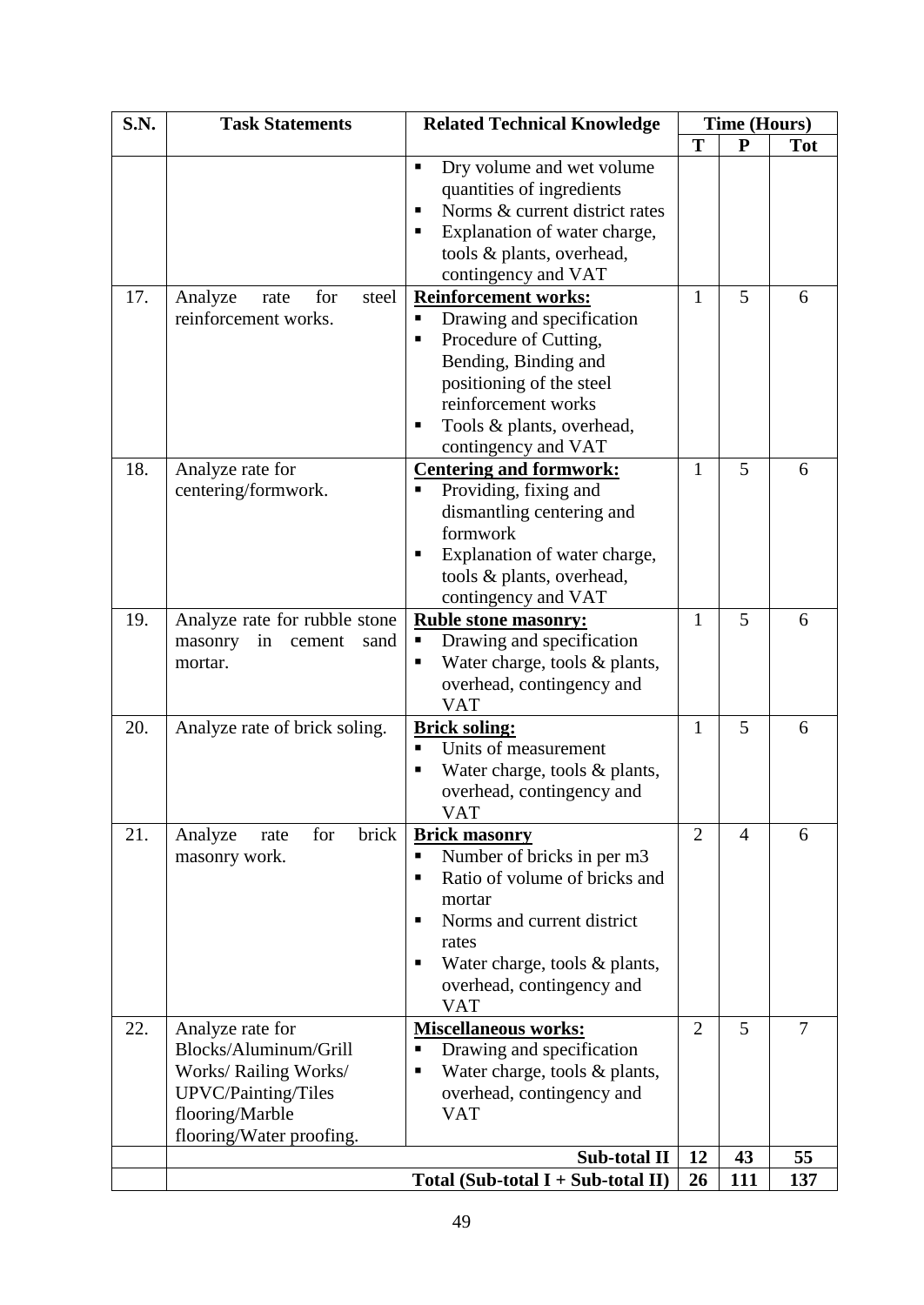## **Module III: Property Valuation**

| S.N. | <b>Task Statements</b>       | <b>Related Technical Knowledge</b> | <b>Time (Hours)</b> |    |            |
|------|------------------------------|------------------------------------|---------------------|----|------------|
|      |                              |                                    | Т                   | P  | <b>Tot</b> |
| 23.  | Acquaint with property       | <b>Introduction:</b>               |                     | 4  |            |
|      | valuation.                   | Definition                         |                     |    |            |
|      |                              | Purpose of valuation               |                     |    |            |
|      |                              | Principle of valuation<br>п        |                     |    |            |
|      |                              | Factor affecting the valuation     |                     |    |            |
| 24.  | Prepare the valuation report | <b>Valuation report:</b>           | $\overline{2}$      | 6  | 8          |
|      | of property (land and        | Methods of valuation               |                     |    |            |
|      | Building).                   | Gross income, Net income,<br>п     |                     |    |            |
|      |                              | Outgoing, Scrap value,<br>п        |                     |    |            |
|      |                              | Salvage value                      |                     |    |            |
|      |                              | Sinking fund and                   |                     |    |            |
|      |                              | depreciation                       |                     |    |            |
|      | Sub-total I                  |                                    | 3                   | 10 | 13         |

### **Module IV: Supervision**

| S.N. | <b>Task Statements</b>                           | <b>Related Technical Knowledge</b>                                                                                                                                                          | <b>Time (Hours)</b> |              |            |
|------|--------------------------------------------------|---------------------------------------------------------------------------------------------------------------------------------------------------------------------------------------------|---------------------|--------------|------------|
|      |                                                  |                                                                                                                                                                                             | T                   | $\mathbf{P}$ | <b>Tot</b> |
| 25.  | Describe role of supervisor.                     | <b>Roles of supervisor:</b><br>Supervisor as<br>A builder's or employee's<br>agent<br>Duties of supervisor<br>Relationships between<br>client, consultant and<br>contractor                 | 1                   |              |            |
| 26.  | Prepare progress report/keep<br>builder's diary. | <b>Progress report:</b><br>Daily work progress report<br>п<br>Monthly progress report<br>Е<br>Definition of builder's diary<br>п<br>Supervisor's daily diary<br>п<br>Methods to entry diary | 1                   | 5            | 6          |
| 27.  | Prepare/maintain logbook.                        | Logbook:<br>Log book and its uses<br>Format of log book<br>$\blacksquare$<br>Maintaining site order book<br>Maintain lab Test log book                                                      | 1                   | 5            | 6          |
| 28.  | Prepare muster roll.                             | <b>Muster roll:</b><br>Muster roll<br>Entry methods<br>Types of workers (daily,<br>п<br>seasonal and permanent)<br>Payment process of muster<br>roll                                        | 1                   | 5            | 6          |
| 29.  | Fill<br>book<br>measurement<br>(M.B.).           | <b>Measurement book:</b><br>Definition of measurement<br>book.                                                                                                                              | 1                   | 5            | 6          |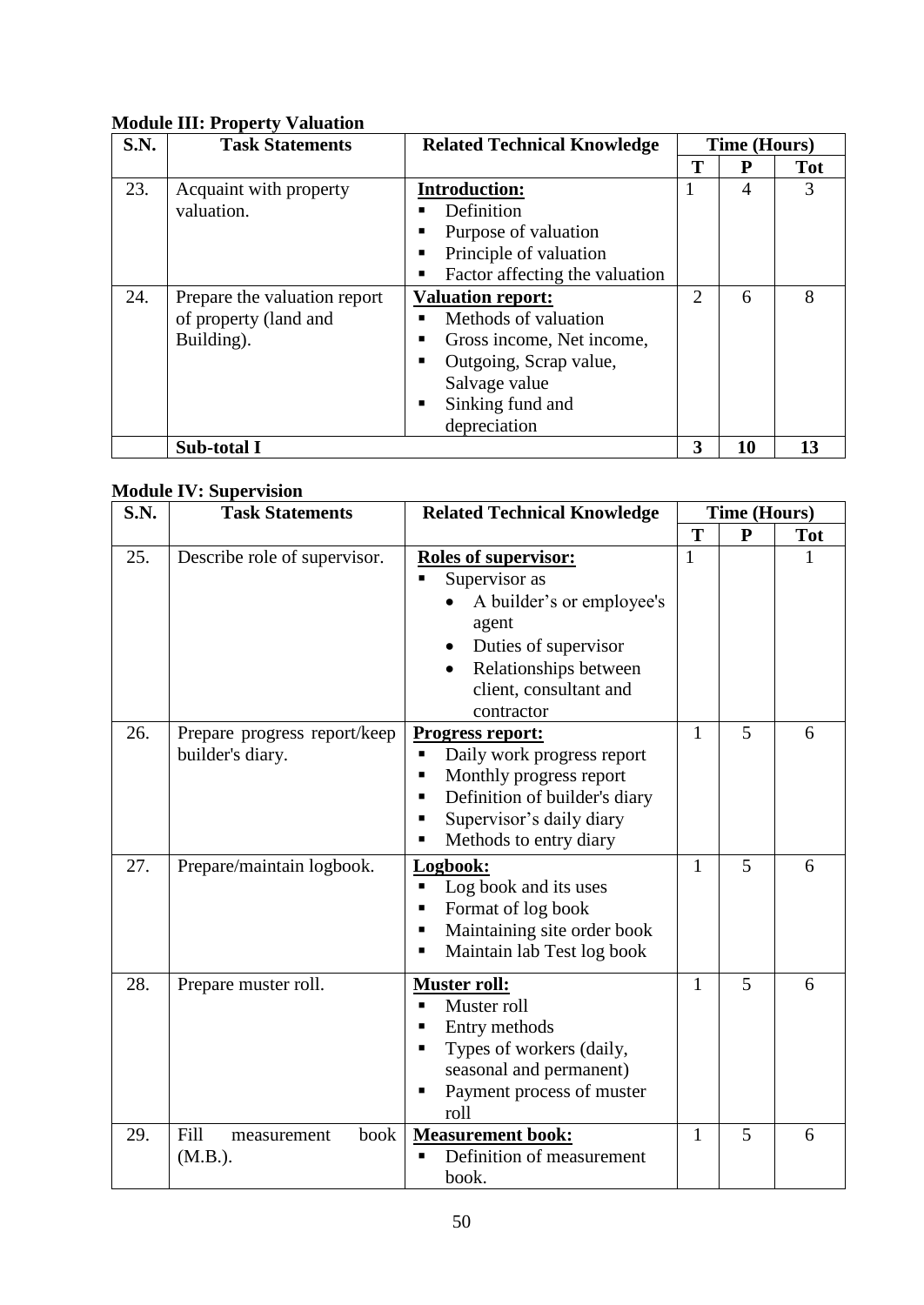| S.N. | <b>Task Statements</b>                                              | <b>Related Technical Knowledge</b>                                                                                                                                                                                                                                                                                                                           |              | Time (Hours)   |            |
|------|---------------------------------------------------------------------|--------------------------------------------------------------------------------------------------------------------------------------------------------------------------------------------------------------------------------------------------------------------------------------------------------------------------------------------------------------|--------------|----------------|------------|
|      |                                                                     |                                                                                                                                                                                                                                                                                                                                                              | T            | ${\bf P}$      | <b>Tot</b> |
|      |                                                                     | Importance of MB<br>Е<br>Size of MB<br>п<br>Precautions in data entry in<br>п<br><b>MB</b><br>Endorsement procedure of<br>п<br><b>MB</b>                                                                                                                                                                                                                     |              |                |            |
| 30.  | Prepare work schedule.                                              | <b>Work schedule:</b><br>Introduction<br>Purpose<br>п<br>Method (Gantt/Bar chart)                                                                                                                                                                                                                                                                            | $\mathbf{1}$ | $\overline{4}$ | 5          |
| 31.  | Prepare running bill.                                               | <b>Running bill:</b><br>Definition of bill<br>$\blacksquare$<br>Types of bill<br>Е<br>Definition of bill of<br>quantities<br>Definition of abstract of cost<br>п<br>Retention money<br>п<br>Procedure                                                                                                                                                        | $\mathbf{1}$ | $\overline{4}$ | 5          |
| 32.  | Participate<br>in<br>tendering/contract<br>award<br>procedures.     | Tendering/contract award:<br>Definition of contract and<br>$\blacksquare$<br>agreement<br>Definition of tender/tender<br>п<br>notice and tender document<br>Difference between bid bond<br>п<br>and performance bond<br>Procedure of bidder's<br>$\blacksquare$<br>evaluation<br>Contract approval procedure<br>п<br>Contract award<br>п<br>Contract clauses | $\mathbf{1}$ | 5              | 6          |
| 33.  | Prepare final bill.                                                 | <b>Final bill:</b><br>Definition of final bill<br>п<br>Condition of final bill<br>п<br>Comparative chart (contract<br>quantity and final bill<br>quantity)<br>Payment procedure of<br>government<br>Civil related ma.la.pa forms<br>п<br>500 series                                                                                                          | $\bf{l}$     | 4              | 5          |
| 34.  | Prepare work completion<br>certificate.                             | <b>Completion certificate:</b><br>Virtual completion certificate<br>٠<br>Midterm completion<br>П<br>certificate<br>Final completion certificate                                                                                                                                                                                                              | $\mathbf{1}$ | $\overline{4}$ | 5          |
| 35.  | Carry<br>out<br>testing/commissioning of the<br>construction works. | <b>Testing and commissioning:</b><br>Definition of maintenance<br>$\blacksquare$<br>period                                                                                                                                                                                                                                                                   | 1            | 8              | 9          |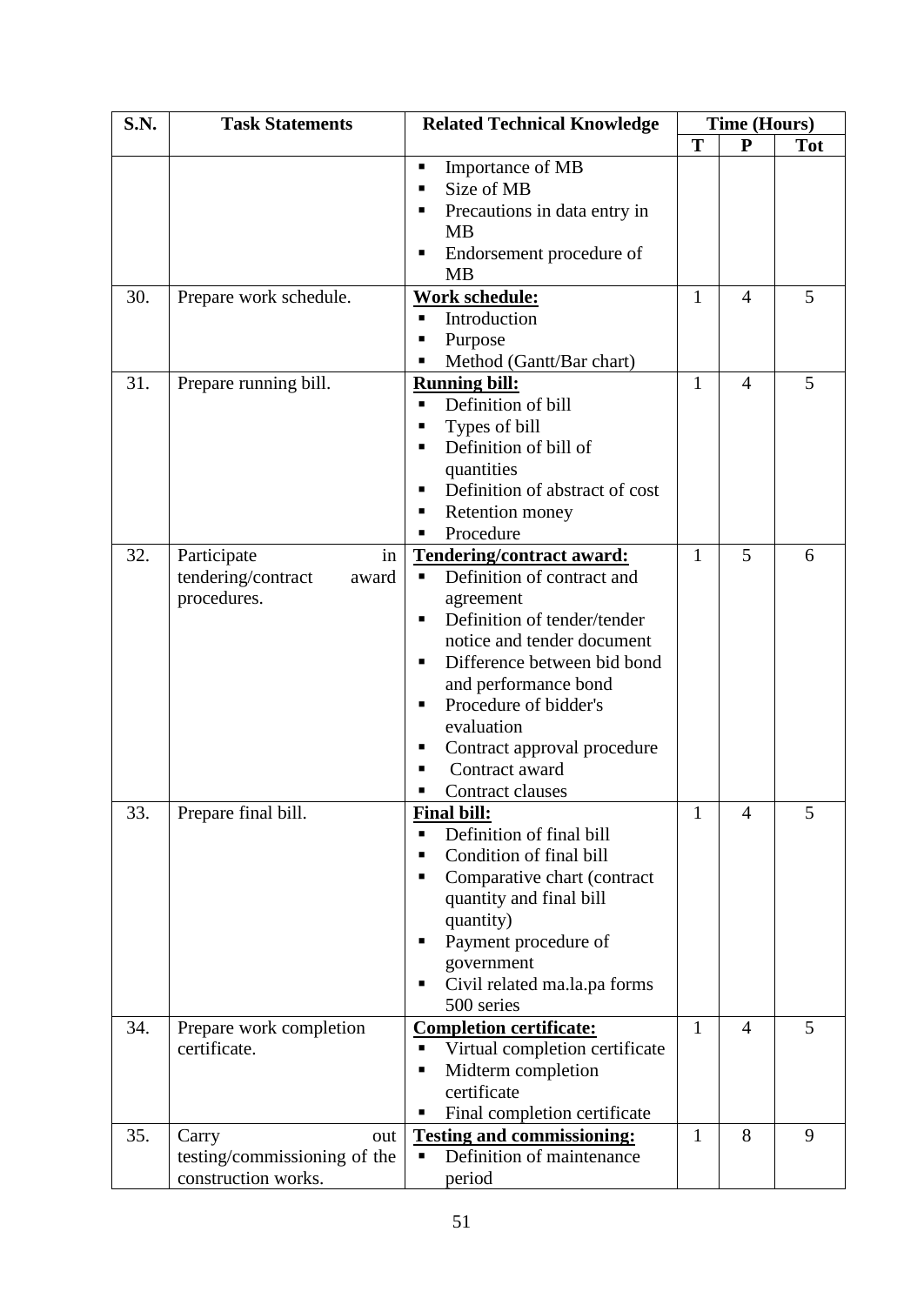| <b>S.N.</b> | <b>Task Statements</b> | <b>Related Technical Knowledge</b>                                                                                                                                              |    | <b>Time (Hours)</b> |            |
|-------------|------------------------|---------------------------------------------------------------------------------------------------------------------------------------------------------------------------------|----|---------------------|------------|
|             |                        |                                                                                                                                                                                 | Т  | P                   | <b>Tot</b> |
|             |                        | Types of maintenance<br>Е<br>Reimbursement of<br>п<br>performance bond, bank<br>guarantee and retention<br>money<br>Testing and commissioning<br>п<br>the work done (procedure) |    |                     |            |
|             |                        | <b>Sub-total II</b>                                                                                                                                                             | 11 | 49                  | 60         |
|             |                        | Total (Sub-total I+ Sub-total II)                                                                                                                                               | 14 | 59                  | 73         |
|             |                        | <b>TOTAL</b>                                                                                                                                                                    | 40 | 170                 | 210        |

- 1. Amarjit Aggarwal "Civil estimating quantity surveying and valuation" Katson Publishing House, Ludhiyana, 1985
- 2. P.K. Guha "Quantity Surveying" (Principles and application Khanna Publishers
- 3. M. Charkraborti "Estimating, costing, specifications and valuation in civil engineering"
- 4. G.S. Berdie "Text book of estimating and costing".
- 5. B.N Dutta "Estimating and costing, specification and valuation"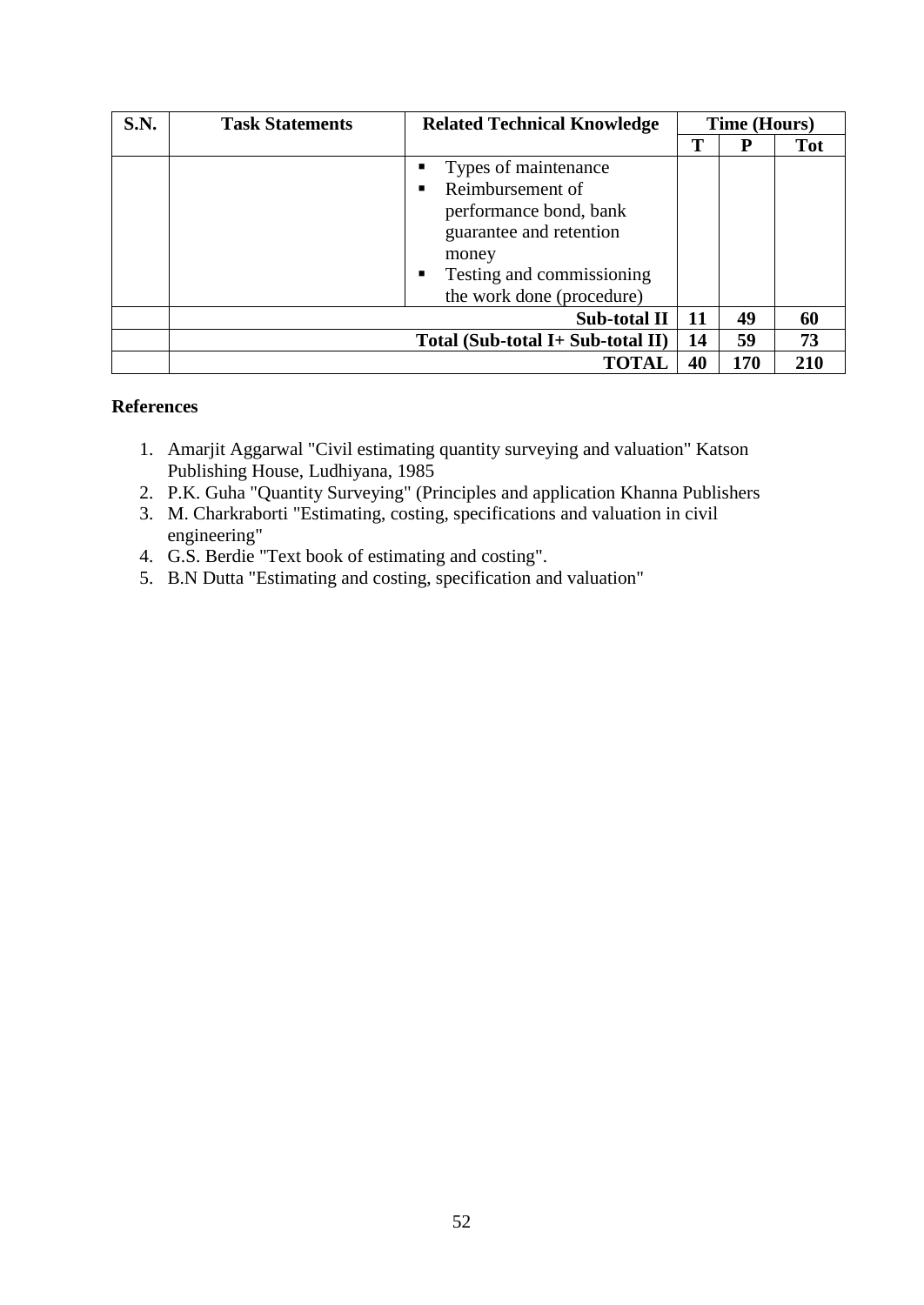## **Railway EST (Electronic, Signaling and Telecommunication)**

**Total:** 210 hours **Theory:** 40 hours **Practical:** 170 hours

### **Course Description**

This course provides skills and knowledge related to Electronic Components that are required for the setting up and operation of railway signaling and telecommunication equipment.

#### **Course Objectives**

After completion of this course, the students will be able to:

- 1. Explain the scope and importance of electronic, signaling and telecommunication systems;
- 2. Apply safety standards for railway operation;
- 3. Identify and use various electronic components;
- 4. Simulate and Draw Railway tracks including different components;
- 5. Perform signaling devices installation works;
- 6. Install telecommunication components; and
- 7. Use passenger reservation system.

#### **Module I: Basic Electronic**

| S.N.             | <b>Task Statements</b>                                        | <b>Related Technical Knowledge</b>                                                                                                                                                      |                | <b>Time (Hours)</b> |            |
|------------------|---------------------------------------------------------------|-----------------------------------------------------------------------------------------------------------------------------------------------------------------------------------------|----------------|---------------------|------------|
|                  |                                                               |                                                                                                                                                                                         | T              | ${\bf P}$           | <b>Tot</b> |
| 1.               | Calculate/ check the value of<br>fixed and variable resistor. | Variable resistor:<br>Introduction<br>×,<br>Purpose<br>п<br>Importance and uses<br>п<br><b>Types</b><br>Function<br>▪<br>Setting procedure<br>Advantage<br>п<br>Log book/Work<br>report | $\overline{2}$ | 10                  | 12         |
| 2.               | of<br>Measure<br>the<br>value<br>capacitor.                   | Capacitor:<br>Introduction<br>٠<br>Importance and uses<br>п<br><b>Types</b><br>Advantage<br>Procedure                                                                                   | 1              | 8                   | 9          |
| 3.               | of<br>Measure<br>the<br>value<br>Inductor.                    | Inductor:<br>Introduction<br>٠<br>Importance and uses<br><b>Types</b><br>п<br>Advantage<br>Procedure                                                                                    | 1              | 8                   | 9          |
| $\overline{4}$ . | Measure voltage/ current in<br>series/ parallel circuit.      | <b>Electric circuits:</b><br>Introduction<br>п<br>Types (series, parallel $&$<br>П<br>combined)<br>Circuit symbols<br>п                                                                 | 1              | 6                   | 7          |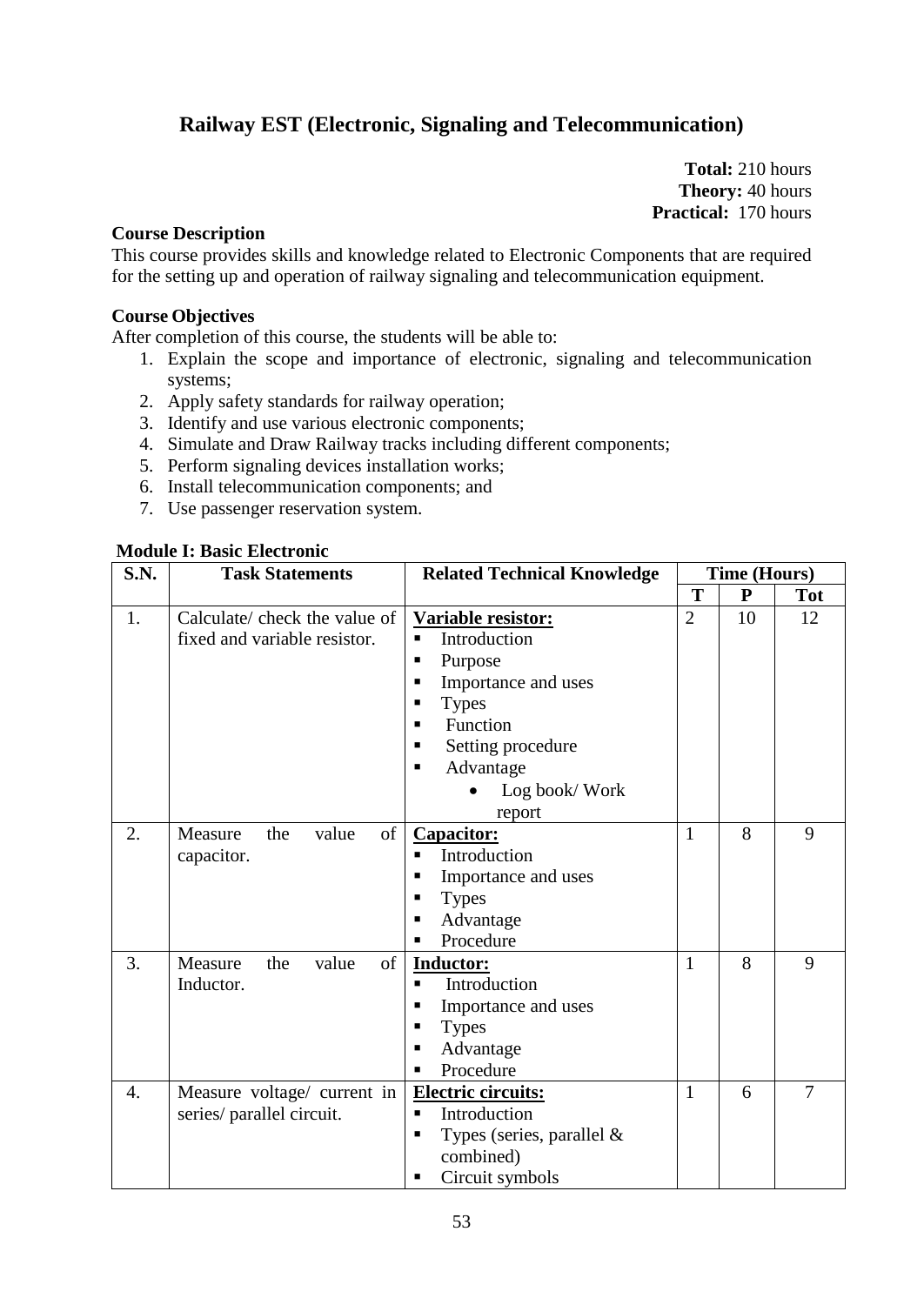| S.N. | <b>Task Statements</b>                                       | <b>Related Technical Knowledge</b> |                | <b>Time (Hours)</b> |            |
|------|--------------------------------------------------------------|------------------------------------|----------------|---------------------|------------|
|      |                                                              |                                    | T              | ${\bf P}$           | <b>Tot</b> |
|      |                                                              | <b>Circuit Diagram Connection</b>  |                |                     |            |
|      |                                                              | procedure                          |                |                     |            |
|      |                                                              | Safety precautions<br>Ξ            |                |                     |            |
| 5.   | Volt-<br>Plot<br>Ampere                                      | Semiconductor:                     | 3              | 8                   | 11         |
|      | <sub>of</sub><br>Characteristics                             | Introduction<br>٠                  |                |                     |            |
|      | Silicon/Germanium                                            | Importance and uses<br>П           |                |                     |            |
|      | diode with the<br>help<br>of                                 | <b>Types</b><br>п                  |                |                     |            |
|      | Ammeter/Voltmeter                                            | Function<br>п                      |                |                     |            |
|      | values.<br>measurement                                       | Advantage<br>٠                     |                |                     |            |
|      |                                                              | <b>Biases Introduction</b>         |                |                     |            |
|      |                                                              | Importance and uses<br>Ξ           |                |                     |            |
|      |                                                              | <b>Types</b>                       |                |                     |            |
|      |                                                              | Advantage                          |                |                     |            |
|      |                                                              | <b>DC</b> power supply, V/I curve  |                |                     |            |
|      |                                                              | <u>circuit:</u>                    |                |                     |            |
|      |                                                              | Introduction<br>٠                  |                |                     |            |
|      |                                                              | Importance and uses                |                |                     |            |
|      |                                                              | Connection                         |                |                     |            |
|      |                                                              | Advantage                          |                |                     |            |
| 6.   | Plot Volt-Ampere                                             | <b>Zener Diode:</b>                | $\overline{2}$ | 8                   | 10         |
|      | <b>Characteristics of Zener</b>                              | Introduction<br>п                  |                |                     |            |
|      | diode.                                                       | Uses/application<br>٠              |                |                     |            |
|      | Determine Zener breakdown                                    | Function<br>П                      |                |                     |            |
|      | voltage in reverse biased                                    | П<br>Advantage                     |                |                     |            |
|      | condition with the help of                                   | V/I curve:                         |                |                     |            |
|      | Ammeter/Voltmeter<br>measurement values                      | Introduction<br>٠                  |                |                     |            |
|      |                                                              | Importance and uses<br>п           |                |                     |            |
|      |                                                              | Advantage<br>п                     |                |                     |            |
|      |                                                              | Procedure<br>п                     |                |                     |            |
| 7.   | Connect the circuit for Full                                 | <b>Rectifier Circuits:</b>         | $\overline{2}$ | 8                   | 10         |
|      | Wave Bridge Rectifier                                        | Introduction<br>٠                  |                |                     |            |
|      | Determine Ripple factor and                                  | Importance and uses<br>П           |                |                     |            |
|      | percentage of regulation in                                  | <b>Types</b><br>Ξ                  |                |                     |            |
|      | Full Wave Bridge Rectifier<br>Circuit with<br>and<br>without | Function<br>$\blacksquare$         |                |                     |            |
|      | Capacitor filter.                                            | $\blacksquare$<br>Advantage        |                |                     |            |
|      |                                                              | Procedure<br>٠                     |                |                     |            |
|      |                                                              | Transformer (6-0-6),               |                |                     |            |
|      |                                                              | oscilloscope:<br>Introduction<br>٠ |                |                     |            |
|      |                                                              |                                    |                |                     |            |
|      |                                                              | Uses<br>п                          |                |                     |            |
|      |                                                              | <b>Types</b><br>п                  |                |                     |            |
|      |                                                              | Advantage<br>Connection<br>п       |                |                     |            |
|      |                                                              | Procedure                          |                |                     |            |
| 8.   | Connect the bias Circuit for                                 | <b>Transistor, biasing, data,</b>  | $\overline{2}$ | 10                  | 12         |
|      | common                                                       | amplification switching:           |                |                     |            |
|      | base/emitter/collector                                       | Introduction<br>П                  |                |                     |            |
|      | amplifier.                                                   | Uses/application<br>٠              |                |                     |            |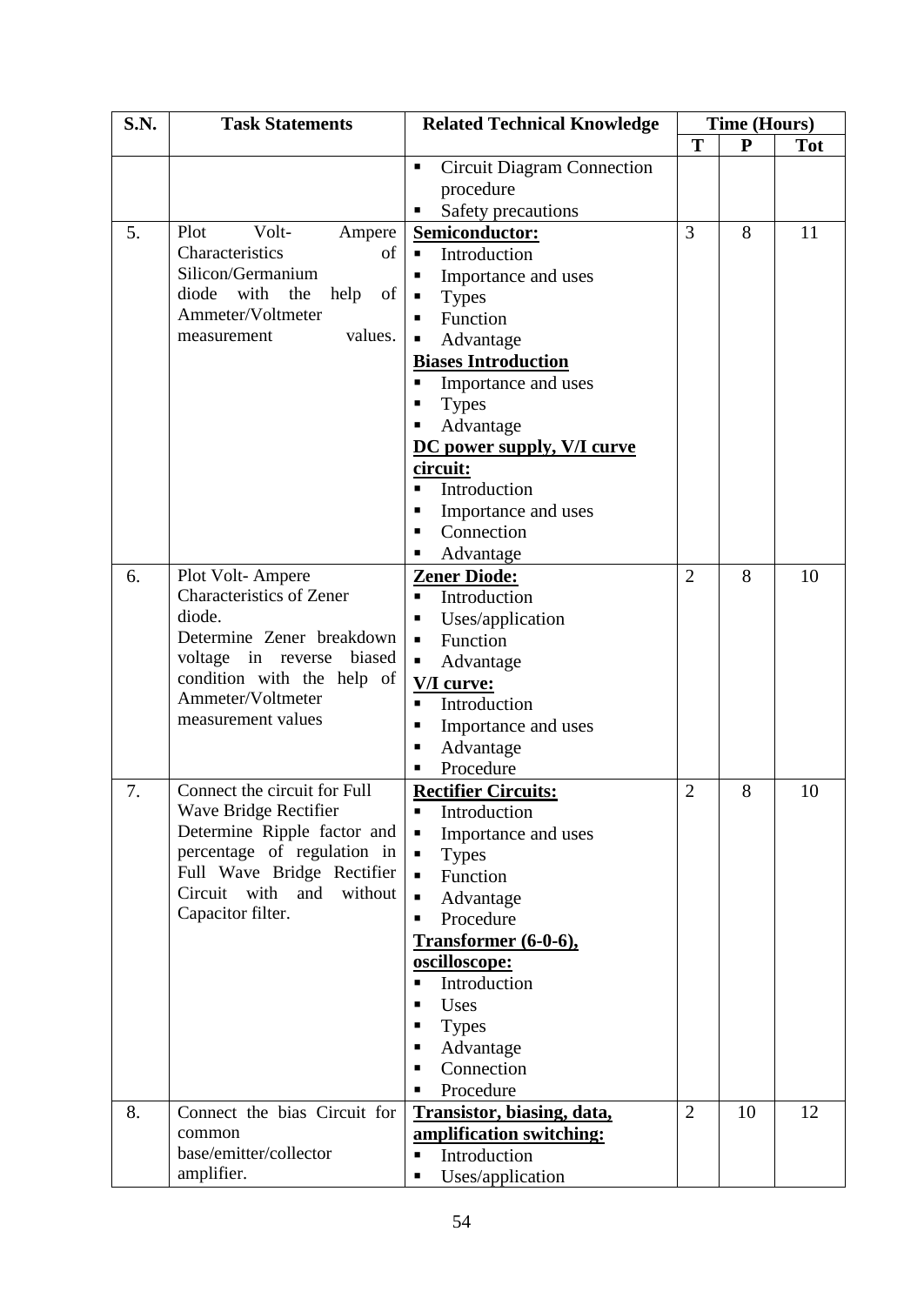| <b>S.N.</b> | <b>Task Statements</b>                                                                                                            | <b>Related Technical Knowledge</b>                                                                                                                                                                                                                                                                      |              |           | <b>Time (Hours)</b> |  |
|-------------|-----------------------------------------------------------------------------------------------------------------------------------|---------------------------------------------------------------------------------------------------------------------------------------------------------------------------------------------------------------------------------------------------------------------------------------------------------|--------------|-----------|---------------------|--|
|             |                                                                                                                                   |                                                                                                                                                                                                                                                                                                         | T            | ${\bf P}$ | <b>Tot</b>          |  |
|             | Plot the input/output<br>characteristics in common<br>base/emitter/collector<br>configuration.                                    | п<br><b>Types</b><br>Function<br>П<br>Advantage<br>П<br>Connection<br>Π<br>Procedure<br>$\blacksquare$                                                                                                                                                                                                  |              |           |                     |  |
| 9.          | Construct<br>voltage<br>regulators<br>using Zener diode.                                                                          | <b>Soldering Iron, Lead, PCB plate,</b><br><b>FeCl3:</b><br>Introduction<br>п<br>Importance and uses<br>Ξ<br>Function<br>٠<br>Advantage<br>Π<br>Procedure                                                                                                                                               | 2            | 8         | 10                  |  |
| 10.         | Connect the circuit for NOT,<br>OR, AND,<br>NAND, NOR,<br>Logic gate.<br>Draw the true table of NOT,<br>OR, NAND, NOR Logic gate. | IC, Gate:<br>Introduction<br>$\blacksquare$<br>Importance and uses<br>٠<br><b>Types</b><br>٠<br>Function<br>$\blacksquare$<br>Circuit diagram<br>Ξ<br>Advantage<br>П<br>Procedure<br>П<br>DC supply to the gate, bread<br>board:<br>Introduction<br>п<br>Uses<br>٠<br>Advantage<br>п<br>Importance<br>п | 3            | 12        | 15                  |  |
| 11.         | Construct NPN Relay Switch<br>circuit                                                                                             | <b>Relay:</b><br>Construction<br>П<br><b>Working Principle</b><br>П<br><b>Types</b><br>Uses                                                                                                                                                                                                             | $\mathbf{1}$ | 4         | 5                   |  |
|             |                                                                                                                                   | Sub-total I                                                                                                                                                                                                                                                                                             | 20           | 90        | 110                 |  |

### **Module II: Railway Signaling**

| S.N. | <b>Task Statements</b>        | <b>Related Technical Knowledge</b> | <b>Time (Hours)</b> |   |              |
|------|-------------------------------|------------------------------------|---------------------|---|--------------|
|      |                               |                                    | Т                   | P | <b>Total</b> |
| 12.  | Follow the Safety             | <b>Safety considerations:</b>      |                     | 4 | 5            |
|      | considerations/regulations in | Introduction                       |                     |   |              |
|      | Railway operations.           | <b>Types</b>                       |                     |   |              |
|      |                               | Safety signs, signals and          |                     |   |              |
|      |                               | symbols                            |                     |   |              |
|      |                               | Identification<br>п                |                     |   |              |
|      |                               | Safety precaution measures         |                     |   |              |
|      |                               | On Track and on Board              |                     |   |              |
|      |                               | <b>International Standards</b>     |                     |   |              |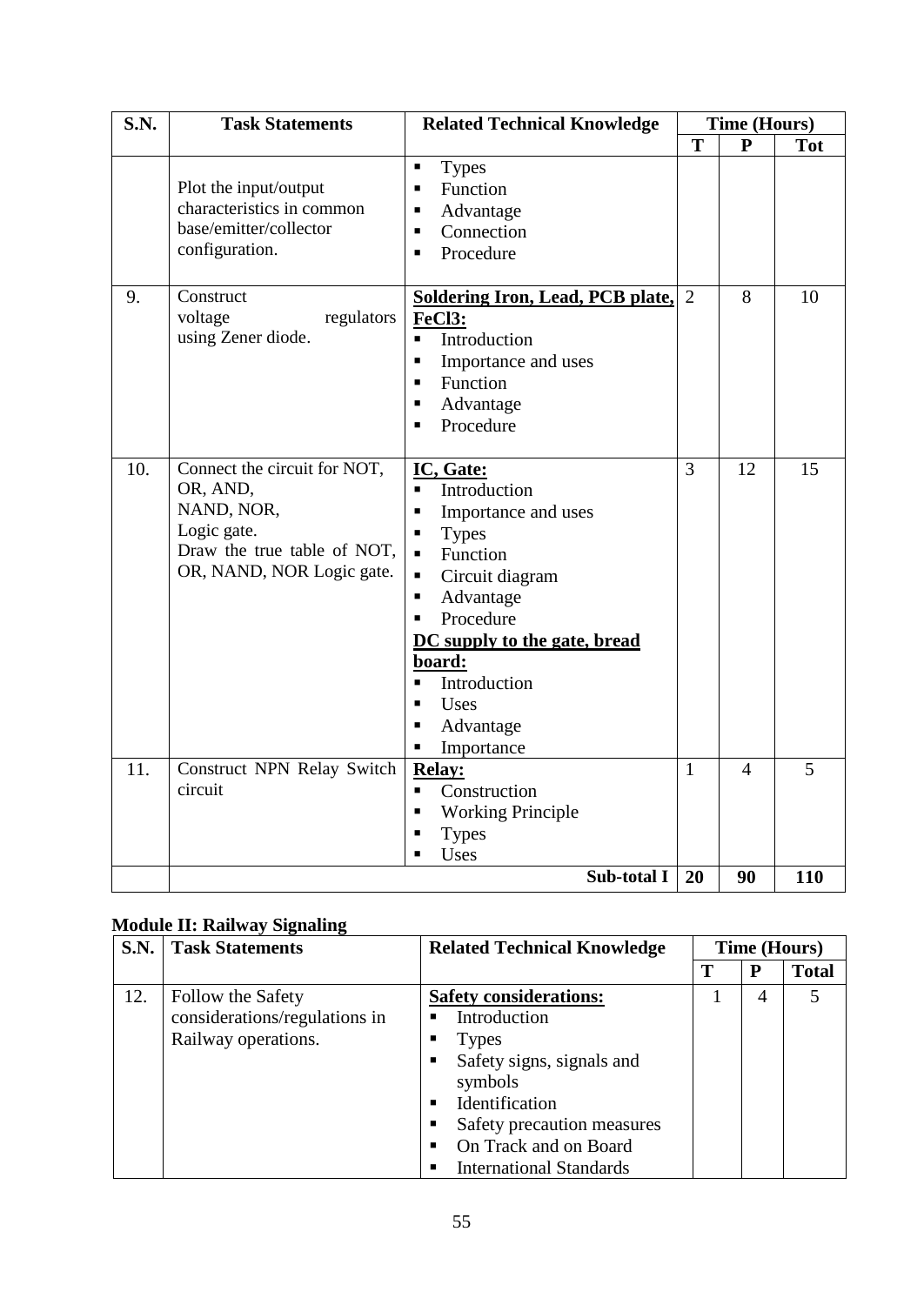| <b>S.N.</b> | <b>Task Statements</b>                                                                                                                            | <b>Related Technical Knowledge</b>                                                                                                                                                                                                                                                                                                                                            |                | <b>Time (Hours)</b> |              |
|-------------|---------------------------------------------------------------------------------------------------------------------------------------------------|-------------------------------------------------------------------------------------------------------------------------------------------------------------------------------------------------------------------------------------------------------------------------------------------------------------------------------------------------------------------------------|----------------|---------------------|--------------|
|             |                                                                                                                                                   |                                                                                                                                                                                                                                                                                                                                                                               | T              | ${\bf P}$           | <b>Total</b> |
|             |                                                                                                                                                   | <b>Track Utilization through</b><br>٠<br>Signaling                                                                                                                                                                                                                                                                                                                            |                |                     |              |
| 13.         | Design/Draw<br>Railway<br>Track<br>with Points                                                                                                    | Designing of railway track:<br>Point Principle and purpose,<br>Ξ<br>Point elements,<br>п<br>Point geometry,<br>п<br><b>Track and Stations points</b><br>٠<br>Point operation,<br>Crossing                                                                                                                                                                                     | 1              | 8                   | 9            |
| 14.         | Operate/Draw Train Detection<br>Counter/Track<br>Circuits<br>(Axle)<br>Circuit)                                                                   | <b>Train detection system:</b><br><b>Block section</b><br>Ξ<br>Block equipment:<br>п<br>Track circuit and types,<br>п<br>Axle counters<br>٠                                                                                                                                                                                                                                   | 1              | 8                   | 9            |
| 15.         | Identify<br>Signals/Draw<br><b>Block</b><br>Diagram of Signaling System<br>Architecture/<br>Electronic<br><b>Interlocking System Architecture</b> | Signals:<br>Types: Fixed, Stop,<br>Ξ<br>Permissive, Repeater, Call on<br>Signal, Subsidiary<br>Signal Aspects: Red, Yellow,<br>٠<br>Double Yellow, Green<br>Signaling posts<br><b>Signaling system Architecture</b><br>• Block diagram,<br>• Component Description<br>Electronic interlocking<br>п<br>System architecture<br>• Block diagram,<br><b>Component Description</b> | 3              | 8                   | 11           |
| 16.         | <b>Operate Interlocking Simulator</b>                                                                                                             | <b>Interlocking System:</b><br>$\blacksquare$<br>Interlocking principle<br>Interlocking standards<br>п<br>Panel interlocking<br>п<br>Route relay interlocking<br>п<br>Solid State interlocking<br>п<br>Interlocking at level Crossing<br>п<br>gate                                                                                                                            | $\overline{2}$ | 4                   | 8            |
| 17.         | Draw the block diagram of Data<br>Logger                                                                                                          | Data Logger:<br>Introduction<br>$\blacksquare$<br>Descriptions of each<br>п<br>Component<br>Uses<br>п                                                                                                                                                                                                                                                                         | $\mathbf{1}$   | 6                   | $\tau$       |
|             |                                                                                                                                                   | Sub-total II                                                                                                                                                                                                                                                                                                                                                                  | 9              | 38                  | 47           |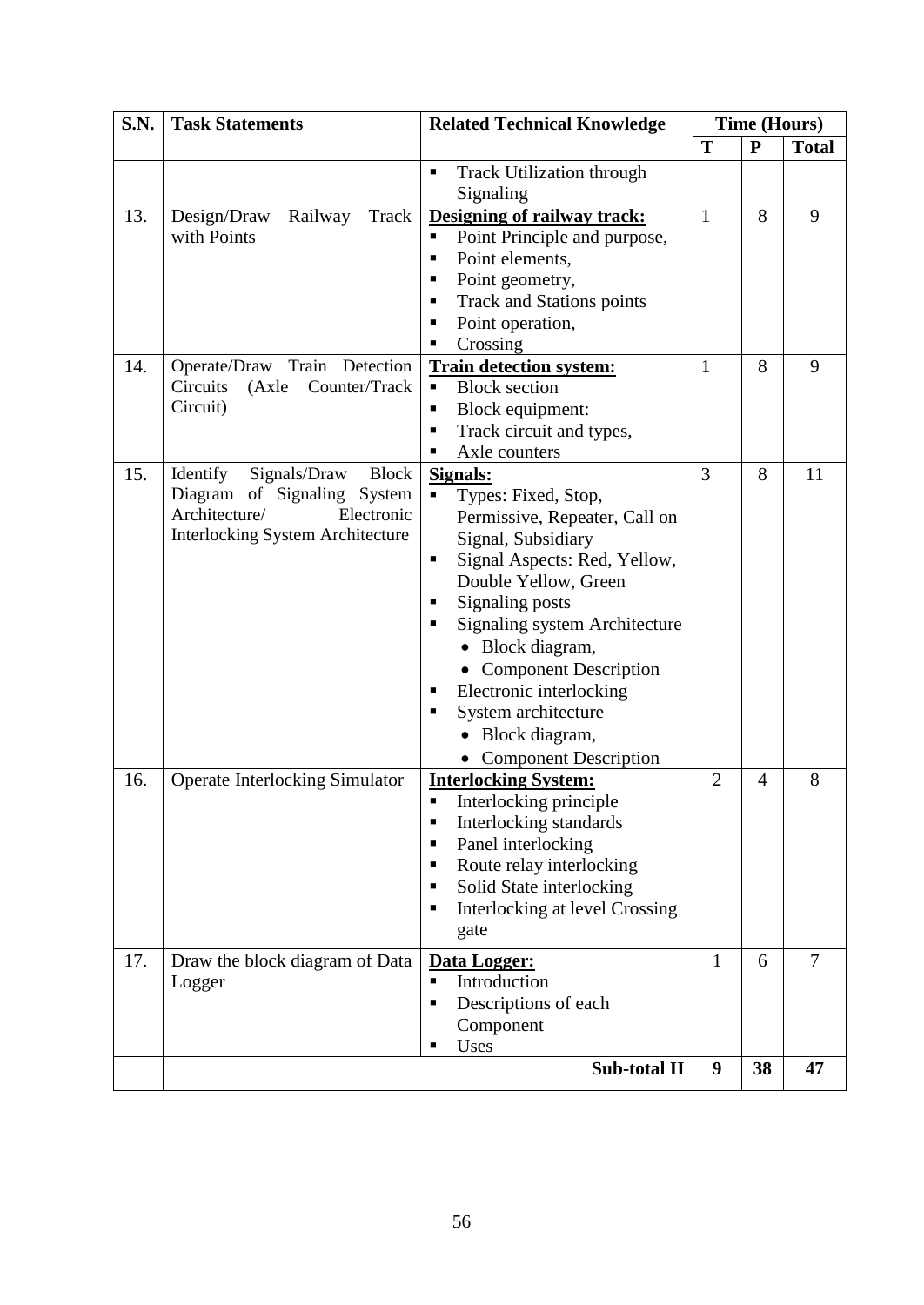| <b>S.N.</b> | Module III. Kanway Telecommunication<br><b>Task Statements</b>                                                                                                                                  | <b>Related Technical Knowledge</b>                                                                                                                                                                                                                                                                                                                                                                                                                                                                               |                | <b>Time Hours</b> |              |
|-------------|-------------------------------------------------------------------------------------------------------------------------------------------------------------------------------------------------|------------------------------------------------------------------------------------------------------------------------------------------------------------------------------------------------------------------------------------------------------------------------------------------------------------------------------------------------------------------------------------------------------------------------------------------------------------------------------------------------------------------|----------------|-------------------|--------------|
|             |                                                                                                                                                                                                 |                                                                                                                                                                                                                                                                                                                                                                                                                                                                                                                  | T              | $\mathbf{P}$      | <b>Total</b> |
| 18.         | Identify/install the<br>Telecommunication<br>components (LAN cable, RJ-<br>45, RJ-15, optical fiber cable,<br>optical fiber splicing<br>technique).<br>Measure optical signal by<br><b>OTDR</b> | <b>Identification of</b><br><b>Telecommunication:</b><br>Railway Telecommunication<br>Ξ<br>network and principle<br><b>Control Communication</b><br>٠<br><b>Block Communication</b><br>$\blacksquare$<br><b>Level Crossing Gate</b><br>П<br>Communication<br><b>Emergency Communication</b><br>٠<br>Administrative and data<br>٠<br>Communication,<br>Mobile Communication<br>٠<br><b>Communication for Passenger</b><br>٠<br>information System                                                                 | 3              | 10                | 13           |
| 19.         | Identify/install transmission<br>system                                                                                                                                                         | <b>Installation of Transmission</b><br>Network:<br>Optical cable line<br>Ξ<br>MW/VHF communication<br>$\blacksquare$<br>Underground RE cable<br>٠<br>overhead alignment<br>Ξ<br><b>SDH/PDH</b><br>$\blacksquare$<br>Telephone switching system<br>П<br>Clock system<br>٠<br>Broadcasting system<br>٠<br>Ticketing system<br>٠<br>Dispatching system<br>٠<br>Communication power supply<br>٠<br>Lightning protection and<br>$\blacksquare$<br>grounding<br>Procedure<br>$\blacksquare$<br>Safety precautions<br>٠ | $\overline{3}$ | 12                | 15           |
|             |                                                                                                                                                                                                 | <b>Sub-total III</b>                                                                                                                                                                                                                                                                                                                                                                                                                                                                                             | 6              | 22                | 28           |

## **Module III: Railway Telecommunication**

## **Module IV: Railway EST Maintenance**

| S.N. | <b>Task Statements</b>         | <b>Related Technical Knowledge</b>    | <b>Time (Hours)</b> |   |              |
|------|--------------------------------|---------------------------------------|---------------------|---|--------------|
|      |                                |                                       |                     | P | <b>Total</b> |
| 20.  | Identify/handle<br>maintenance | <b>Maintenance tools, instruments</b> | 3                   | 3 | 6            |
|      | tools/instruments<br>and       | and equipment:                        |                     |   |              |
|      | equipment.                     | <b>Electronic components</b>          |                     |   |              |
|      |                                | maintenance tools,                    |                     |   |              |
|      |                                | instruments and equipment             |                     |   |              |
|      |                                | Megger, Portable                      |                     |   |              |
|      |                                | Voltmeter/Ammeter, Current            |                     |   |              |
|      |                                | Transformer, Vacuum Tube              |                     |   |              |
|      |                                | Voltmeter, Cathode Ray                |                     |   |              |
|      |                                | Oscilloscope, High Voltage            |                     |   |              |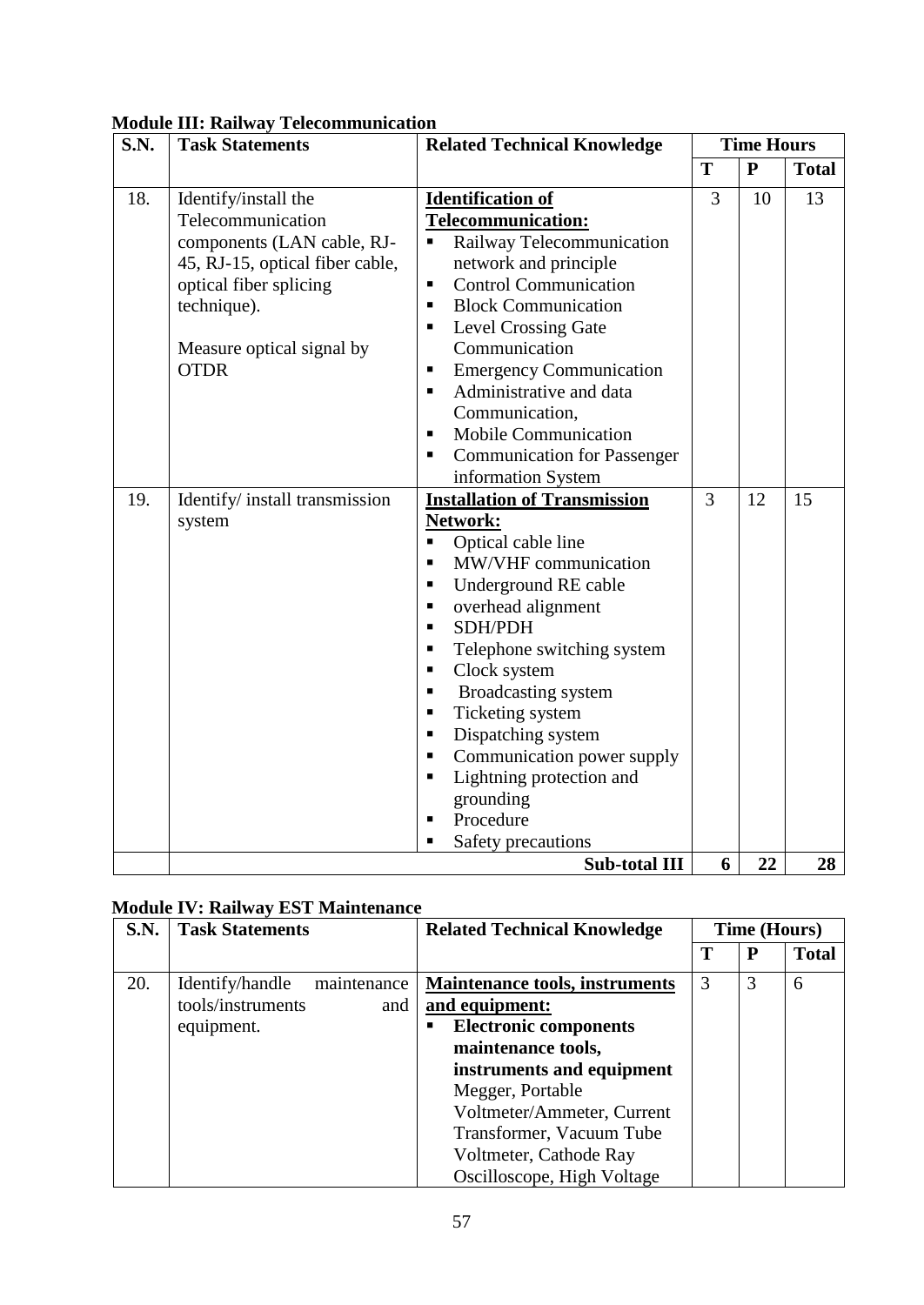| S.N. | <b>Task Statements</b>                                                                                                                                                                                                                         | <b>Related Technical Knowledge</b>                                                                                                                                                                                                                                                                                                                                                                                                          |              | <b>Time (Hours)</b> |              |
|------|------------------------------------------------------------------------------------------------------------------------------------------------------------------------------------------------------------------------------------------------|---------------------------------------------------------------------------------------------------------------------------------------------------------------------------------------------------------------------------------------------------------------------------------------------------------------------------------------------------------------------------------------------------------------------------------------------|--------------|---------------------|--------------|
|      |                                                                                                                                                                                                                                                |                                                                                                                                                                                                                                                                                                                                                                                                                                             | T            | ${\bf P}$           | <b>Total</b> |
|      |                                                                                                                                                                                                                                                | Tester, Contact Pyrometer,<br>Ultra Sonic Track Detector,<br>Electric Coil Tester, Portable<br>Relay Testing Kit, Wheat<br>Stone Bridge, Universal<br>Multimeter<br><b>Signal and Telecom</b><br>п<br><b>Maintenance tools,</b><br>instruments and equipment<br>Advanced<br>Communication<br>Tester, OTDR, PMD Analyzer,<br>Fluke<br>Network Aircheck<br>Tester, TSMA Scanner<br>Function of tools<br>$\blacksquare$<br>Identification<br>٠ |              |                     |              |
| 21.  | Test/repair/replace electronics                                                                                                                                                                                                                | Safety precautions<br><b>Electronic components</b>                                                                                                                                                                                                                                                                                                                                                                                          | 1            | 9                   | 10           |
|      | components (Relay System,<br>Silicon/Germanium<br>diode.<br>Transistor,<br>diode,<br>Zener<br>Inductor, Capacitor, Signaling<br>Bulbs,<br>Fan,<br>AC.<br>and<br>Transformer etc.).                                                             | <b>Maintenance:</b><br>Electronics components<br>٠<br>Introduction<br><b>Types</b><br>Identification<br>Testing tools, instruments and<br>٠<br>equipment<br>Testing procedure<br>П<br>Maintenance procedure<br>Ξ<br>Safety precautions<br>Ξ                                                                                                                                                                                                 |              |                     |              |
| 22.  | Test/repair/replace                                                                                                                                                                                                                            | <b>Signal and telecom</b>                                                                                                                                                                                                                                                                                                                                                                                                                   | $\mathbf{1}$ | 8                   | 9            |
|      | Signaling/Telecom<br>Components (fiber<br>installation, Copper Cable,<br>Control Units, Wireless<br>equipment, Rail Signaling,<br>CCTV, Telephone network<br>connectivity, Telephone<br>equipment, Railway Track<br>Circuit and Axle Counter). | maintenance:<br>Telecom components<br>Introduction<br><b>Types</b><br>Identification<br>Testing tools, instruments and<br>$\blacksquare$<br>equipment<br>Testing procedure<br>Ξ<br>Safety precautions<br>п                                                                                                                                                                                                                                  |              |                     |              |
| 23.  |                                                                                                                                                                                                                                                | <b>Sub-total IV</b>                                                                                                                                                                                                                                                                                                                                                                                                                         | 5            | 20                  | 25           |
| 24.  |                                                                                                                                                                                                                                                | Total (Sub-total I+ Sub-total II+ Sub-total II+ Sub-total IV)                                                                                                                                                                                                                                                                                                                                                                               | 40           | 170                 | 210          |

- Principle of Electronics- V.K. Methata
- Digital Fundamental- Floyed
- Modern Digital and Analog Communication System-B.P. Lathi
- Signals and Systems- Alan V. Oppenheim
- Digital Logic and Computer Design- M. Morris Mano
- Microelectronic Circuit- Adel Sedra and Kenneth C. Smith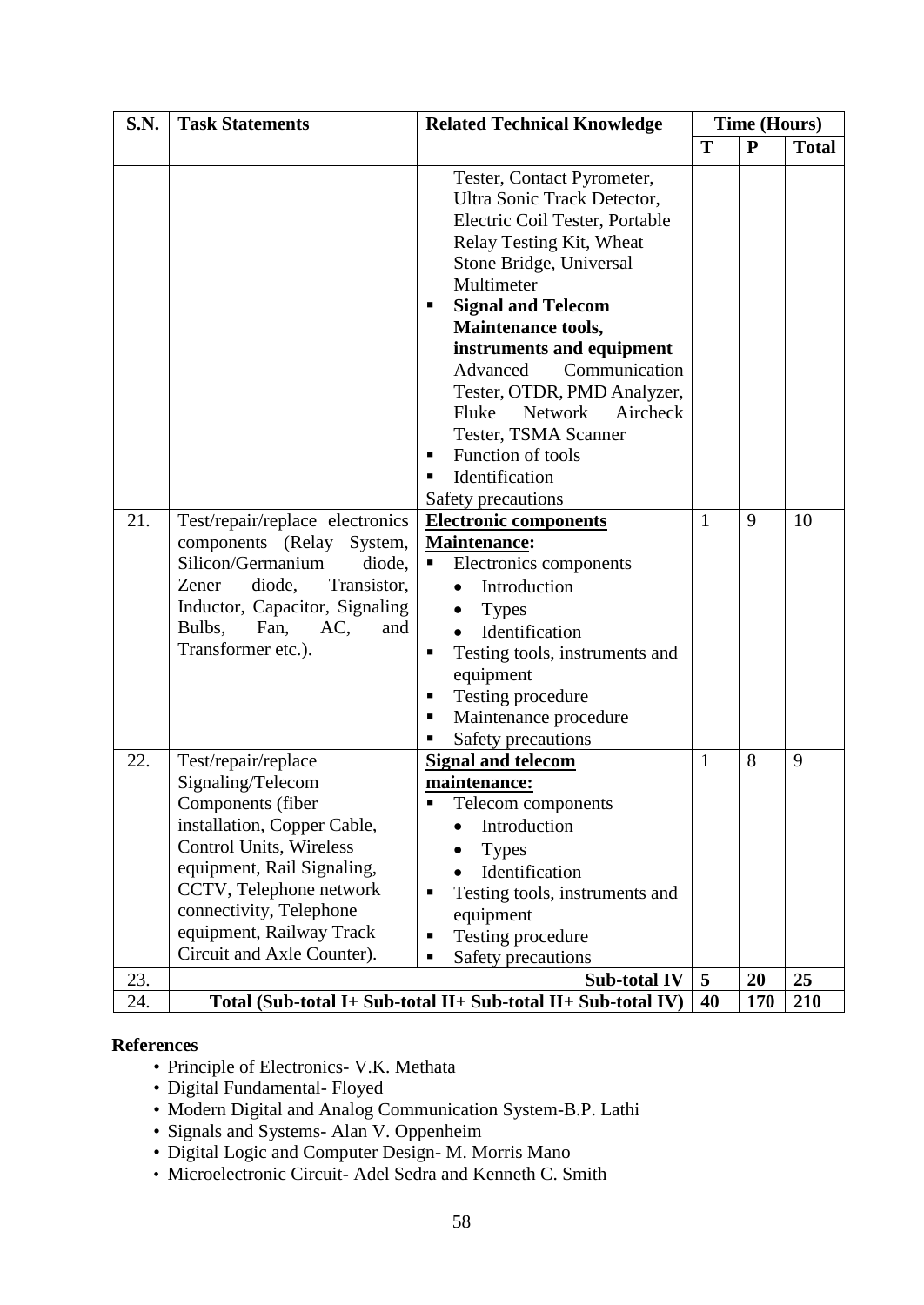## **Locomotive and Rolling Stocks**

**Total:** 140 hours **Theory:** 30 hours **Practical**: 110 hours

### **Course Description**

This course is designed to deliver basic skills and of Locomotives and Rolling Stocks. It especially provides fundamentals of locomotives and rolling stocks, its development, current technologies and operation principles. The course will help to lay foundation of rolling stock technical work in the future.

#### **Course Objectives**

After completion of this course, students will be able to know:

- 1. Explain concept of locomotive and rolling stock;
- 2. State principle of operation and structure of Internal Combustion Engine;
- 3. State principles of operation and structure of diesel and electric locomotives;
- 4. Describe structure and principle of various types of Bogies;
- 5. Explore development of Locomotive technology and current status; and
- 6. Perform installing, adjusting and repairing of components locomotive stocks and rolling stocks.

| S.N. | <b>Task Statements</b>     | <b>Related Technical Knowledge</b>       | <b>Time (Hours)</b> |                |              |
|------|----------------------------|------------------------------------------|---------------------|----------------|--------------|
|      |                            |                                          | T                   | ${\bf P}$      | <b>Total</b> |
| 1.   | Draw a free hand sketch of | Train:                                   | $\overline{2}$      | $\overline{4}$ | 6            |
|      | Train                      | <b>Classification:</b><br>$\blacksquare$ |                     |                |              |
|      |                            | According to Traction<br>$\bullet$       |                     |                |              |
|      |                            | Power                                    |                     |                |              |
|      | Identify / classify        | Steam<br>➤                               |                     |                |              |
|      | Locomotives.               | Diesel<br>↘                              |                     |                |              |
|      |                            | Diesel Mechanical                        |                     |                |              |
|      |                            | Diesel Electric                          |                     |                |              |
|      |                            | Diesel Hydraulic<br>$\bullet$            |                     |                |              |
|      |                            | Electric<br>➤                            |                     |                |              |
|      |                            | $\triangleright$ Magnetic Levitation     |                     |                |              |
|      |                            | <b>According to use</b><br>п             |                     |                |              |
|      |                            | Passenger                                |                     |                |              |
|      |                            | Freight                                  |                     |                |              |
|      |                            | <b>EMU</b>                               |                     |                |              |
|      |                            | Switching/Shunting                       |                     |                |              |
|      |                            | Mining                                   |                     |                |              |
|      |                            | <b>According to Running Gear</b><br>п    |                     |                |              |
|      |                            | Frame                                    |                     |                |              |
|      |                            | <b>Bogie</b>                             |                     |                |              |
| 2.   | Draw Locomotive and level  | <b>Parts of Locomotive:</b>              | $\overline{2}$      | $\overline{4}$ | 6            |
|      | parts.                     | <b>Traction Power Arrangement</b><br>п   |                     |                |              |
|      |                            | <b>Transmission Equipment</b><br>п       |                     |                |              |
|      |                            | Arrangement                              |                     |                |              |

#### **Module I: Introduction**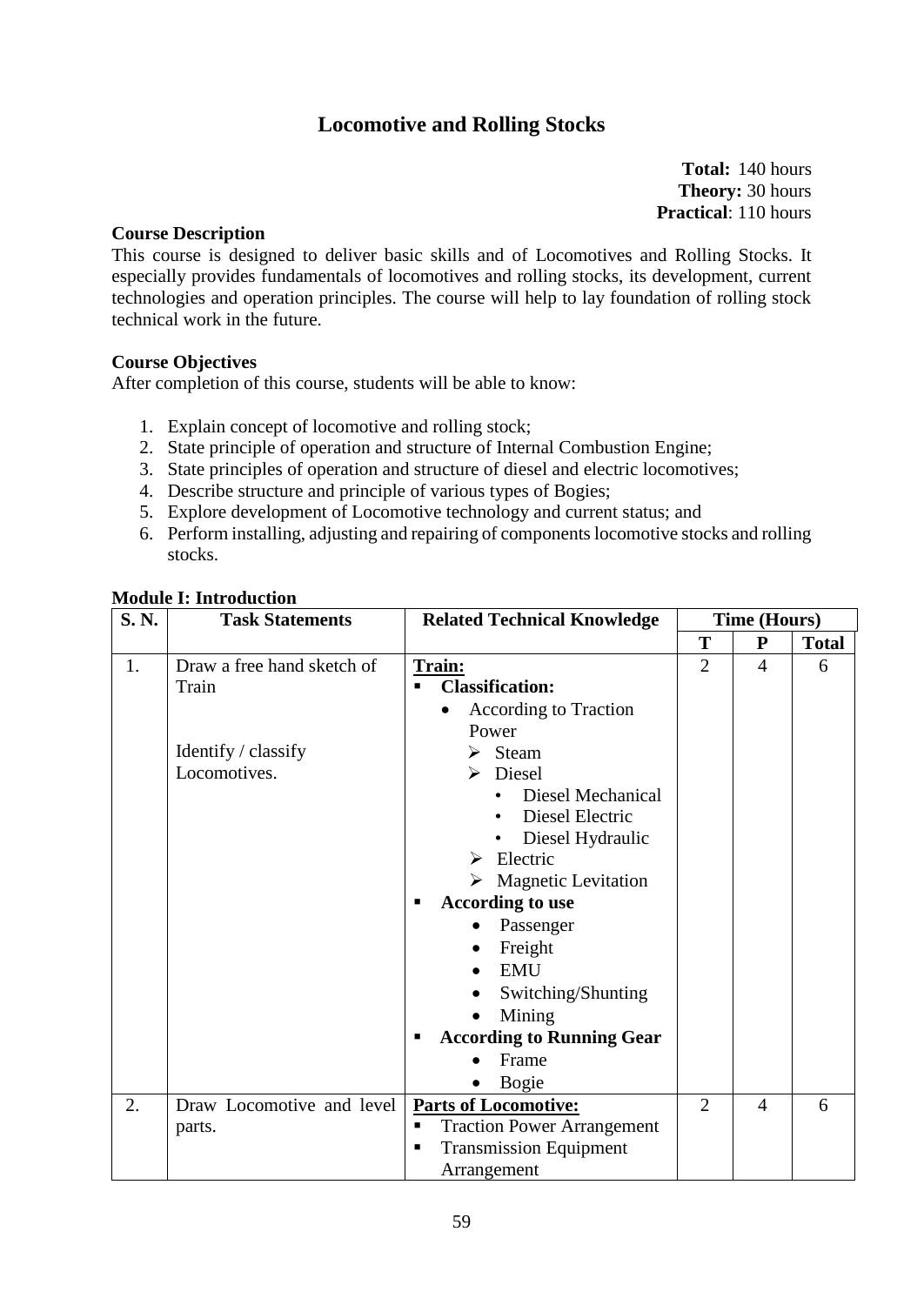| S.N. | <b>Task Statements</b>         | <b>Related Technical Knowledge</b> | <b>Time (Hours)</b> |    |              |
|------|--------------------------------|------------------------------------|---------------------|----|--------------|
|      |                                |                                    | T                   | P  | <b>Total</b> |
|      |                                | Body and Frame<br>п                |                     |    |              |
|      |                                | <b>Bogie</b><br>п                  |                     |    |              |
|      |                                | <b>Auxiliary Equipment</b>         |                     |    |              |
| 3.   | Traction<br>Locomotive<br>List | <b>Locomotive traction:</b>        | $\overline{2}$      | 4  | 6            |
|      | Characteristics                | <b>Locomotive Power</b>            |                     |    |              |
|      |                                | <b>Traction Force</b><br>п         |                     |    |              |
|      |                                | <b>Resistance Force</b><br>п       |                     |    |              |
|      |                                | <b>Brake Force</b>                 |                     |    |              |
|      |                                | <b>Sub-total I</b>                 | 6                   | 12 | 18           |

## **Module II: Internal Combustion Engine**

| S.N.             | <b>Task Statements</b>                                          | <b>Related Technical Knowledge</b>                                                                                                                                                                                                                                                          |                |           | <b>Time (Hours)</b> |  |  |
|------------------|-----------------------------------------------------------------|---------------------------------------------------------------------------------------------------------------------------------------------------------------------------------------------------------------------------------------------------------------------------------------------|----------------|-----------|---------------------|--|--|
|                  |                                                                 |                                                                                                                                                                                                                                                                                             | T              | ${\bf P}$ | <b>Total</b>        |  |  |
| $\overline{4}$ . | Draw diagram of petrol/<br>diesel engine                        | <b>Engine:</b><br>Definition<br>$\blacksquare$<br><b>External Combustion Engine</b><br>П<br><b>Internal Combustion Engine</b><br>$\blacksquare$<br>Petrol Engine<br>Diesel Engine                                                                                                           | $\overline{2}$ | 3         | 5                   |  |  |
| 5.               | <b>Classify Internal Combustion</b><br>Engine                   | <b>Internal Combustion Engine:</b><br>Classification according to<br>$\blacksquare$<br>Number of cylinders<br>$\bullet$<br>Arrangement of cylinder<br>$\bullet$<br>Air Intake<br>$\bullet$<br>Cooling type<br>$\bullet$<br>Number of cycles<br>$\bullet$<br>Fuel burned<br>Type of ignition | $\overline{2}$ | 3         | 5                   |  |  |
| 6.               | Identify parts of Internal<br><b>Combustion Engine</b>          | Parts:<br>Engine body<br>$\blacksquare$<br>Connecting rod<br>٠<br>Valve gear<br>$\blacksquare$<br>Fuel system<br>$\blacksquare$<br>Lubricating system<br>$\blacksquare$<br>Ignition system                                                                                                  | $\overline{2}$ | 3         | 5                   |  |  |
| 7.               | State Working Principle of<br><b>Internal Combustion Engine</b> | <b>Combustion Engine:</b><br><b>Working principle</b><br>Diesel engine<br>Petrol engine                                                                                                                                                                                                     | 1              | 3         | 4                   |  |  |
| 8.               | Assemble/Disassemble<br>Diesel and Petrol Engine.               | Diesel and petrol engine<br>$\blacksquare$<br>assembling and disassembling<br>techniques                                                                                                                                                                                                    | $\mathbf{1}$   | 35        | 36                  |  |  |
|                  |                                                                 | Sub-total II                                                                                                                                                                                                                                                                                | 8              | 47        | 55                  |  |  |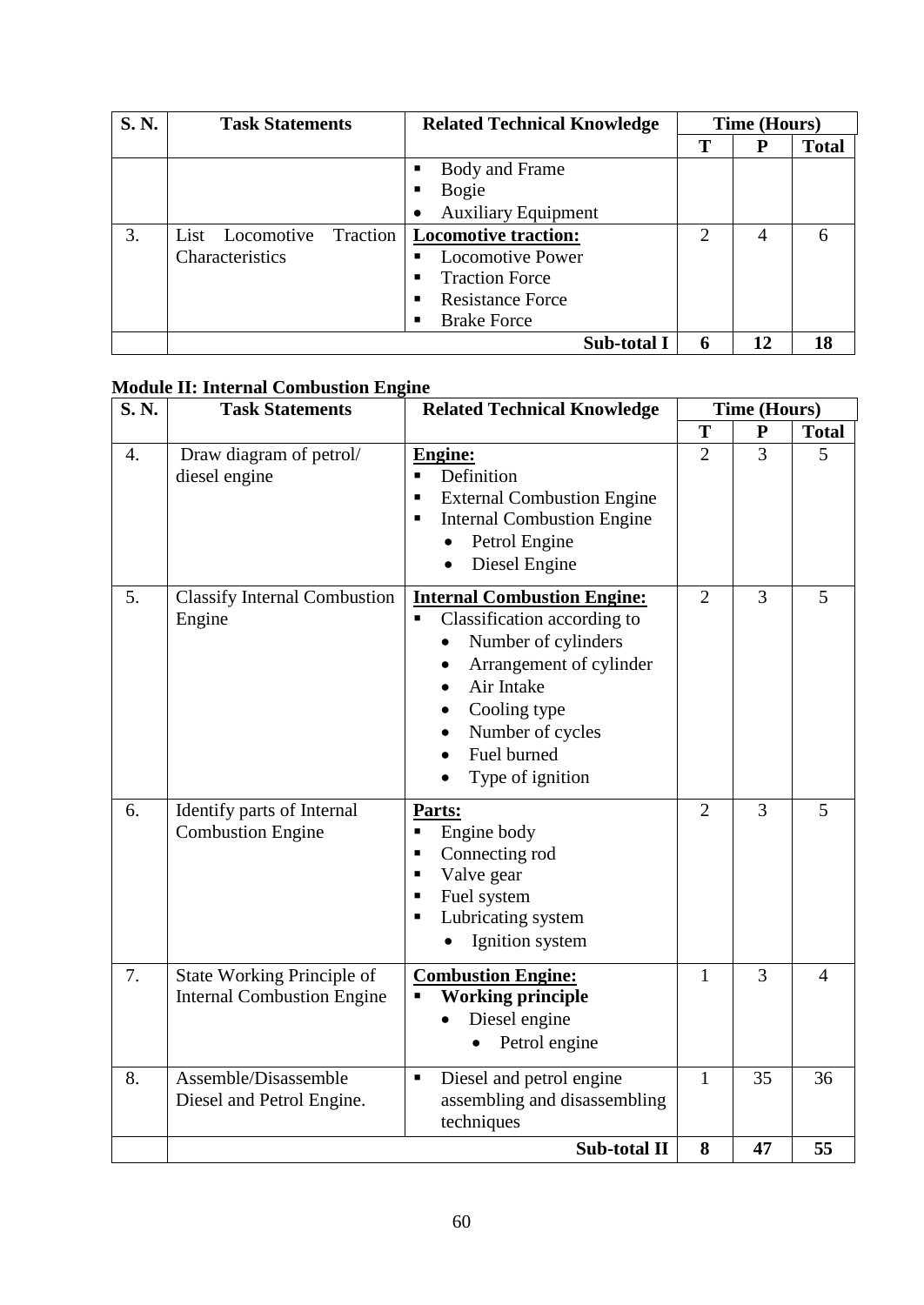| S.N. | <b>Related technical knowledge</b><br><b>Task Statements</b> |                                                                                                                                                                                                                                                                                                                                                                                                      |   | <b>Time (Hours)</b> |              |  |
|------|--------------------------------------------------------------|------------------------------------------------------------------------------------------------------------------------------------------------------------------------------------------------------------------------------------------------------------------------------------------------------------------------------------------------------------------------------------------------------|---|---------------------|--------------|--|
|      |                                                              |                                                                                                                                                                                                                                                                                                                                                                                                      | T | P                   | <b>Total</b> |  |
| 9.   | Identify/ Draw Bogie                                         | <b>Bogie:</b><br>Introduction<br>Function of Bogie<br>How Bogie Works<br><b>Working Principle</b><br>Type<br><b>Wheel Arrangements</b><br><b>Articulated Bogie</b><br><b>Bogie Frame</b><br><b>Components of Bogie</b><br>Wheel Set<br>Axle Box<br><b>Primary Suspension</b><br><b>Secondary Suspension</b><br>Damper<br><b>Bogie Frame</b><br>Leveling Valve<br>Anti-Rolling Bar<br>Anti-Yaw Damper | 6 | 14                  | 20           |  |
|      |                                                              | <b>Sub-total III</b>                                                                                                                                                                                                                                                                                                                                                                                 | 6 | 14                  | 20           |  |

### **Module III: Locomotive Bogie**

## **Module IV: Rolling Stocks**

| S.N. | <b>Task Statements</b>                                   | <b>Related Technical Knowledge</b>                                                                                                                                                                                 | <b>Time (Hours)</b> |   |              |
|------|----------------------------------------------------------|--------------------------------------------------------------------------------------------------------------------------------------------------------------------------------------------------------------------|---------------------|---|--------------|
|      |                                                          |                                                                                                                                                                                                                    | T                   | P | <b>Total</b> |
| 10.  | Classify/identify rolling<br>stocks                      | <b>Locomotives and rolling stocks:</b>                                                                                                                                                                             | 3                   | 9 | 12           |
|      | State working principle of<br>Locomotives/rolling stocks | <b>Diesel/Electrical</b><br>■<br>Locomotive<br>Introduction<br><b>Working Principle</b><br><b>Types</b><br><b>Electric Multiple Unit</b><br>п<br>(EMU)<br>Introduction<br><b>Working Principle</b><br><b>Types</b> |                     |   |              |
| 11.  | State the types of Wagons                                | <b>Wagons:</b><br>Passenger Wagons<br>Semi-cushioned Seat Car<br>Semi-cushioned Berth<br>$\bullet$<br>Sleeping Car<br><b>Cushioned Berth Sleeping</b>                                                              | $\overline{2}$      | 9 | 11           |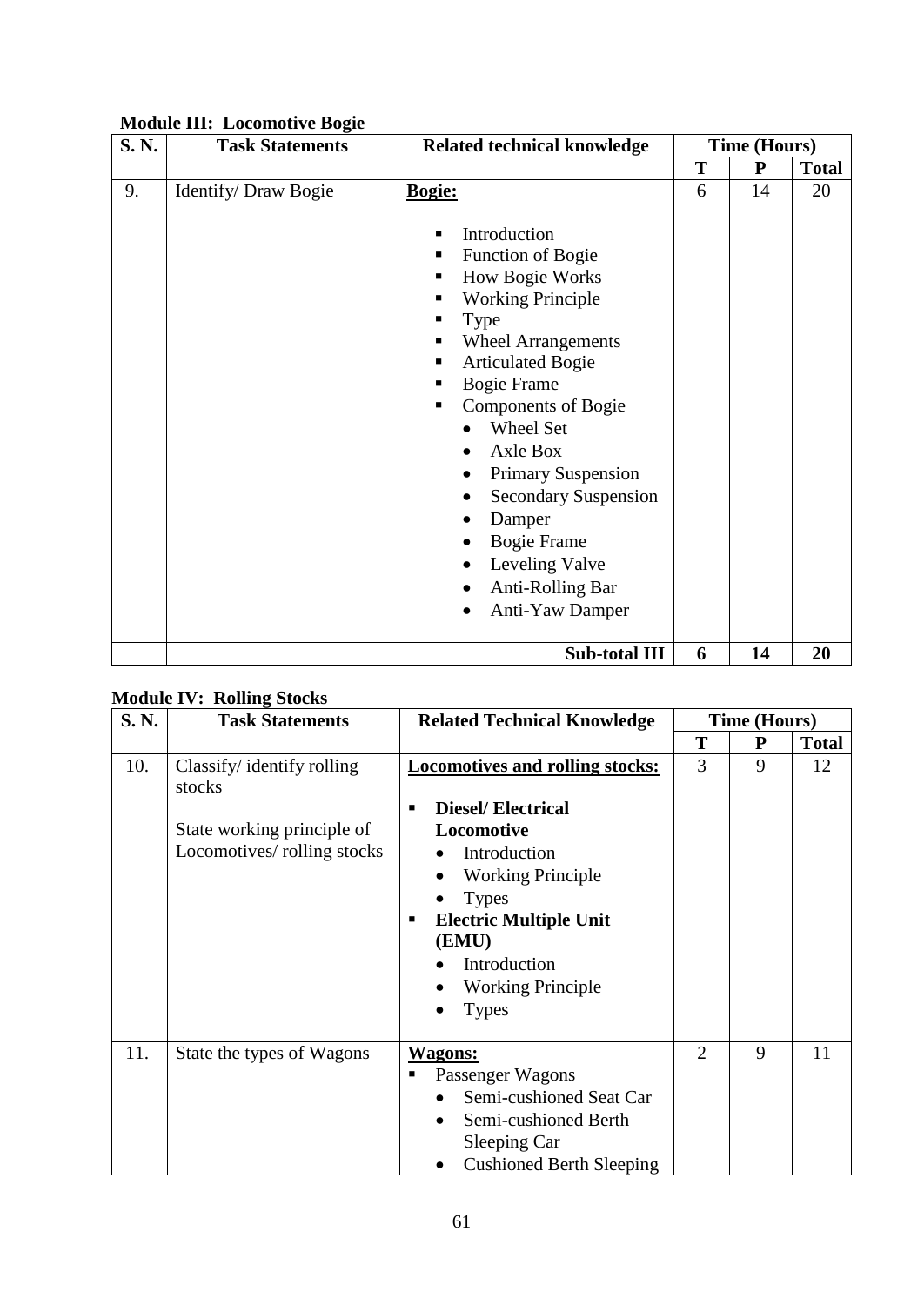| <b>S. N.</b> | <b>Task Statements</b>        | <b>Related Technical Knowledge</b> | Time (Hours)   |    |              |
|--------------|-------------------------------|------------------------------------|----------------|----|--------------|
|              |                               |                                    | T              | P  | <b>Total</b> |
|              |                               | Car                                |                |    |              |
|              |                               | Dining Car<br>$\bullet$            |                |    |              |
|              |                               | Baggage Car                        |                |    |              |
|              |                               | Mail Car                           |                |    |              |
|              |                               | Freight Wagons<br>п                |                |    |              |
|              |                               | Gondola                            |                |    |              |
|              |                               | <b>Box</b>                         |                |    |              |
|              |                               | Container                          |                |    |              |
|              |                               | Hopper                             |                |    |              |
|              |                               | Tank<br>●                          |                |    |              |
| 12.          | Classify rolling stock        | <b>Braking system:</b>             | $\overline{2}$ | 9  |              |
|              | braking.                      | Pneumatic brake<br>■               |                |    |              |
|              | State working principle of    | Electrodynamics brakes<br>Е        |                |    |              |
|              | brakes.                       | Electro-Pneumatic brakes<br>■      |                |    |              |
|              | Install/adjust/repair braking | Mechanical brakes<br>п             |                |    |              |
|              | system.                       | Electromagnetic brakes<br>п        |                |    |              |
|              |                               | <b>Sub-total IV</b>                | 7              | 27 | 34           |

## **Module: V Locomotive Coupling Devices**

| <b>S. N.</b> | <b>Task Statements</b>                                                                                              | <b>Related Technical Knowledge</b>                                                                             | Time (Hours) |     |              |
|--------------|---------------------------------------------------------------------------------------------------------------------|----------------------------------------------------------------------------------------------------------------|--------------|-----|--------------|
|              |                                                                                                                     |                                                                                                                | т            | P   | <b>Total</b> |
| 13.          | Identify coupling device.<br>Draw diagram of coupling<br>devices.<br>State working principle of<br>coupling device. | <b>Coupling devices:</b><br><b>Function</b><br><b>Types</b><br>Composition<br>Advantages<br>Disadvantages<br>п | 3            | 10  | 13           |
|              | Install/adjust/repair<br>coupling devices.                                                                          | <b>Types and Working Principles</b><br>п<br><b>Coupler and Draft Gear</b><br><b>Sub-total V</b>                | 3            | 10  | 13           |
|              |                                                                                                                     | Total (Sub-total I+ Sub-total II+ Sub-total III+ Sub-total IV+ Sub-total V)                                    | 30           | 110 | 140          |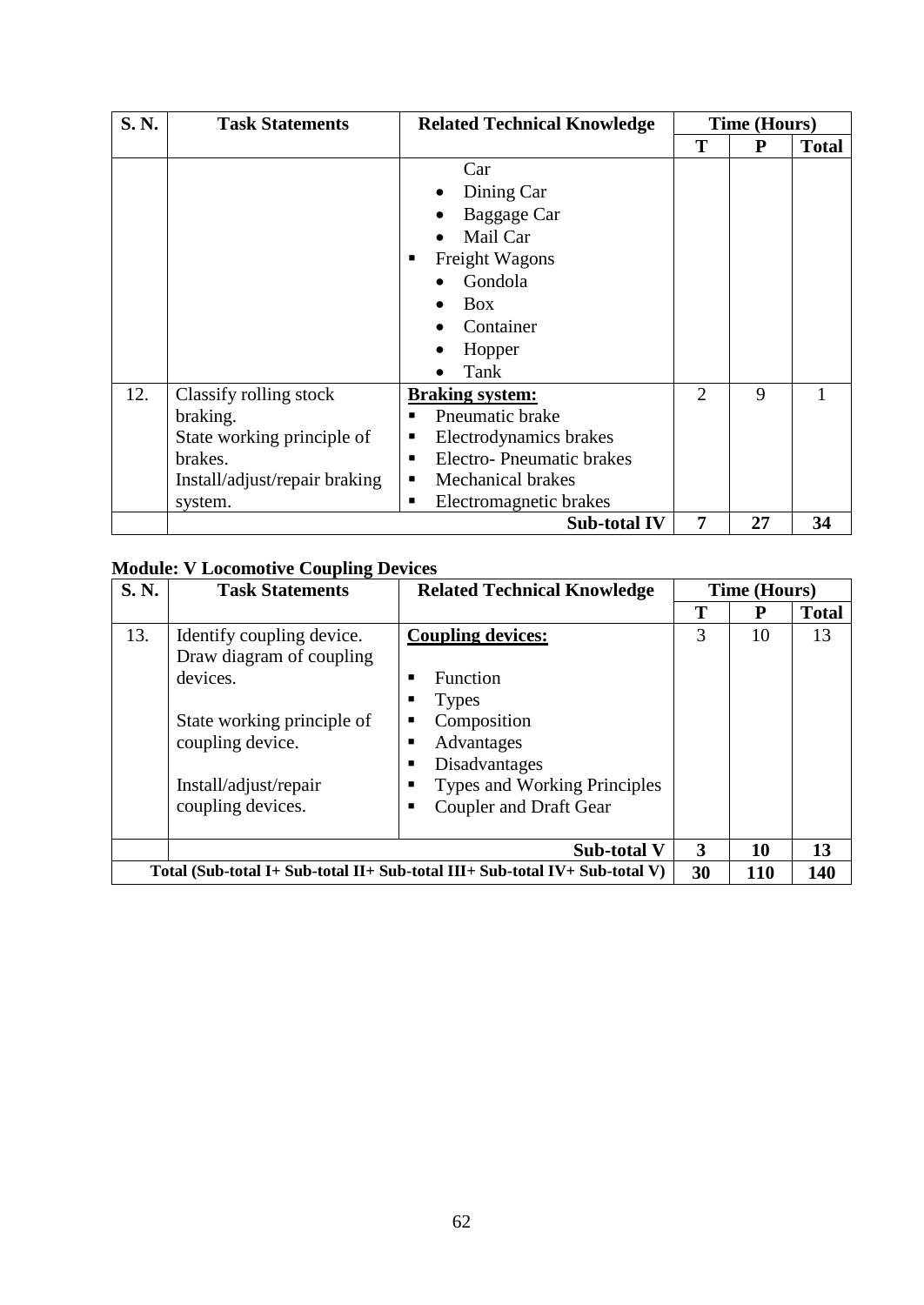## **Railway Electrification**

**Total:** 210 hours **Theory:** 40 hours **Practical:** 170 hours

### **Course Description**

This course provides skills and knowledge related to Electro-Technology which is required for the setting up and operation of Railway Electrification that includes mainly Traction Sub-Station, Contact line System and Electric Traction Drive and Control.

### **Course Objectives**

After completion of this course, students will be able to:

- 1. Explain the scope and important of railway electrification systems;
- 2. Apply safety rules for electrical works;
- 3. Explain Electrical terms, constitution of matter, fundamental laws of electricity and electromagnetism;
- 4. Setup Traction Sub-Station;
- 5. Perform various Catenary wire installation;
- 6. Explain various Control techniques of Induction Motor; and
- 7. Carry out maintenance of railways electrical components.

| <b>S.N.</b> | <b>Task Statements</b>                              | <b>Related Technical Knowledge</b>                                                                                                                                                                                                                                                                                                                                                                                      | <b>Time (Hours)</b> |                |                |
|-------------|-----------------------------------------------------|-------------------------------------------------------------------------------------------------------------------------------------------------------------------------------------------------------------------------------------------------------------------------------------------------------------------------------------------------------------------------------------------------------------------------|---------------------|----------------|----------------|
|             |                                                     |                                                                                                                                                                                                                                                                                                                                                                                                                         | T                   | ${\bf P}$      | <b>Total</b>   |
| 1.          | Describe the concept of<br>electricity.             | <b>Concept of electricity:</b><br>Concept of the atom, ions $\&$<br>п<br>matter<br>Atomic particles, atomic<br>п<br>structure, free electrons<br>Charged body & coulomb<br>п<br>Electric current and<br>٠<br>conventional flow<br><b>Faraday's law of electromagnetic</b><br><i>induction</i><br><b>Electricity</b><br>Introduction<br>П<br>Nature<br>п<br>Importance<br>п<br>History<br>п<br>sources<br>п<br>Uses<br>п | $\overline{2}$      |                | $\mathfrak{D}$ |
| 2.          | Identify/enumerate/handle<br>tools and instruments. | <b>Tools and instruments:</b><br>Introduction<br>$\blacksquare$<br>Function<br>п<br><b>Types</b><br>п<br>Identification procedure<br>п<br>Uses<br>п<br>Care and maintenance<br>п                                                                                                                                                                                                                                        | 1                   | $\overline{4}$ | 5              |

#### **Module I: Basic Electricity**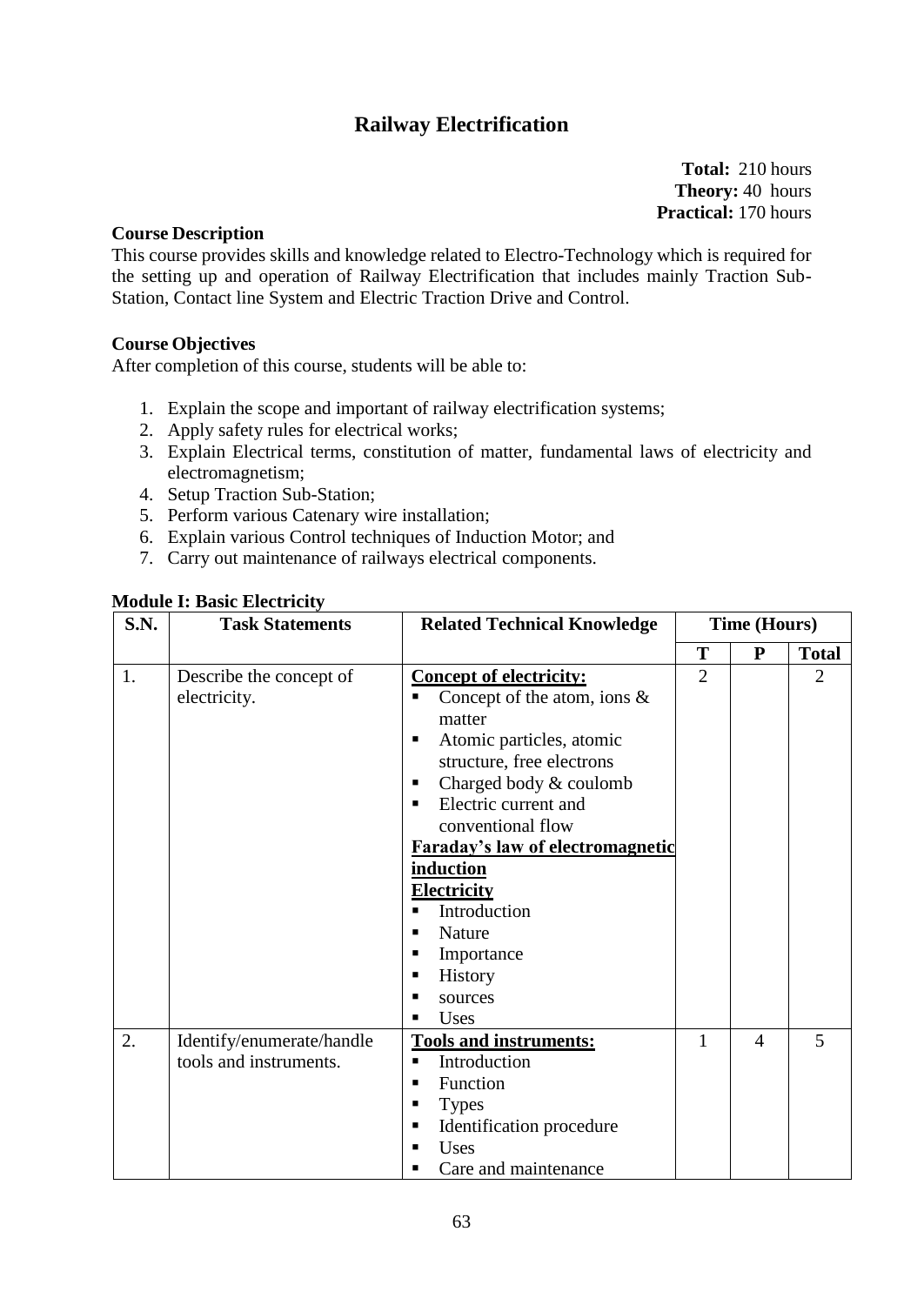| S.N.<br><b>Related Technical Knowledge</b><br><b>Task Statements</b>                  | <b>Time (Hours)</b> |                |                |
|---------------------------------------------------------------------------------------|---------------------|----------------|----------------|
|                                                                                       | T                   | ${\bf P}$      | <b>Total</b>   |
| 3.<br>Identify /draw electrical<br><b>Electrical drawing and wiring</b>               | 1                   | $\overline{2}$ | 3              |
| symbols/codes.<br>symbols:                                                            |                     |                |                |
| Introduction<br>$\blacksquare$                                                        |                     |                |                |
| Importance as technician's<br>п                                                       |                     |                |                |
| language                                                                              |                     |                |                |
| Use in electrical and<br>п                                                            |                     |                |                |
| electronics field                                                                     |                     |                |                |
| Orientation of symbols<br>п                                                           |                     |                |                |
| Common wiring circuits<br>п                                                           |                     |                |                |
| Single line representation of<br>п                                                    |                     |                |                |
| wiring diagrams                                                                       |                     |                |                |
| State the Ohm's law.<br>Ohm's law:<br>4.                                              | $\mathbf{1}$        | 3              | $\overline{4}$ |
| Definition of current, voltage<br>$\blacksquare$                                      |                     |                |                |
| and resistance                                                                        |                     |                |                |
| <b>Statement of Ohm's law</b><br>п                                                    |                     |                |                |
| Relation among current,<br>п                                                          |                     |                |                |
| voltage and resistance                                                                |                     |                |                |
| Measurement units of current,<br>п                                                    |                     |                |                |
| voltage and resistance                                                                |                     |                |                |
| Mathematical expression as<br>п                                                       |                     |                |                |
| tools for circuit analysis                                                            |                     |                |                |
| Current law using pie-shape<br>п                                                      |                     |                |                |
| chart                                                                                 |                     |                |                |
| 5.<br><b>Concept of Current, Voltage &amp;</b><br>Calculate current/voltage/          | 1                   | 5              | 6              |
| <b>Resistance:</b><br>resistance.                                                     |                     |                |                |
| Technique of solving the                                                              |                     |                |                |
| unknown values of current,                                                            |                     |                |                |
| voltage and resistance in the                                                         |                     |                |                |
| case of two of these values are                                                       |                     |                |                |
| given in the circuit parameters                                                       |                     |                |                |
| Measure resistance-using<br>6.<br><b>Ohmmeter:</b>                                    | $\mathbf{1}$        | 3              | 4              |
| Introduction<br>Ohmmeter.<br>$\blacksquare$                                           |                     |                |                |
| Operation<br>П                                                                        |                     |                |                |
| Connection diagram<br>п<br>٠                                                          |                     |                |                |
| Reading procedure<br>٠                                                                |                     |                |                |
| Safety precautions<br>7.                                                              | $\mathbf{1}$        | 3              | $\overline{4}$ |
| Measure voltage using<br>Volt meter:<br>Introduction<br>Voltmeters.<br>$\blacksquare$ |                     |                |                |
| Operation<br>٠                                                                        |                     |                |                |
| п                                                                                     |                     |                |                |
| <b>Connection Diagram</b><br>Reading Procedure<br>п                                   |                     |                |                |
| Safety precautions                                                                    |                     |                |                |
| 8.<br>Measure<br>using<br><b>Ampere meter:</b><br>current                             | $\mathbf{1}$        | $\overline{3}$ | $\overline{4}$ |
| Introduction<br>Ampere meter.<br>٠                                                    |                     |                |                |
| Operation<br>$\blacksquare$                                                           |                     |                |                |
| <b>Connection Diagram</b><br>п                                                        |                     |                |                |
| Reading procedure<br>п                                                                |                     |                |                |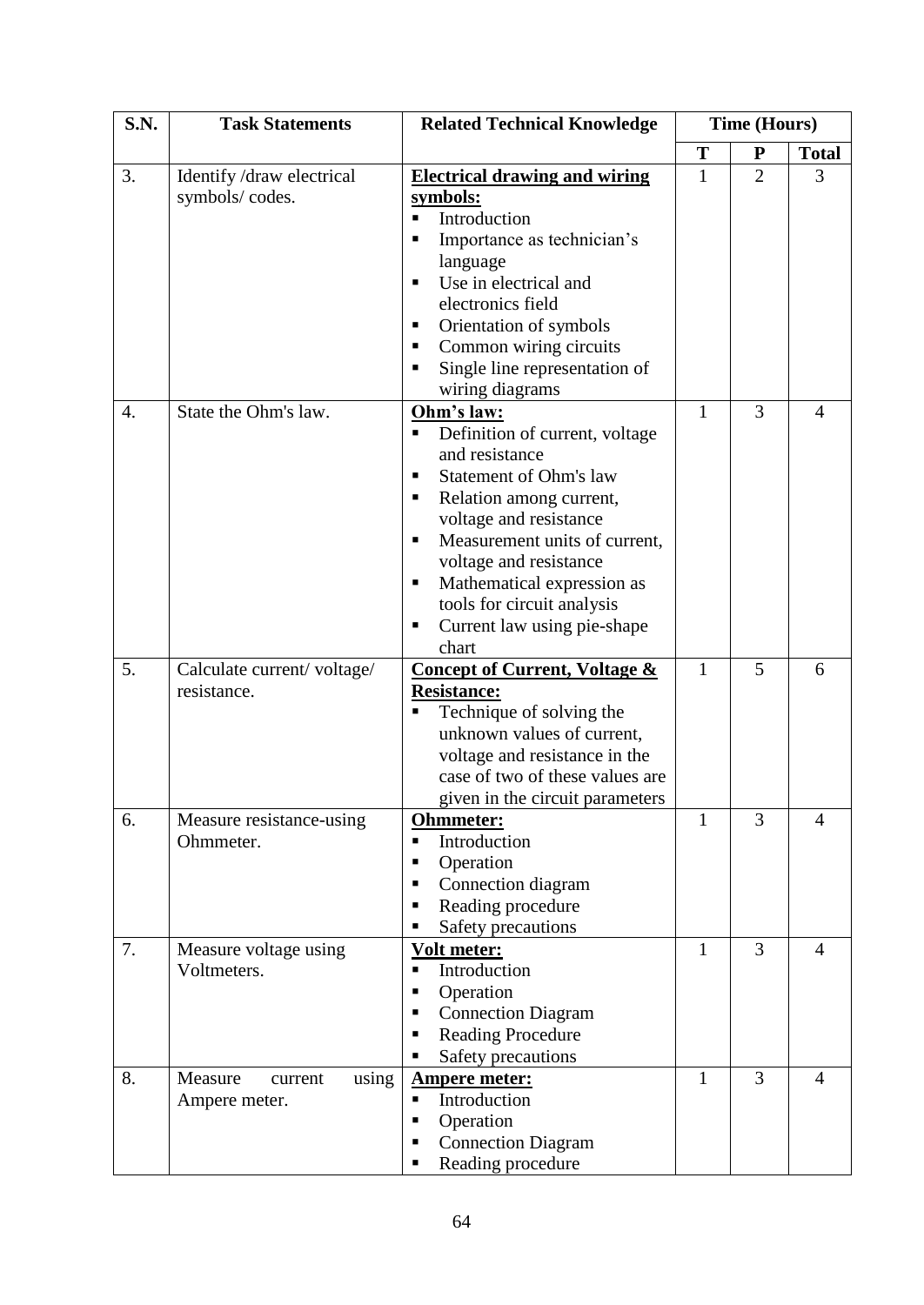| S.N. | <b>Task Statements</b>         | <b>Related Technical Knowledge</b>               | <b>Time (Hours)</b> |                |                |  |
|------|--------------------------------|--------------------------------------------------|---------------------|----------------|----------------|--|
|      |                                |                                                  | T                   | ${\bf P}$      | <b>Total</b>   |  |
|      |                                | Safety precautions<br>Ξ                          |                     |                |                |  |
| 9.   | Verify Kirchhoff's Current     | <b>Kirchhoff's current law:</b>                  | 1                   | 3              | $\overline{4}$ |  |
|      | (KCL) law.                     | Statement of law<br>$\blacksquare$               |                     |                |                |  |
|      |                                | Mathematical expression<br>Е                     |                     |                |                |  |
|      |                                | Circuit diagram<br>٠                             |                     |                |                |  |
|      |                                | Verification table mentioning<br>٠               |                     |                |                |  |
|      |                                | ammeter $(A_1)$ , ammeter $(A_2)$ ,              |                     |                |                |  |
|      |                                | ammeter $(A_3)$ and $(A_1 + A_2)$ in             |                     |                |                |  |
|      |                                | amperes                                          |                     |                |                |  |
| 10.  | Verify Kirchhoff's Voltage     | <b>Kirchhoff's voltage law:</b>                  | 1                   | 3              | 4              |  |
|      | (KCV) law.                     | Definition of closed loop<br>٠<br>п              |                     |                |                |  |
|      |                                | Statement of law<br>Mathematical expression<br>п |                     |                |                |  |
|      |                                | Circuit diagram or closed loop<br>Е              |                     |                |                |  |
|      |                                | diagrams                                         |                     |                |                |  |
|      |                                | Verification table mentioning<br>٠               |                     |                |                |  |
|      |                                | one ammeter $(A1)$ , three-volt                  |                     |                |                |  |
|      |                                | meters V1, V2 and V3 for                         |                     |                |                |  |
|      |                                | reading voltages in the                          |                     |                |                |  |
|      |                                | circuits and $V1+V2$ voltage                     |                     |                |                |  |
|      |                                | drops                                            |                     |                |                |  |
| 11.  | Construct electric circuit for | <b>Electric circuit:</b>                         | $\mathbf{1}$        | $\overline{4}$ | 5              |  |
|      | analysis.                      | Introduction<br>$\blacksquare$                   |                     |                |                |  |
|      |                                | Types (series, parallel &<br>٠                   |                     |                |                |  |
|      |                                | combined)                                        |                     |                |                |  |
|      |                                | Circuit Diagram<br>п                             |                     |                |                |  |
|      |                                | Characteristic<br>п                              |                     |                |                |  |
|      |                                | Condition of circuit (open,<br>п                 |                     |                |                |  |
|      |                                | closed, short, earth leakage)                    |                     |                |                |  |
|      |                                | Advantage & disadvantage<br>п                    |                     |                |                |  |
| 12.  | Perform straight/ T/ Married   | <b>Cable and joints:</b><br>П                    | 1                   | 3              | $\overline{4}$ |  |
|      | joints of solid wire/ cable.   | Stranded cable<br>Introduction                   |                     |                |                |  |
|      |                                |                                                  |                     |                |                |  |
|      |                                | Parts of cable                                   |                     |                |                |  |
|      |                                | Advantage                                        |                     |                |                |  |
|      |                                | Insulation removing                              |                     |                |                |  |
|      |                                | technique<br>Types of Electrical                 |                     |                |                |  |
|      |                                | <b>Transmission cables</b>                       |                     |                |                |  |
|      |                                | (Power rating)                                   |                     |                |                |  |
|      |                                | Joint<br>п                                       |                     |                |                |  |
|      |                                | Introduction                                     |                     |                |                |  |
|      |                                | <b>Types</b>                                     |                     |                |                |  |
|      |                                | <b>Straight/T / Married joints</b><br>п          |                     |                |                |  |
|      |                                | Introduction                                     |                     |                |                |  |
|      |                                | Measurement of joint                             |                     |                |                |  |
|      |                                | Uses                                             |                     |                |                |  |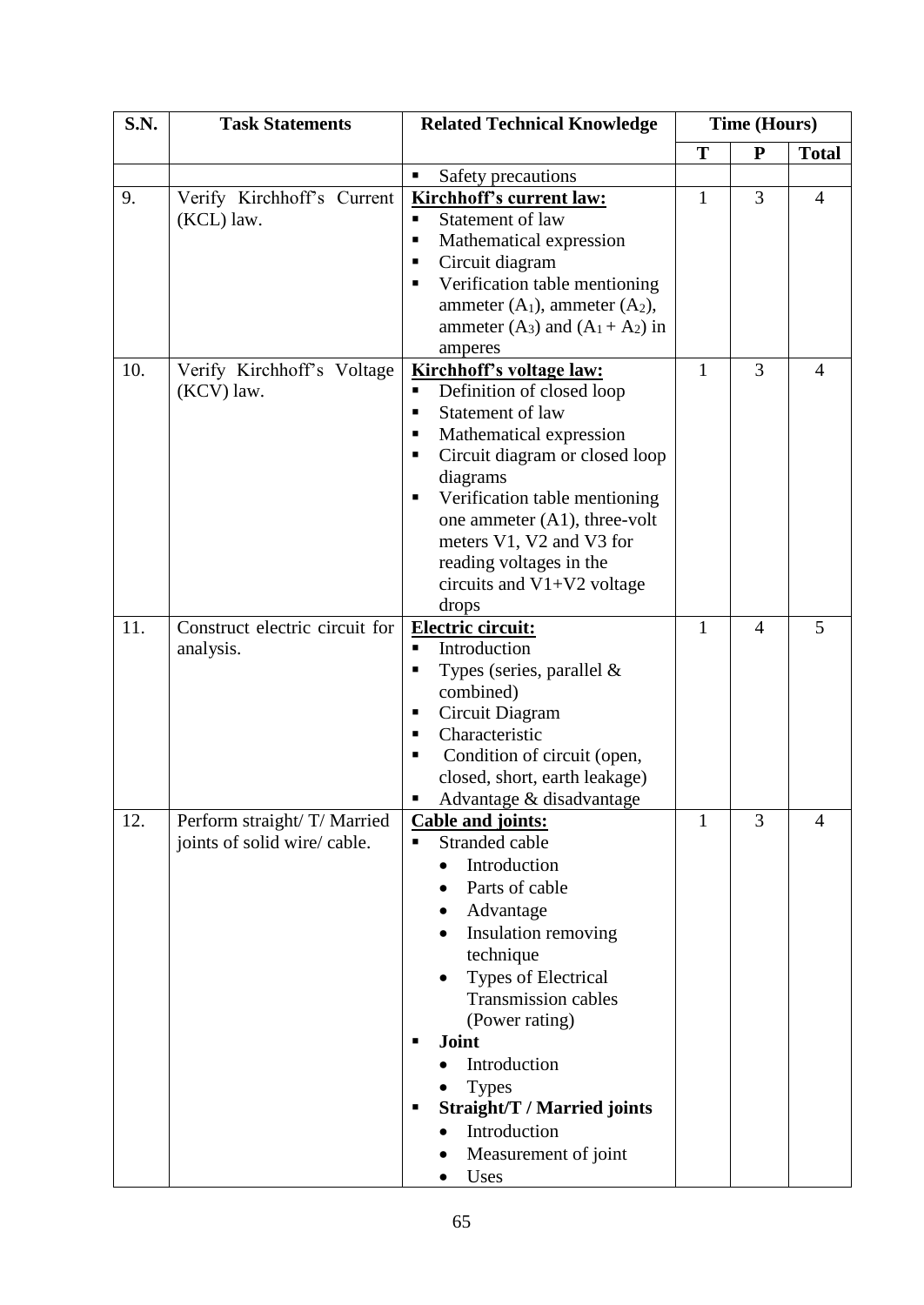| S.N. | <b>Task Statements</b>         | <b>Related Technical Knowledge</b>      |              | <b>Time (Hours)</b> |                |
|------|--------------------------------|-----------------------------------------|--------------|---------------------|----------------|
|      |                                |                                         | T            | ${\bf P}$           | <b>Total</b>   |
|      |                                | Procedure                               |              |                     |                |
|      |                                | Safety precautions                      |              |                     |                |
| 13.  | Make wire/cable eyelet.        | <b>Cable eyelet:</b>                    | $\mathbf{1}$ | 3                   | $\overline{4}$ |
|      |                                | Introduction<br>п                       |              |                     |                |
|      |                                | Measurement of joint<br>п               |              |                     |                |
|      |                                | <b>Terminations and Connectors</b><br>п |              |                     |                |
|      |                                | <b>Uses</b>                             |              |                     |                |
|      |                                | Procedure                               |              |                     |                |
|      |                                | Safety precautions                      |              |                     |                |
| 14.  | Interpret electrical drawings. | <b>Electrical drawing:</b>              | $\mathbf{1}$ | 3                   | $\overline{4}$ |
|      |                                | Introduction<br>$\blacksquare$          |              |                     |                |
|      |                                | Symbols<br>п                            |              |                     |                |
|      |                                | Identification of current               |              |                     |                |
|      |                                | capacity of accessories, fittings       |              |                     |                |
|      |                                | and protective devices                  |              |                     |                |
|      |                                | Interpretation technique                |              |                     |                |
| 15.  | free<br>Draw<br>hand           | Free hand plan /schematic               | 1            | 3                   | 4              |
|      | plan/schematic diagram.        | diagram:                                |              |                     |                |
|      |                                | Introduction<br>П                       |              |                     |                |
|      |                                | Importance                              |              |                     |                |
|      |                                | <b>Types</b>                            |              |                     |                |
|      |                                | Advantage                               |              |                     |                |
|      |                                | Uses                                    |              |                     |                |
| 16.  | Draw layout diagram.           | Layout diagram:                         | $\mathbf{1}$ | 3                   | $\overline{4}$ |
|      |                                | Introduction<br>п                       |              |                     |                |
|      |                                | Importance                              |              |                     |                |
|      |                                | <b>Types</b>                            |              |                     |                |
|      |                                | Advantage<br>п                          |              |                     |                |
|      |                                | Uses                                    |              |                     |                |
| 17.  | Draw wiring diagram.           | <b>Wiring diagram:</b>                  | 1            | 3                   | $\overline{A}$ |
|      |                                | Introduction<br>٠                       |              |                     |                |
|      |                                | Importance<br>п                         |              |                     |                |
|      |                                | <b>Types</b><br>п                       |              |                     |                |
|      |                                | Advantage<br>п                          |              |                     |                |
|      |                                | Uses                                    |              |                     |                |
| 18.  | Install one lamp controlled    | One lamp installation:                  | 1            | 6                   | $\overline{7}$ |
|      | from one point using T-        | Methods of wiring<br>$\blacksquare$     |              |                     |                |
|      | connection<br>looping<br>and   | System of wiring<br>п                   |              |                     |                |
|      | methods in wooden/plastic      | T-system connection<br>п                |              |                     |                |
|      | Listy.                         | Loop system connection                  |              |                     |                |
|      |                                | Advantages & disadvantage of<br>п       |              |                     |                |
|      |                                | loop in system                          |              |                     |                |
|      |                                | Types of diagrams<br>п                  |              |                     |                |
|      |                                | Wiring materials and<br>п               |              |                     |                |
|      |                                | accessories                             |              |                     |                |
|      |                                | Installation procedure<br>п             |              |                     |                |
|      |                                | Testing of wiring installation          |              |                     |                |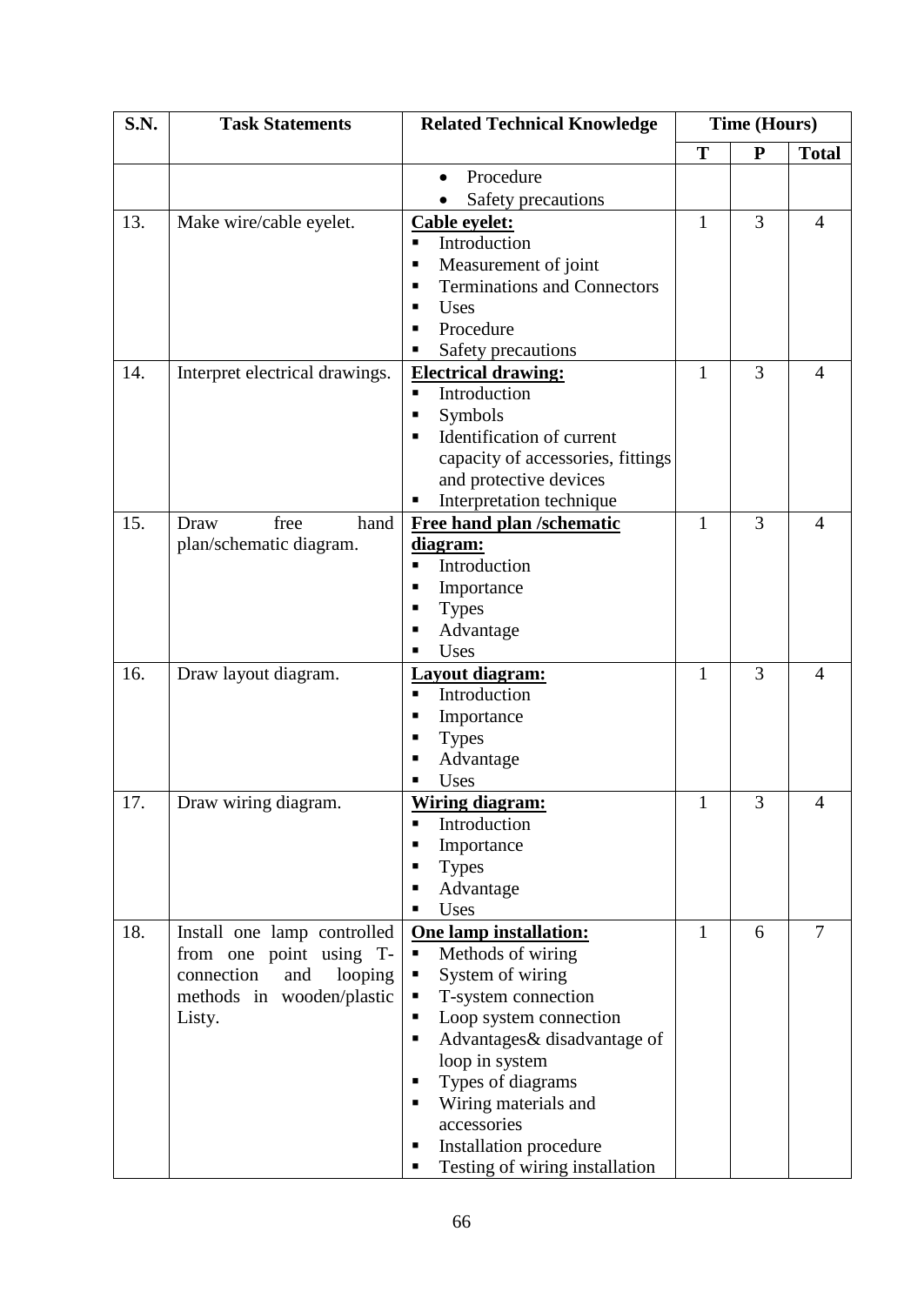| S.N. | <b>Task Statements</b>              | <b>Related Technical Knowledge</b>         | <b>Time (Hours)</b> |           |              |
|------|-------------------------------------|--------------------------------------------|---------------------|-----------|--------------|
|      |                                     |                                            | T                   | ${\bf P}$ | <b>Total</b> |
|      |                                     | Safety precautions<br>Е                    |                     |           |              |
| 19.  | Draw transformer equivalent         | <b>Magnetism and</b>                       | $\overline{2}$      | 18        | 20           |
|      | circuit.                            | Electromagnetism:                          |                     |           |              |
|      |                                     | Importance of magnetism in                 |                     |           |              |
|      | Conduct transformer test.           | electricity                                |                     |           |              |
|      |                                     | Magnetism terms-                           |                     |           |              |
|      | Operate autotransformer.            | Magnetic poles                             |                     |           |              |
|      |                                     | Magnetic axis<br>$\bullet$                 |                     |           |              |
|      |                                     | Magnetic field                             |                     |           |              |
|      |                                     | Magnetic lines of force                    |                     |           |              |
|      |                                     | Magnetic flux                              |                     |           |              |
|      |                                     | Magnetic field strength                    |                     |           |              |
|      |                                     | Properties of lines of force               |                     |           |              |
|      |                                     | Diamagnetic, Paramagnetic,<br>п            |                     |           |              |
|      |                                     | Ferromagnetic materials                    |                     |           |              |
|      |                                     | Faraday's law of<br>Е                      |                     |           |              |
|      |                                     | electromagnetic induction                  |                     |           |              |
|      |                                     | Self and mutual inductance<br>п            |                     |           |              |
|      |                                     | Eddy current and Hysteresis                |                     |           |              |
|      |                                     | loss                                       |                     |           |              |
|      |                                     | Transformer and auto-                      |                     |           |              |
|      |                                     | transformer                                |                     |           |              |
| 20.  | Calculate:                          | <b>AC</b> circuit:                         | $\overline{2}$      | 6         | 8            |
|      |                                     | Comparison between A.C. and                |                     |           |              |
|      | Period, Cycle or                    | D.C.                                       |                     |           |              |
|      | frequency                           | Definition:                                |                     |           |              |
|      |                                     | Period                                     |                     |           |              |
|      | Amplitude and Peak                  | Cycle or frequency                         |                     |           |              |
|      |                                     | Amplitude                                  |                     |           |              |
|      | Instantaneous and<br>$\bullet$      | Peak                                       |                     |           |              |
|      | R.M.S. values                       | Instantaneous and R.M.S.<br>п              |                     |           |              |
|      |                                     | values<br>п                                |                     |           |              |
|      | Form factor, in phase,<br>$\bullet$ | Form factor<br>п                           |                     |           |              |
|      | out of phase                        | Peak factor in phase & out of<br>phase     |                     |           |              |
|      |                                     | Inductance and inductive<br>$\blacksquare$ |                     |           |              |
|      | Inductance and<br>$\bullet$         | reactance,                                 |                     |           |              |
|      | inductive reactance                 | Capacitance<br>п                           |                     |           |              |
|      |                                     | Capacitive reactance<br>٠                  |                     |           |              |
|      | Capacitance and<br>$\bullet$        | Impedance<br>п                             |                     |           |              |
|      | capacitive reactance                | Cause of low power factor in<br>П          |                     |           |              |
|      |                                     | industrial areas and its                   |                     |           |              |
|      |                                     | improvement                                |                     |           |              |
|      |                                     | Difference between Single<br>٠             |                     |           |              |
|      |                                     | and three phase circuits                   |                     |           |              |
| 21.  | Acquaint with Sources<br>of         | <b>Sources of electrical energy in</b>     | $\overline{2}$      | 1         | 3            |
|      | Electrical power.                   | Nepal:                                     |                     |           |              |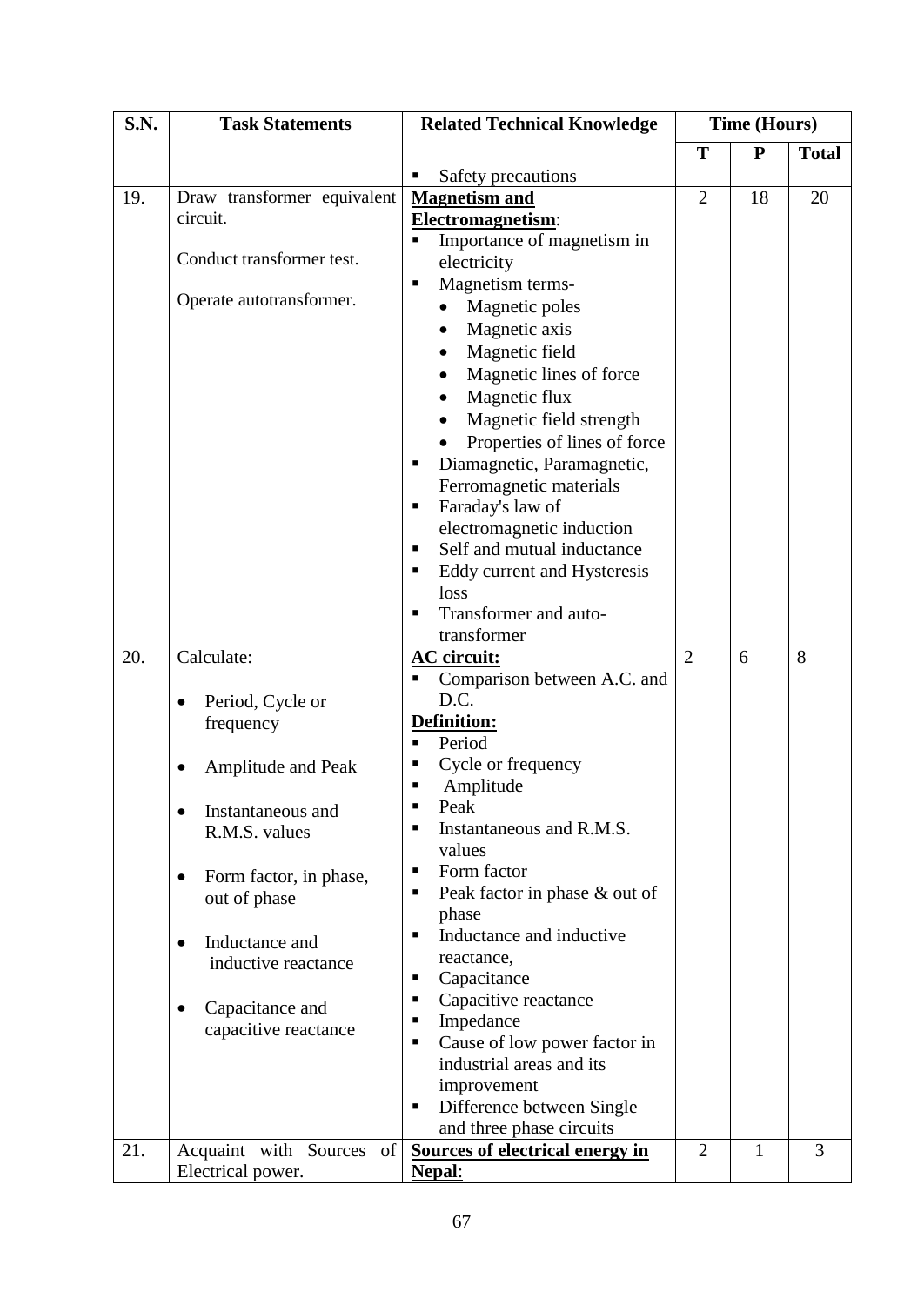| S.N. | <b>Task Statements</b>                                 | <b>Related Technical Knowledge</b>                                                                                                                                                                                                                                                                              | <b>Time (Hours)</b> |    |              |
|------|--------------------------------------------------------|-----------------------------------------------------------------------------------------------------------------------------------------------------------------------------------------------------------------------------------------------------------------------------------------------------------------|---------------------|----|--------------|
|      |                                                        |                                                                                                                                                                                                                                                                                                                 | Т                   | P  | <b>Total</b> |
|      |                                                        | Solar and wind power station<br>п<br>Hydroelectric power station<br>п<br>Diesel and thermal power<br>٠<br>station etc.<br>Power development of Nepal<br>п<br><b>Total Power Generation of</b><br>٠<br>Nepal<br><b>Electricity rules and regulation:</b><br>Concept of electrical energy<br>development in Nepal |                     |    |              |
|      | Apply prevailing Electricity<br>rules and regulations. | Rules for $-$ consumer,<br>standard voltage for<br>distribution<br>Concept of NEA code of<br>п<br>practice                                                                                                                                                                                                      |                     |    |              |
|      |                                                        | <b>Sub-total I</b>                                                                                                                                                                                                                                                                                              | 25                  | 82 | 107          |

### **Module II: Traction Sub-Station**

| <b>S.N.</b> | <b>Task Statements</b>                               | <b>Related Technical Knowledge</b>                                                                                                                                                                                  | Time (Hours) |    |              |
|-------------|------------------------------------------------------|---------------------------------------------------------------------------------------------------------------------------------------------------------------------------------------------------------------------|--------------|----|--------------|
|             |                                                      |                                                                                                                                                                                                                     | Т            |    | <b>Total</b> |
| 22.         | Draw single line diagram of<br>traction Sub-station. | <b>Traction sub-station:</b><br>Difference between AC and<br>DC traction system<br>Single phase and Three phase<br>traction substation,<br>Three-phase to two-phase<br>balance transformer<br>substation connection | 4            | 20 | 24           |
|             |                                                      | <b>Sub-total II</b>                                                                                                                                                                                                 | 4            | 20 | 24           |

### **Module III: Railway Contact Line System**

| S.N. | <b>Task Statements</b> | <b>Related Technical Knowledge</b> | <b>Time (Hours)</b> |    |              |
|------|------------------------|------------------------------------|---------------------|----|--------------|
|      |                        |                                    | Т                   | P  | <b>Total</b> |
| 23.  | Install catenary mast. | <b>Transmission system:</b>        | 3                   | 10 | 13           |
|      |                        | Basic Concept of AC and DC         |                     |    |              |
|      |                        | Transmission                       |                     |    |              |
|      | Install Overhead Line. | Concept of tower, pole, hard       |                     |    |              |
|      |                        | ware and Insulators                |                     |    |              |
|      |                        | Two phase system, balancing,       |                     |    |              |
|      |                        | messenger wire and feeder          |                     |    |              |
|      |                        | wire, Tensioning, staggering,      |                     |    |              |
|      |                        | neutral section, pantograph        |                     |    |              |
|      |                        | principle, Safety                  |                     |    |              |
|      |                        | Consideration, DC System           |                     |    |              |
|      |                        | and stray current                  |                     |    |              |
|      |                        | Overhead line installation         |                     |    |              |
|      |                        | plan for different track           |                     |    |              |
|      |                        | geometry, Overhead line            |                     |    |              |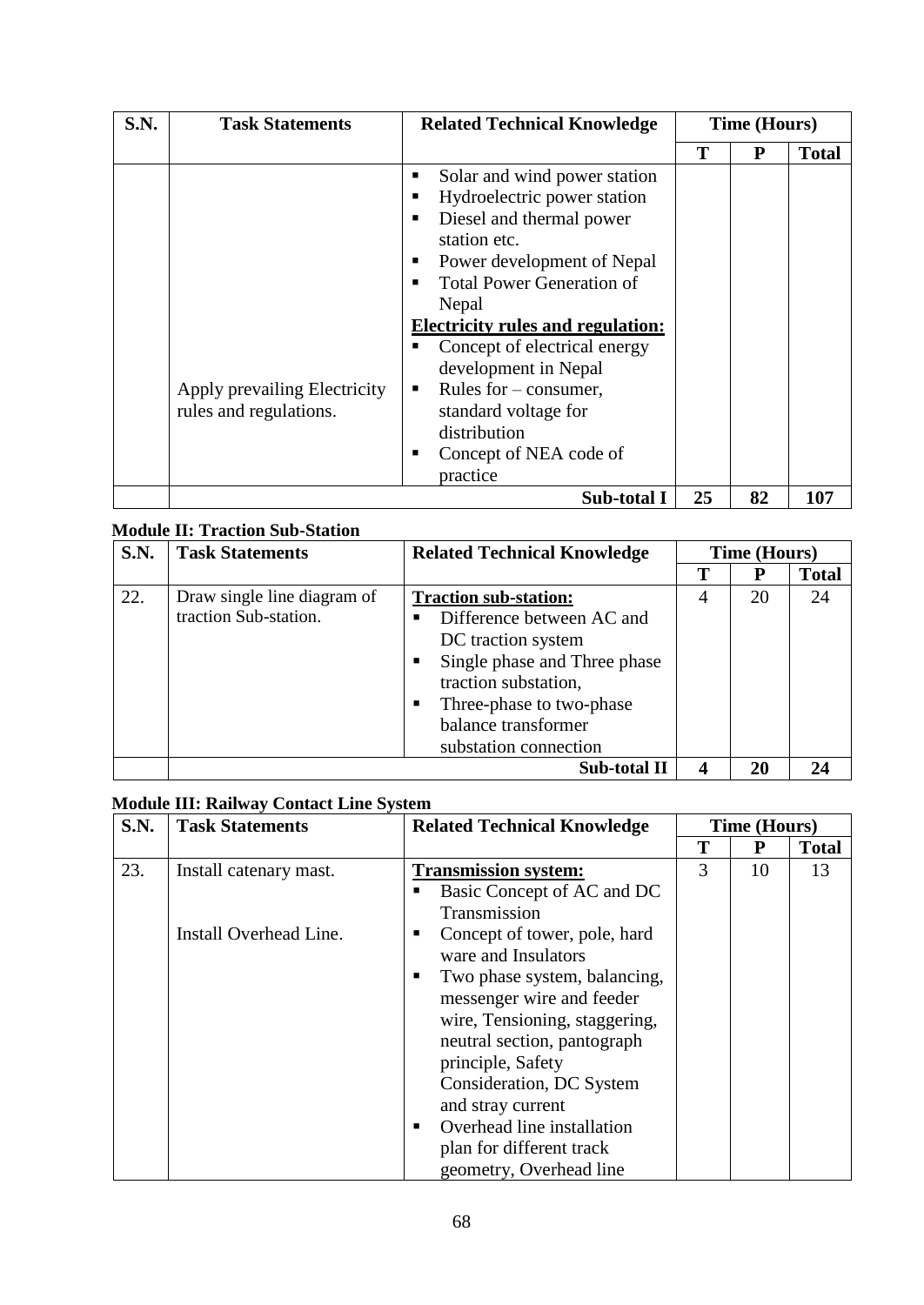| S.N. | <b>Task Statements</b> | <b>Related Technical Knowledge</b>                                                                                                               | <b>Time (Hours)</b> |    |              |
|------|------------------------|--------------------------------------------------------------------------------------------------------------------------------------------------|---------------------|----|--------------|
|      |                        |                                                                                                                                                  | Т                   |    | <b>Total</b> |
|      |                        | Equipment with cantilever<br>mast and portal frames,<br>Catenary installation machines<br>and working process<br>Procedure<br>Safety precautions |                     |    |              |
|      |                        | <b>Sub-total III</b>                                                                                                                             | 3                   | 10 | 13           |

| S.N. | <b>Task Statements</b>         | <b>Related Technical Knowledge</b>      | <b>Time (Hours)</b> |    |              |
|------|--------------------------------|-----------------------------------------|---------------------|----|--------------|
|      |                                |                                         | T                   | P  | <b>Total</b> |
| 24.  | Draw the electrical Motor      | <b>D.C</b> and A.C. motors:             | 3                   | 25 | 28           |
|      | circuit.                       | Definition, construction,               |                     |    |              |
|      |                                | working principles                      |                     |    |              |
|      |                                | Single phase / Three phase              |                     |    |              |
|      | Conduct motor performance      | motors                                  |                     |    |              |
|      | test.                          | Split phase motor                       |                     |    |              |
|      |                                | Synchronous motors<br>п                 |                     |    |              |
|      |                                | Capacitor start capacitor run           |                     |    |              |
|      |                                | motors                                  |                     |    |              |
|      |                                | Universal and shaded pole               |                     |    |              |
|      |                                | motors                                  |                     |    |              |
|      |                                | Permanent capacitor motors              |                     |    |              |
|      |                                | Principle of induction motor            |                     |    |              |
|      |                                | Capacitor start induction motor         |                     |    |              |
|      |                                | Torque formula                          |                     |    |              |
|      |                                | Motor speed and sleep                   |                     |    |              |
|      |                                | Procedure                               |                     |    |              |
|      |                                | Safety precautions                      |                     |    |              |
| 25.  | Perform/Test various           | <b>Induction Motor drive control</b>    | $\overline{2}$      | 12 | 14           |
|      | parameters (Constant torque    | technique:                              |                     |    |              |
|      | mode, Constant power mode,     | <b>Basic of Power Electronic</b><br>Ξ   |                     |    |              |
|      | Balancing speed range etc.) to | <b>AC Electric Traction Drives</b><br>Е |                     |    |              |
|      | control AC induction motor     | Various Technique to control<br>Е       |                     |    |              |
|      | drive in traction application  | <b>Induction Traction Motor</b>         |                     |    |              |
|      | Draw the performance curve.    | Starting, Braking and Speed<br>п        |                     |    |              |
|      |                                | control of traction motors              |                     |    |              |
|      | Determine optimum point of     | Procedure<br>п                          |                     |    |              |
|      | operation.                     | Safety precautions<br>п                 |                     |    |              |
|      |                                | <b>Sub-total IV</b>                     | 5                   | 37 | 42           |

# **Module V: Maintenance of Electrical Components**

| <b>S.N.</b> | <b>Task Statements</b>      | <b>Related Technical Knowledge</b> | <b>Time (Hours)</b> |  |              |
|-------------|-----------------------------|------------------------------------|---------------------|--|--------------|
|             |                             |                                    |                     |  | <b>Total</b> |
| 26.         | Identify maintenance        | Maintenance tools, instruments     |                     |  |              |
|             | Tool/instruments/equipment. | and equipment:                     |                     |  |              |
|             |                             | <b>Electrical components</b>       |                     |  |              |
|             |                             | maintenance tools,                 |                     |  |              |
|             |                             | instruments and equipment          |                     |  |              |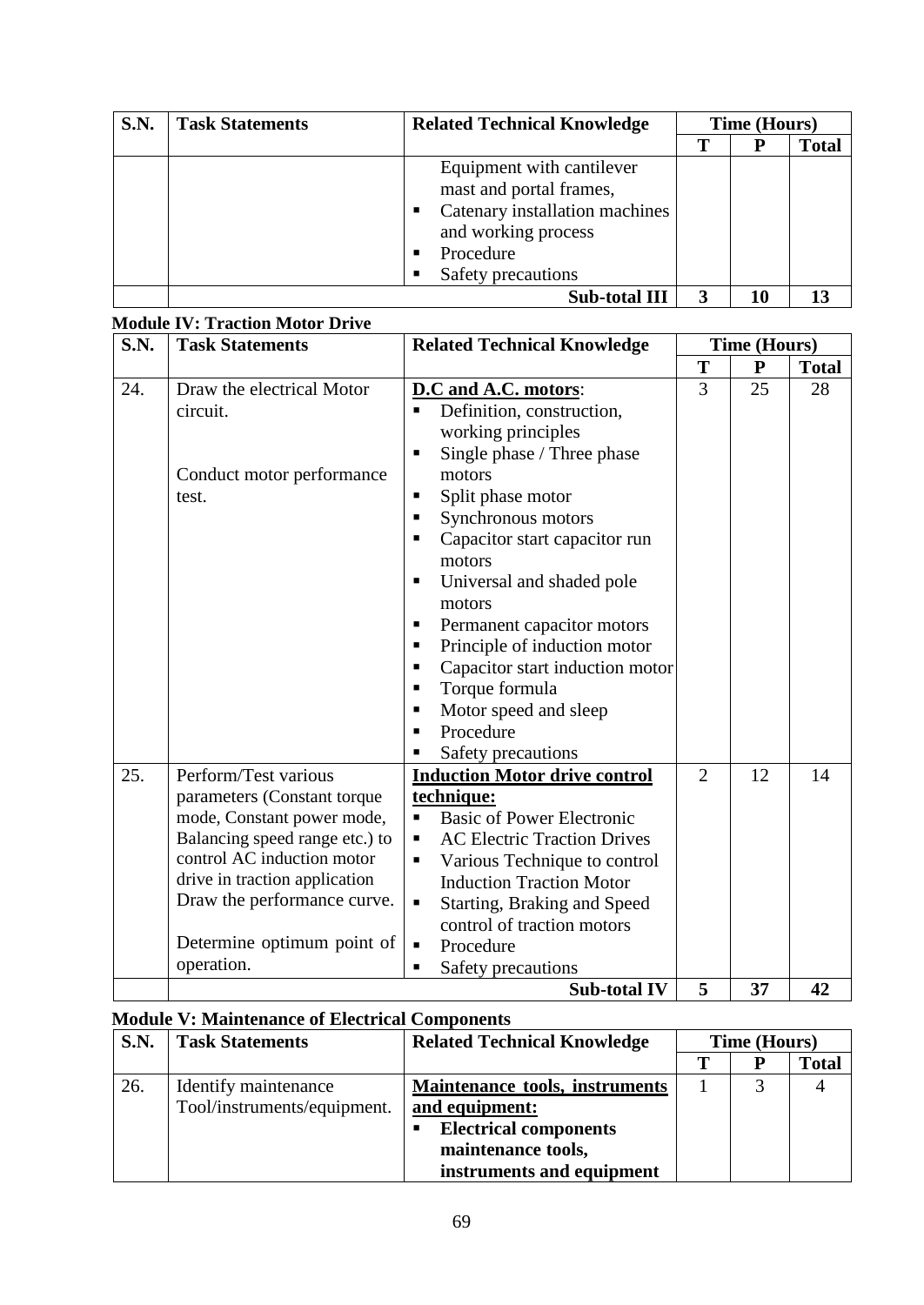| S.N. | <b>Task Statements</b>                                                                                                                                                                                                                                                                                                                                                                                                                                                                                                                          | <b>Related Technical Knowledge</b>                                                                                                                                                                                                                                                                                                                                                                                                                                                                                                                                                                                                                                                                                                                                                                                                                                 |                | <b>Time (Hours)</b> |              |
|------|-------------------------------------------------------------------------------------------------------------------------------------------------------------------------------------------------------------------------------------------------------------------------------------------------------------------------------------------------------------------------------------------------------------------------------------------------------------------------------------------------------------------------------------------------|--------------------------------------------------------------------------------------------------------------------------------------------------------------------------------------------------------------------------------------------------------------------------------------------------------------------------------------------------------------------------------------------------------------------------------------------------------------------------------------------------------------------------------------------------------------------------------------------------------------------------------------------------------------------------------------------------------------------------------------------------------------------------------------------------------------------------------------------------------------------|----------------|---------------------|--------------|
|      |                                                                                                                                                                                                                                                                                                                                                                                                                                                                                                                                                 |                                                                                                                                                                                                                                                                                                                                                                                                                                                                                                                                                                                                                                                                                                                                                                                                                                                                    | T              | ${\bf P}$           | <b>Total</b> |
| 27.  | Test/Repair/replace Electrical<br>Components (Batteries, UPS,<br>Induction motor, Traction<br>drive, Generator, Sub-Station<br>Components, Circuit Breaker,<br>Negative return Switch, DC<br>traction circuit breaker.<br><b>Transformer and Motor</b><br>windings, hot development on<br>loose connection, Power<br>quality problem in three- and<br>single-phase power<br>distribution system, cables,<br>bulbs, switch, air-conditioner,<br>fuse, current, voltage,<br>resistance, frequency, solar<br>panel output, solar cell<br>voltage). | <b>Infrared Thermal Imaging</b><br>Camera, power quality<br>analyzer, leakage current<br>tester, auto ranging digital<br>multimeter, digital Megger,<br>Crimping tool, stripping tool,<br>wire cutter, combination plier,<br>electric solder iron, de-<br>soldering gun, hot air gun,<br>portable blower, insulating<br>tapes, battery analyzer,<br>winding insulation resistance<br>meter, fuse puller<br>Function, identification<br>п<br>Safety precautions<br><b>Electrical components</b><br>maintenance:<br>Concept of periodic,<br>Ξ<br>preventive and condition-<br>based maintenance<br><b>Electrical components</b><br>п<br>Introduction<br>$\bullet$<br><b>Types</b><br>Identification<br>Testing tools, instruments and<br>п<br>equipment<br>Testing procedure<br>п<br>Maintenance procedure<br>$\blacksquare$<br>Safety precautions<br>$\blacksquare$ | $\overline{2}$ | 18                  | 20           |
|      |                                                                                                                                                                                                                                                                                                                                                                                                                                                                                                                                                 | Sub-total V                                                                                                                                                                                                                                                                                                                                                                                                                                                                                                                                                                                                                                                                                                                                                                                                                                                        | 3              | 21                  | 24           |
|      | 1/0, 1, 1, 1, 1, 0, 1, 1<br>$1$ III. $\alpha$ ii                                                                                                                                                                                                                                                                                                                                                                                                                                                                                                | C <sub>1</sub><br>11117.01111111<br>1TT                                                                                                                                                                                                                                                                                                                                                                                                                                                                                                                                                                                                                                                                                                                                                                                                                            | $\overline{A}$ | 150                 | 210          |

**Total (Sub-total I+ Sub-total II+ Sub-total III + Sub-total IV+ Sub-total V)**  $\begin{bmatrix} 40 & 170 & 210 \end{bmatrix}$ **References**

- Basic Electrical Engineering M.L. Anwani
- Text Book of Electrical Engineering B. L. Theraja
- Installation Servicing and Maintenance S.N. Bhattacharya
- Generation, transmission and utilization of electrical power  $A$ . T. Star
- Generation, transmission and utilization of electrical power  $A$ . K. Showny
- Basic electrical engineering volume I and  $II P.S.$  Dhogal
- Kiessling, Puschmann, Schmieder, Schneider, "Contact Lines for Electric Railways", Publicis Publish, 2009
- NEA Rules and Standards
- Bimal K. Bose. "Modern Power Electronics and AC Drives". Bejing: China machinery Press, 2003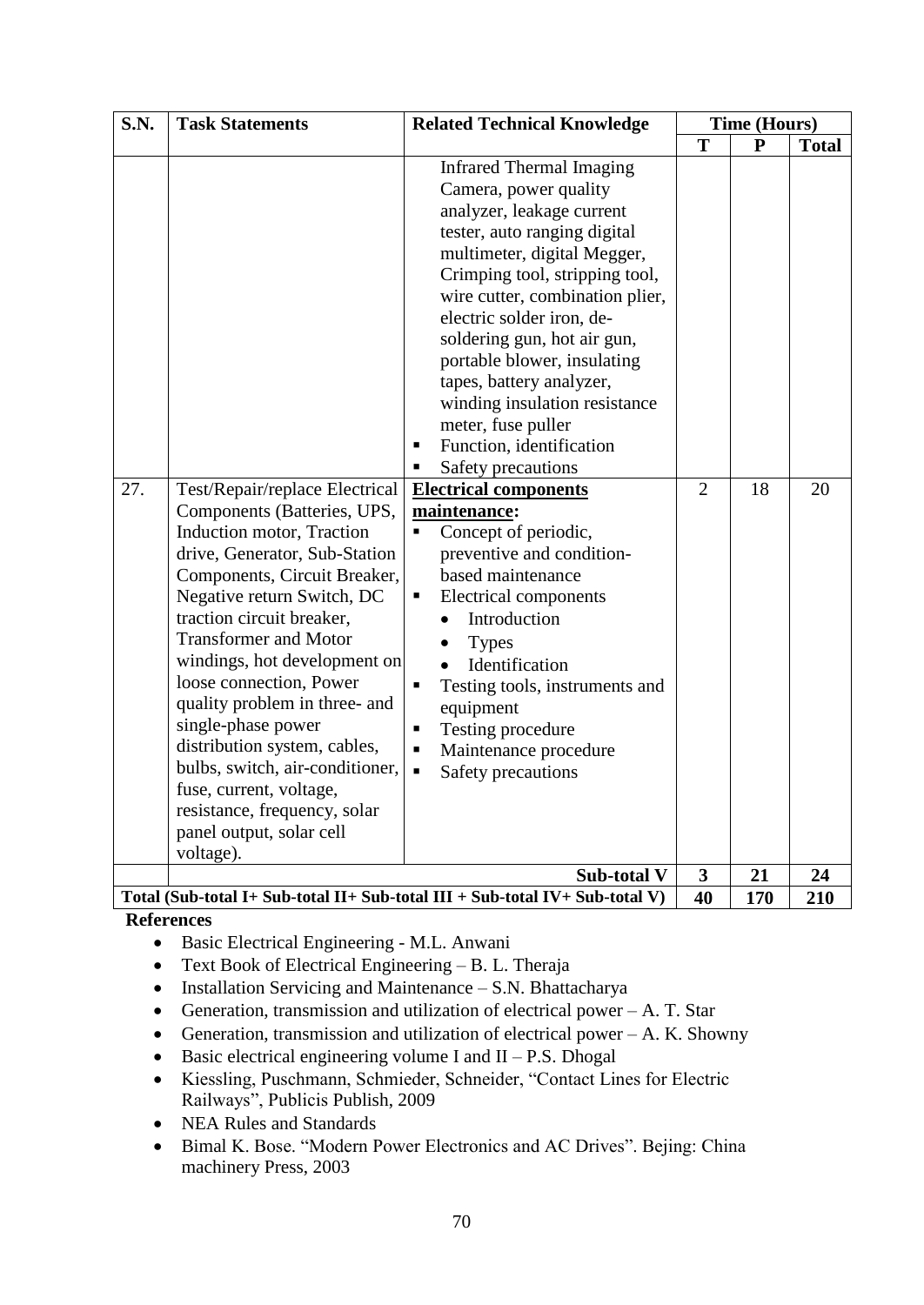# **Entrepreneurship Development**

**Total:** 78 hours **Theory:** 30 hours **Practical:** 48 hours

#### **Course Description:**

This course is designed to impart knowledge and the skills on formulating business plan and managing small business in general. This course intends to deal with exploring, acquiring and developing enterprising tasks, identification of suitable business idea and developing of business plan.

#### **Course Objectives:**

After completion of this course, students will be able to:

- 1. Define business and entrepreneurship;
- 2. Explore entrepreneurial tasks;
- 3. Analyze business ideas and viability;
- 4. Formulate business plan; and
- 5. Learn to manage small business.

#### **Module I: Introduction to Entrepreneurship**

| <b>S.N.</b>      |                                                 |                                                                                                                                                                                                         | <b>Time (Hours)</b> |              |              |
|------------------|-------------------------------------------------|---------------------------------------------------------------------------------------------------------------------------------------------------------------------------------------------------------|---------------------|--------------|--------------|
|                  | <b>Task Statements</b>                          | <b>Related Technical Knowledge</b>                                                                                                                                                                      | T                   | $\mathbf{P}$ | <b>Total</b> |
| 1.               | Introduce business                              | <b>Business:</b><br>• Definition of business/enterprise<br>Types of business<br><b>Classification of business</b><br>1.5<br>Overview of MSMEs (Micro,<br>٠<br>Small and Medium Enterprises) in<br>Nepal |                     |              | 1.5          |
| 2.               | Define entrepreneur/<br>entrepreneurship        | <b>Entrepreneur:</b><br>Definition of entrepreneur<br>Ξ<br>Definition of entrepreneurship<br>▪<br>Entrepreneurship development<br>п<br>process                                                          | 0.5                 | 0.5          | 1.0          |
| 3.               | Describe entrepreneur's<br>characteristics.     | <b>Entrepreneur's</b><br>characteristics:<br>Characteristics of entrepreneurs<br>Nature of entrepreneurs                                                                                                | 0.67                | 0.83         | 1.5          |
| $\overline{4}$ . | Assess entrepreneur's<br>characteristics.       | <b>Assessment of entrepreneur's</b><br>characteristics:<br>List of human characteristics<br>Assessment of entrepreneurial<br>П<br>characteristics                                                       | 0.5                 | 1.0          | 1.5          |
| 5.               | Compare entrepreneur<br>with other occupations. | <b>Entrepreneur and other</b><br>occupations:<br>Comparison of entrepreneur with<br>п<br>other occupations<br>Types and styles of entrepreneurs<br>٠                                                    | 1.0                 |              | 1.0          |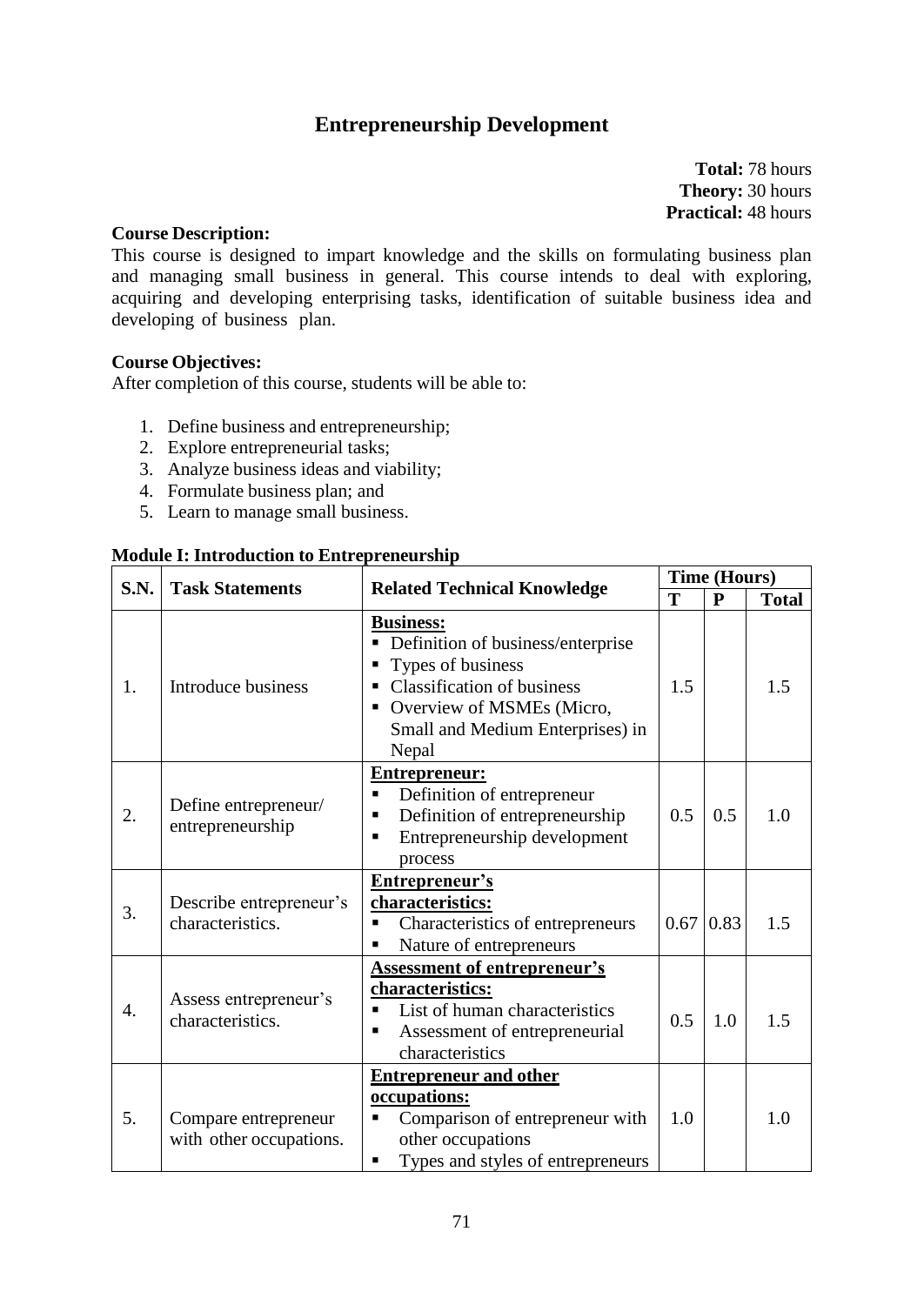| S.N. | <b>Task Statements</b>                                 |                                                                                                                                                      |                  | <b>Time (Hours)</b> |      |  |  |
|------|--------------------------------------------------------|------------------------------------------------------------------------------------------------------------------------------------------------------|------------------|---------------------|------|--|--|
|      |                                                        | <b>Related Technical Knowledge</b>                                                                                                                   | Т                | P<br><b>Total</b>   |      |  |  |
| 6.   | Differentiate between<br>entrepreneur and<br>employee. | <b>Entrepreneur and employee:</b><br>Difference between entrepreneur<br>0.5<br>and employee<br>Benefit of doing own business<br>п                    |                  | 0.5                 | 1.0  |  |  |
| 7.   | Assess "Self."                                         | Self-assessment:<br>Understanding "self"<br>Self-disclosure and feedback<br>taking                                                                   |                  | 0.4                 | 1.0  |  |  |
| 8.   | Assess "Self" inclination<br>to business.              | <b>Entrepreneurial personality</b><br>test:<br>Concept of entrepreneurial<br>personality test<br>Assessing self-<br>▪<br>entrepreneurial inclination |                  | $0.67 \mid 0.83$    | 1.5  |  |  |
|      |                                                        | Sub-total I                                                                                                                                          | $5.75 \,   4.08$ |                     | 9.83 |  |  |

|      | wouunt 11. Createvity and resolssment     |                                                                                                                                                       |      |                     | <b>Time (Hours)</b> |
|------|-------------------------------------------|-------------------------------------------------------------------------------------------------------------------------------------------------------|------|---------------------|---------------------|
| S.N. | <b>Task Statements</b>                    | <b>Related Technical Knowledge</b>                                                                                                                    | T    | ${\bf P}$           | <b>Total</b>        |
| 9.   | Create viable business<br>idea.           | <b>Creativity:</b><br>Concept of creativity<br>Barriers to creative thinking<br>٠                                                                     | 1.67 | 0.33                | 2.0                 |
| 10.  | Innovate business idea.                   | <b>Innovation:</b><br>Concept of innovation<br><b>SCAMPER Method of innovation</b>                                                                    |      | $0.83 \,   \, 0.67$ | 1.5                 |
| 11.  | Transfer ideas into<br>action.            | <b>Transformation of idea into action:</b><br>Concept of transferring idea into<br>П<br>action<br>Self-assessment of creative style<br>п              | 1.0  | 0.5                 | 1.5                 |
| 12.  | Assess personal<br>entrepreneurial tasks. | Personal entrepreneurial tasks:<br>Concept of entrepreneurial tasks<br>п<br>Assessing personal<br>п<br>entrepreneurial tasks                          | 0.5  | 1.0                 | 1.5                 |
| 13.  | Assess personal risk-<br>taking attitude. | <b>Risk taking attitude:</b><br>Concept of risk<br>Personal risk-taking attitude<br>п<br>Do and don't do while taking risk<br>٠                       | 1.5  | 1.0                 | 2.5                 |
| 14.  | Make decision.                            | <b>Decision making:</b><br>Concept of decision making<br>٠<br>Personal decision-making attitude<br>п<br>Do and don't do while making<br>п<br>decision | 1.0  | 0.5                 | 1.5                 |
|      |                                           | Sub-total II                                                                                                                                          | 6.5  | 4.0                 | 10.5                |

## **Module II: Creativity and Assessment**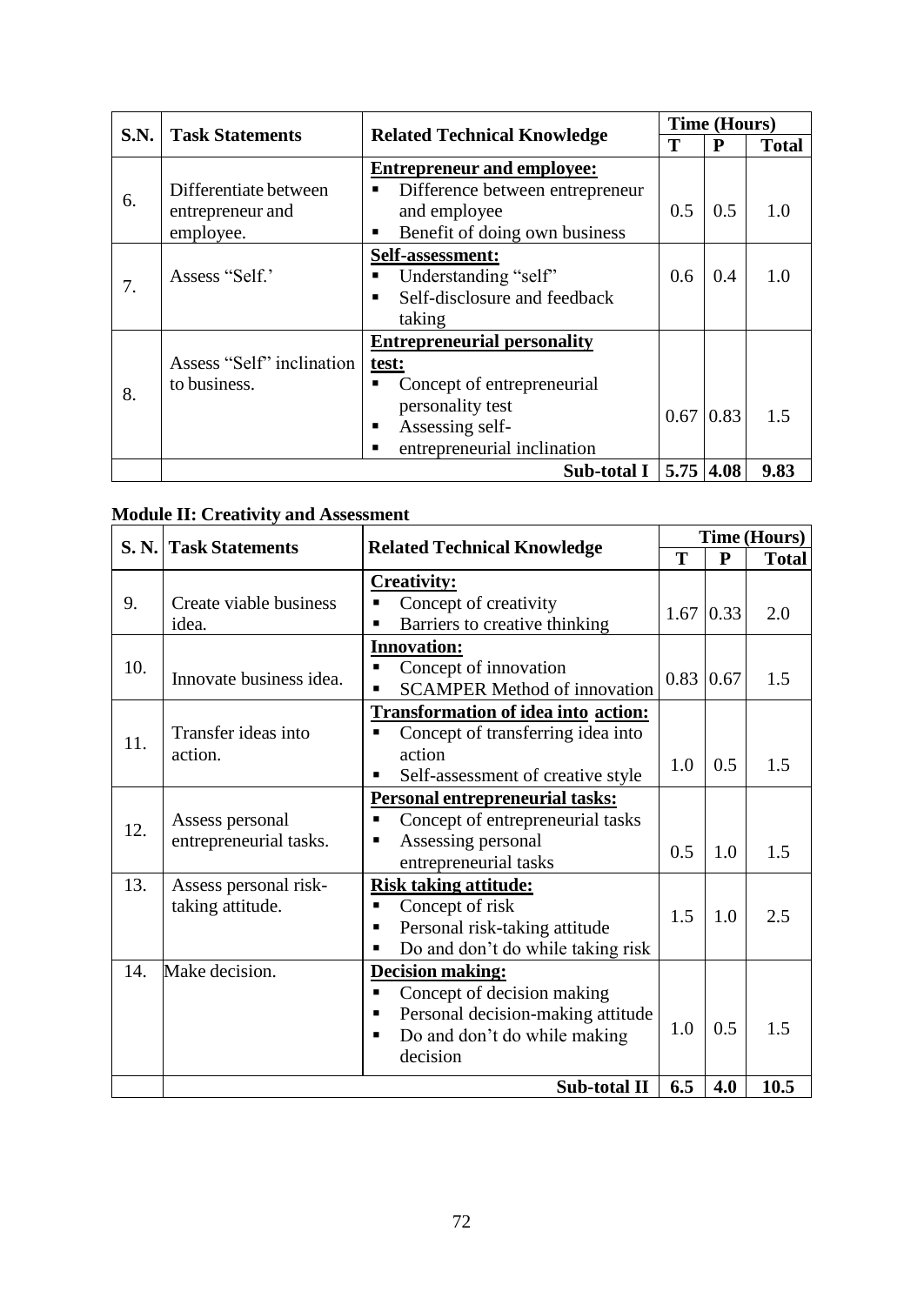|     | S. N. Task Statements     | <b>Related Technical Knowledge</b>     | <b>Time (Hours)</b> |   |              |
|-----|---------------------------|----------------------------------------|---------------------|---|--------------|
|     |                           |                                        | T                   | P | <b>Total</b> |
| 15. | Identify/select potential | <b>Identification and selection of</b> |                     |   |              |
|     | business idea.            | potential business:                    |                     |   |              |
|     |                           | Sources of business ideas<br>▪         |                     |   |              |
|     | Analyze strength,         | Points to be considered while<br>٠     |                     |   |              |
|     | Weakness, Opportunity     | selecting business idea                |                     |   |              |
|     | and Threat (SWOT) of      | Business selection process             |                     |   |              |
|     | business idea.            | Potential business selection among     |                     |   |              |
|     |                           | different businesses                   |                     |   |              |
|     |                           | Strength, Weakness, Opportunity        |                     |   |              |
|     |                           | and Threats (SWOT) analysis of         | $0.83$ 3.42         |   | 4.25         |
|     |                           | business idea                          |                     |   |              |
|     |                           | Selection of viable business idea      |                     |   |              |
|     |                           | matching to "self"                     |                     |   |              |
|     |                           | Sub-total III $ 0.83 3.42 $            |                     |   | 4.25         |

# **Module III: Identification and Selection of Viable Business Ideas**

# **Module IV: Business Plan**

|     | S. N. Task Statements                         | <b>Related Technical Knowledge</b>                                                                                                                                                                 | <b>Time (Hours)</b> |           |              |
|-----|-----------------------------------------------|----------------------------------------------------------------------------------------------------------------------------------------------------------------------------------------------------|---------------------|-----------|--------------|
|     |                                               |                                                                                                                                                                                                    | T                   | ${\bf P}$ | <b>Total</b> |
| 16. | Assess market and<br>marketing                | <b>Market and marketing:</b><br>Concept of market and<br>marketing<br>Marketing and selling<br>Market forces<br>п<br>4 Ps of marketing<br>Marketing strategies                                     | 1.33                | 0.75      | 2.08         |
| 17. | Explore small business<br>management concept. | <b>Business exercise:</b><br>Business exercise rules<br>Concept of small business<br>management<br>Elements of business management<br>1.58<br>• Planning<br>Organizing<br>Executing<br>Controlling |                     | 1.67      | 3.25         |
| 18. | Prepare market plan.                          | <b>Business plan/Market plan</b><br>Concept of business plan<br>Concept of market plan<br>Steps of market plan                                                                                     | 2.0                 | 2.0       | 4.0          |
| 19. | Prepare production plan.                      | <b>Business plan/Production plan:</b><br>Concept of production plan<br>Steps of production plan                                                                                                    | 1.25                | 1.5       | 2.75         |
| 20. | Prepare business<br>operation plan.           | <b>Business plan/ Business operation</b><br>plan:<br>Concept of business operation<br>plan<br>Steps of business operation plan                                                                     | 2.5                 | 2.67      | 5.17         |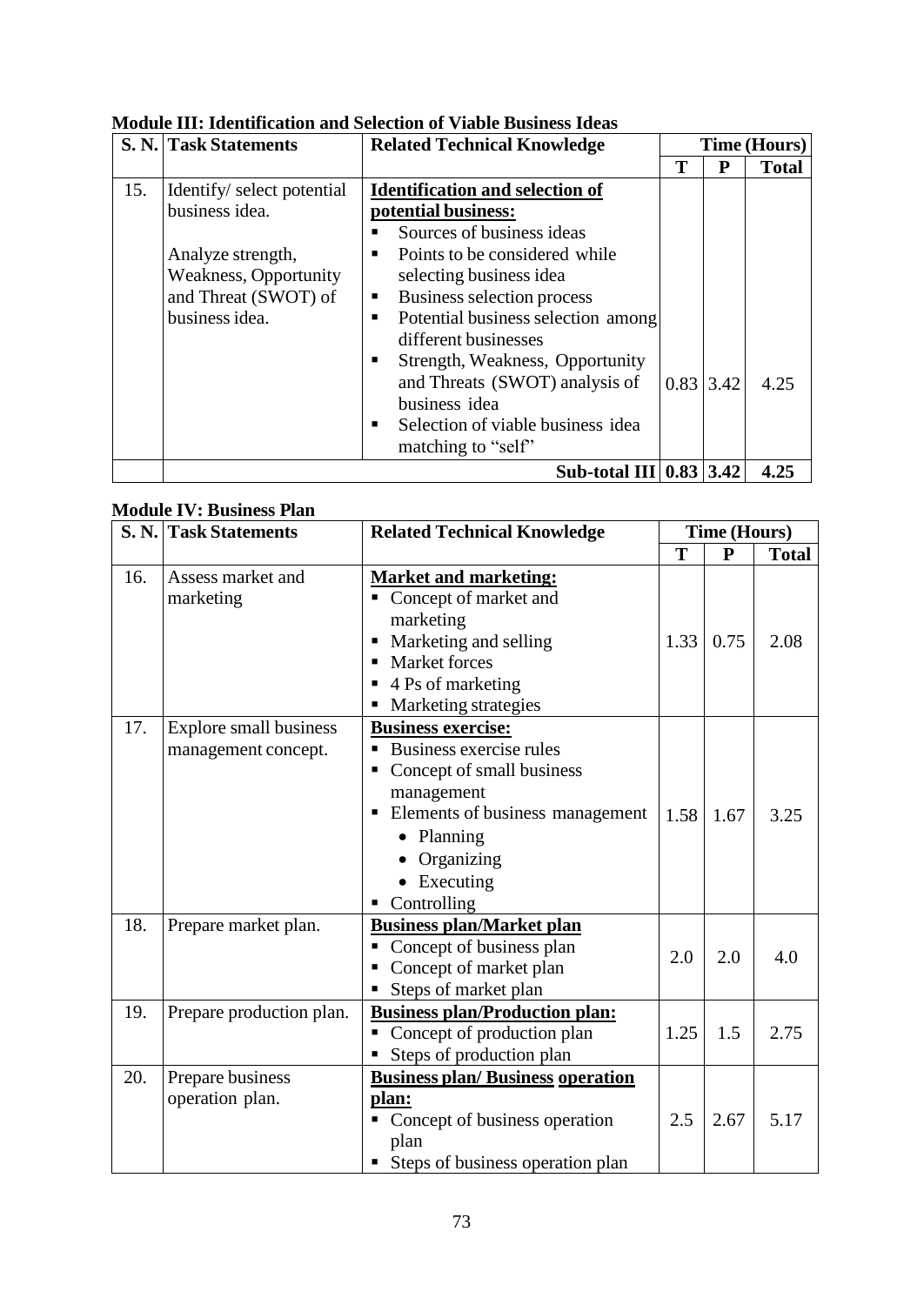|     | S. N. Task Statements                                    | <b>Related Technical Knowledge</b>                                                                                                                                                                                                                                                                                                                                                                  | <b>Time (Hours)</b> |             |              |
|-----|----------------------------------------------------------|-----------------------------------------------------------------------------------------------------------------------------------------------------------------------------------------------------------------------------------------------------------------------------------------------------------------------------------------------------------------------------------------------------|---------------------|-------------|--------------|
|     |                                                          |                                                                                                                                                                                                                                                                                                                                                                                                     | T                   | ${\bf P}$   | <b>Total</b> |
|     |                                                          | Cost price determination                                                                                                                                                                                                                                                                                                                                                                            |                     |             |              |
| 21. | Prepare financial plan.                                  | <b>Business plan/Financial plan:</b><br>Concept of financial plan<br>Steps of financial plan<br>Working capital estimation<br>Pricing strategy<br>٠<br>Profit/loss calculation<br>п<br>BEP and ROI analysis<br>٠<br>Cash flow calculation                                                                                                                                                           | 4.5                 | 7.5         | 12.0         |
| 22. | Collect market<br>information<br>/prepare business plan. | <b>Information collection and</b><br>preparing business plan:<br>Introduction<br>$\blacksquare$<br>Market survey<br>Е<br>Precaution to be taken while<br>collecting information<br>Sample questions for market<br>survey<br>Questions to be asked to the<br>customers<br>Questions to be asked to the<br>retailer<br>Questions to be asked to the<br>stockiest/suppliers<br>Preparing business plan | 2.0                 | 13.0        | 15.0         |
| 23. | Appraise business plan.                                  | <b>Business plan appraisal:</b><br>Return on investment<br>Breakeven analysis<br>Cash flow<br>п<br><b>Risk factors</b>                                                                                                                                                                                                                                                                              | 0.5                 | 5.5         | 6.0          |
| 24. | Maintain basic<br>bookkeeping.                           | <b>Basic book keeping:</b><br>Concept and need of book<br>п<br>keeping<br>Methods and types of book<br>keeping<br>Keeping and maintaining of<br>day book and sales records                                                                                                                                                                                                                          | 1.0                 | 2.0         | 3.0          |
|     |                                                          | <b>Sub-total IV</b>                                                                                                                                                                                                                                                                                                                                                                                 |                     | 16.67 36.58 | 53.25        |
|     |                                                          | Total (Sub-total I+ Sub-total II+ Sub-total III+ Sub-total IV)                                                                                                                                                                                                                                                                                                                                      | 30                  | 48          | 78           |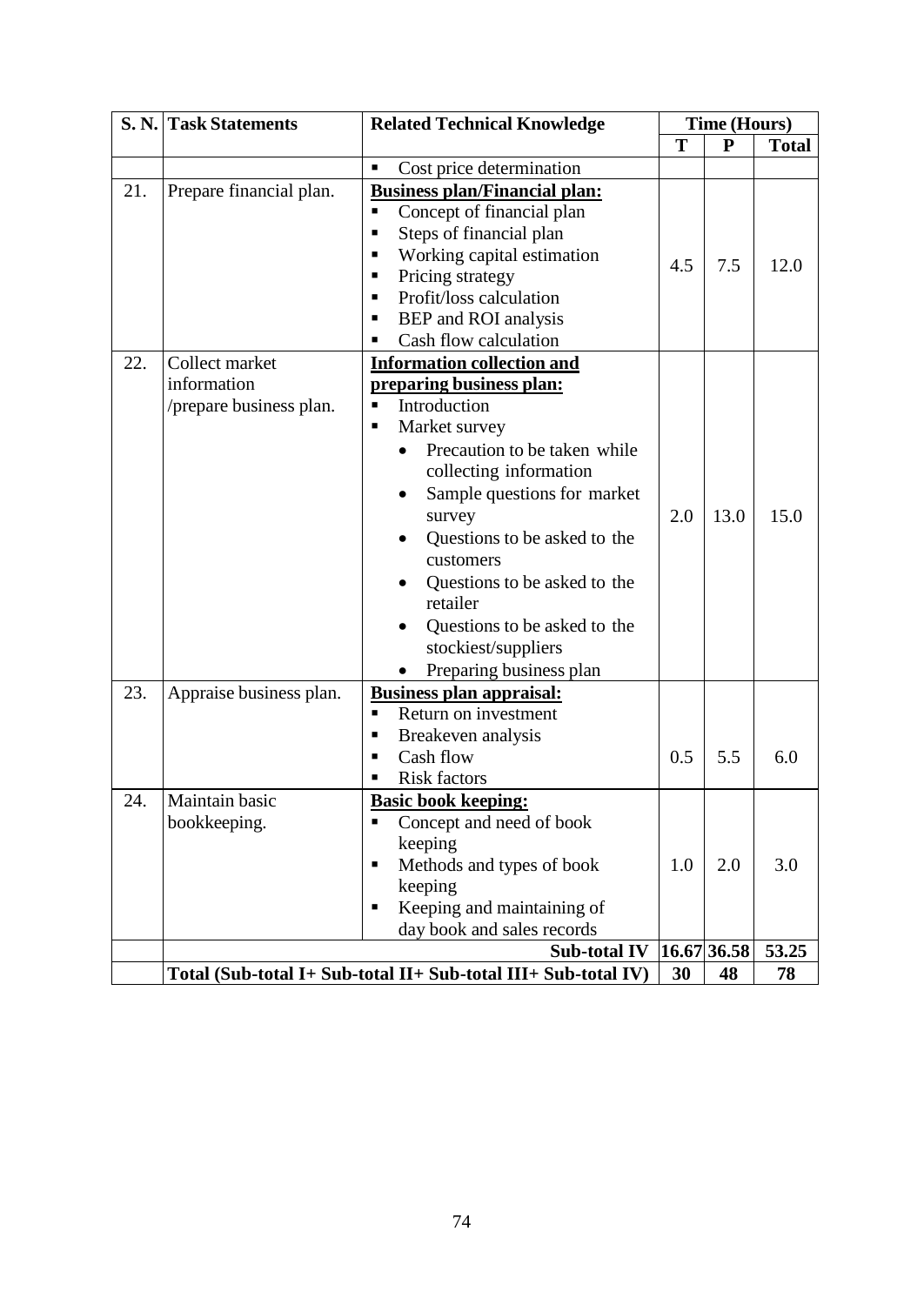# **On-the-Job Training (OJT)**

#### **Full Marks**: 3**00 Practical: 12 weeks/480 hrs.**

#### **Program Description**

On-the Job Training (OJT) is an integrated part of this curricular program since the OJT is a hands-on method of imparting the vital knowledge, skills, and competencies within the workplace. It is designed to provide many opportunities to students for meaningful career related experiences by working fulltime in real organizational settings where they can practice and apply institute based; their learned knowledge and skills. It enables them to level up their technical skills, knowledge, and attitudes towards their works. The OJT will implement for the period of three months before graduation. It also helps students to gain a clearer sense of what they still need to learn and provide many opportunities to build professional networks.

The students will be eligible for OJT only after completing final examination. The institute will make necessary arrangement for OJT placement. The related institute will inform the CTEVT at least one month prior to the OJT placement date along with plan, schedule, the name of the students and their corresponding OJT placement institutions.

## **Program Objectives**

The main objective of On-the-Job Training (OJT) program is to provide hands on practice platforms to experience the real world of works. However, the general objectives of the OJT practice program are to:

- 1. Ensure quality training and proper skills, work attitude and knowledge of students;
- 2. Apply acquired knowledge, skills and attitude in problem-based exercises in real life industrial projects;
- 3. Provide occupational tasks learning platforms in the form of work-based learning;
- 4. Make students familiar with the future occupation/ job platforms;
- 5. Provide platforms for learning and experiencing professional, organizational, team building, analytical and personal life skills;
- 6. Make students familiar with the day to day administrative / management activities applicable in their related occupation;
- 7. Establish the strong linkage between industries and institutes;
- 8. Match the occupational skills learned at the institute with the needs of the employer;
- 9. Provide opportunity for students to acquire interpersonal skills and ability for team work through interaction with professionals in their field of study;
- 10. Enhance employability, adoptability, confidentiality, independency and social and emotional intelligence;
- 11. Provide an opportunity for students to learn about the industry of their discipline and related environment;
- 12. Provide an opportunity for the industry to identify potential employees and to feedback comments on the pre-diploma program at large;
- 13. Provide opportunity to obtain knowledge and skills on of how to make optimal decisions to resolve work challenges;
- 14. Earn ethics in the industries;
- 15. Learn accepted safety practices in the industries;
- 16. Increase better chances for career mobility;
- 17. Ensure better employment opportunities for its graduates.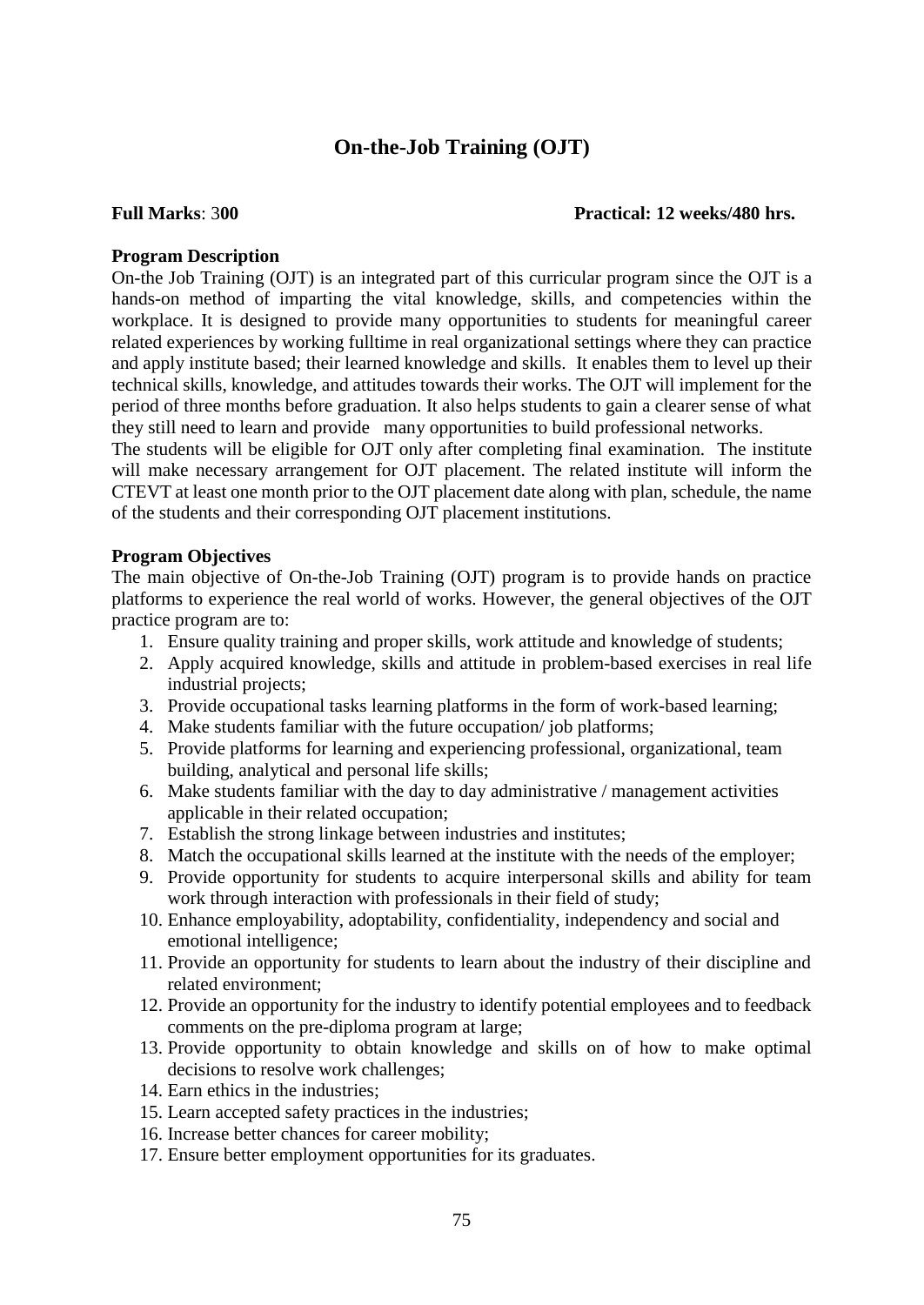# **Learning Outcomes**

After completion of OJT, students will be able to:

- 1. Extend the boundaries of knowledge and skills through work-place practice;
- 2. Develop significant commitment in the' profession/ specialization;
- 3. Integrate classroom theory and practical skills with workplace learning;
- 4. Develop greater clarity about academic and career goals;
- 5. Develop new or advanced skills;
- 6. Develop lifelong learning skills;
- 7. Gain understanding of administrative functions and organization culture;
- 8. Appreciate the ethical basis of professional practice in relevant industry;
- 9. Display a capacity for critical reasoning and independent learning;
- 10. Write formatted report explaining the work in industrial practice and describing the experience;
- 11. Assess the adequacy of work place practice;
- 12. Explore options in career plans and goals; and
- 13. Make a gradual transition from academia to career.

## **Duration**

3 months (12 weeks/72 working days/480 hours)

## **Activities**

In this program, the students will place in the real world of work under the direct supervision of supervisor of related organization. The students will involve in design, construction, operation and maintenance work of railway transportation systems as per the rules and regulations of the organizations.

# **Potential OJT Placement Sites**

The nature of work in OJT is practical and potential OJT placement site should be as follows;

• Railway design, construction, operation and maintenance organizations

# **Requirements for Successful Completion of On-the-Job Training**

For the successful completion of the OJT, the students should;

- submit daily attendance record approved by the concerned supervisor and minimum 72 working days attendance is required
- maintain daily diary with detail activities performed in OJT and submit it with supervisor's signature
- prepare and submit comprehensive final OJT completion report with attendance record and diary
- secure minimum of 60% marks in each evaluation

| S.N. | <b>Activities</b>              | <b>Duration</b>    | <b>Remarks</b>       |
|------|--------------------------------|--------------------|----------------------|
|      | Orientation                    | 2 days             | Before OJT placement |
|      | Communicate to the OJT<br>site | 1 day              | Before OJT placement |
|      | Actual work at the OJT site    | 12 weeks/480 hours | During OJT period    |

## **Complete OJT Plan**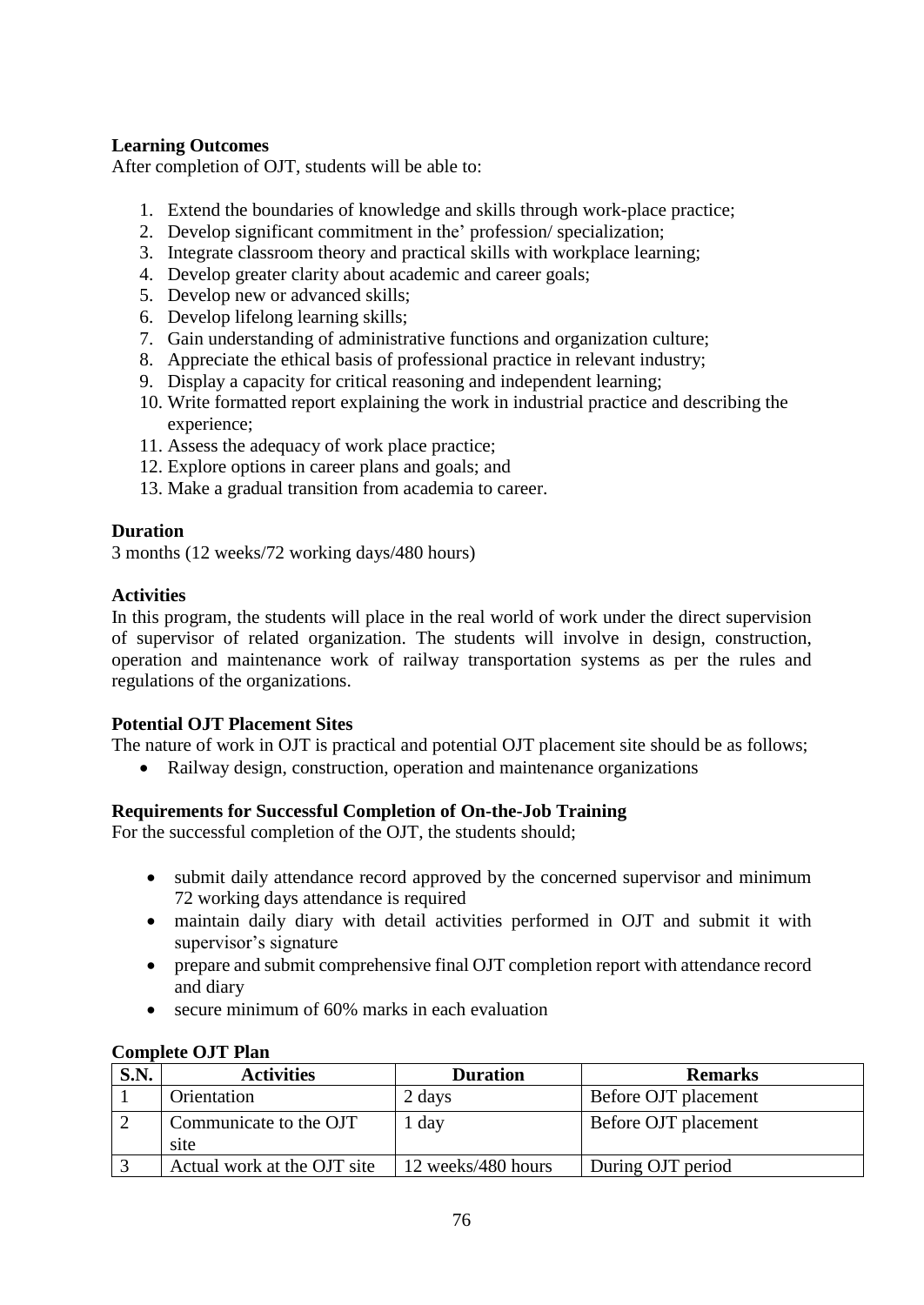| <b>S.N.</b>    | <b>Activities</b>        | <b>Duration</b>   | <b>Remarks</b>             |
|----------------|--------------------------|-------------------|----------------------------|
| $\overline{4}$ | First-term evaluation    | one week (for all | After 5 to 6 weeks of OJT  |
|                |                          | sites)            | commenced date             |
|                | Mid-term evaluation      | one week (for all | After 9 to 10 weeks of OJT |
|                |                          | sites)            | commenced date             |
| 6              | Report to the parental   | $1$ day           | After OJT placement        |
|                | organization             |                   |                            |
|                | Final report preparation | 5 days            | After OJT completion       |

- The institute should conduct first and mid-term evaluation.
- After completion of 3 months OJT period, students will be provided with one-week period to review all the works and prepare a comprehensive final report.
- Evaluation will be made according to the marks at the following evaluation scheme but first and mid-term evaluation record will be considered.

# **Evaluation Scheme**

Evaluation and mark distribution are as follows:

| S.N. | <b>Activities</b>                             | <b>Who/Responsibility</b> | <b>Marks</b> |
|------|-----------------------------------------------|---------------------------|--------------|
|      | OJT Evaluation (should be three evaluation in | Supervisor of OJT         | 200          |
|      | three months –one evaluation in each month)   | provider                  |              |
|      | First and mid-term evaluation                 | The Training Institute    | 100          |
|      | Total                                         |                           | 300          |

## *Important*

- Students must score 60 percent marks in each evaluation for the successful completion of the OJT
- If OJT placement allocate in more than one institution, separate evaluation is required from all institutions.

## **OJT Monitoring and Evaluation**

- CTEVT and/or Regional office and/or technical school will conduct the monitoring of OJT at any time during the OJT period.
- CTEVT, Controller of Examination will provide OJT implementation guideline along with detail OJT evaluation criteria and marks distribution